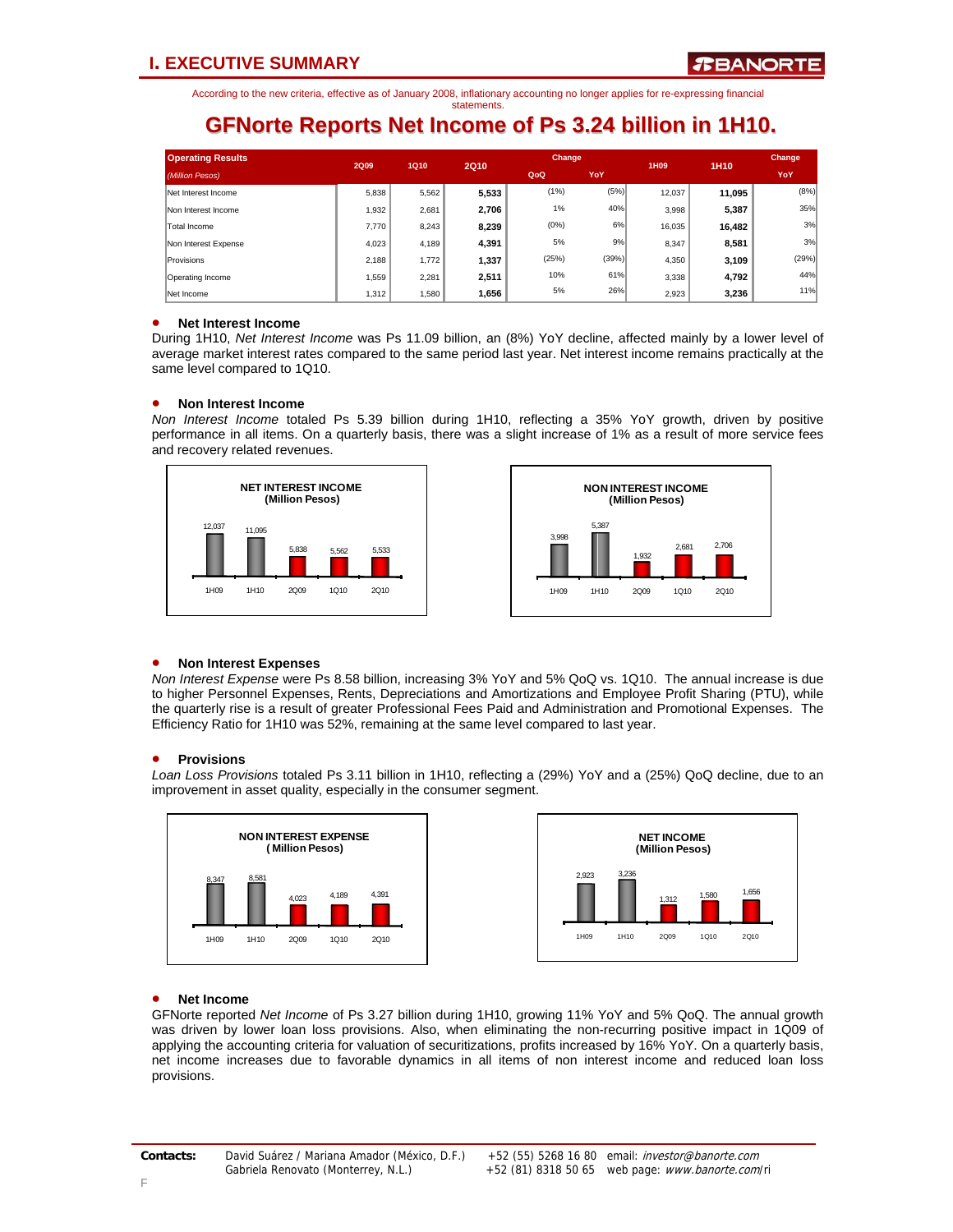## **I. EXECUTIVE SUMMARY**

According to the new criteria, effective as of January 2008, inflationary accounting no longer applies for re-expressing financial statements.

| <b>Income Statement and Balance Sheet</b><br><b>Highlights-GFNorte</b> | <b>2Q09</b> | <b>1Q10</b> | <b>2Q10</b> | Change  |          | 1H09    | 1H10    | <b>Change</b> |
|------------------------------------------------------------------------|-------------|-------------|-------------|---------|----------|---------|---------|---------------|
| (Million Pesos)                                                        |             |             |             | QoQ     | YoY      |         |         | YoY           |
| <b>Income Statement-GFNorte</b>                                        |             |             |             |         |          |         |         |               |
| Net Interest Income                                                    | 5.838       | 5,562       | 5,533       | (1% )   | (5%)     | 12,037  | 11,095  | (8%)          |
| Non Interest Income                                                    | 1,932       | 2,681       | 2.706       | 1%      | 40%      | 3,998   | 5,387   | 35%           |
| Total Income                                                           | 7,770       | 8,243       | 8,239       | $(0\%)$ | 6%       | 16,035  | 16,482  | 3%            |
| Non Interest Expense                                                   | 4,023       | 4,189       | 4,391       | 5%      | 9%       | 8,347   | 8,581   | 3%            |
| Provisions                                                             | 2,188       | 1,772       | 1,337       | (25%)   | (39%)    | 4,350   | 3,109   | (29%)         |
| Operating Income                                                       | 1,559       | 2,281       | 2,511       | 10%     | 61%      | 3,338   | 4,792   | 44%           |
| Non Operating Income (Expense), net                                    | 168         | 18          | 21          | 19%     | (87%)    | 582     | 39      | (93%)         |
| Net Income Before taxes                                                | 1.728       | 2,299       | 2.532       | 10%     | 47%      | 3,919   | 4.831   | 23%           |
| Taxes                                                                  | 429         | 659         | 798         | 21%     | 86%      | 1,004   | 1,457   | 45%           |
| Subsidiaries & Minority Interest                                       | 14          | (61)        | (77)        | 28%     | (654%)   | 8       | (138)   | (1856%)       |
| Net Income                                                             | 1,312       | 1,580       | 1,656       | 5%      | 26%      | 2,923   | 3,236   | 11%           |
| <b>Balance Sheet</b>                                                   |             |             |             |         |          |         |         |               |
| Asset Under Management                                                 | 608,399     | 666.598     | 664.659     | $(0\%)$ | 9%       | 608,399 | 664.659 | 9%            |
| <b>Total Assets</b>                                                    | 581.922     | 569.012     | 601,140     | 6%      | 3%       | 581,922 | 601,140 | 3%            |
| Performing Loans (a)                                                   | 235,342     | 237,210     | 241,948     | 2%      | 3%       | 235,342 | 241.948 | 3%            |
| Past Due Loans (b)                                                     | 6,299       | 6,128       | 5,630       | (8%)    | $(11\%)$ | 6,299   | 5.630   | $(11\%)$      |
| Total Loans (a+b)                                                      | 241.641     | 243.337     | 247,578     | 2%      | 2%       | 241.641 | 247,578 | 2%            |
| Total Loans Net (d)                                                    | 235.216     | 235.840     | 240,566     | 2%      | 2%       | 235.216 | 240,566 | 2%            |
| Acquired Collection Rights (e)                                         | 2.804       | 2.426       | 2,311       | (5%)    | (18%)    | 2.804   | 2,311   | (18%)         |
| Total Loans (d+e)                                                      | 238,020     | 238,266     | 242,877     | 2%      | 2%       | 238,020 | 242,877 | 2%            |
| <b>Total Liabilities</b>                                               | 541,330     | 523,356     | 554,662     | 6%      | 2%       | 541,330 | 554,662 | 2%            |
| <b>Demand Deposits</b>                                                 | 123,755     | 125,917     | 133,849     | 6%      | 8%       | 123,755 | 133,849 | 8%            |
| Time Deposits                                                          | 141,608     | 145,358     | 144,653     | $(0\%)$ | 2%       | 141,608 | 144,653 | 2%            |
| Equity                                                                 | 40.592      | 45.655      | 46,479      | 2%      | 15%      | 40.592  | 46,479  | 15%           |

| <b>Financial Ratios GFNorte</b>     | <b>2Q09</b> | 1Q10   | <b>2Q10</b> |               | Change        | 1H09   | 1H <sub>10</sub> | Change          |
|-------------------------------------|-------------|--------|-------------|---------------|---------------|--------|------------------|-----------------|
|                                     |             |        |             | QoQ           | YoY           |        |                  | YoY             |
| <b>Profitability:</b>               |             |        |             |               |               |        |                  |                 |
| NIM (1)                             | 4.3%        | 4.2%   | 4.1%        | $(0.1$ pp)    | $(0.2$ pp $)$ | 4.4%   | 4.1%             | $(0.3$ pp)      |
| NIM after Provisions (2)            | 2.7%        | 2.9%   | 3.1%        | $0.2$ pp      | $0.4$ pp      | 2.8%   | 3.0%             | $0.1$ pp        |
| ROE(3)                              | 13.5%       | 15.2%  | 15.6%       | $0.5$ pp      | $2.2$ pp      | 15.2%  | 15.4%            | $0.2$ pp        |
| ROA(4)                              | 0.9%        | 1.1%   | 1.1%        | $0.0$ pp      | $0.2$ pp      | 1.0%   | 1.1%             | $0.1$ pp        |
| <b>Operation:</b>                   |             |        |             |               |               |        |                  |                 |
| Efficiency Ratio (5)                | 51.8%       | 50.8%  | 53.3%       | $2.5$ pp      | $1.5$ pp      | 52.1%  | 52.1%            | $0.0$ pp        |
| Operating Efficiency Ratio (6)      | 2.8%        | 2.9%   | 3.0%        | $0.1$ pp      | $0.2$ pp      | 2.9%   | 3.0%             | $0.1$ pp        |
| Liquidity Ratio (7)                 | 63.1%       | 83.1%  | 103.8%      | 20.7 pp       | 40.8 pp       | 63.1%  | 103.8%           | 40.8 pp         |
| <b>Asset Quality:</b>               |             |        |             |               |               |        |                  |                 |
| Past Due Loan Ratio                 | 2.6%        | 2.5%   | 2.3%        | $(0.2$ pp $)$ | $(0.3$ pp)    | 2.6%   | 2.3%             | $(0.3$ pp)      |
| Coverage Ratio                      | 102.0%      | 122.4% | 124.6%      | $2.2$ pp      | 22.6 pp       | 102.0% | 124.6%           | 22.6 pp         |
| Past Due Loan Ratio w/o Banorte USA | 2.6%        | 2.1%   | 2.0%        | $(0.1$ pp)    | $(0.6$ pp)    | 2.6%   | 2.0%             | $(0.6$ pp $)\ $ |
| Coverage Ratio w/o Banorte USA      | 104.2%      | 145.4% | 141.7%      | $(3.8$ pp)    | 37.5 pp       | 104.2% | 141.7%           | 37.5 pp         |

Coverage Ratio w/o Banorte USA  $104.2\%$  104.2% 145.4% 141.7% (3.8 pp) 37.5 pp 104.2% 141.7% 141.7% 137.5 pp 104.2% 141.7% 104.2% 141.7% 120 minimalized Net Interest Margin *A* verage Earnings Assets.<br>2) NIM= Annualized Ne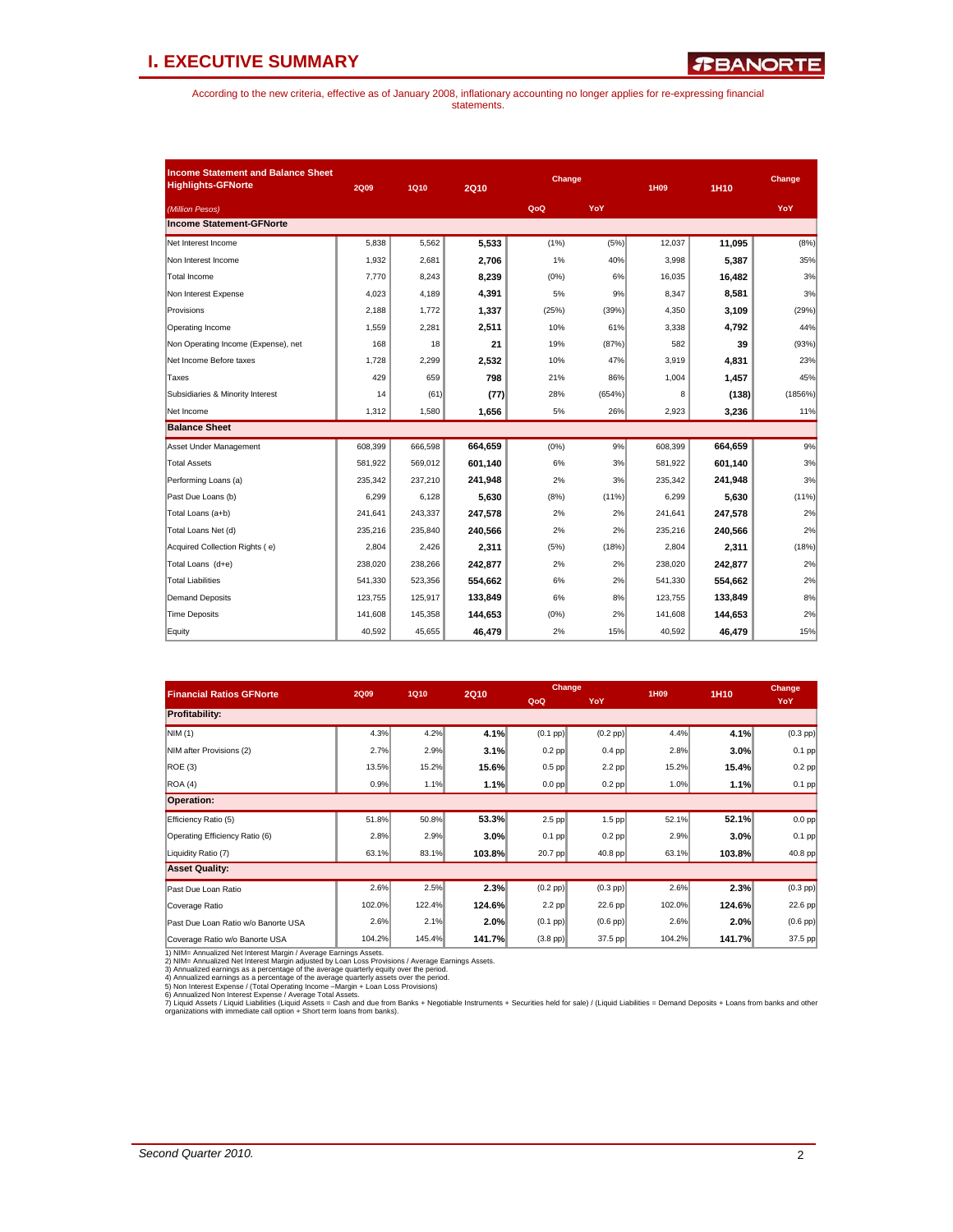### **I. EXECUTIVE SUMMARY**

According to the new criteria, effective as of January 2008, inflationary accounting no longer applies for re-expressing financial statements.

| <b>Subsidiaries Net Income</b> | <b>2Q09</b> | 1Q10           | <b>2Q10</b> |        | Change | 1H09  | 1H10  | Change |
|--------------------------------|-------------|----------------|-------------|--------|--------|-------|-------|--------|
| (Million Pesos)                |             |                |             | QoQ    | YoY    |       |       | YoY    |
| <b>Banking Sector</b>          | 1,104       | 1,283          | 1,388       | 8%     | 26%    | 2,451 | 2,671 | 9%     |
| Banco Mercantil del Norte (1)  | 1,104       | 1,283          | 1,388       | 8%     | 26%    | 2,451 | 2,671 | 9%     |
| <b>Broker Dealer</b>           | 32          | 78             | 75          | (3%)   | 133%   | 73    | 153   | 110%   |
| <b>Long Term Savings</b>       | 60          | 123            | 86          | (30%)  | 44%    | 179   | 209   | 17%    |
| Retirement Funds (Afore)       | 21          | 48             | 38          | (22%)  | 79%    | 51    | 86    | 70%    |
| Insurance                      | 43          | 70             | 53          | (24%)  | 23%    | 121   | 123   | 2%     |
| Annuities                      | (4)         | 5 <sub>l</sub> | (4)         | (193%) | 5%     | 8     | 0     | (95%)  |
| <b>OtherFinanceCompanies</b>   | 113         | 106            | 115         | 9%     | 2%     | 214   | 221   | 3%     |
| Leasing and Factoring (2)      | 106         | 102            | 103         | 1%     | (2%)   | 200   | 206   | 3%     |
| Warehousing                    | 7           | 3              | 12          | 237%   | 75%    | 14    | 15    | 11%    |
| Microlending-Pronegocio (3)    | 6           |                |             |        |        | 12    |       |        |
| G. F. Banorte (Holding         | (3)         | (9)            | (8)         | (15%)  | 186%   | (4)   | (18)  | 298%   |
| <b>Total Net Income</b>        | 1,312       | 1,580          | 1,656       | 5%     | 26%    | 2,923 | 3,236 | 11%    |

1) Considering a participation of 97.06% in 3Q06. 97.07% in 3Q09. and ever since then is 92.72%. This figure reflects the investment by the IFC in Banco Mercantil<br>2) The merger of Leasing and Factoring became effective as

| <b>Share Data</b>                         | <b>2Q09</b> | 1Q10    | <b>2Q10</b> |       | Change     | 1H09    | 1H10    | Change     |
|-------------------------------------------|-------------|---------|-------------|-------|------------|---------|---------|------------|
|                                           |             |         |             | QoQ   | <b>YoY</b> |         |         | <b>YoY</b> |
| Earnings per share (Pesos)                | 0.65        | 0.78    | 0.82        | 5%    | 26%        | 1.45    | 1.60    | 11%        |
| Dividend per Share (Pesos)                | 0.00        | 0.17    | 0.17        | $0\%$ | ٠          | 0.00    | 0.34    |            |
| Dividend Payout (Recurring Net Income)    | 0.0%        | 15.0%   | 15.0%       | 0%    |            | 0.0%    | 15.0%   |            |
| Book Value per Share (1) (Pesos)          | 19.30       | 20.80   | 21.17       | 2%    | 10%        | 19.30   | 21.17   | 10%        |
| Total Shares Outstanding (Million Shares) | 2,018.3     | 2,018.3 | 2,018.2     | (0%)  | (0%)       | 2,018.3 | 2,018.2 | (0%)       |
| Stock Price (Pesos)                       | 32.05       | 54.57   | 50.14       | (8%)  | 56%        | 32.05   | 50.14   | 56%        |
| P/BV (Times)                              | 1.66        | 2.62    | 2.37        | (10%) | 43%        | 1.66    | 2.37    | 43%        |
| Market Capitalization (Million Dollars)   | 4,911       | 8,928   | 7,879       | (12%) | 60%        | 4,911   | 7,879   | 60%        |
| Market Capitalization (Million Pesos)     | 64,688      | 110,141 | 101,192     | (8%)  | 56%        | 64,688  | 101,192 | 56%        |

1) Excluding Minority Interest.

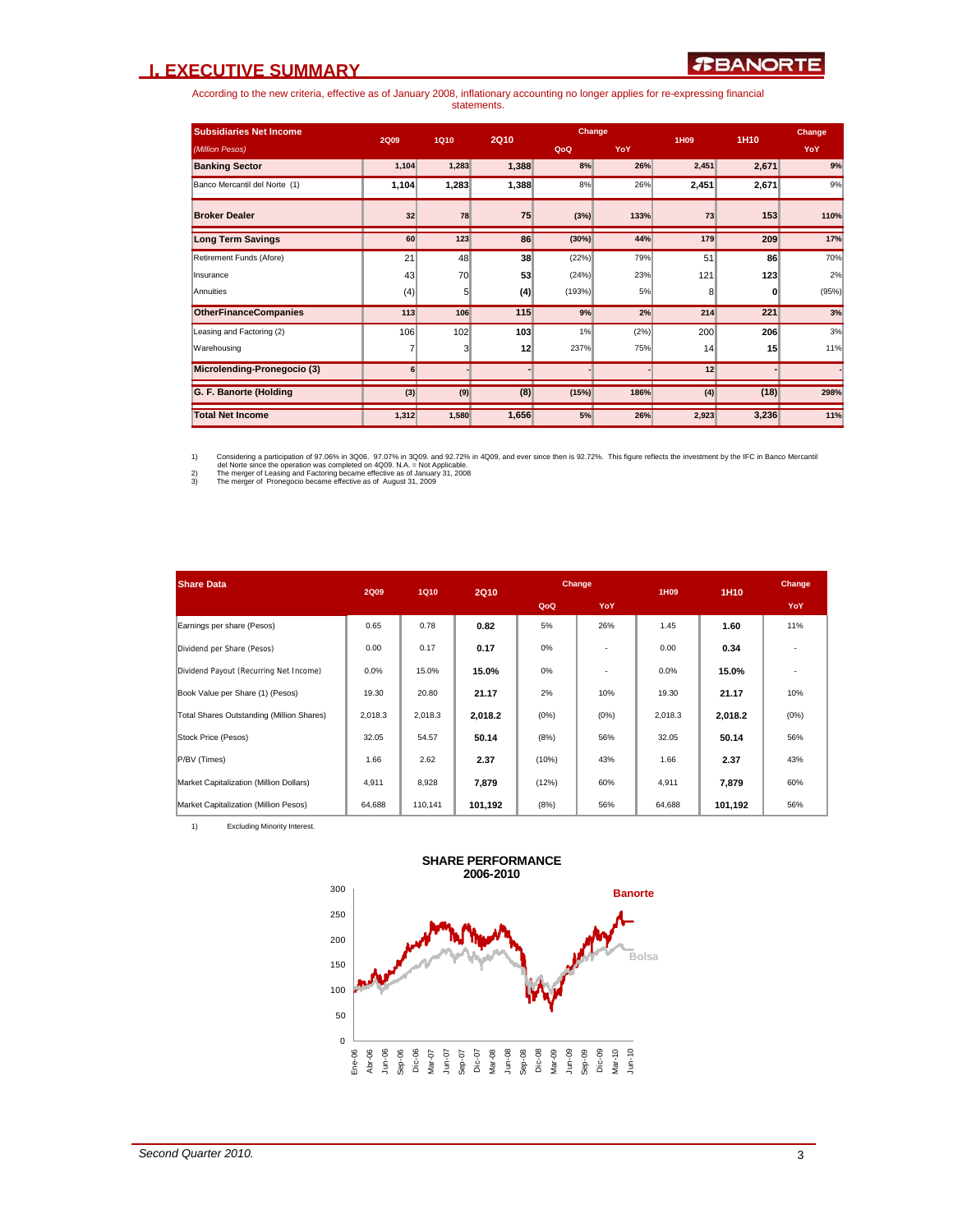According to the new criteria, effective as of January 2008, inflationary accounting no longer applies for re-expressing financial

statements.

# **RECENT EVENTS**

#### • **Banorte and 7-Eleven, first in Mexico to offer financial services in convenience stores**

On July 15<sup>th</sup>, Banorte and 7-Eleven Mexico received the CNBV's authorization to operate under a third party correspondent agreement in order to provide financial services to more Mexicans in a network of over 1,150 7- Eleven stores throughout the country. Through this agreement, deposits can be made to Banorte accounts in these stores, as well as payments to Banorte credit cards and other services in extended hours which include Saturdays, Sundays and official holidays.

#### • **Grupo Financiero Banorte launched the "Payroll Advance"**

On July 19, Banorte launched "Payroll Advance" which is a credit line in cash for up to 10 thousand pesos available 24 hours a day at any of Banorte´s ATM´s through with our online banking. This form of credit will be available nationwide and, unlike any other traditional payroll loans, provides cash for emergencies or for unpredicted events. This product represents a breakthrough, aimed to satisfy the needs of our customers. This new product benefits both employees and businesses that pay their staff through Payroll Banorte. Thus, Banorte will continue to promote this type of programs, as a continued commitment to Mexico and its people.

#### • **Campaign for Re-launching Credit Card**

In order to reposition Banorte's credit card as a product that offers a solid platform of benefits and promotions, an advertising campaign was started on May 19<sup>th</sup> and will last until the end of July to communicate to clients and non-clients that Banorte's credit card offering is more than just financing, since it also offers a platform of benefits such as an excellent rewards program, travel advisory and packages with exclusive benefits, personalized promotions in the best restaurants, deferred purchases with interest-free monthly installments, discounts and raffles throughout the year, among others.

#### • **Senior Debt Issued in International Markets**

On July 14<sup>th</sup>, Banco Mercantil del Norte (BANORTE), a subsidiary of the Group, successfully concluded the issuance of Non-Guaranteed Senior Debt Notes in the international markets for a total amount of US 300 million dollars with maturity of 5 years and a rate of 4.437% (UST+ 262.5 bps). The rating assigned to these securities by Standard and Poor's was BBB -, while Moody's rating was A3. The proceeds from this issuance will be used for general corporate purposes.

#### • **GFNORTE ADRs begin trading in the OTCQX International Premier platform**

On July 15th, the American Depositary Receipts program (ADR's) Level 1 (ticker: GBOOY) was authorized to list and operate in OTCQX International Premier, the market´s highest tier "Over the Counter" (OTC). Through this listing, GFNorte and OTCQX offer investors transparency, better information, and a level of service formerly available only through a US stock exchange. GBOOY was allowed to list in OTCQX International Premier as a result, among other things, of Banorte's adoption of modern corporate practices and it's strict adherence to the Mexican Stock Exchange's (BMV) disclosure requirements; thus allowing GFNorte to meet all the requirements by the US authorities to operate in OTCQX. Through this listing, GFNorte is seeking greater penetration of its ADR's in global investment portfolios. Bank of New York Mellon (BNYM), the depositary bank for GFNorte's ADR program will serve as the Principal American Liaison ("PAL") on the OTCQX market.

#### • **Organizational Changes**

On July 22nd, after the Audit Committee and Corporate Practices' approval, Benjamin Vidargas was appointed Managing Director of Internal Audit.

#### • **Organizational Changes in Government Banking**

On July 15<sup>th</sup>, Carlos Eduardo Martínez was appointed as Managing Director of Government Banking. Also, in order to create an organizational structure that responds to the commercial strategy of generating synergies with government banking, the Leasing, Factoring and Warehouse areas, headed by Gerardo Zamora, were integrated as of June 15<sup>th</sup> into Government Banking.

#### • **Organizational Changes in Treasury and Capital Markets (Broker Dealer)**

On June 30<sup>th</sup>, Alfredo Thorne was appointed as Managing Director of Global Markets, coordinating Corporate and Investor Relations, Broker Dealer, Private Banking, and Treasury.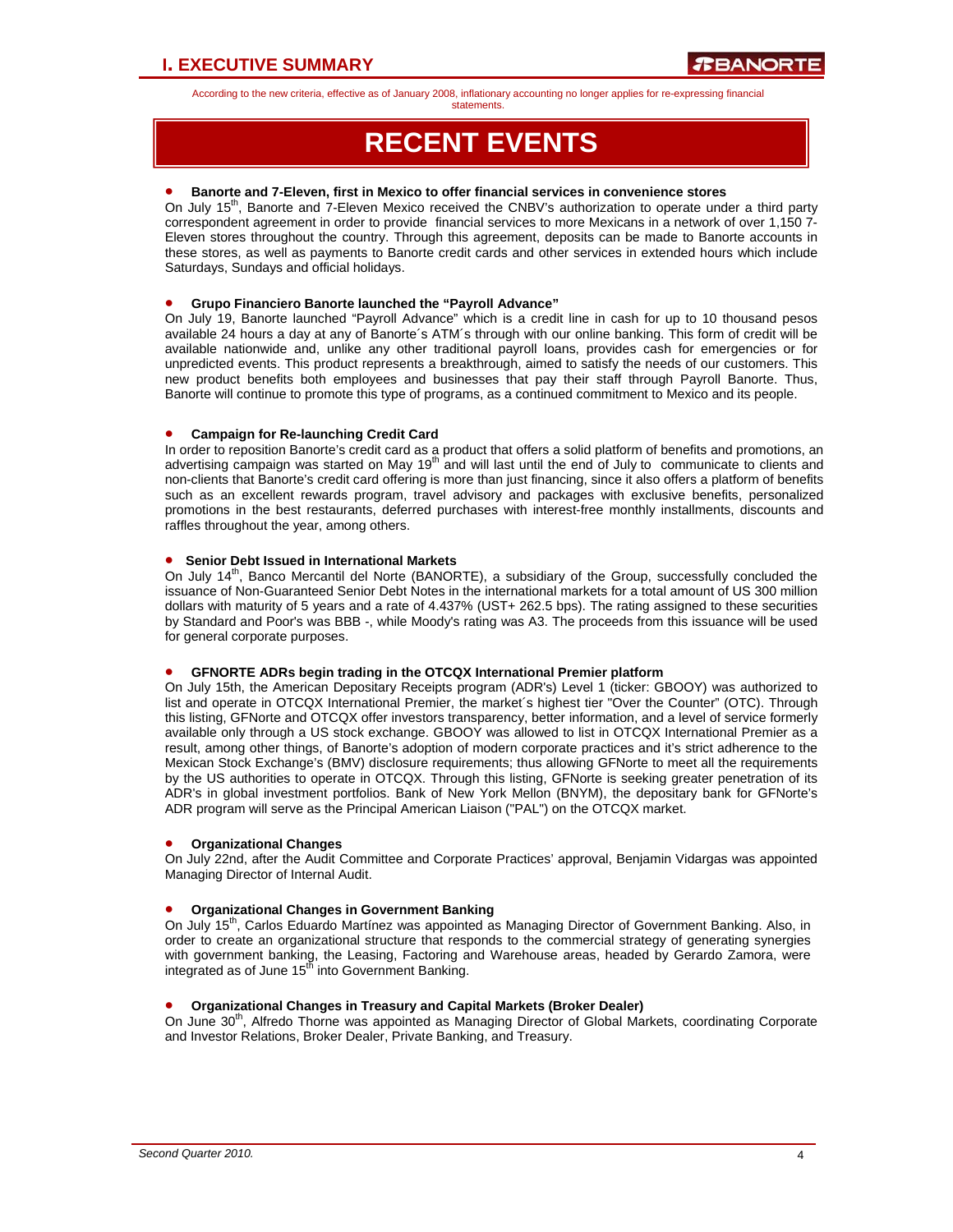According to the new criteria, effective as of January 2008, inflationary accounting no longer applies for re-expressing financial statements.

# **GRUPO FINANCIERO BANORTE**

| Net Interest Income             | <b>2Q09</b> | 1Q10    | <b>2Q10</b> | Change        |               |         |         | 1H <sub>10</sub><br>1H09 |  | <b>Change</b> |
|---------------------------------|-------------|---------|-------------|---------------|---------------|---------|---------|--------------------------|--|---------------|
| (Million Pesos)                 |             |         |             | QoQ           | YoY           |         |         | YoY                      |  |               |
| Interest Income                 | 11,355      | 9,919   | 10,173      | 3%            | (10%)         | 24,494  | 20,092  | (18%)                    |  |               |
| Interest Expense                | 5,656       | 4,492   | 4,746       | 6%            | (16%)         | 12,750  | 9,238   | (28%)                    |  |               |
| Loan Origination Fees           | 143         | 163     | 140         | (14% )        | (2%)          | 297     | 302     | 2%                       |  |               |
| Fees Paid                       | 4           | 28      | 34          | 21%           | 814%          | 4       | 61      | 1566%                    |  |               |
| <b>Net Interest Income</b>      | 5,838       | 5,562   | 5,533       | (1%)          | (5%)          | 12,037  | 11,095  | (8%)                     |  |               |
| Average Interest Earning Assets | 542.444     | 531.052 | 545.542     | 3%            | 1%            | 542.359 | 540.560 | $(0\%)$                  |  |               |
| Net Interest Margin (1)         | 4.3%        | 4.2%    | 4.1%        | $(0.1$ pp $)$ | $(0.2$ pp $)$ | 4.4%    | 4.1%    | $(0.3$ pp)               |  |               |

1) NIM = Annualized Net Interest Margin / Average Earnings Assets

#### • **Net Interest Income**

During 1H10, Net Interest Income declined (8%) YoY going from Ps 12.04 billion to Ps 11.09 billion, as a result of an (18%) decrease in interest revenues caused by lower market interest rates, which was partially off-set by greater loan volumes and reduced funding costs as a result of a 7% YoY expansion in core deposits. On a quarterly basis, Net Interest Income remains practically at the same level compared to 1Q10 due to higher cost of funding derived from greater competition for deposits, which was off-set by growth in interest revenues from greater loan volumes and the positive impact from an additional day during the quarter.

Net Interest Margin (NIM) averaged 4.1% during 1H10, showing a decrease of (0.3) percentage points (pp) less than the average NIM registered in 1H09, affected by a 2 percentage point decline in average market interest rates. On a QoQ basis, NIM dropped by (0.1) percentage points compared to 1Q10 due to a reduction in net interest income, combined with growth in performing assets.

Average NIM adjusted for provisions was 3% for 1H10, a YoY increase of 0.1 pp compared to 1H09. In 2Q10, it averaged 3.1%, 0.2 pp higher than in 1Q10. In both cases, the increase was due to lower Loan Loss Provisions, which fully off-set the decline in Net Interest Income. Provisions represented 24.2% of Net Interest Income during 2Q10, a lower level compared to 31.9% registered in 1Q10 and 37.5% in 2Q09, as a result of asset quality improvements.

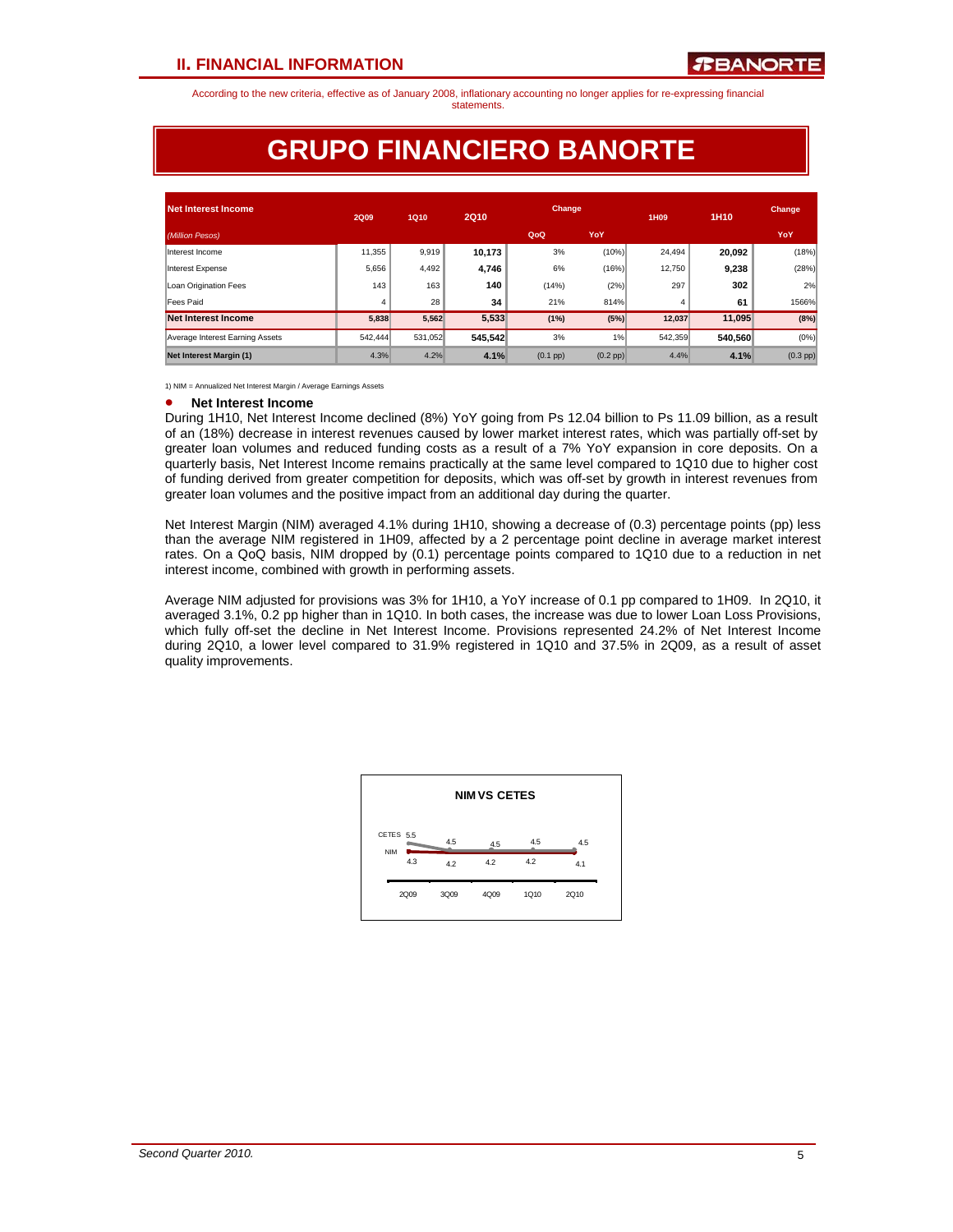#### According to the new criteria, effective as of January 2008, inflationary accounting no longer applies for re-expressing financial statements.

| <b>Non Interest Income</b>                      | <b>2Q09</b> | 1Q10           |             | Change   |       | 1H09  |       | Change  |
|-------------------------------------------------|-------------|----------------|-------------|----------|-------|-------|-------|---------|
| (Million Pesos)                                 |             |                | <b>2Q10</b> | QoQ      | YoY   |       | 1H10  | YoY     |
| <b>Fees Charged on Services</b>                 | 1,917       | 2,192          | 2,210       | 1%       | 15%   | 3,832 | 4,402 | 15%     |
| Fund Transfers                                  | 61          | 57             | 63          | 11%      | 4%    | 121   | 121   | $(0\%)$ |
| Account Management Fees                         | 237         | 224            | 236         | 5%       | (1%)  | 467   | 460   | (2%)    |
| Fiduciary                                       | 68          | 65             | 73          | 11%      | 7%    | 119   | 138   | 16%     |
| Income from Real Estate Portfolios              | 164         | 195            | 224         | 15%      | 37%   | 302   | 419   | 39%     |
| <b>Electronic Banking Services</b>              | 256         | 263            | 238         | (9%)     | (7%)  | 506   | 501   | (1%)    |
| Credit Card Fees                                | 520         | 616            | 617         | 0%       | 19%   | 1,110 | 1,233 | 11%     |
| Fees from IPAB (1)                              | $\mathbf 0$ | $\mathbf 0$    | $\mathbf 0$ | 88%      | (47%) | 1     | 0     | (51%)   |
| Fees charged by Afore                           | 246         | 292            | 292         | 0%       | 19%   | 477   | 584   | 23%     |
| Other Fees Charged (2)                          | 365         | 479            | 467         | (3%)     | 28%   | 731   | 946   | 29%     |
| <b>Fees Paid on Services</b>                    | 306         | 382            | 361         | (6%)     | 18%   | 636   | 743   | 17%     |
| Fund transfers                                  | 5           | $\overline{7}$ | 6           | $(11\%)$ | 21%   | 11    | 13    | 16%     |
| Other Fees Paid                                 | 301         | 375            | 355         | (5%)     | 18%   | 625   | 730   | 17%     |
| Expenses from Real Estate Portfolios            |             |                | ٠           |          |       |       | ٠     |         |
| <b>Net Fees</b>                                 | 1,611       | 1,810          | 1,849       | 2%       | 15%   | 3,195 | 3,659 | 15%     |
|                                                 |             |                |             |          |       |       |       |         |
| <b>Trading Income</b>                           | 167         | 585            | 580         | (1%)     | 248%  | 413   | 1,165 | 182%    |
|                                                 |             |                |             |          |       |       |       |         |
| <b>Other Operating Income (Expenses)</b><br>(3) | 154         | 286            | 277         | (3%)     | 79%   | 390   | 563   | 44%     |
|                                                 |             |                |             |          |       |       |       |         |
| Non Interest Income                             | 1,932       | 2,681          | 2.706       | 1%       | 40%   | 3,998 | 5.387 | 35%     |

1) Includes Fees received by Recovery Banking and by the Bank.

2) It includes fees from letters of credit, from transactions with pension funds, warehousing services, financial advisory services and securities trading by the Brokerage House, among others.

3) As of April 2009, the CNBV issued changes to the main accounting criteria that require recording this ítem under Non Interest Income. Much of which correspond to from recoveries previously charged off.

#### • **Non Interest Income**

In 1H10, Non Interest Income grew by 35% YoY driven by positive dynamics in all items. Growth of 1% compared to 1Q10 was driven by increased service fees and revenues from recoveries of real estate portfolios and investment projects.

| <b>Non Interest Income</b>       | <b>2Q09</b> | 1Q10  | <b>2Q10</b> | Change |      | 1H09  | 1H10  | Change |
|----------------------------------|-------------|-------|-------------|--------|------|-------|-------|--------|
| (Million Pesos)                  |             |       |             | QoQ    | YoY  |       |       | YoY    |
| Services                         | 1,447       | 1,614 | 1,625       | 1%     | 12%  | 2,894 | 3.240 | 12%    |
| Recovery                         | 164         | 195   | 224         | 15%    | 37%  | 302   | 419   | 39%    |
| Trading                          | 167         | 585   | 580         | (1%)   | 248% | 413   | 1,165 | 182%   |
| Other Operating Income (Expense) | 154         | 286   | 277         | (3%)   | 79%  | 390   | 563   | 44%    |
| Non Interest Income              | 1,932       | 2,681 | 2,706       | 1%     | 40%  | 3,998 | 5,387 | 35%    |

#### • **Service Fees**

In 1H10, *Service fees* totaled Ps 3.24 billion, a 12% YoY growth driven by higher fees from the Afore, credit cards, fiduciary and other service fees. Growth of 1% QoQ was a result of an improvement in fund transfers, account management, fiduciary services, as well as a reduction in fees paid as a consequence of new regulation for ATMs fees.

#### • **Recoveries**

*Non Interest Income* from *Recoveries* (including proprietary written-off loans classified as Other Operating Income and Expenses) increased by 42% YoY in 1H10 due to greater recovery of previously written-off and an increase in revenues related to real estate portfolios and investment projects. The 4%QoQ growth compared to 1Q10 was due to increased revenues from real estate portfolios and investment projects as a result of a more favorable economic environment, allowing faster revenue accrual in these projects, as well as higher investments. At closing of 1H10 the amount invested in these projects totaled Ps 4.41 billion, growth of 38%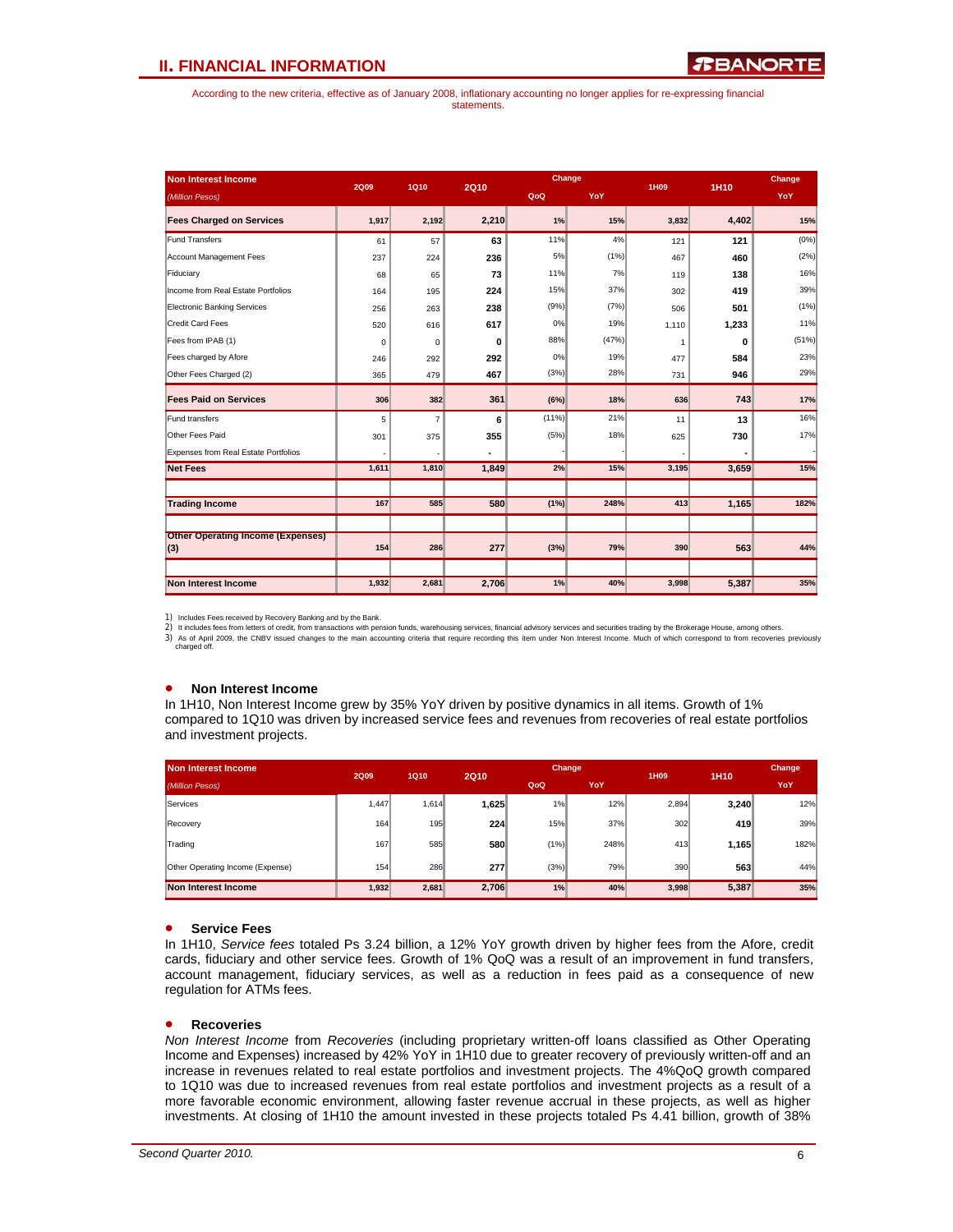According to the new criteria, effective as of January 2008, inflationary accounting no longer applies for re-expressing financial statements.

compared to 2Q09 and 0.1% vs. 1Q10; the portfolio continues to have an appropriate geographical diversification of projects and industries.

#### • **Intermediation**

*Intermediation* revenues increased by 182% YoY, mostly due to favorable securities' trading results, combined with non recurring gains from the sale of the remaining MasterCard shares held by the bank. On a quarterly basis, trading declined (1%) due to a slight contraction in revenues from securities' trading.

| <b>Non Interest Expense</b>        | <b>2Q09</b> | 1Q10  | <b>2Q10</b> | <b>Change</b> |     | 1H09  | 1H <sub>10</sub> | Change  |
|------------------------------------|-------------|-------|-------------|---------------|-----|-------|------------------|---------|
| (Million Pesos)                    |             |       |             | QoQ           | YoY |       |                  | YoY     |
| Personnel                          | .544        | 1,742 | 1.759       | 1%            | 14% | 3.243 | 3.501            | 8%      |
| Professional Fees                  | 340         | 308   | 345         | 12%           | 1%  | 675   | 653              | (3%)    |
| Administrative and Promotional     | 1.098       | 960   | 1,116       | 16%           | 2%  | 2,261 | 2,076            | (8%)    |
| Rents, Depreciation & Amortization | 435         | 494   | 493         | $(0\%)$       | 13% | 887   | 987              | 11%     |
| Taxes other than income tax        | 172         | 212   | 192         | (10%)         | 11% | 381   | 404              | 6%      |
| Contributions to IPAB              | 265         | 263   | 269         | 3%            | 2%  | 532   | 532              | $(0\%)$ |
| Employee Profit Sharing (PTU) (1)  | 169         | 211   | 217         | 3%            | 29% | 368   | 428              | 16%     |
| <b>Non Interest Expense</b>        | 4,023       | 4,189 | 4,391       | 5%            | 9%  | 8,347 | 8,581            | 3%      |

1) As of April 2009, the Banking and Securities Commission (CNBV) issued accounting changes that require recording this item as Non Interest Expense.

#### • **Non Interest Expense**

During 1H10 *Non Interest Expense* slightly increased by 3% YoY due to higher Personnel related expenses, Rents, Depreciations and Amortizations, and Employee Profit Sharing (PTU). These increases were partially off-set by reductions in some items, such as Administration and Promotional Expenses and Professional Fees Paid.

The 5% QoQ increase is mainly due to the higher Administration and Promotional Expenses, and Professional Fees Paid.

The efficiency ratio was 52% in 1H10, the same level compared to 1H09. On a quarterly basis, the efficiency ratio was 53.3%, increasing by 2.5 pp with respect to 1Q10 due to increased expenses related to the bank's expansion projects and strategies to reactive some deposits and loan products.

#### • **Provisions**

*Provisions* charged against results during 1H10 totaled Ps 3.1 billion declining (29%) YoY, due to lower provision requirements in the commercial, corporate, consumer and mortgage portfolios. On a quarterly basis, the (25%) QoQ decline was due to lower credit costs in the corporate and credit card portfolios.

Annualized loan loss provisions accumulated in 1H10 represented 2.6% of the average loan portfolio, declining by 1.1 percentage points compared to 1H09. On a quarterly basis, annualized loan loss provisions represented 2.2% of the average portfolio, a decrease of 0.8 percentage points from 1Q10.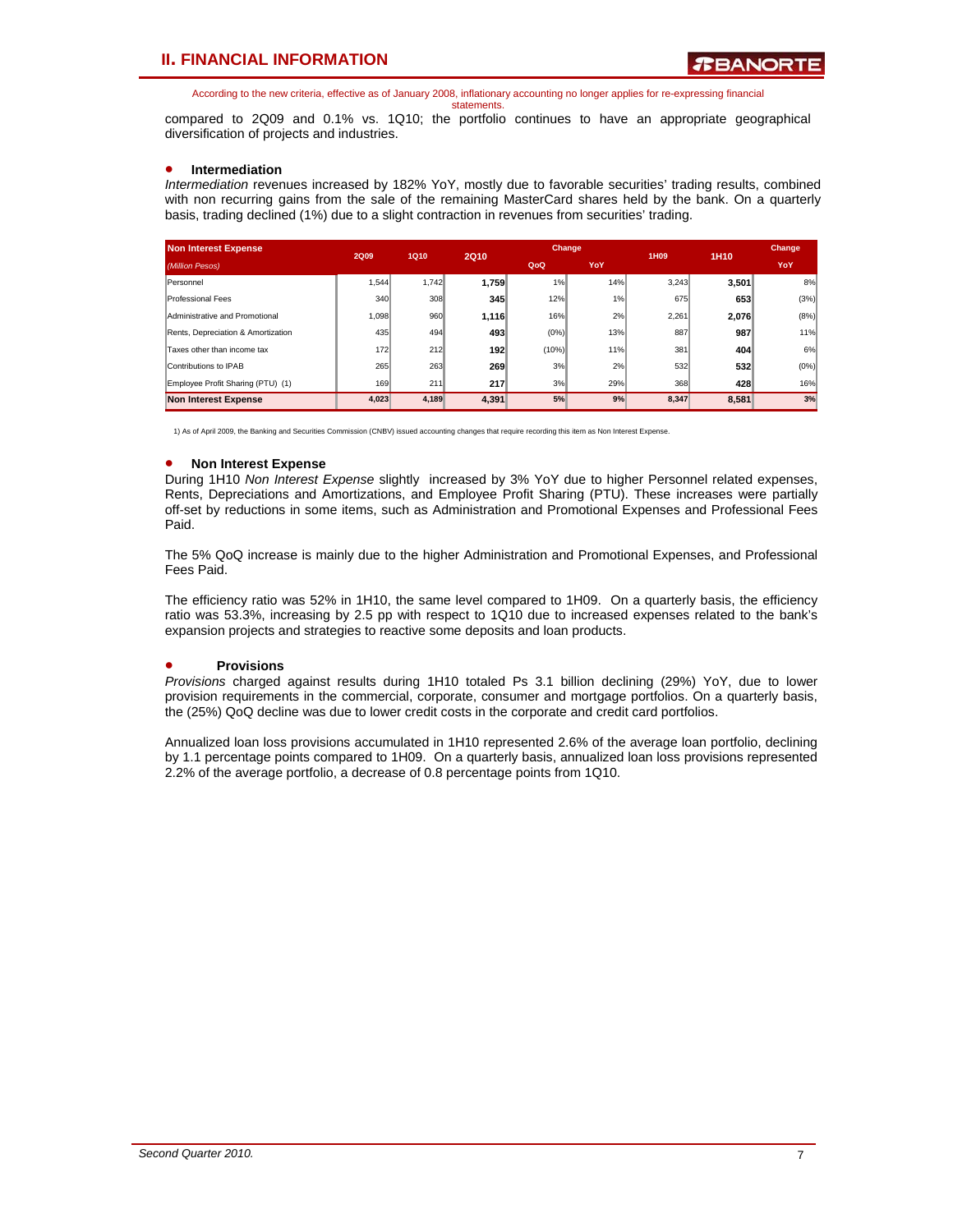According to the new criteria, effective as of January 2008, inflationary accounting no longer applies for re-expressing financial statements.

| Non Operating Income (Expense), net | <b>2Q09</b> | <b>1Q10</b> | <b>2Q10</b> | Change |       | 1H09  | 1H10  | Change     |
|-------------------------------------|-------------|-------------|-------------|--------|-------|-------|-------|------------|
| (Million Pesos)                     |             |             |             | QoQ    | YoY   |       |       | <b>YoY</b> |
| <b>Non Operating Income</b>         | 690         | 183         | 283         | 55%    | (59%) | 1,339 | 466   | (65%)      |
| <b>Other Revenues</b>               | 194         | 88          | 142         | 62%    | (27%) | 581   | 230   | (60%)      |
| Foreign Exchange                    |             |             |             |        |       |       |       |            |
| Recoveries                          | 108         | 71          | 57          | (20%)  | (48%) | 289   | 128   | (56%)      |
| Repomo-Other Revenues               |             |             |             |        |       |       |       |            |
| Warehousing                         | 388         | 25          | 84          | 241%   | (78%) | 468   | 109   | (77%)      |
| <b>Non Operating Expense</b>        | (521)       | (165)       | (262)       | 59%    | (50%) | (757) | (427) | (44%)      |
| <b>Other Expenses</b>               | (139)       | (143)       | (179)       | 25%    | 29%   | (294) | (322) | 9%         |
| Foreign Exchange                    |             |             |             |        |       |       |       |            |
| Repomo-Other Expenses               |             |             |             |        |       |       |       |            |
| Warehousing                         | (383)       | (22)        | (83)        | 269%   | (78%) | (463) | (106) | (77%)      |
|                                     |             |             |             |        |       |       |       |            |
| Non Operating Income (Expense), net | 168         | 18          | 21          | 19%    | (87%) | 582   | 39    | (93%)      |

#### • **Non Operating Income**

In 1H10, "Other Income and Expenses, net" totaled Ps 39 million, a (93%) YoY decline mainly explained by the booking of a Ps 224 million pre-tax extraordinary gain in Other Income during 1Q09 resulting from the changes in the accounting criteria related with the valuation of trusts of past mortgage securitizations (BOHRIS), as well as reduced revenues from acquired loan portfolios, lower recoveries from sundry debtors and other liabilities, and a reduction in revenues related to Warehouse inventory commercialization. Other Expenses declined annually due to lower expenses related to the commercialization of Warehouse inventories and higher estimates for accounts with more than 90 days overdue.

This item increased 19% QoQ compared to 1Q10 and totaled Ps 21 million due to an increase in Other Products as a result of greater recoveries from sundry debtors and other liabilities, as well as a positive impact from the valuation of trusts related to past mortgage securitizations (BOHRIS) and increased revenues from the commercialization of Warehouse inventories. Other Expenses increased resulting from several items and expenses growth for the commercialization of Warehouse inventories.

#### • **Taxes**

Income taxes in 1H10 reached Ps 1.46 billion, growing by 45% YoY due to a higher income tax rate as a result of the new fiscal regime effective as of January 2010, and 21% more QoQ due to higher profits compared to 1Q10. The effective tax and employee profit sharing rate for 2Q10 was 36.9%, higher compared to 31.5% in 2Q09 and 34.7% in 1Q10.

#### • **Subsidiaries and Minority Interest**

During 1H10, subsidiaries and minority interest showed a loss of (Ps 138) million, comparing unfavorably against a profit of Ps 8 million registered in 1H09. This decline is a result of lower profits in the Annuities Subsidiary, as well as a greater minority interest impact from the IFC investment in Banco Mercantil del Norte and Generali in the Afore. On a quarterly basis, it showed a loss of (Ps 77) million, which also compares unfavorably against the loss of (Ps 61) million in 1Q10, affected mainly by lower profits in the Insurance and Annuities Companies, and a greater minority interest impact linked to the IFC investment in Banco Mercantil del Norte.

#### • **Net Income**

During the first six months of the year, GFNORTE accumulated net income of Ps 3.24 billion, 11% higher than in 1H09, but grew by 16% on a recurring basis when excluding the extraordinary gain of Ps 134 million registered in 1Q09 from the valuation of trusts related to past loan securitization. Moreover, for the fourth consecutive quarter, in 2Q10 GFNORTE increased its profits reporting net income of Ps 1.66 billion (84% originated by the bank), reflecting a 26% YoY and 5% QoQ increase. The return on equity (ROE) of GFNorte during 1H10 was 15.4%, 0.2 pp higher than in 1H09; while the return on assets (ROA) was 1.1%, 0.1 pp higher than the same period in 2009.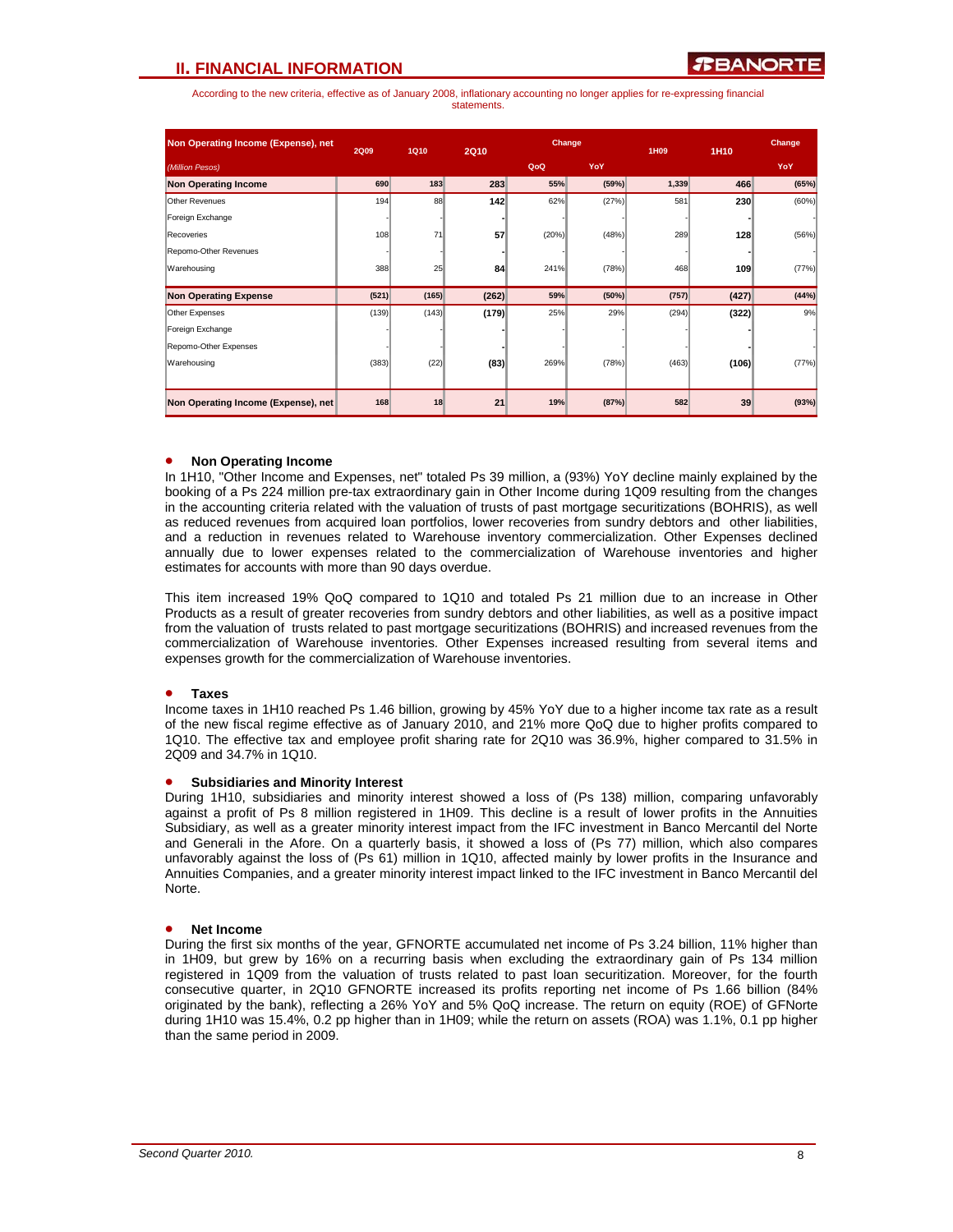According to the new criteria, effective as of January 2008, inflationary accounting no longer applies for re-expressing financial statements.

| <b>Capitalization</b>            | <b>2Q09</b> | 3Q09    | 4Q09    | <b>1Q10</b> | <b>2Q10</b> | Change        |                   |
|----------------------------------|-------------|---------|---------|-------------|-------------|---------------|-------------------|
| (Million Pesos)                  |             |         |         |             |             | QoQ           | YoY               |
| <b>Tier 1 Capital</b>            | 31,598      | 31.844  | 35,380  | 36,023      | 36.148      | 0%            | 14%               |
| <b>Tier 2 Capital</b>            | 14.351      | 15,054  | 14,277  | 13,855      | 14,035      | 1%            | $-2%$             |
| Net Capital                      | 45,949      | 46,898  | 49,657  | 49,878      | 50,184      | 1%            | 9%                |
| Credit Risk Assets               | 206,135     | 202,525 | 203,305 | 200,487     | 207,841     | 4%            | $1\%$             |
| Net Capital / Credit Risk Assets | 22.3%       | 23.2%   | 24.4%   | 24.9%       | 24.1%       | $(0.7$ pp $)$ | 1.9 <sub>pp</sub> |
| Total Risk Assets (1)            | 294.272     | 291,262 | 296,046 | 296,284     | 300,503     | $1\%$         | 2%                |
| Tier 1                           | 10.7%       | 10.9%   | 12.0%   | 12.2%       | 12.0%       | $(0.1$ pp)    | $1.3$ pp          |
| Tier 2                           | 4.9%        | 5.2%    | 4.8%    | 4.7%        | 4.7%        | $(0.0$ pp $)$ | $(0.2$ pp $)$     |
| <b>Capitalization Ratio</b>      | 15.6%       | 16.1%   | 16.8%   | 16.8%       | 16.7%       | $(0.1$ pp)    | $1.1$ pp          |

(1) Includes Market and Operational Risks. Without inter-company eliminations. (\*) The capitalization ratio of the last period reported is estimated.

#### • **Capitalization**

At closing of 2Q10 the Capitalization Ratio (CR) was 16.7% considering credit, market and operational risks, and 24.1% considering only credit risk. The Tier 1 capitalization ratio was 12.0% and Tier 2 was 4.7%.

The Capitalization Ratio declined 0.1 pp QoQ, due to the following effects:

- 1) Reinvestment of profits generated in 2Q10. CR Impact: + 0.5 pp.<br>2) Exchange rate effect of dollar denominated obligations. CR Impa
- Exchange rate effect of dollar denominated obligations. CR Impact: + 0.1 pp.
- 3) Dividend Payment.CR Impact: (0.1) pp.<br>4) Valuation of hedging instruments. CR In
- 4) Valuation of hedging instruments. CR Impact: (0.3) pp.
- 5) Growth in Risk Assets. Impact: (0.3) pp.

On an annual basis, the capitalization ratio for 2Q10 was 1.1 pp higher compared to2Q09 due to the positive impact of reinvesting profits generated during the last 12 months and the IFC´s investment in Banco Mercantil del Norte's capital, offsetting capital consumption resulting from growth in risk assets during this period, the valuation impact of hedging instruments and dividend payments.

In 2008, the authorities determined that 100% of the capital required to cover operational risk must be fully constituted in a 3 year period in proportional monthly installments. At closing of 2Q10, the period of March 2008 to June 2010 was covered (28/36 months), impacting the capitalization ratio by 1.9 percentage points.

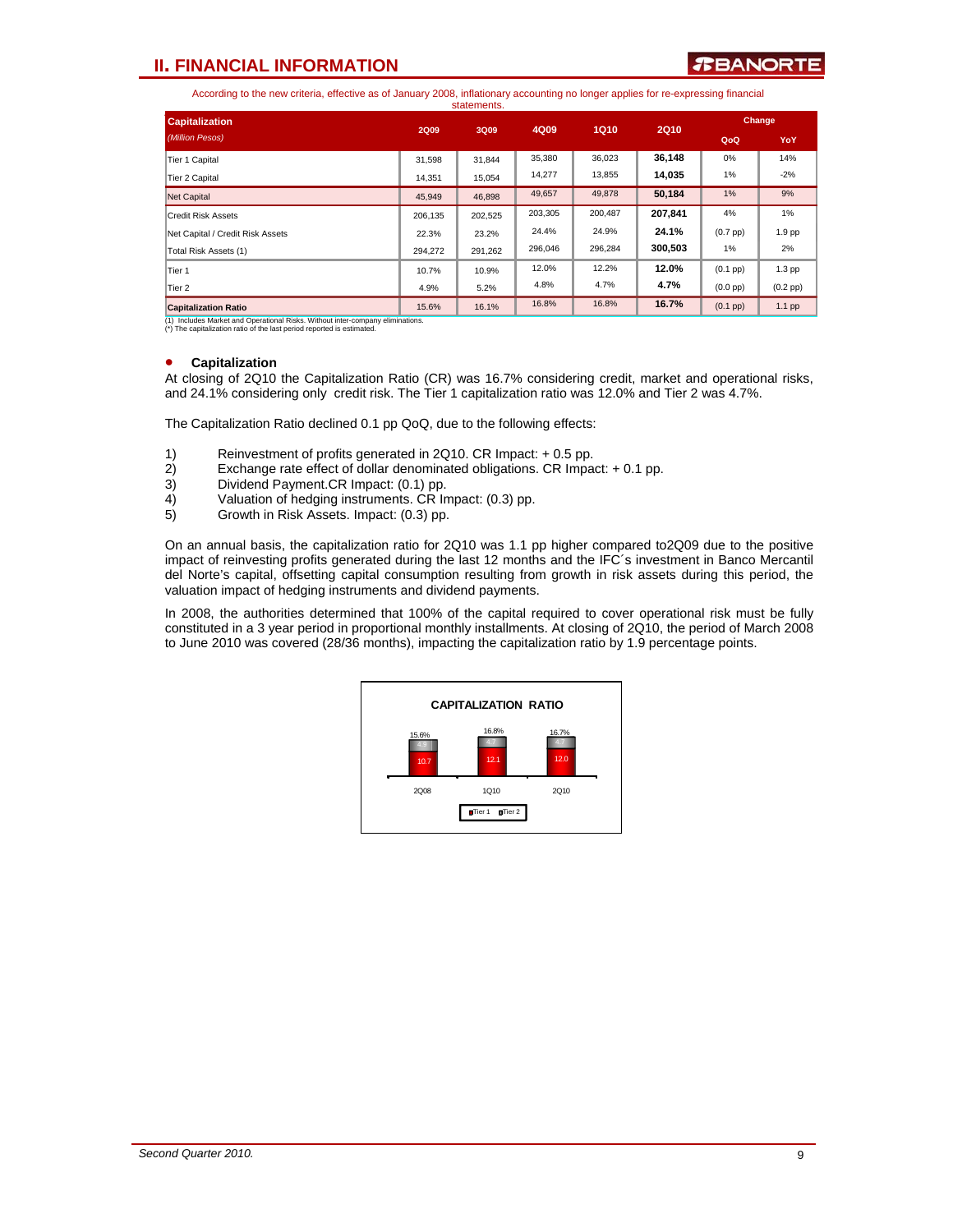According to the new criteria, effective as of January 2008, inflationary accounting no longer applies for re-expressing financial statements.

| <b>Deposits</b>                      |             |             |             |      | Change |
|--------------------------------------|-------------|-------------|-------------|------|--------|
| (Million Pesos)                      | <b>2Q09</b> | <b>1Q10</b> | <b>2Q10</b> | QoQ  | YoY    |
| Non Interest Bearing Demand Deposits | 56,382      | 57,453      | 61,258      | 7%   | 9%     |
| Interest Bearing Demand Deposits (1) | 67,378      | 68,497      | 72,582      | 6%   | 8%     |
| <b>Total Demand Deposits (2)</b>     | 123,760     | 125,950     | 133,840     | 6%   | 8%     |
| Time Deposits - Retail               | 83,068      | 86,188      | 87,075      | 1%   | 5%     |
| <b>Core Deposits</b>                 | 206,828     | 212,139     | 220,916     | 4%   | 7%     |
| Money Market (3)                     | 58,692      | 59,314      | 57,789      | (3%) | (2%)   |
| <b>Total Bank Deposits</b>           | 265,520     | 271,452     | 278.705     | 3%   | 5%     |
| <b>GFNorte's Total Deposits (4)</b>  | 265,345     | 271,254     | 278,480     | 3%   | 5%     |
| <b>Third Party Deposits</b>          | 155,372     | 156,938     | 146,227     | (7%) | (6%)   |
| <b>Total Assets Under Management</b> | 420,892     | 428.390     | 424,932     | (1%) | $1\%$  |

1) Excludes IPAB cash management checking accounts for loan portfolios managed from Banpaís and Bancen. The balances of these accounts in 2Q09, 1Q10 and 2Q10 were<br>Ps \$18 million, Ps \$21 million and Ps \$22 million, respecti

3) Includes Bank Bonds (Customers and Financial intermediaries). 4) Includes the eliminations between the subsidiaries (2Q09=173 millions, 1Q10=197 millIons and 2Q10=220 millions).

#### • **Total Deposits**

At closing of 2Q10, Total *Deposits* were Ps 278.5 billion, a 5% YoY increase, driven by yearly growth of 8% in Demand Deposits, as well as 5% yearly growth in Retail Time Deposits. Total Deposits increased by 3% QoQ, due to a 6% QoQ rise in Demand Deposits driven by favorable dynamics in interest and non-interest bearing demand deposits.

#### • **Demand and Time Deposits**

Demand Deposits grew by 8% YoY at closing of 2Q10, driven by growth of 9% YoY in Non-interest bearing Demand Deposits as a consequence of increased balances held in Mujer Banorte and Enlace Global personal and corporate accounts; as well as an 8% increase in Interest Bearing Demand Deposits as a result of higher balances held in Banorte Facil, Sumanomina, Suma, Inversion Vista and Inversión Global Corporate accounts. On a quarterly basis, Demand Deposits grew by 6% QoQ, due to a 7% and 6% QoQ growth in Non-Interest and Interest bearing Demand Deposits, respectively.

Retail Time Deposits grew by 5% YoY as a result of the successful campaign to sell promissory notes through the branch network and an increase in time deposits at Inter National Bank resulting from referral of Banorte´s clients. The 1% QoQ growth was due to higher balances held by clients

As a result of efforts to increase deposits, a total of 496,000 individual accounts were opened during the first six months of the year. Additionally, Banorte has been able to maintain its market share in core deposits during the last 12 months, ranking as the third most important bank in the financial system in terms of total deposits and growth of retail deposits.

#### • **Money Market Deposits**

The YoY (2%) drop was explained by reduced balances held by retail private banking accounts, and the (3%) QoQ decline was a result of reduced balances held by corporate private banking accounts.

#### • **Third Party Deposits**

The (6%) YoY decline registered was due to a reduction in clients securities under custody and the (7%) QoQ decrease was a result of a reduction in investment banking transactions on behalf of third parties.

#### • **Assets Under Management**

At closing of 2Q10, AUMs totaled Ps 424.9 billion, 1% more YoY, due to higher branch deposits. The slight (1%) QoQ decline was mostly from a reduction in money market and third party deposits.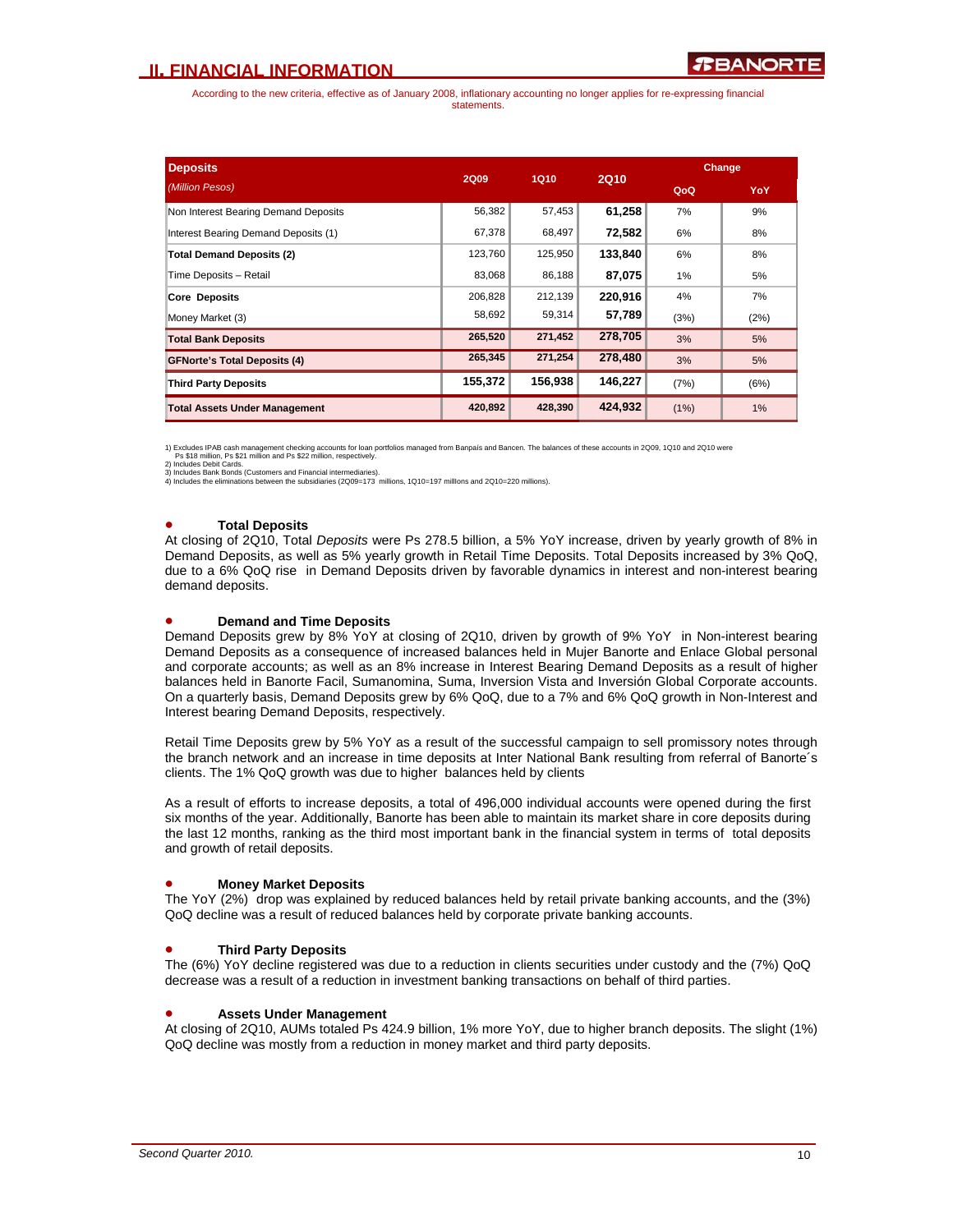According to the new criteria, effective as of January 2008, inflationary accounting no longer applies for re-expressing financial statements.

| <b>Performing Loan Portfolio</b> | <b>2Q09</b> | <b>1Q10</b> | <b>2Q10</b> | <b>Change</b> |       |  |
|----------------------------------|-------------|-------------|-------------|---------------|-------|--|
| (Million Pesos)                  |             |             |             | QoQ           | YoY   |  |
| <b>Commercial</b>                | 86,357      | 80,314      | 82,305      | 2%            | (5%)  |  |
| <b>Consumer</b>                  | 73,626      | 76,206      | 78,500      | 3%            | 7%    |  |
| Corporate                        | 42.715      | 39,046      | 39,307      | $1\%$         | (8%)  |  |
| <b>Sovernment</b>                | 31,921      | 41.000      | 41,222      | $1\%$         | 29%   |  |
| <b>Sub Total</b>                 | 234.619     | 236,567     | 241,334     | 2%            | 3%    |  |
| Recovery Bank                    | 722         | 643         | 614         | (5%)          | (15%) |  |
| Total                            | 235,341     | 237,210     | 241,948     | 2%            | 3%    |  |

| <b>Performing Consumer Loan Portfolio</b> | <b>2Q09</b> | <b>1Q10</b> | <b>2Q10</b> | Change |       |  |
|-------------------------------------------|-------------|-------------|-------------|--------|-------|--|
| (Million Pesos)                           |             |             |             | QoQ    | YoY   |  |
| Mortgages                                 | 46.976      | 50.444      | 52,234      | 4%     | 11%   |  |
| Car Loans                                 | 7.394       | 7,611       | 7,787       | 2%     | 5%    |  |
| Credit Cards                              | 12.913      | 11.239      | 11,079      | (1%)   | (14%) |  |
| Payroll                                   | 6.343       | 6.912       | 7,400       | 7%     | 17%   |  |
| <b>Consumer Loans</b>                     | 73,626      | 76,206      | 78,500      | 3%     | 7%    |  |

|                    |                            |       |             | Change |       |  |
|--------------------|----------------------------|-------|-------------|--------|-------|--|
| (Million Pesos)    | <b>1Q10</b><br><b>2Q09</b> |       | <b>2Q10</b> | QoQ    | YoY   |  |
| Past Due Loans     | 6,299                      | 6,128 | 5,630       | (8%)   | (11%) |  |
| Loan Loss Reserves | 6,426                      | 7,498 | 7,012       | (6%)   | 9%    |  |
| Acquired Rights    | 2.804                      | 2.426 | 2,311       | (5%)   | (18%) |  |

#### • **Total Performing Loans**

*Total Performing Loans* increased by 3% YoY from Ps 234.6 billion at closing of 2Q09 to Ps 241.3 billion in 2Q10, excluding the proprietary portfolio managed by the Recovery Bank. This increase was driven by growthin the Government and Mortgage loan portfolio. Total Performing Loans increased by 2% QoQ driven by all segments of the portfolio, except for Credit Cards.

The most recent trends show an improvement in loan originations in most segments. Going forward, Banorte expects a gradual recovery in loan activity since low levels of credit penetration still prevail in Mexico.Growth of the portfolio by item:

#### **I. Loans to individuals**

- ¾ Consumer + Mortgage : Increased by 7% YoY and 3% QoQ, driven by the mortgage, payroll and car loan portfolios.
	- **Mortgage**: Grew by 11% YoY, driven by an increase in mortgage sales for middle home acquisition; as well as a reactivation of mortgage products for liquidity, refinancing, construction, remodeling and liabilities' repayment. The portfolio grew by 4% QoQ as a result of positive dynamics in middle home mortgages, the program established with Pemex, and loans for liquidity, construction, remodeling and liabilities' repayment. In terms of new loans, there was a 48% YoY increase in 1H10, with loan sales of Ps 5.83 billion. Also, 6,669 new mortgages were originated in the first 6 months of the year, 22% more than in 1Q09.
	- ⋅ *Credit cards:* Decreased by (14%) YoY and (1%) QoQ in 2Q10; as a consequence of an (8%) annual reduction in the portfolio of accounts, as well as loan write-offs applied in the last 12 months. Nonetheless, sales of new credit cards have grown by 74% annually and 18% quarterly under more conservative origination and risk management models. On an annual basis, net total billing grew by 11% YoY and 8% QoQ due to successful campaigns that promote credit card usage and promotions for deferred purchases with interest-free monthly installments. At closing of 2Q10, Banorte had 1.06 million accounts, maintaining the same level as in 1Q10.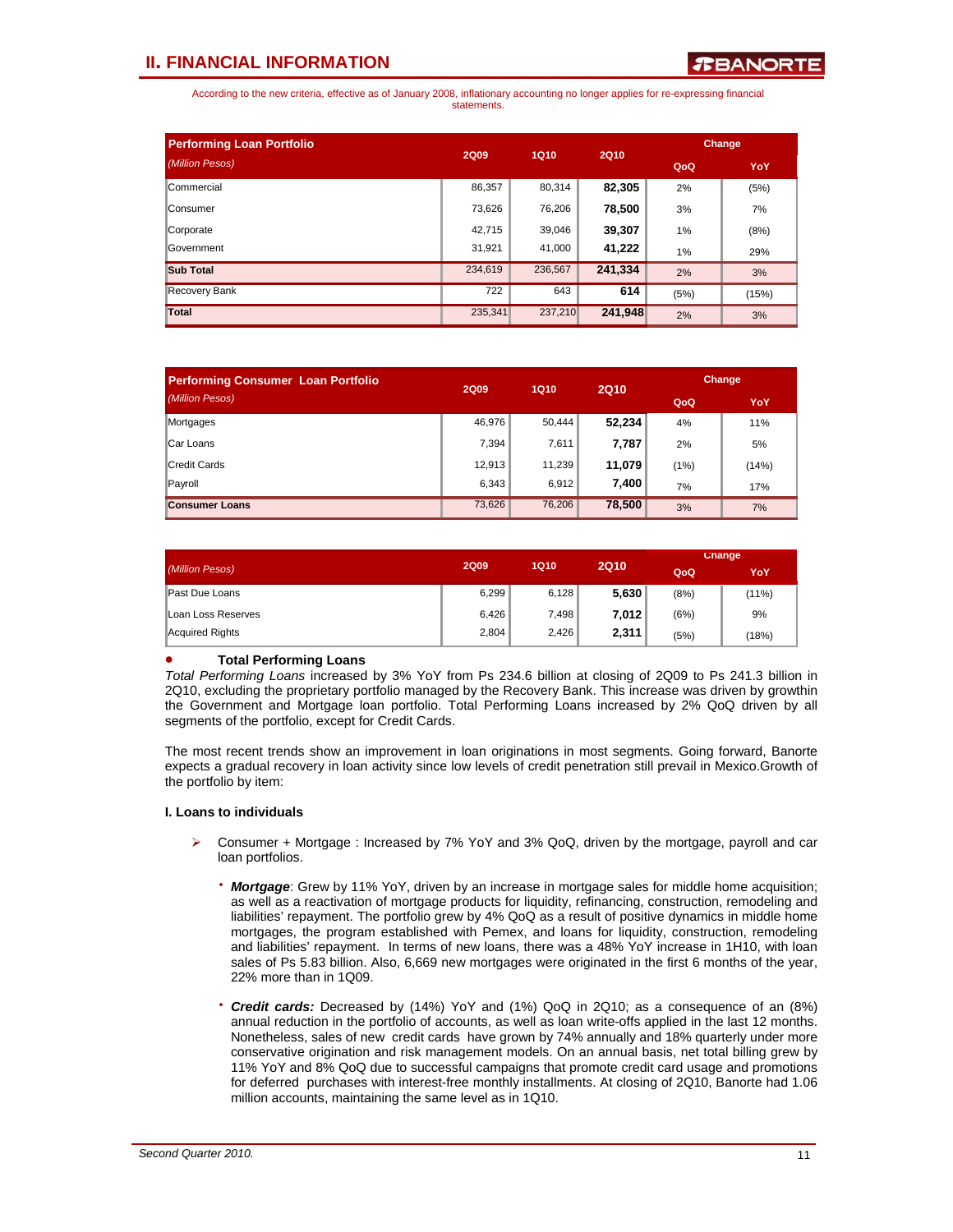According to the new criteria, effective as of January 2008, inflationary accounting no longer applies for re-expressing financial statements.

- **Payroll and Personnel Loans:** The portfolio grew by 17% YoY (27% without considering the personal loan portfolio during the year) and 7% QoQ in 2Q10, as a result of campaigns to promote the payroll loan product and the strategy to place more loans to government sector clients. The number of new payroll loans sold in the first six months of the year increased by 49% compared to the same period in 2009.
- **Car Loans:** Grew by 5% YoY and 2% QoQ driven by promotional campaigns and increased car sales in the country in the last months. Additionally, a commercial alliance was established with Isuzu Motors to finance their unit sales.

#### **II. Loans to Institutions**

- ¾ **Commercial:** Decreased by (5%) YoY in 2Q10 mainly due to a decline in the middle market portfolio originated by the bank as a result of lower credit demand. Grew by 2% QoQ driven by an increase in the portfolio of Crediactivo (asset backed SME loans) and the middle market loans originated through the bank, as well as the leasing and factoring company.
- ¾ **Corporate**: Declined by (8%) YoY in 2Q10, mainly due pre-payments received from clients as a result of the bank's strategy to reduce the size of some important exposures in this segment; as well as less loan demand in this sector. The loan book increased by 1% QoQ pick up due to a demand in this segment. It is important to emphasize that Banorte's loan portfolio is diversified by sectors and regions, and has a low concentration. The bank´s 20 most important corporate exposures represent only 14% of the bank's total loan portfolio (14% in 1Q10 and 16% in 2Q09). The largest corporate loan represents 1.7% of the total portfolio (1.4% in 1Q10 and 1.7% in the 2Q09), while the 20th smallest represents only 0.4% of the total portfolio (0.4% in 1Q10 and 0.5% in 2Q09).
- ¾ **Government:** Grew by 29% YoY and 1% QoQ in 2Q10 as a result of the promotional efforts by the area established to manage government banking relations and its specialization, as well as the design of products and services that offer comprehensive solutions to cover the financial needs of all three levels of government, enabling the bank to strengthen relationships with public officials.

#### • **Past Due Loans**

At closing of 2Q10, past due loans declined by (11%) YoY and (8%) QoQ due to a reduction in most of the segments.

In 2Q10, the PDL Ratio was 2.3%, declining by 0.3 percentage points compared to 2Q09, and 0.2 percentage points lower than 1Q10. Without the impact of asset quality deterioration in the US operations , the PDL ratio was 2.0%, an improvement of 0.6 pp compared to the same period in 2009.

Most of the portfolio items show asset quality improvements. The NPL ratio for credit cards for this quarter was 10.6%, slightly higher when compared against 10.5% in 1Q10, but much lower compared to 14.4% in 2Q09; an improvement that was achieved despite a contraction in the overall loan portfolio during the last twelve months. On the other hand, the PDL ratio for car loans was 1.3% (vs. 1.4% in 1Q10 and 3.0% in 2Q09), Payroll loans was 1.9% (vs. 2.1% in 1Q10 and 3.0% in 2Q09), Mortgages was 1.7% (vs. 1.7% in 1Q10 and 1.9% in 2Q09), Commercial was 4.1% (vs. 5.0% in 1Q10 and 3.4% in 2Q09, although this ratio declines to 3.7% excluding INB's past due loans), and Corporate was 0.2% (vs. 0.1% in 1Q10 and 0.1% in 2Q09), while Government remained at 0% during the year.

| <b>PAST DUE LOAN VARIATIONS</b><br>(Million Pesos) |                                                  |         |  |  |  |  |  |  |
|----------------------------------------------------|--------------------------------------------------|---------|--|--|--|--|--|--|
| <b>Balance as of March 2010</b>                    |                                                  | 6,128   |  |  |  |  |  |  |
|                                                    | Transfer from Performing Loans to Past Due Loans | 4.054   |  |  |  |  |  |  |
|                                                    | Renewals                                         | (223)   |  |  |  |  |  |  |
|                                                    | <b>Cash Collections</b>                          | (616)   |  |  |  |  |  |  |
|                                                    | <b>Discounts</b>                                 | (19)    |  |  |  |  |  |  |
|                                                    | Charge Offs                                      | (1,570) |  |  |  |  |  |  |
|                                                    | Foreclosures                                     | (532)   |  |  |  |  |  |  |
|                                                    | Transfer from Past Due Loans to Performing Loans | (1,653) |  |  |  |  |  |  |
|                                                    | Foreign Exchange Adjustments                     | 61      |  |  |  |  |  |  |
| Balance as of June 2010                            |                                                  | 5,630   |  |  |  |  |  |  |

During 2Q10, 46% of new past due loans came from credit cards, while 39% of provisions and 39% of write-offs correspond to his segment. Additionally, Commercial loans represented 13% of new NPL formation, 30% of new provisions and 33% of write-offs.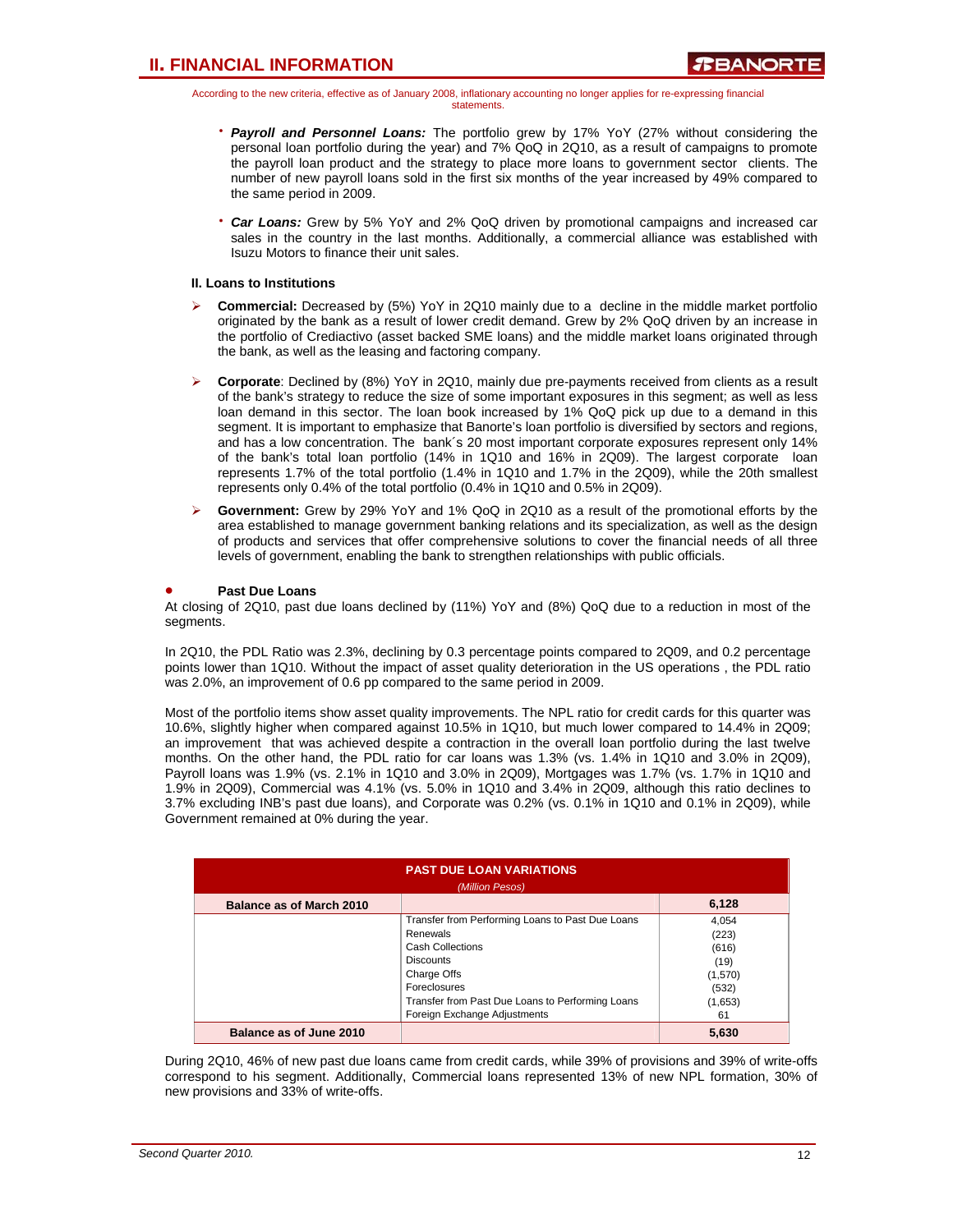According to the new criteria, effective as of January 2008, inflationary accounting no longer applies for re-expressing financial

| statements.             |              |                                                  |                 |                  |              |  |  |  |  |  |  |
|-------------------------|--------------|--------------------------------------------------|-----------------|------------------|--------------|--|--|--|--|--|--|
|                         |              | <b>RISK RATING OF PERFORMING LOANS - GFNorte</b> |                 |                  |              |  |  |  |  |  |  |
| (Million Pesos)         |              |                                                  |                 |                  |              |  |  |  |  |  |  |
|                         |              | <b>LOAN LOSS RESERVES</b>                        |                 |                  |              |  |  |  |  |  |  |
| <b>CATEGORY</b>         | <b>LOANS</b> | <b>COMMERCIAL</b>                                | <b>CONSUMER</b> | <b>MORTGAGES</b> | <b>TOTAL</b> |  |  |  |  |  |  |
| Α                       | 61,437       | $\mathbf 0$                                      | 70              | 166              | 236          |  |  |  |  |  |  |
| A <sub>1</sub>          | 105,515      | 520                                              | $\Omega$        | $\Omega$         | 520          |  |  |  |  |  |  |
| A <sub>2</sub>          | 56,568       | 512                                              | $\Omega$        | 0                | 512          |  |  |  |  |  |  |
| В                       | 7,206        | $\mathbf 0$                                      | 97              | 215              | 312          |  |  |  |  |  |  |
| <b>B1</b>               | 6,686        | 142                                              | 317             | 0                | 459          |  |  |  |  |  |  |
| B <sub>2</sub>          | 9,191        | 118                                              | 477             | O                | 595          |  |  |  |  |  |  |
| B <sub>3</sub>          | 2,735        | 284                                              | $\Omega$        | 0                | 284          |  |  |  |  |  |  |
| С                       | 2,075        | 0                                                | 681             | 93               | 774          |  |  |  |  |  |  |
| C <sub>1</sub>          | 1,268        | 271                                              | $\mathbf 0$     | 0                | 271          |  |  |  |  |  |  |
| C <sub>2</sub>          | 979          | 458                                              | 0               | 0                | 458          |  |  |  |  |  |  |
| D                       | 2,122        | 181                                              | 1,097           | 245              | 1,523        |  |  |  |  |  |  |
| E                       | 1,040        | 692                                              | 296             | 0                | 988          |  |  |  |  |  |  |
| <b>Total</b>            | 256,822      |                                                  |                 |                  |              |  |  |  |  |  |  |
| Not Classified          | (114)        |                                                  |                 |                  |              |  |  |  |  |  |  |
| Exempt                  | 25           |                                                  |                 |                  |              |  |  |  |  |  |  |
| <b>Total</b>            | 256,733      | 3,178                                            | 3,035           | 719              | 6,932        |  |  |  |  |  |  |
| <b>Reserves</b>         |              |                                                  |                 |                  | 7,012        |  |  |  |  |  |  |
| <b>Excess (Deficit)</b> |              |                                                  |                 |                  | 80           |  |  |  |  |  |  |

**Notes:**<br>1.- The ratings of loans and reserves created correspond to the last day referred in the Balance Sheet at June 30<sup>\*1</sup>, 2010.<br>2.- The ratings of loans and reserves created correspond to the last day referred in the

| <b>LOAN LOSS RESERVES</b>               | <b>2Q10</b> |
|-----------------------------------------|-------------|
| (Million Pesos)                         |             |
| <b>Previous Period Ending Balance</b>   | 7,498       |
| Provisions charged to results           | 1,313       |
| Created with profitability margin       | 15          |
| Other items                             | 4           |
| Charge offs and discounts:              |             |
| Commercial Loans                        | (726)       |
| Consumer Loans                          | (877)       |
| Mortgage Loans                          | (181)       |
| Foreclosed assets                       | (48)        |
|                                         | (1,833)     |
| Cost of debtor support programs         | (10)        |
| Valorization and Others                 | 25          |
| <b>Loan Loss Reserves at Period End</b> | 7,012       |

#### • **Loan Loss Reserves**

Loan loss reserves at closing of 2Q10, were Ps 7.01 billion, (6.5%) less QoQ due to greater write-offs compared to the provisions created against results.

#### • **Provisions for Loan Loss Reserves**

Total credit costs in 2Q10 were Ps 1.34 billion, a (39%) YoY and a (25%) QoQ decline, due to lower requirements in almost all segments, especially in the credit card and corporate portfolios.

The Mexican banking system continues to operate in an environment of tighter regulation. The Banking Commission (CNBV) determined the creation of additional reserves for leasing and factoring operations, and new regulations of the same nature will be implemented in the near future for mortgages, consumer and commercial segments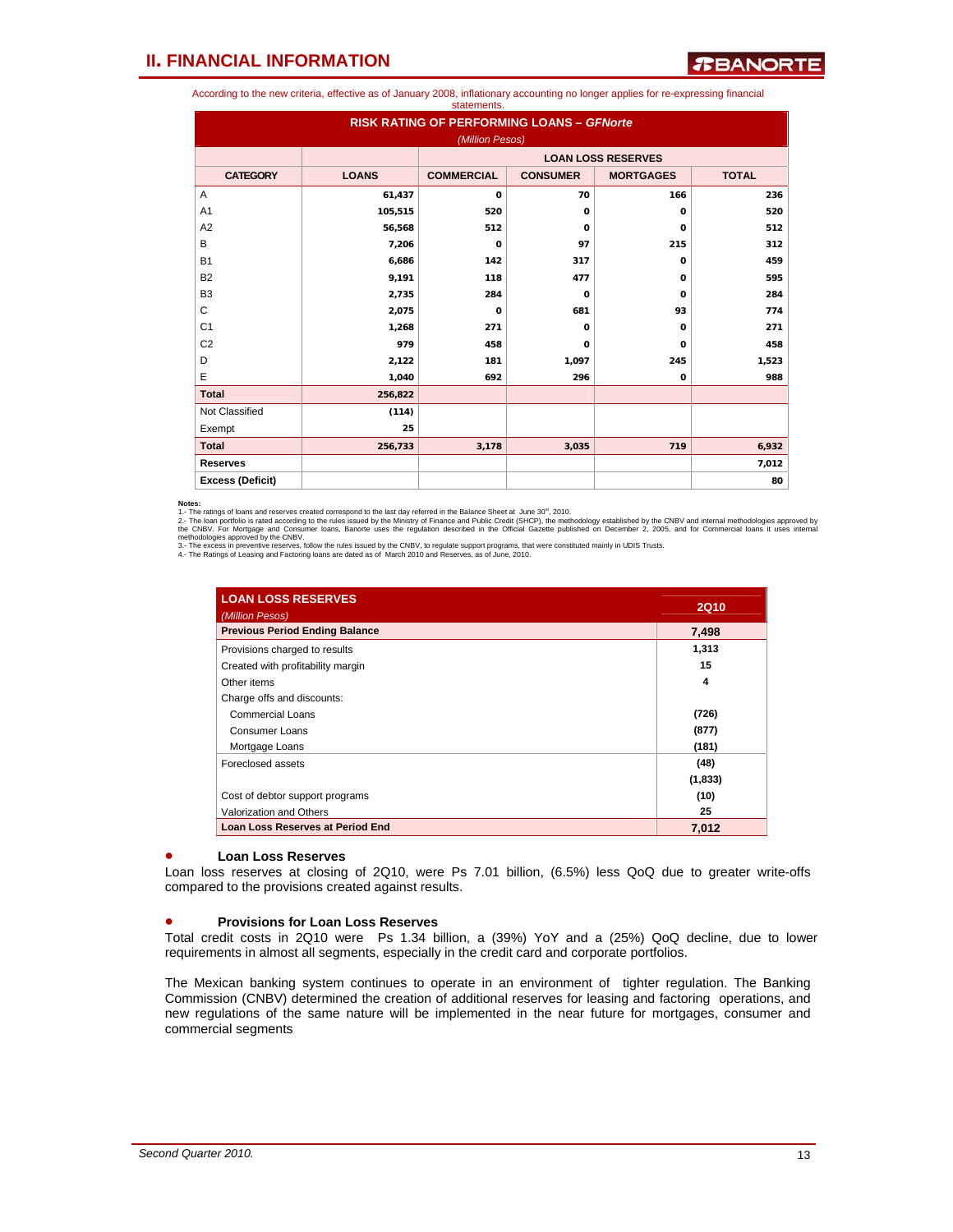According to the new criteria, effective as of January 2008, inflationary accounting no longer applies for re-expressing financial statements.

# **BANKING SECTOR**

| <b>Operating Results</b> |             |             |             | <b>Change</b> |       |         |         | Change |
|--------------------------|-------------|-------------|-------------|---------------|-------|---------|---------|--------|
| (Million Pesos)          | <b>2Q09</b> | <b>1Q10</b> | <b>2Q10</b> | QoQ           | YoY   | 1H09    | 1H10    | YoY    |
| Net Interest Income      | 5,578       | 5,348       | 5,281       | (1%)          | (5%)  | 11,543  | 10,629  | (8%)   |
| Non Interest Income      | 1,529       | 2,153       | 2,204       | 2%            | 44%   | 3,211   | 4,357   | 36%    |
| Total Income             | 7,107       | 7,501       | 7,484       | $(0\%)$       | 5%    | 14,755  | 14,986  | 2%     |
| Non Interest Expense     | 3,597       | 3,795       | 3,983       | 5%            | 11%   | 7,573   | 7,778   | 3%     |
| Provisions               | 2,151       | 1,746       | 1,300       | (26%)         | (40%) | 4,294   | 3,046   | (29%)  |
| Operating Income         | 1,359       | 1,961       | 2,201       | 12%           | 62%   | 2,887   | 4,161   | 44%    |
| Net Income               | 1,160       | 1,435       | 1,538       | 7%            | 33%   | 2,578   | 2,973   | 15%    |
| <b>Balance Sheet</b>     |             |             |             |               |       |         |         |        |
| Performing Loans (a)     | 226,328     | 227,239     | 231,660     | 2%            | 2%    | 226,328 | 231,660 | 2%     |
| <b>Total Deposits</b>    | 265,538     | 271,473     | 278,727     | 3%            | 5%    | 265,538 | 278,727 | 5%     |

The results of the Banking Sector do not reflect Pronegocio (Micro-Lending) figures from January until August 2009, since the merger with Banco Mercantil del Norte was not effective during that period. Therefore, the banking subsidiary's results for the first three quarters of the year are fully comparable with previous periods, while 4Q09, 1Q10 and 2Q10 are not comparable since the figures include the merged Pronegocio unit.

#### • **Net Interest Income**

*Net Interest Income* declined by (8%) YoY compared to 1H09 due to a drop in market interest rates, which was partially offset by higher loan growth and lower cost of funding as a result of a 5% yearly expansion in total deposits. NII declines by (1%) QoQ due to higher cost of funding from an increasingly competitive environment for deposits.

#### • **Loan Provisions**

*Loan Provisions* reported in 1H10 were (29%) less YoY mainly due to fewer requirements in the consumer, commercial, corporate and mortgage portfolios. Loan provisions decreased by (26%) QoQ, as a result of fewer requirements in the credit card and corporate portfolios.

#### • **Non Interest Income**

Increased by 36% YoY compared to 1H09 due to more revenues in all items, and by 2% QoQ as a result of favorable performance in almost all items, except recoveries of proprietary loans.

#### • **Non Interest Expenses**

Increased by 3% YoY in 1H10 as a result of higher personnel related expenses, as well as rents, depreciations and amortizations. Growth of 5% QoQ was due to more professional fees and administration and promotional expenses.

#### • **Other Income and Expenses**

Declined by (94%) YoY compared to 1H09 due to an extraordinary gain booked as Other Income in 1Q09 resulting from changes in accounting criteria related to the valuation of mortgage securitizations (BOHRIS), as well as reduced recoveries of acquired portfolios, and a reduction in recoveries of sundry debtors and other liabilities. On a quarterly basis, non operating income declined by (27%) QoQ.

#### • **Net Income**

Accumulated profits of the Banking Sector (100%, including the Afore by the participation method) was Ps 2.97 billion in 1H10, 15% higher compared to 1H09; and Ps 1.54 billion in 2Q10, growing by 7% QoQ. The increase in both cases was a result of more non interest income and reduced provisions.

#### • **Past Due Loan Ratio**

Although the NPL Ratio for the banking sector was 2.3%, this percentage includes INB's past due loans. If INB's NPLs are excluded, the NPL ratio drops to 2.1% which compares favorably against 2.2% in 1Q10 and 2.6% in 2Q09.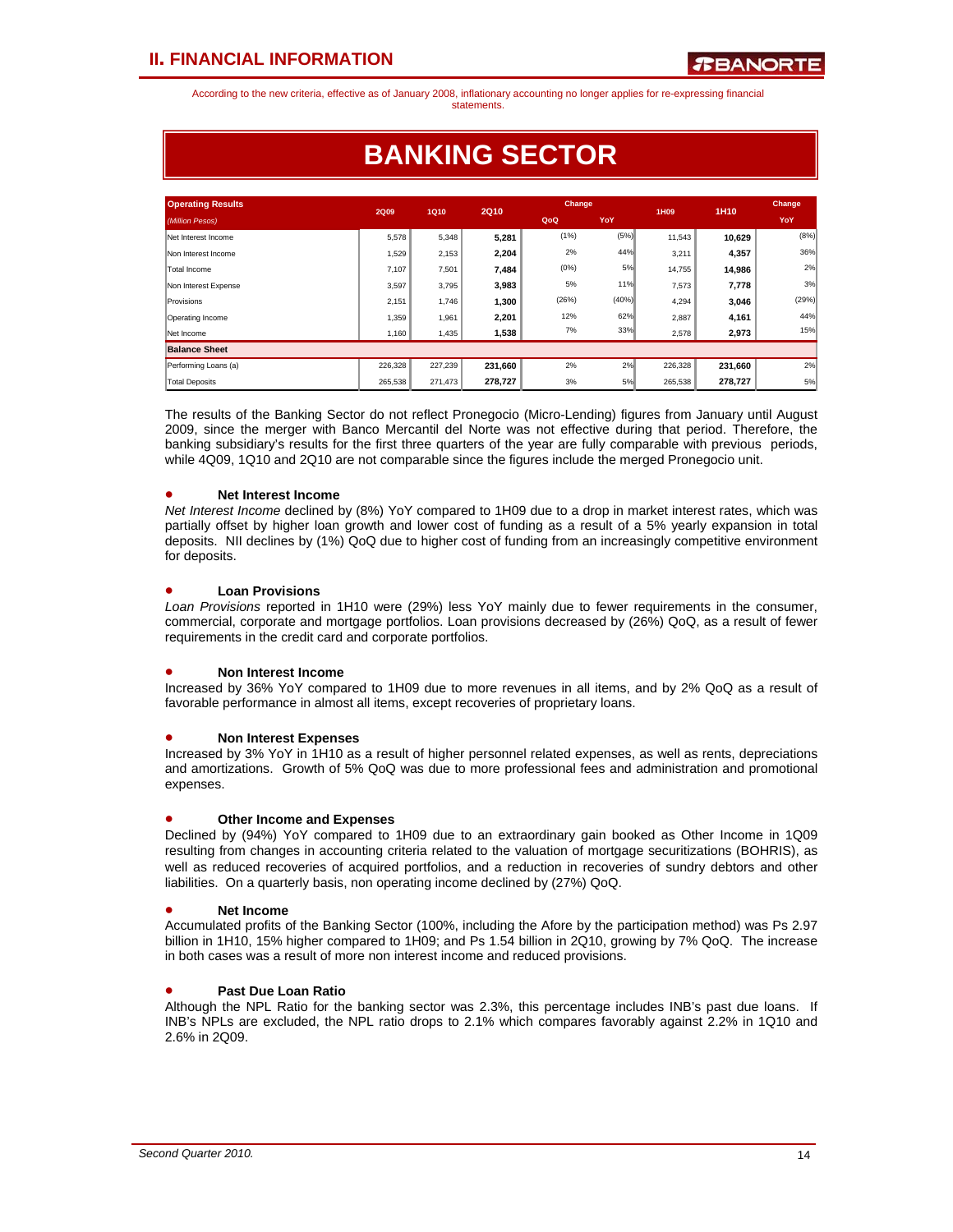According to the new criteria, effective as of January 2008, inflationary accounting no longer applies for re-expressing financial statements.

|                                        |             |        |        | Change               |                   |        | 1H10   | Change        |
|----------------------------------------|-------------|--------|--------|----------------------|-------------------|--------|--------|---------------|
| <b>Financial Ratios Banking Sector</b> | <b>2Q09</b> | 1Q 10  | 2Q10   | QoQ                  | <b>Yo Y</b>       | 1H09   |        | <b>Yo Y</b>   |
| Profitability                          |             |        |        |                      |                   |        |        |               |
| NM(1)                                  | 4.2%        | 4.2%   | 4.0%   | $(0.1 \text{pp})$    | $(0.2$ pp)        | 4.3%   | 4.1%   | $(0.3$ pp)    |
| NIM after Provisions (2)               | 2.6%        | 2.8%   | 3.0%   | $0.2$ pp             | $0.4$ pp          | 2.7%   | 2.9%   | $0.2$ pp      |
| ROE(3)                                 | 12.8%       | 13.9%  | 14.9%  | $1.0$ pp             | 2.1 <sub>pp</sub> | 14.3%  | 14.4%  | $0.1$ pp      |
| ROA(4)                                 | 0.8%        | 1.0%   | 1.1%   | $0.1$ pp             | $0.3$ pp          | 0.9%   | 1.0%   | $0.1$ pp      |
| <b>Operation</b>                       |             |        |        |                      |                   |        |        |               |
| Efficiency Ratio (5)                   | 50.6%       | 50.6%  | 53.2%  | $2.6$ pp             | $2.6$ pp          | 51.3%  | 51.9%  | $0.6$ pp      |
| Operating Efficiency Ratio (6)         | 2.6%        | 2.8%   | 2.8%   | $0.1$ pp             | $0.3$ pp          | 2.7%   | 2.8%   | $0.1$ pp      |
| Liquidity Ratio (7)                    | 63.2%       | 82.4%  | 100.0% | $17.6$ pp            | 36.8 pp           | 0.0%   | 0.0%   | $0.0$ pp      |
| <b>Asset Quality</b>                   |             |        |        |                      |                   |        |        |               |
| Past Due Loan Ratio                    | 2.7%        | 2.6%   | 2.3%   | $(0.3$ pp)           | $(0.3$ pp)        | 0.0%   | 2.3%   | $2.3$ pp      |
| Coverage Ratio                         | 102.1%      | 121.2% | 123.3% | 2.1 <sub>pp</sub>    | 21.3 pp           | 0.0%   | 123.3% | 123.3 pp      |
| Past Due Loan Ratio w/o Banorte USA    | 2.6%        | 2.2%   | 2.1%   | $(0.1$ pp $)\right $ | $(0.6$ pp)        | 2.6%   | 2.1%   | $(0.6$ pp)    |
| Coverage Ratio w/o Banorte USA         | 104.3%      | 144.6% | 140.7% | $(3.9$ pp)           | 36.4 pp           | 104.3% | 140.7% | 36.4 pp       |
| Growth (8)                             |             |        |        |                      |                   |        |        |               |
| Performing Loans (9)                   | 7.4%        | (0.3%) | 2.4%   | $2.8$ pp             | $(5.0$ pp $)$     | 7.4%   | 2.4%   | $(5.0$ pp $)$ |
| Core Deposits                          | 21.0%       | 4.7%   | 6.8%   | 2.1 <sub>pp</sub>    | $(14.2$ pp)       | 21.0%  | 6.8%   | $(14.2$ pp)   |
| <b>Total Deposits</b>                  | 19.9%       | 6.3%   | 5.0%   | $(1.4 \text{ pp})$   | $(14.9$ pp)       | 19.9%  | 5.0%   | $(14.9$ pp)   |
| <b>Capitalization:</b>                 |             |        |        |                      |                   |        |        |               |
| Net Capital/ Credit Risk Assets        | 22.3%       | 24.9%  | 24.1%  | $(0.7$ pp $)$        | $1.9$ pp          | 22.3%  | 24.1%  | $19$ pp       |
| <b>Total Capitalization Ratio</b>      | 15.6%       | 16.8%  | 16.7%  | $(0.1$ pp $)$        | $1.1$ pp          | 15.6%  | 16.7%  | $1.1$ pp      |

1) NIM = Annualized Net Interest Margin / Average Earnings Assets.<br>2) NIM = Annualized earnings as a percentage of the average quarterly equity over the period.<br>3) Annualized earnings as a percentage of the average quarter

8) Growth versus the previous period. 9) Does not include Fobaproa / IPAB and loans managed by Recovery Banking.

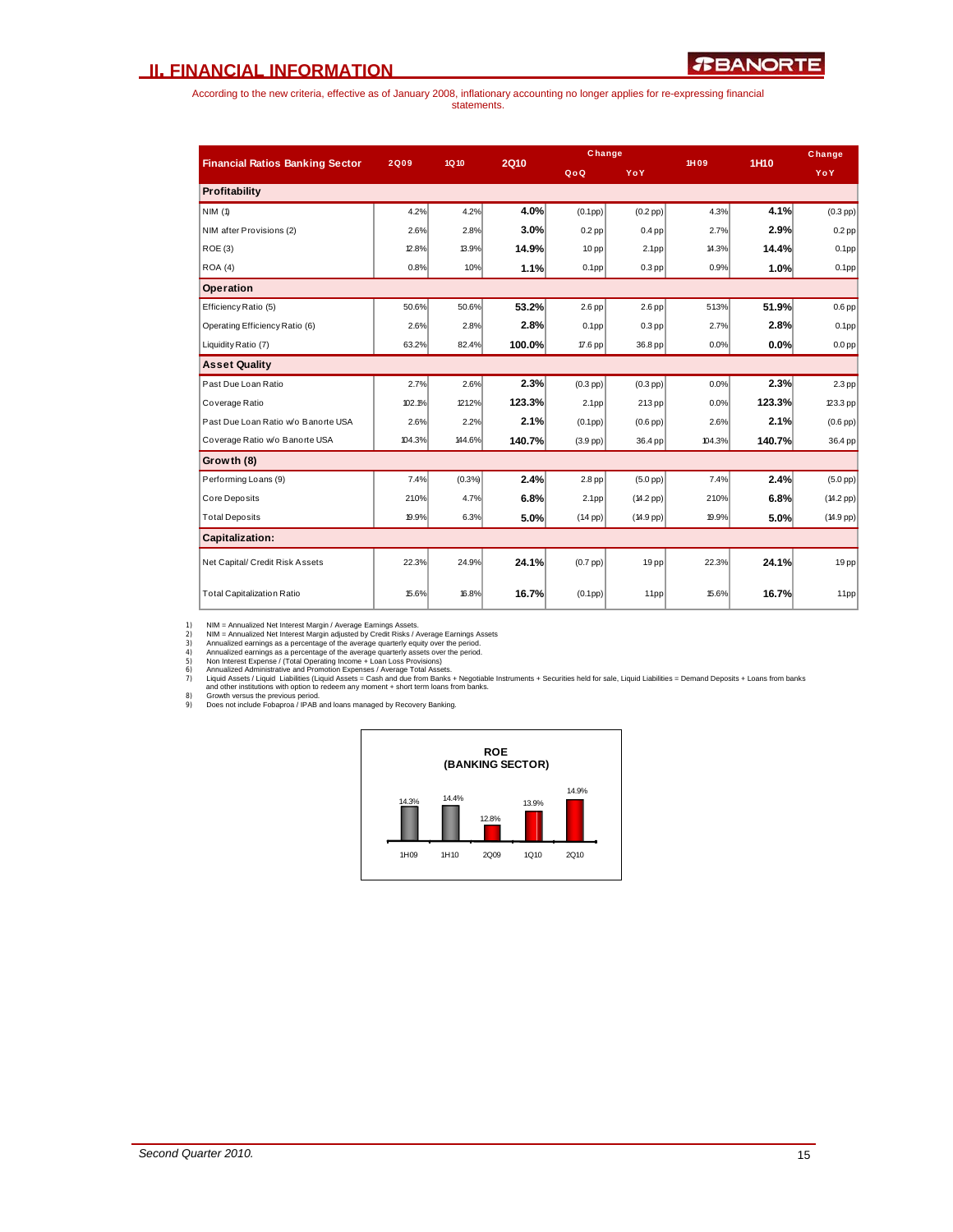According to the new criteria, effective as of January 2008, inflationary accounting no longer applies for re-expressing financial

#### statements.

# **BANORTE USA**

#### **I. Banorte USA**

| <b>2Q09</b> | <b>1Q10</b> | <b>2Q10</b> | QoQ    | YoY    | 1H <sub>09</sub> | 1H <sub>10</sub> | YoY                                                                                                                                       |
|-------------|-------------|-------------|--------|--------|------------------|------------------|-------------------------------------------------------------------------------------------------------------------------------------------|
|             |             |             |        |        |                  |                  |                                                                                                                                           |
| 187         | 207         | 162         | (22%)  | (13%)  | 408              | 369              | (10%)                                                                                                                                     |
| 31          | 65          | 90          | 38%    | 191%   | 69               | 154              | 124%                                                                                                                                      |
| 218         | 272         | 252         | (7%)   | 16%    | 477              | 523              | 10%                                                                                                                                       |
| 198         | 173         | 182         | 6%     | (8%)   | 396              | 355              | (10%)                                                                                                                                     |
| 164         | 128         | (22)        | (117%) | (114%) | 172              | 106              | (38%)                                                                                                                                     |
| (144)       | (29)        | 92          | 412%   | 164%   | (92)             | 62               | 168%                                                                                                                                      |
| 61          | 12          | 7           | (41%)  | (89%)  | 110              | 18               | (83%)                                                                                                                                     |
| (30)        | (8)         | 33          | 517%   | 211%   | 9                | 25               | 190%                                                                                                                                      |
| (24)        |             |             |        | 100%   |                  | ۰                |                                                                                                                                           |
| (29)        | (10)        | 66          | 764%   | 328%   | 10               | 56               | 474%                                                                                                                                      |
|             |             |             |        |        |                  |                  | As of 1010 changes were made in the grouping criteria of Uniteller account statements (cuentas contables) when consolidating in Banorto** |

\*As of 1Q10 changes were made in the grouping criteria of Uniteller account statements (cuentas contables) when consolidating in Banorte<br>USA, creating variations mainly in items such as Non Interest Expenses and Other Prod

Under the generally accepted accounting practices in Mexico, net income of Banorte USA (subsidiary that owns 100% of Inter National Bank, as well as 100% of the remittance companies Uniteller and Motran) was Ps 56 million in 1H10, increasing 474% due to higher non-interest income, reduced operating expenses and loan provisions created under MEXGAAP. Net income was Ps 66 million in 2Q10, 764% higher QoQ mainly due to more non interest income and reduced credit costs.

#### **II. InterNational Bank (US GAAP)**

| <b>INCOME STATEMENT &amp; BALANCE</b><br><b>SHEET HIGHLIGHTS - InterNational Bank</b><br>Figures in US GAAP (Millon Dollars) | <b>2Q09</b> | <b>1Q10</b> | <b>2Q10</b> | QoQ   | YoY   | 1H09  | 1H10  | YoY    |
|------------------------------------------------------------------------------------------------------------------------------|-------------|-------------|-------------|-------|-------|-------|-------|--------|
| <b>Income Statement</b>                                                                                                      |             |             |             |       |       |       |       |        |
| Net Interest Income                                                                                                          | 14          | 15          | 14          | (3%)  | 5%    | 29    | 29    | 0%     |
| Non Interest Income                                                                                                          | 4           | 4           | 5           | 35%   | 21%   | 7     | 9     | 19%    |
| <b>Total Income</b>                                                                                                          | 18          | 19          | 19          | 4%    | 9%    | 36    | 38    | 4%     |
| Non Interest Expense                                                                                                         | 10          | 11          | 13          | 10%   | 29%   | 18    | 24    | 33%    |
| Loan Loss Reserves                                                                                                           | 13          | 10          | 7           | (35%) | (47%) | 14    | 17    | 25%    |
| Operating Income                                                                                                             | (5)         | (3)         | (0.1)       | 98%   | 98%   | 4     | (3)   | (178%) |
| Net Income                                                                                                                   | (3)         | (2)         | 0.1         | 103%  | 102%  | 3     | (2)   | (166%) |
| <b>Balance Sheet</b>                                                                                                         |             |             |             |       |       |       |       |        |
| <b>Investments in Securities</b>                                                                                             | 486         | 589         | 536         | (9%)  | 10%   | 486   | 536   | 10%    |
| Performing Loans                                                                                                             | 1.086       | 1.009       | 991         | (2%)  | (9%)  | 1.086 | 991   | (9%)   |
| Past Due Loans                                                                                                               | 57          | 130         | 72          | (45%) | 26%   | 57    | 72    | 26%    |
| Demand Deposits                                                                                                              | 730         | 716         | 688         | (4%)  | (6%)  | 730   | 688   | (6%)   |
| <b>Time Deposits</b>                                                                                                         | 964         | 1,015       | 1,032       | 2%    | 7%    | 964   | 1,032 | 7%     |
| <b>Total Deposits</b>                                                                                                        | 1.694       | 1.731       | 1,720       | (1%)  | 2%    | 1,694 | 1,720 | 2%     |
| Equity                                                                                                                       | 367         | 402         | 405         | 1%    | 10%   | 367   | 405   | 10%    |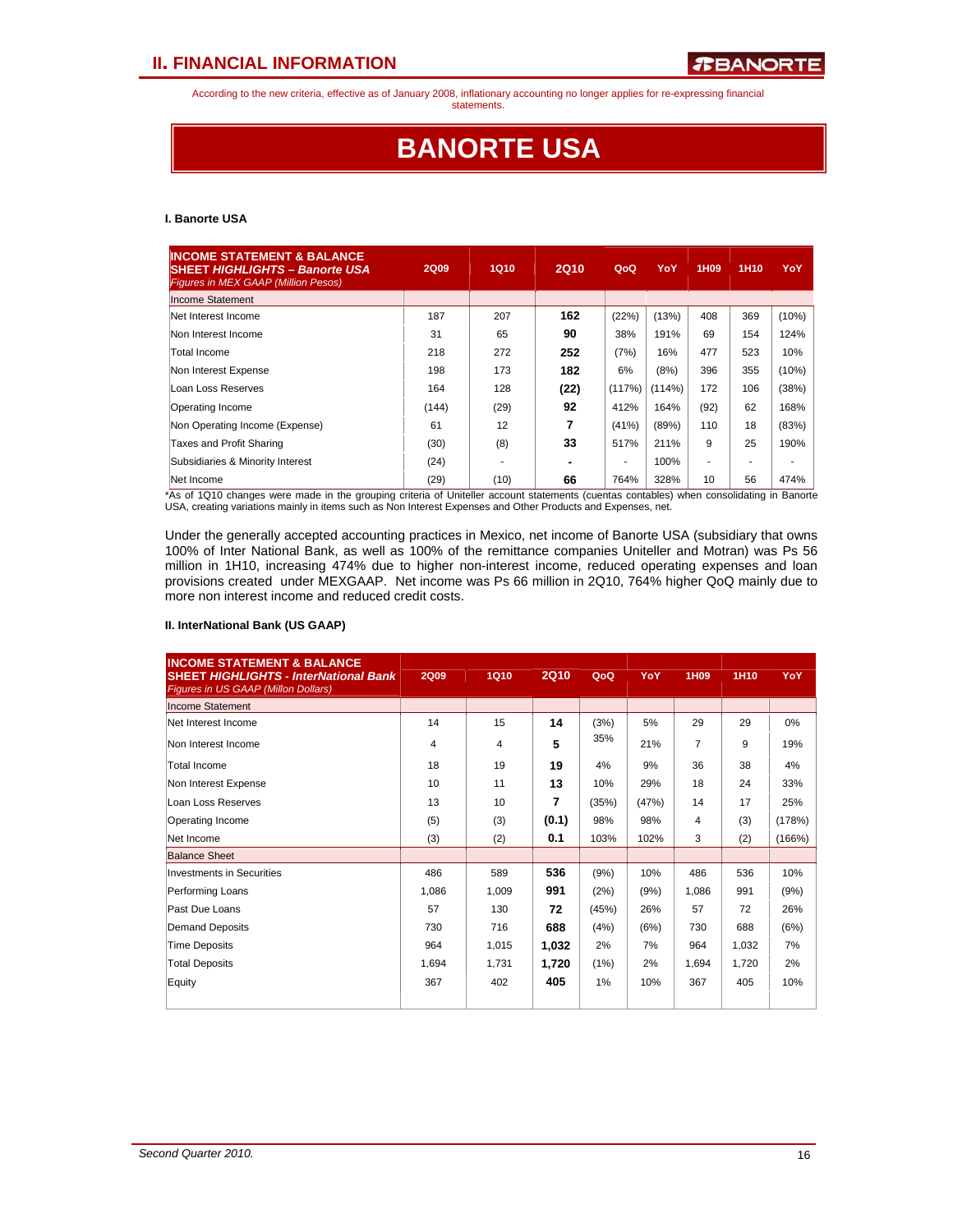According to the new criteria, effective as of January 2008, inflationary accounting no longer applies for re-expressing financial

|                                                          |             |             | statements. |       |      |       |                  |            |
|----------------------------------------------------------|-------------|-------------|-------------|-------|------|-------|------------------|------------|
| <b>Financial Ratios INB</b><br><b>Figures in US GAAP</b> | <b>2Q09</b> | <b>1Q10</b> | <b>2Q10</b> | QoQ   | YoY  | 1H09  | 1H <sub>10</sub> | <b>YoY</b> |
| Profitability:                                           |             |             |             |       |      |       |                  |            |
| <b>NIM</b>                                               | 3.3%        | 3.4%        | 3.4%        | (0.1) | 0.1  | 3.6%  | 3.4%             | (0.2)      |
| <b>ROE</b>                                               | $(4.6\%)$   | $(2.1\%)$   | 0.1%        | 2.2   | 4.6  | 2.8%  | $(1.0\%)$        | (3.8)      |
| <b>ROA</b>                                               | $(0.6\%)$   | (0.4% )     | 0.01%       | 0.4   | 0.6  | 0.3%  | $(0.2\%)$        | (0.5)      |
| Operational:                                             |             |             |             |       |      |       |                  |            |
| <b>Efficiency Ratio</b>                                  | 55.2%       | 61.9%       | 65.3%       | 3.4   | 10.1 | 49.9% | 63.6%            | 13.8       |
| <b>Asset Quality:</b>                                    |             |             |             |       |      |       |                  |            |
| Past Due Loan Ratio                                      | 4.9%        | 11.4%       | 6.7%        | (4.7) | 1.8  | 4.9%  | 6.7%             | 1.8        |
| Coverage Ratio                                           | 37.4%       | 21.4%       | 40.8%       | 19.3  | 3.4  | 37.4% | 40.8%            | 3.4        |
| <b>Capitalization:</b>                                   |             |             |             |       |      |       |                  |            |
| Leverage Ratio                                           | 7.8%        | 9.0%        | 9.2%        | 0.2   | 1.4  | 7.8%  | 9.2%             | 1.4        |
| <b>Capitalization Ratio</b>                              | 13.7%       | 17.4%       | 17.7%       | 0.3   | 4.0  | 13.7% | 17.7%            | 4.0        |

Under the generally accepted accounting practices in the United States, (US GAAP), profits of Inter National Bank (INB) were \$0.1 million US dollars in 2Q10, due to lower loan provisions created in the quarter. During the first six months of the year, the net loss was US \$2 million dollars mainly due to an increase in expenses related to management of foreclosed assets.

With regards to INB's assets, INB has an investment portfolio concentrated mainly in mortgage backed securities (MBS), which declined (9%) QoQ and increased 10% YoY. The underlying quality of the mortgages is rated AAA, In 2Q10, the portfolio has unrealized mark to market gains of US \$19 million dollars. The expected average weighted maturity of the portfolio is 4 years.

Total deposits declined by (1%) QoQ and increased by 2% YoY, mainly due to growth in time deposits resulting from referral of Banorte clients. Performing loans reduced by (2%) QoQ, while past due loans declined by (45%) QoQ.

The capitalization and leverage ratios continue strengthening and are well above the regulatory minimums. The Capitalization Ratio was 17.7% and the Leverage Ratio was 9.2%, increasing on a quarterly and annual basis. The NPL Ratio declined by (4.7) pp QoQ to 6.7%, as a result of a considerable reduction of US \$58 million dollars in overall past due loans.

Regarding profitability ratios, ROE increased by 2.2 pp QoQ to 0.1%, ROA increased by 0.4 pp QoQ to 0.01% and the NIM declined by (0.1) pp QoQ to 3.4%.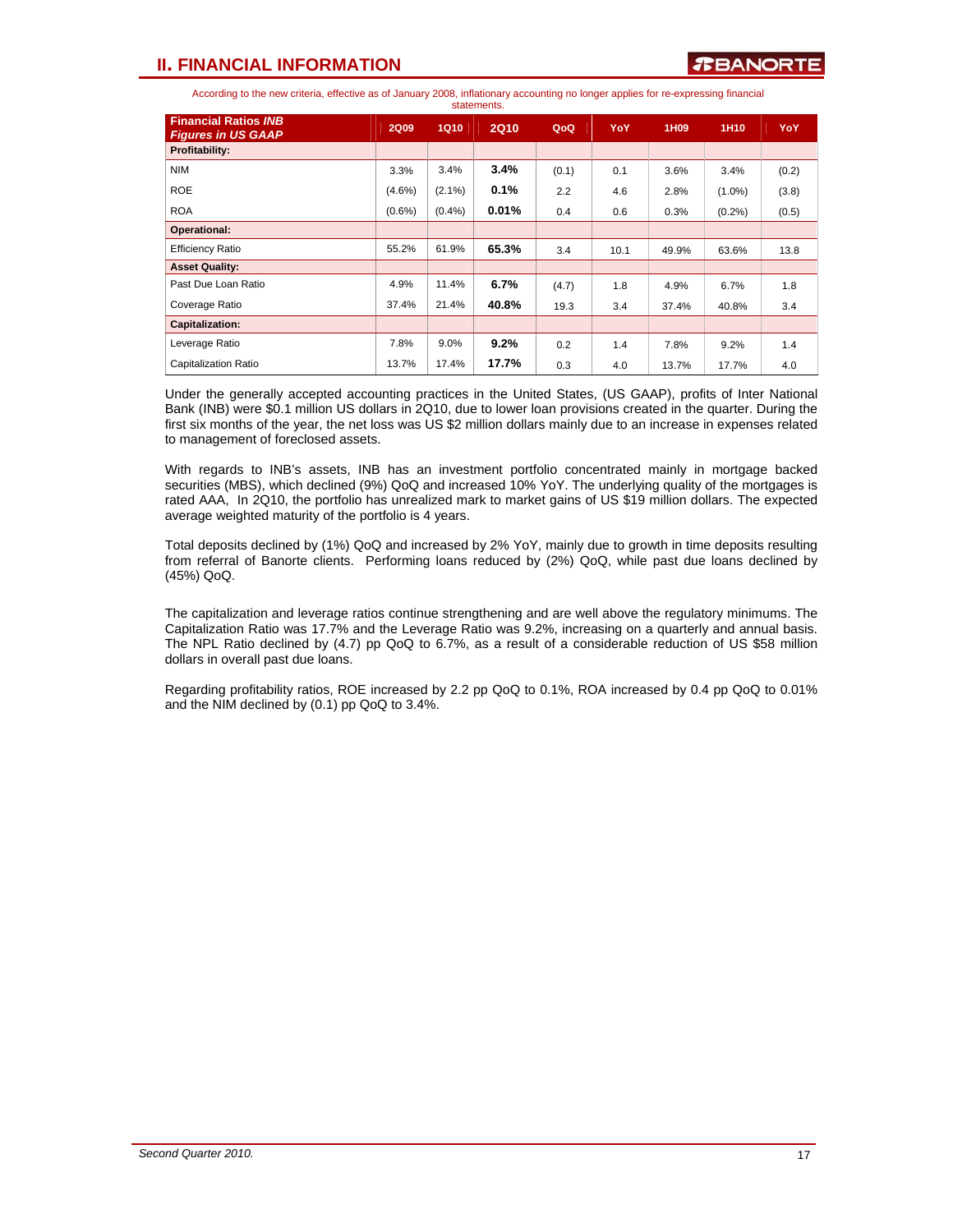According to the new criteria, effective as of January 2008, inflationary accounting no longer applies for re-expressing financial statements.

# **RECOVERY BANKING**

| <b>INCOME STATEMENT HIGHLIGHTS - Recovery</b><br><b>Banking</b><br>(Million Pesos) | 1H <sub>09</sub> | 1H <sub>10</sub> | YoY                      |
|------------------------------------------------------------------------------------|------------------|------------------|--------------------------|
| Net Interest Income                                                                | (121)            | (108)            | $(11\%)$                 |
| Loan Loss Provisions                                                               | (26)             | (14)             | (46%)                    |
| Non Interest Income                                                                | 596              | 917              | 54%                      |
| Non Interest Expense (2)                                                           | 426              | 449              | 5%                       |
| Non Operating Income (Expense), net                                                | 279              | 163              | (42%)                    |
| Pre-tax Income & Subsidiaries                                                      | 301              | 509              | 69%                      |
| Income Tax & Profit Sharing                                                        | (82)             | (156)            | 90%                      |
| Undistributed Earnings of Subsidiaries                                             |                  |                  | $\overline{\phantom{a}}$ |
| <b>Net Income</b>                                                                  | 219              | 353              | 61%                      |

(1) As of 1Q07, the financial information of Sölida Administradora de Portafolios is consolidated in Banorte according to the new accounting<br>standards that went into effect in January 2007.<br>Expense.<br>Expense.

| <b>ASSETS UNDER</b><br><b>MANAGEMENT</b><br>(Million Pesos) | 2Q10   | <b>ACCOUNTING IN THE</b><br><b>BALANCE SHEET</b> | <b>ACCOUNTING IN THE</b><br><b>INCOME STATEMENT</b>                       |
|-------------------------------------------------------------|--------|--------------------------------------------------|---------------------------------------------------------------------------|
| <b>Fobaproa-IPAB Portfolios:</b>                            | 369    | Off balance trusts                               | Non Interest Income / Fees from IPAB                                      |
|                                                             |        |                                                  |                                                                           |
| Loans purchased:                                            | 28.929 | Sólida Asset Management and<br>Banorte           | Non Interest Income and Other Revenues and<br>Expenses (Sólida / Banorte) |
|                                                             |        |                                                  |                                                                           |
| <b>Investment Projects:</b>                                 | 4.406  | Sólida Asset Management                          | Non Interest Income                                                       |
|                                                             |        |                                                  |                                                                           |
| <b>Banking Sector Portfolio:</b>                            | 35,390 | Banorte's Portfolio and Repossessed<br>assets    | Net Interest Income and Other Revenues and<br>Expenses                    |
| <b>Total</b>                                                | 69.094 |                                                  |                                                                           |

- At closing of 2Q10, out of Ps 28.9 billion in portfolios acquired by the Recovery Bank, 40% corresponds to mortgages, 39% to corporate and commercial loans, 13% to real estate portfolios and 8% to foreclosed assets. Revenues generated by these portfolios during 1H10 totaled Ps 247 million, (12%) less YoY, while net income rose to Ps 23 million, (60%) less YoY. The percentage of total recovery was of 59% in 1H10 and there were no assets purchased by the Recovery Bank during the quarter.
- At closing of 2Q10, Solida had invested Ps 4.4 billion in investment projects, 36% higher compared to 2Q09. This amount is invested in 48 projects nationwide. Revenues generated by these projects during 1H10 totaled Ps 353 million, an 48% YoY growth, while profits rose to Ps154 million, a 137% YoY increase.
- Banorte's proprietary assets managed by the recovery banking unit were Ps 35.4 billion at the end of 2Q10, broken down as follows: 32% were credit cards, 27% mortgages, 12% to Crediactivo (asset backed SME loans), 12% corporate and commercial loans, 7% car loans, 7% payroll and personal loans, 1% Pronegocio loans and 2% were various assets.
- Revenues generated during 1H10 by this portfolio were Ps 475 million, 30% higher YoY, while profits were Ps 176 million, an 81% YoY increase. The recovery ratio was 79% during 1H10.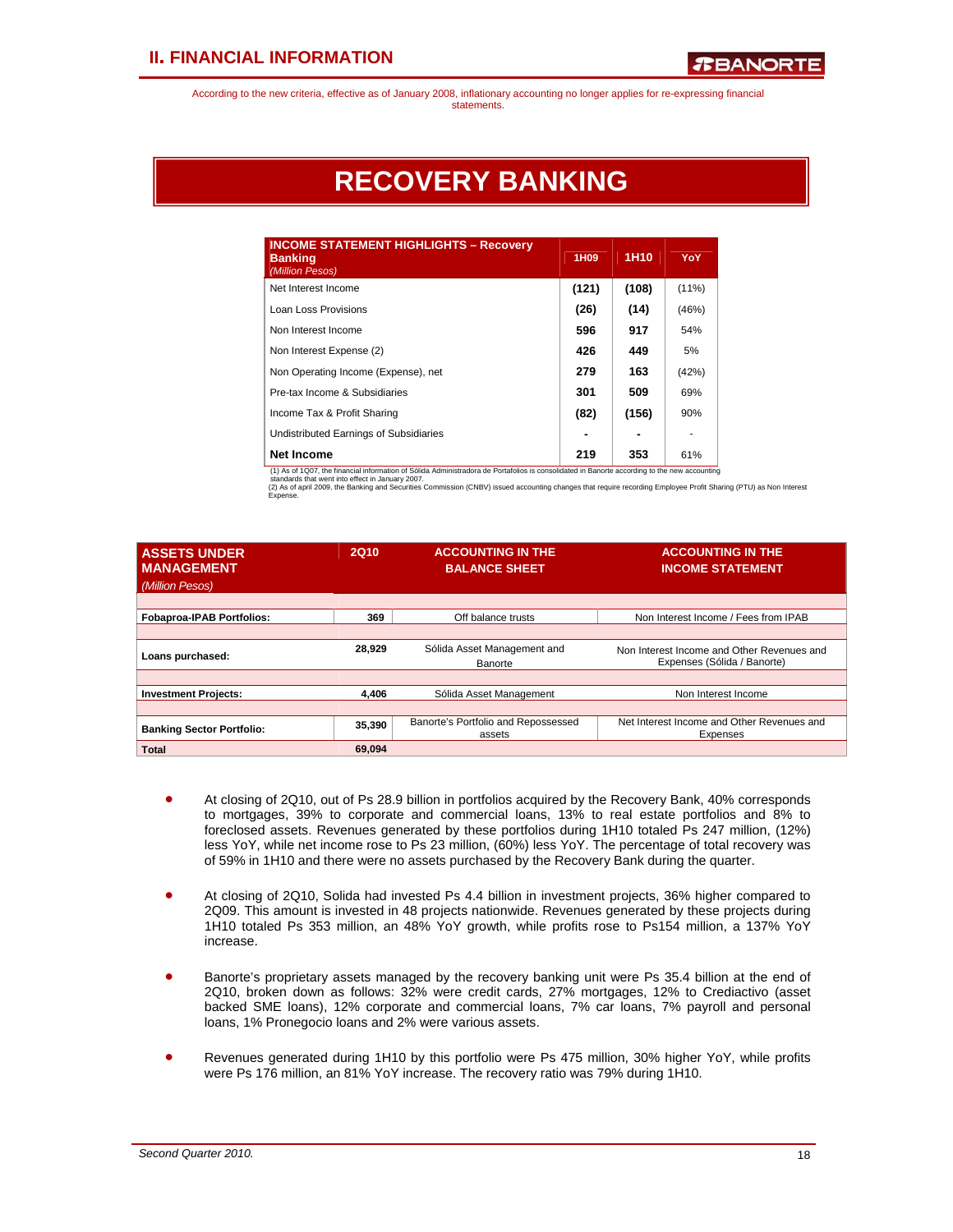According to the new criteria, effective as of January 2008, inflationary accounting no longer applies for re-expressing financial statements.

# **BROKERAGE**

| <b>Brokerage</b><br>(Million Pesos) | <b>2Q09</b> | <b>1Q10</b> | <b>2Q10</b> | QoQ               | YoY    | 1H <sub>09</sub> | 1H <sub>10</sub> | YoY    |
|-------------------------------------|-------------|-------------|-------------|-------------------|--------|------------------|------------------|--------|
| <b>Brokerage</b>                    |             |             |             |                   |        |                  |                  |        |
| Net Income                          | 32          | 78          | 75          | (3%)              | 133%   | 73               | 153              | 110%   |
| Shareholder's Equity                | 1.223       | 1.495       | 1.579       | 6%                | 29%    | 1.223            | 1.579            | 29%    |
| Assets Under Custody                | 114.776     | 150.985     | 148,598     | (2%)              | 29%    | 114.776          | 148.598          | 29%    |
| <b>Total Assets</b>                 | 5.271       | 7.840       | 13,737      | 75%               | 161%   | 5.271            | 13.737           | 161%   |
| <b>ROE</b>                          | 10.8%       | 21.5%       | 19.5%       | $(2.0~\text{pp})$ | 8.7 pp | 12.3%            | 20.5%            | 8.2 pp |
| <b>Net Capital</b>                  |             |             |             |                   |        |                  |                  |        |
| Net Capital                         | 984         | 1.246       | 1,320       | 6%                | 34%    | 984              | 1,320            | 34%    |

#### • **Broker-Dealer**

#### **Net Income**

During 1H10, the Brokerage House reported profits of Ps153 million, growing by 110% YoY driven by more revenues for financial advisory services, management fees in mutual funds, risk money market trading positions, coupled with lower operating expenses. On a quarterly basis, net income declined by (3%) QoQ due to less revenues from financial advisory services.

#### **Mutual Funds**

At closing of 2Q10, mutual funds' AUMs grew by 27% YoY, driven by an improvement in the funds' returns and promotional efforts with the clientele. Assets managed by fixed income mutual funds totaled Ps 27.3 billion, growing by 20% YoY, while assets managed by equities' funds were Ps 5.5 billion, a 78% YoY increase. As of June 2010, Banorte's market share in mutual funds was 2.9%.

#### **Assets Under Custody**

In 2Q10, the balance was Ps 149 billion, an increase of 29% YoY driven by more deposits from private banking clients, mutual funds, money market and Banorte Securities. It declined slightly by (2%) QoQ as a result of fewer deposits by corporate private banking clients.

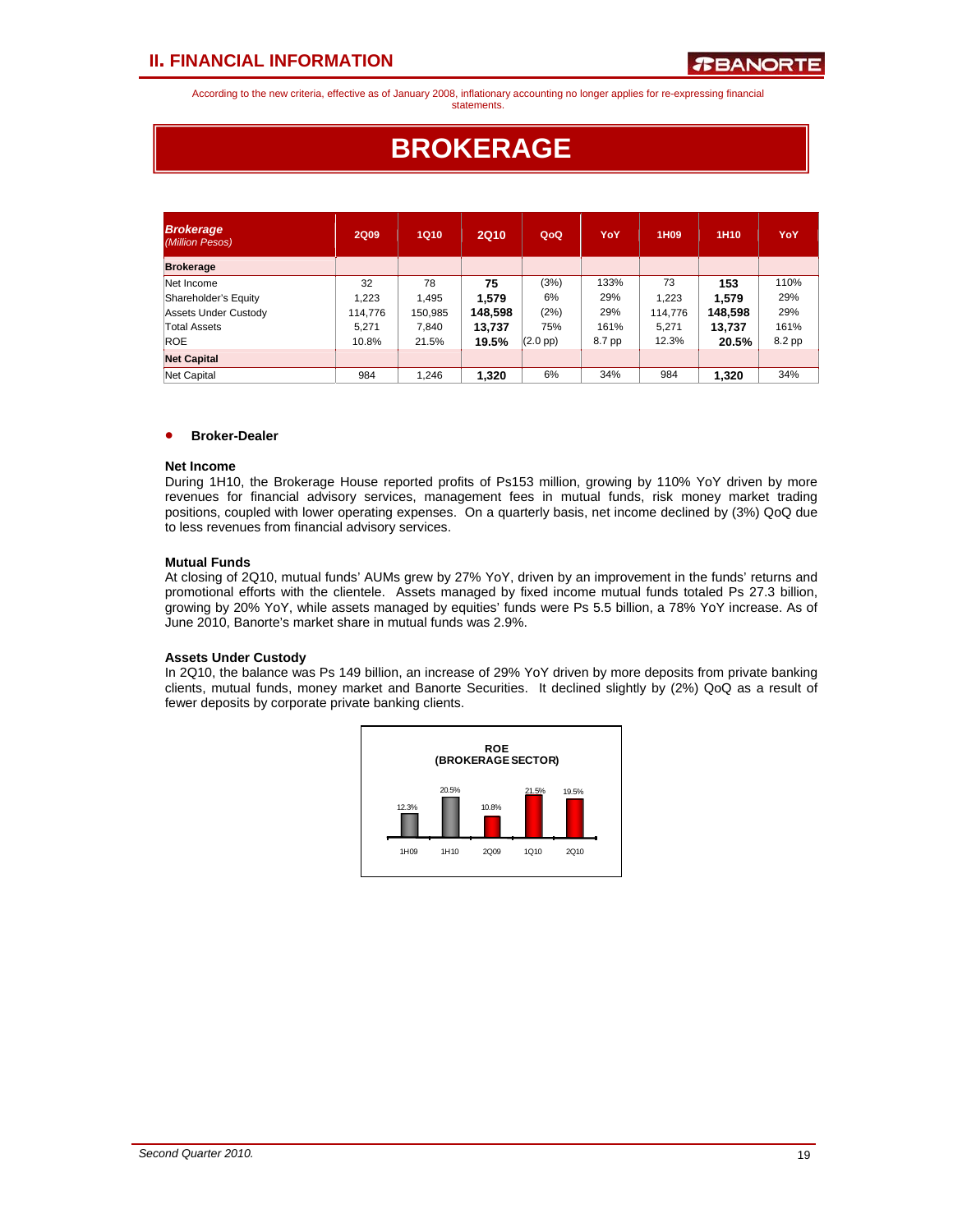According to the new criteria, effective as of January 2008, inflationary accounting no longer applies for re-expressing financial statements.

| <b>LONG TERM SAVINGS</b><br>(Million Pesos) | <b>2Q09</b> | <b>1Q10</b> | <b>2Q10</b> | QoQ           | YoY           | 1H09   | 1H10   | YoY               |  |
|---------------------------------------------|-------------|-------------|-------------|---------------|---------------|--------|--------|-------------------|--|
| Afore                                       |             |             |             |               |               |        |        |                   |  |
| Net Income                                  | 42          | 102         | 79          | (22%)         | 87%           | 102    | 182    | 77%               |  |
| Equity                                      | 1,154       | 1,442       | 1,521       | 6%            | 32%           | 1,154  | 1,521  | 32%               |  |
| <b>Total Assets</b>                         | 1,286       | 1,609       | 1,748       | 9%            | 36%           | 1,286  | 1,748  | 36%               |  |
| AUM (SIEFORE)*                              | 62,785      | 75,623      | 78,748      | 4%            | 25%           | 62,785 | 78,748 | 25%               |  |
| <b>ROE</b>                                  | 15.0%       | 29.4%       | 21.5%       | $(7.9$ pp $)$ | 6.5 pp        | 18.5%  | 25.3%  | 6.8 pp            |  |
| <b>Insurance</b>                            |             |             |             |               |               |        |        |                   |  |
| Net Income                                  | 85          | 137         | 104         | (24%)         | 23%           | 236    | 241    | 2%                |  |
| Equity                                      | 2,365       | 2,510       | 2,611       | 4%            | 10%           | 2,365  | 2,611  | 10%               |  |
| <b>Total Assets</b>                         | 12,181      | 12,260      | 13,429      | 10%           | 10%           | 12,182 | 13,429 | 10%               |  |
| <b>Technical Reserves</b>                   | 7,536       | 7,687       | 8,700       | 13%           | 15%           | 7,531  | 8,700  | 15%               |  |
| Premiums sold                               | 1,717       | 1,919       | 1,681       | (12%)         | (2%)          | 3.797  | 3,599  | (5%)              |  |
| <b>ROE</b>                                  | 14.6%       | 22.5%       | 16.2%       | $(6.1$ pp $)$ | 1.7 pp        | 20.9%  | 19.3%  | $(1.6$ pp $)$     |  |
| <b>Annuities</b>                            |             |             |             |               |               |        |        |                   |  |
| Net Income                                  | (8)         | 10          | (9)         | (193%)        | 5%            | 15     | 1      | (95%)             |  |
| Equity                                      | 1,001       | 1,026       | 1,017       | (1%)          | 2%            | 1,001  | 1,017  | 2%                |  |
| <b>Total Assets</b>                         | 16,257      | 19,777      | 21,346      | 8%            | 31%           | 16,257 | 21,346 | 31%               |  |
| <b>Technical Reserves</b>                   | 15,100      | 18,534      | 19,930      | 8%            | 32%           | 15,100 | 19,930 | 32%               |  |
| Premiums sold                               | 791         | 1,300       | 1,643       | 26%           | 108%          | 1,462  | 2,942  | 101%              |  |
| <b>ROE</b>                                  | (3.4%)      | 3.7%        | (3.5%)      | $(7.2$ pp $)$ | $(0.1$ pp $)$ | 3.0%   | 0.1%   | $(2.9~\text{pp})$ |  |

# **LONG TERM SAVINGS**

#### • **Afore**

During 1H10, the Afore pension fund management company reported net income of Ps 182 million (51% corresponds to Banorte), growing by 77% YoY, but declining by (22%) QoQ. The annual increase was due to higher operating income and financial products, which grew at a higher rate than expenses due to containment of sales related costs. The quarterly decline is due to reduction in financial products resulting from declines in financial markets. At closing of 2Q10, the Afore posted a 25% YoY and 4% QoQ increase in managed funds, totaling Ps 78.7 billion.

Banorte has 6.1% market share in managed funds, ranking 7th in the market as of June 2010.

At closing of 2Q10, the Afore had a total of 3.89 million affiliates, with a 9.6% share of total affiliates in the system and 9.5% in certified accounts.

#### • **Insurance**

Reported profits of Ps 241 million in 1H10 (51% corresponds to GFNorte), a 2% YoY increase, due to containment of damage costs, which offset reduced revenues and financial products. On a quarterly basis, net income declined by (24%) QoQ due to less operating revenues and financial products.

Issued premiums declined by (5%) YoY totaling Ps 3.6 billion, while accrued premiums were Ps 2.7 billion, reducing by (11%) YoY due to more competition. As a result of Hurricane "Alex", a total of 330 claims have been filed for cars damages and 90 for home damages. The estimated amount in claims will fluctuate between Ps 20 and Ps 35 million, with an estimated cost to the company of Ps 9.8 million. This impact has already been registered in the quarter's results.

Technical reserves were Ps 8.7 billion, increasing by 15% YoY and 13% QoQ.

#### • **Annuities**

Reported net income of Ps 1 million in 1H10 (51% corresponds to GFNorte), declining (95%) YoY due to an increase in annuities' payments. Revenues declined by (193%) QoQ, as a result of increased annuities' payments and administration and sales costs, as well as a reduction in financial products.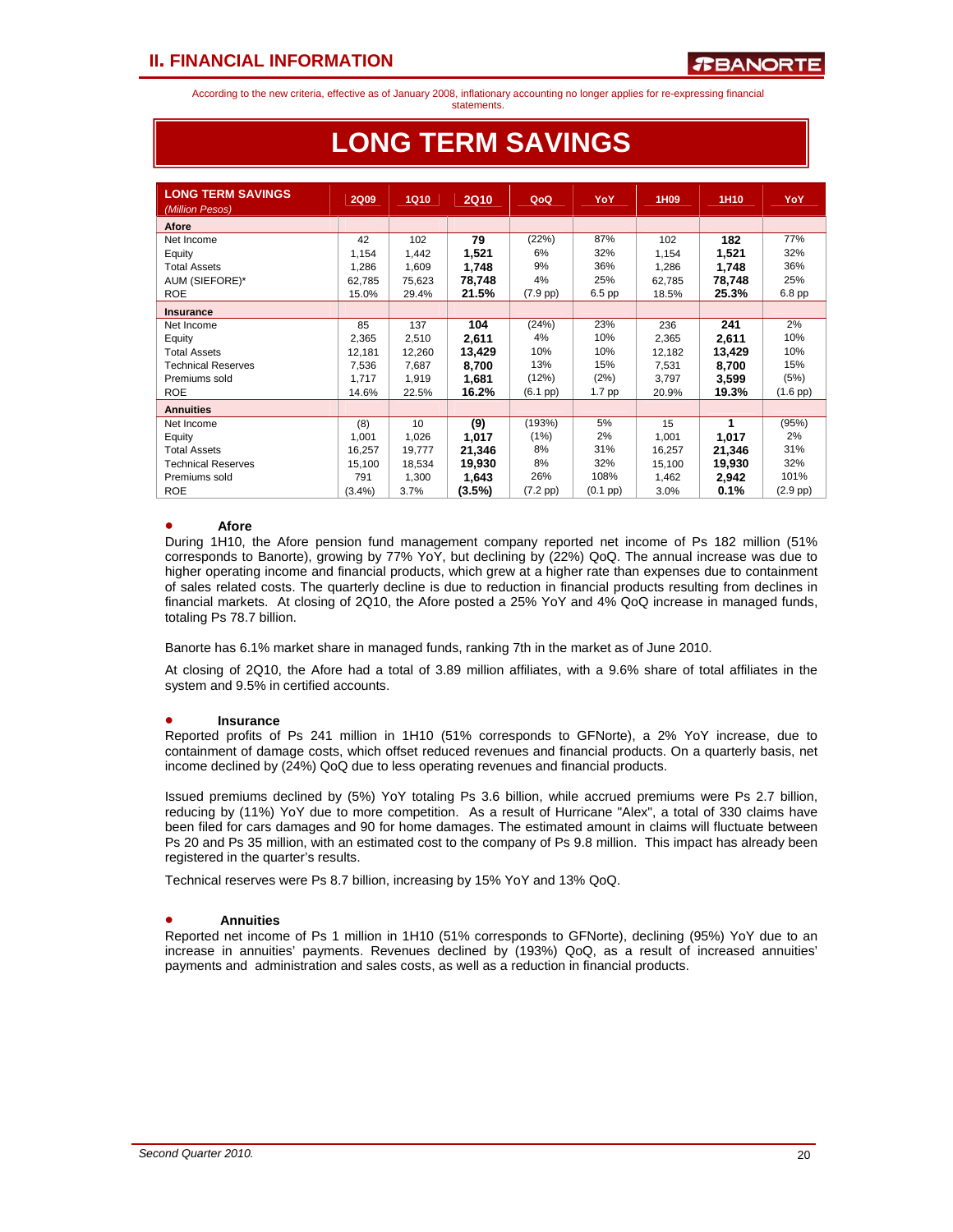



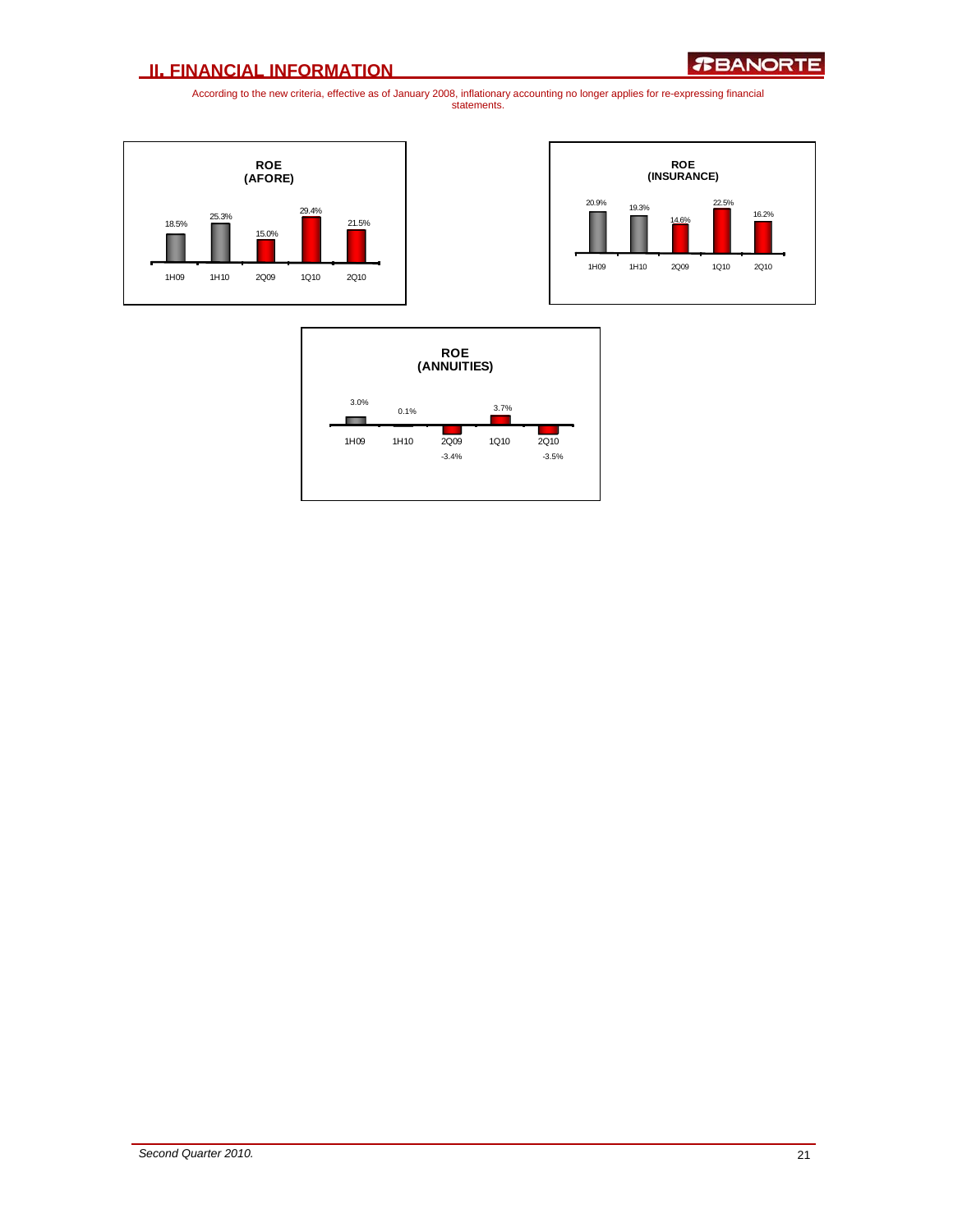According to the new criteria, effective as of January 2008, inflationary accounting no longer applies for re-expressing financial

statements.

# **OTHER FINANCE COMPANIES**

| <b>OTHER FINANCE</b><br><b>COMPANIES (1)</b><br>(Million Pesos) | 2Q09   | <b>1Q10</b> | <b>2Q10</b> | QoQ           | YoY                | 1H09   | 1H10   | YoY                |
|-----------------------------------------------------------------|--------|-------------|-------------|---------------|--------------------|--------|--------|--------------------|
| <b>Leasing and Factoring</b>                                    |        |             |             |               |                    |        |        |                    |
| Net Income                                                      | 106    | 102         | 103         | 1%            | (2%)               | 200    | 206    | 3%                 |
| Equity                                                          | 1,384  | 1,589       | 1,692       | 7%            | 22%                | 1,384  | 1,692  | 22%                |
| Loan Portfolio (1)                                              | 13,457 | 13,183      | 13,558      | 3%            | 1%                 | 13,457 | 13,558 | 1%                 |
| Past Due Loans                                                  | 117    | 111         | 136         | 22%           | 16%                | 117    | 136    | 16%                |
| Loan Loss Reserves                                              | 119    | 203         | 237         | 17%           | 100%               | 119    | 237    | 100%               |
| <b>Total Assets</b>                                             | 13,521 | 13,079      | 13,380      | 2%            | (1%)               | 13,521 | 13,380 | (1%)               |
| <b>ROE</b>                                                      | 31.8%  | 26.6%       | 25.2%       | $(1.5$ pp $)$ | $(6.6 \text{ pp})$ | 31.2%  | 25.9%  | $(5.3$ pp $)$      |
| Warehousing                                                     |        |             |             |               |                    |        |        |                    |
| Net Income                                                      | 7      | 3           | 12          | 237%          | 75%                | 14     | 15     | 11%                |
| Equity                                                          | 136    | 152         | 163         | 7%            | 20%                | 136    | 163    | 20%                |
| Inventories                                                     | 312    | 111         | 35          | (68%)         | (89%)              | 312    | 35     | (89%)              |
| <b>Total Assets</b>                                             | 439    | 199         | 190         | (5%)          | (57%)              | 439    | 190    | (57%)              |
| <b>ROE</b>                                                      | 20.3%  | 9.4%        | 29.8%       | 20.4 pp       | 9.6 <sub>pp</sub>  | 21.2%  | 19.9%  | $(1.3 \text{ pp})$ |

(1) Includes the portfolio of assets under pure leasing registered in property, plant and equipment.

#### • **Leasing and Factoring**

Leasing and Factoring generated profits of Ps 206 million in 1H10, 3% higher YoY compared to 1H09 due to an increase in factoring volumes. Net income grew only by 1% QoQ due to the impact of higher reserve requirements resulting from changes in the loan portfolio rating methodology.

In 2Q10, the PDL Ratio was 1%, while the Capitalization Ratio was 13.01% considering total risk weighted assets of Ps 13.51 billion.

Arrendadora and Factor Banorte ranks 2nd place in terms of portfolio size among the 44 companies of this sector according to the information available to date.

#### • **Warehousing**

The warehouse reported net income of Ps15 million during 1H10, 11% higher compared to 1H09, and Ps12 million in 2Q10, growing by 237% QoQ due to a greater level of inventory commercialization.

At closing of 2Q10, the Capitalization Ratio was 10.9% considering total certificates at risk issued of Ps 1.49 billion. Almacenadora Banorte ranks 4th among the 20 warehouse companies of this sector in terms of profitability.



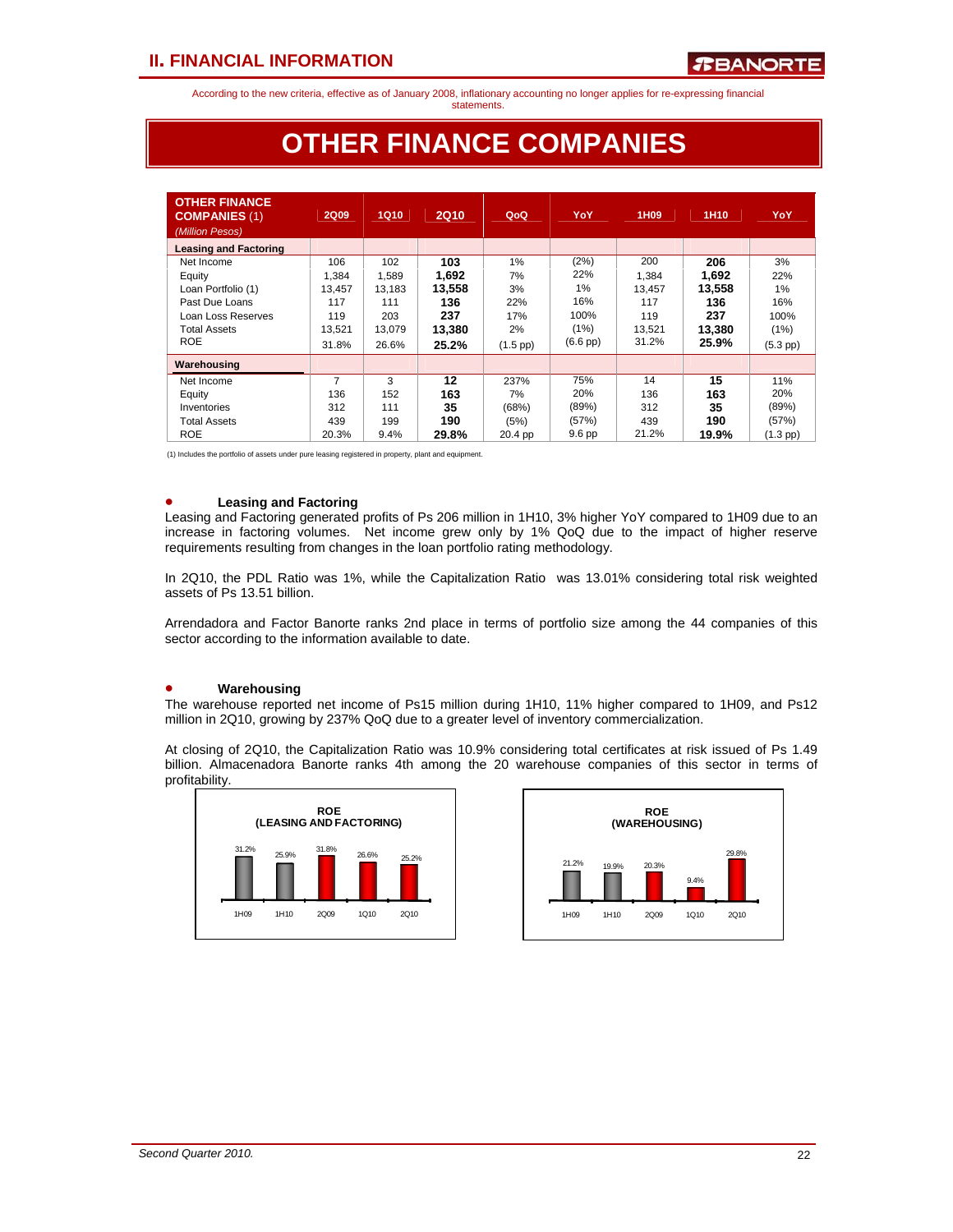According to the new criteria, effective as of January 2008, inflationary accounting no longer applies for re-expressing financial statements.

# **PRONEGOCIO**

| <b>MICROLENDING</b><br><b>PRONEGOCIO</b><br>(Million Pesos) | <b>2Q09</b> | <b>1Q10</b>              | <b>2Q10</b>    | QoQ  | YoY  | 1H09  | 1H <sub>10</sub>         | YoY  |
|-------------------------------------------------------------|-------------|--------------------------|----------------|------|------|-------|--------------------------|------|
| Net Income                                                  | 6           |                          | $\blacksquare$ | N.A. | N.A. | 12    | $\blacksquare$           | N.A. |
| Equity                                                      | 60          |                          | $\blacksquare$ | N.A. | N.A. | 60    | $\blacksquare$           | N.A. |
| Loan Portfolio                                              | 102         |                          | $\blacksquare$ | N.A. | N.A. | 102   | $\blacksquare$           | N.A. |
| Non Performing Loans                                        | 13          | $\overline{\phantom{a}}$ | -              | N.A. | N.A. | 13    | $\blacksquare$           | N.A. |
| Loan Loss Reserves                                          | 11          |                          | -              | N.A. | N.A. | 11    | $\overline{\phantom{0}}$ | N.A. |
| Total Assets                                                | 197         |                          | $\blacksquare$ | N.A. | N.A. | 197   | $\blacksquare$           | N.A. |
| <b>ROE</b>                                                  | 44.1%       |                          | $\blacksquare$ | N.A. | N.A. | 43.9% | $\blacksquare$           | N.A. |

#### • **Pronegocio**

The Board of Directors' Meeting held on January 29th, 2009 approved the merger of Banco Mercantil del Norte as the merging company, with Créditos Pronegocio, S.A. de C.V., as the merged entity. Since this resolution was passed, there has been a gradual transfer of expenses to the bank and the reassignation of the SOFOM's healthy clients to other Banorte products. The final merger agreement was signed on August 31st, 2009, after receiving the necessary authorizations from the regulatory authorities.

The merger process required a specific work plan to reduce the financial impact on Banorte's long term capitalization process, as well as the absorption of recurring losses for several fiscal years.

The work plan concluded in December 2009, including among its objectives the closing of all branches and reduction of the financial impact. In accordance to this plan, all branches were closed at the end of September 2009 and the financial impact was reduced to almost Ps 265 million. This cost could decrease if the loan portfolio is further controlled and the recovery of existing portfolio balances continues.

As of January 2010, the Asset Recovery unit is in charge of monitoring the recovery of the remaining portfolio through third parties.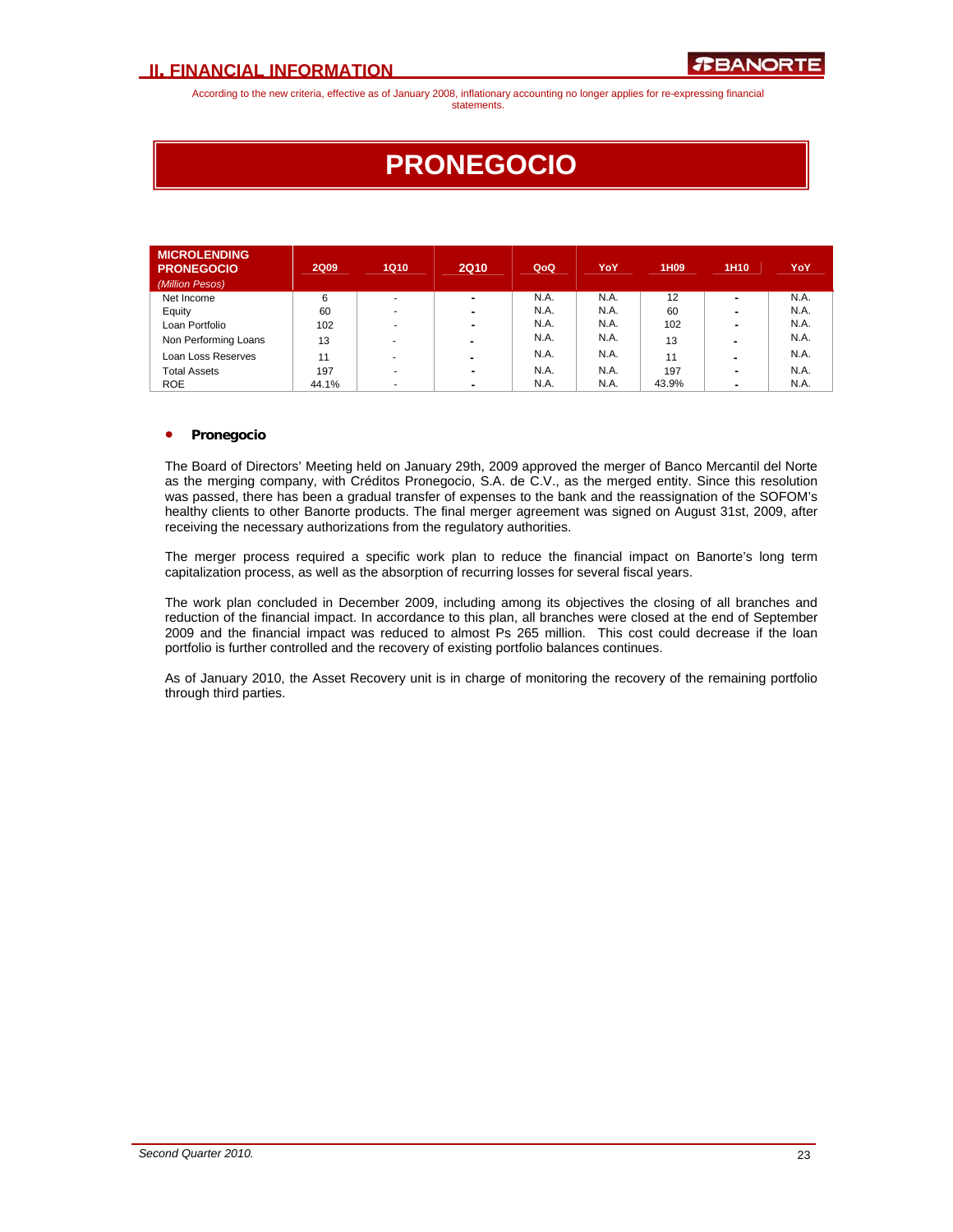According to the new criteria, effective as of January 2008, inflationary accounting no longer applies for re-expressing financial statements.

# **RATINGS**

| <b>International Ratings</b> |                                |                                    |                                                                                                                |            |  |  |  |  |
|------------------------------|--------------------------------|------------------------------------|----------------------------------------------------------------------------------------------------------------|------------|--|--|--|--|
| <b>Rating Agency</b>         | Rated<br><b>Institution</b>    | Rating                             | Category                                                                                                       | Date       |  |  |  |  |
|                              |                                | Stable                             | Outlook                                                                                                        |            |  |  |  |  |
|                              |                                | <b>BBB-</b>                        | Counterparty credit - Long term foreign currency                                                               |            |  |  |  |  |
| Standard & Poors             | Banorte                        | RRR-<br>$A-3$                      | Counterparty credit - Long term local currency Short term<br>Counterparty credit - Short term foreign currency |            |  |  |  |  |
|                              |                                | $A-3$                              | Counterparty credit - Short tem local currency                                                                 | July, 2010 |  |  |  |  |
|                              |                                | BBB-                               | <b>Senior Unsecured Notes</b>                                                                                  |            |  |  |  |  |
|                              |                                | Stable                             | Outlook                                                                                                        |            |  |  |  |  |
|                              |                                | <b>BBB</b>                         | Long Term Foreign currency                                                                                     |            |  |  |  |  |
|                              | Banorte                        | <b>BBB</b>                         | Long Term Local currency                                                                                       |            |  |  |  |  |
|                              |                                | F <sub>2</sub>                     | <b>Short Term Local Currency</b>                                                                               |            |  |  |  |  |
| Fitch                        | Grupo<br>Financiero<br>Banorte | F <sub>2</sub>                     | <b>Short Term Foreign Currency</b>                                                                             | July, 2010 |  |  |  |  |
|                              |                                | C<br>Individual - Foreign Currency |                                                                                                                |            |  |  |  |  |
|                              |                                | $\overline{2}$                     | <b>Support Rating</b>                                                                                          |            |  |  |  |  |
|                              |                                | 5                                  | <b>Support Rating</b>                                                                                          |            |  |  |  |  |
|                              |                                | Negative                           | Outlook BESR                                                                                                   |            |  |  |  |  |
|                              |                                | $C -$                              | <b>Modest Financial Strength</b>                                                                               |            |  |  |  |  |
|                              |                                | Stable                             | <b>Outlook GLC</b>                                                                                             |            |  |  |  |  |
| Moody's                      | Banorte                        | Baa1                               | Foreign long - term bank deposits                                                                              | February,  |  |  |  |  |
|                              |                                | $P-2$                              | Foreign short- term bank deposits                                                                              | 2010       |  |  |  |  |
|                              |                                | A <sub>3</sub>                     | Local long - term bank deposits                                                                                |            |  |  |  |  |
|                              |                                | $P-2$                              | Local short - term bank deposits                                                                               |            |  |  |  |  |
|                              |                                | Baa1                               | Long term local currency subordinated debt (Tier 2)                                                            |            |  |  |  |  |
| Moody's                      | Banorte                        | Baa2                               | Long term local currency subordinated debt (Tier 1)                                                            | February,  |  |  |  |  |
|                              |                                | Baa1                               | Long term foreign currency subordinated debt (Tier 2)                                                          | 2010       |  |  |  |  |
|                              |                                | Ba1                                | Long term foreign currency subordinated debt                                                                   |            |  |  |  |  |
| Moody's                      | Banorte                        | A <sub>3</sub>                     | <b>Senior Notes</b>                                                                                            | July, 2010 |  |  |  |  |
|                              |                                | Stable                             | Outlook                                                                                                        | October,   |  |  |  |  |
| Moody's                      | Casa de Bolsa<br>Banorte       | A <sub>3</sub>                     | <b>Issue Rating Long Term</b>                                                                                  | 2009       |  |  |  |  |
|                              |                                | $P-2$                              | <b>Issue Rating ShortTerm</b>                                                                                  |            |  |  |  |  |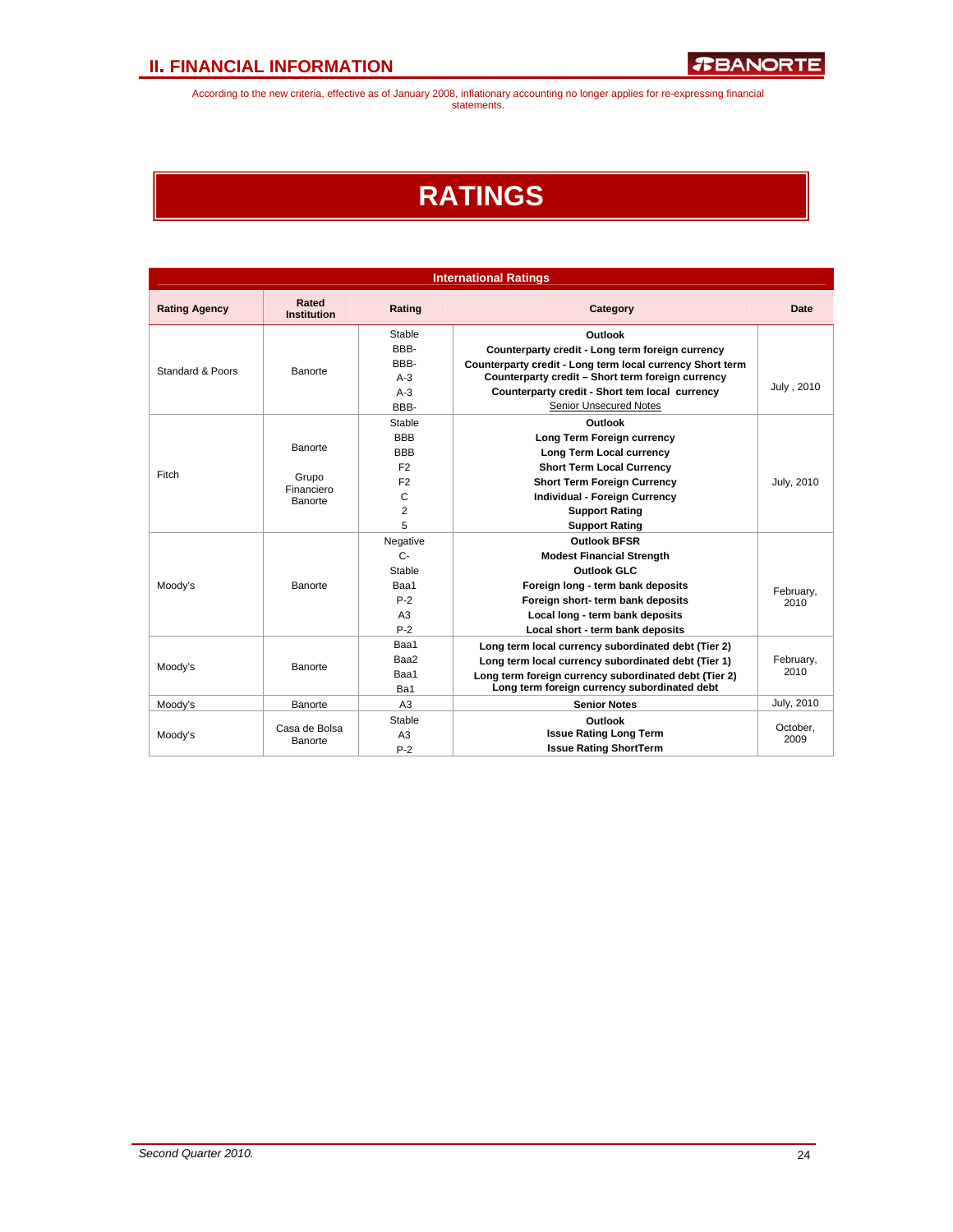*R***BANORTE** 

According to the new criteria, effective as of January 2008, inflationary accounting no longer applies for re-expressing financial statements.

|                           | <b>Domestic Ratings</b>         |                                                                          |                                                                                                                                                                                    |                                |  |  |  |  |  |
|---------------------------|---------------------------------|--------------------------------------------------------------------------|------------------------------------------------------------------------------------------------------------------------------------------------------------------------------------|--------------------------------|--|--|--|--|--|
| <b>Rating Agency</b>      | Rated<br><b>Institution</b>     | Rating                                                                   | Category                                                                                                                                                                           | Date                           |  |  |  |  |  |
| Fitch                     | Banorte                         | $F1 + (mex)$<br>$AA + (mex)$<br>$F1 + (mex)$<br>$AA + (mex)$<br>AA (mex) | Short term counterparty risk<br>Long term counterparty risk<br>Short term CD's and Term Deposits<br>Long term CD's and Term Deposits<br>Long Term National Scale Subordinated Debt | July, 2010                     |  |  |  |  |  |
|                           | Arrendadora y<br>Factor Banorte | $AA + (mex)$<br>$F1 + (mex)$                                             | <b>Medium and Long Term</b><br><b>Short Term</b>                                                                                                                                   | May, 2007                      |  |  |  |  |  |
| Moody's Domestic<br>Scale | Banorte<br>Arrendadora          | Aaa.mx<br>$MX-1$<br>Aaa.mx                                               | <b>Long Term Deposits</b><br><b>ShortTerm Deposits</b><br><b>Issue Rating in Domestic Scale Long Term</b>                                                                          | October, 2009                  |  |  |  |  |  |
|                           | Banorte<br>Factor<br>Banorte    | $MX-1$<br>Aaa.mx<br>$MX-1$                                               | <b>Issue Rating in Domestic Scale ShortTerm</b><br><b>Issue Rating in Domestic Scale Long Term</b><br><b>Issue Rating in Domestic Scale ShortTerm</b>                              | October, 2009<br>October, 2009 |  |  |  |  |  |
|                           | Banorte                         | Aa1.mx                                                                   | Long term Mexican National Scale junior subordinated<br>debt                                                                                                                       | October, 2009                  |  |  |  |  |  |
| <b>Other Ratings</b>      |                                 |                                                                          |                                                                                                                                                                                    |                                |  |  |  |  |  |
| Fitch                     | Banorte                         | AAFC1(mex)                                                               | <b>Financial Asset Administrator</b>                                                                                                                                               | February, 2008                 |  |  |  |  |  |
| Fitch                     | Seguros Banorte<br>Generali     | AA (mex)                                                                 | <b>Insurance Financial Strength</b>                                                                                                                                                | November.<br>2008              |  |  |  |  |  |
| Fitch                     | Casa de Bolsa<br>Banorte        | Stable<br>$F1 + (mex)$<br>$AA + (mex)$                                   | Outlook<br>Short term counterparty risk<br>Long term counterparty risk                                                                                                             | March, 2009                    |  |  |  |  |  |
| Moodys                    | Casa de Bolsa<br>Banorte        | Stable<br>Aaa.mx<br>$MX-1$                                               | Outlook<br><b>Issue Rating Long Term</b><br><b>Issue Rating ShortTerm</b>                                                                                                          | October, 2009                  |  |  |  |  |  |

# **INFRASTRUCTURE**

| <b>INFRASTRUCTURE</b> | <b>2Q09</b> | 1Q10     | <b>2Q10</b> |
|-----------------------|-------------|----------|-------------|
| <b>Employees</b>      | 19,679      | 19,167   | 19,340      |
| Banking (1)           | 15,043      | 15,386   | 15,553      |
| Other                 | 4,636       | 3,781    | 3,787       |
| Branches $(2)(3)$     | 1,076       | 1,098    | 1,102       |
| <b>INB</b>            | 20          | 20       | 20          |
| Pronegocio            | 14          | $\Omega$ | $\Omega$    |
| ATM's                 | 4.247       | 4,539    | 4,685       |

(1) Includes INB since 4Q06 and Uniteller since 1Q07. (2) Includes 5 banking modules. Excludes remote teller windows and 1 branch located in Cayman Island.

- During the quarter, 6 branches were opened and 2 were closed as per the request of the lessee. Total ATM's amounted to 4,685, an annual growth of 10%. Also, 2,326 Point of Sale Terminals were activated during the quarter, reaching a total of 52,117 POS's at the end of June, 23% more than one year ago.
- For 2010, 38 new branches will be opened, and 12 will be relocated or expanded. Also, an additional effort is being made to open 25 new points of service. A total of 584 ATMs and 9,150 POS's will be installed.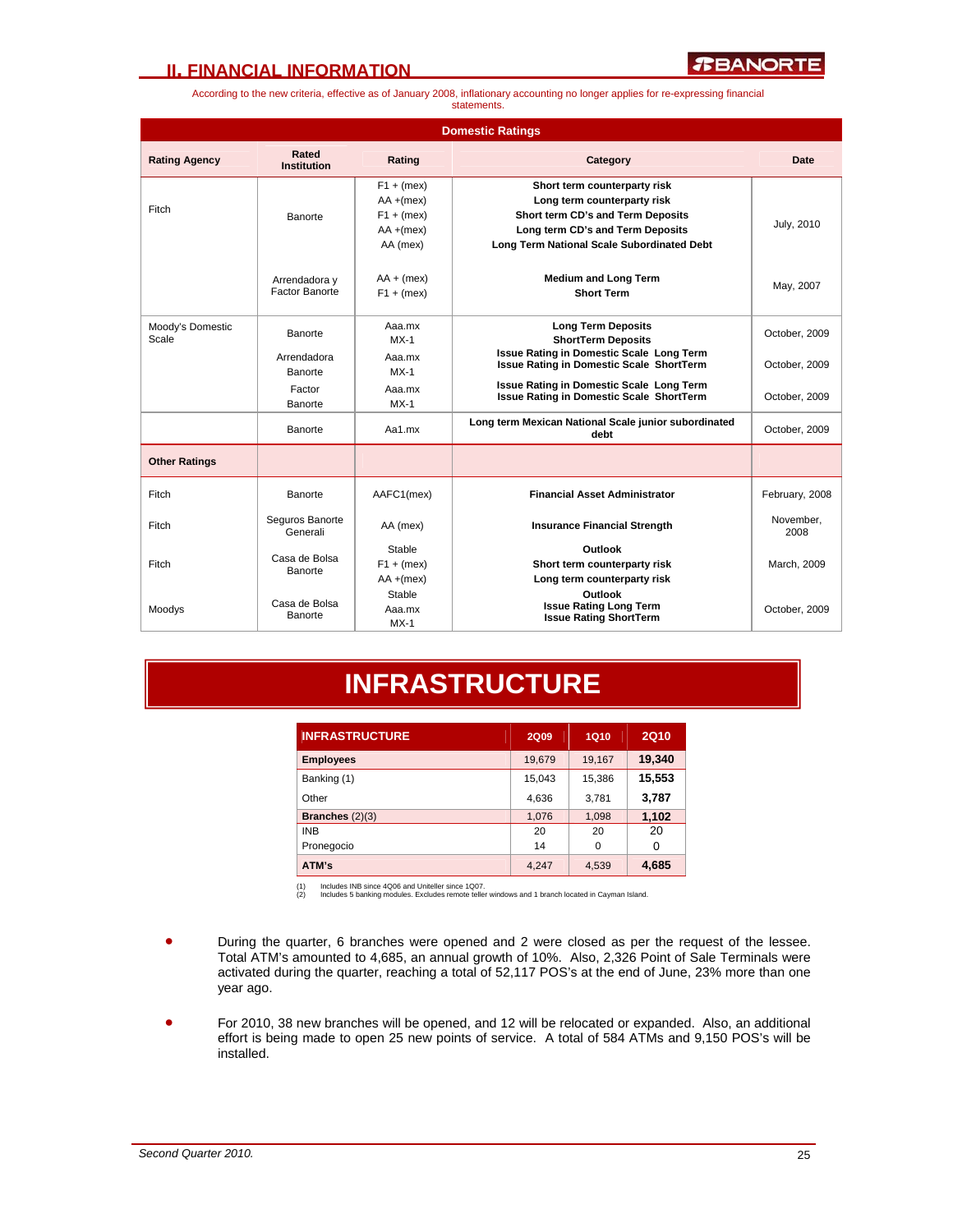According to the new criteria, effective as of January 2008, inflationary accounting no longer applies for re-expressing financial statements.

# **ANNEXES**

1. GROUP'S GENERAL INFORMATION

2. SUMMARY OF RESULTS AND FINANCIAL **STATEMENTS** 

3. ACCOUNTING CHANGES AND REGULATIONS

4. LOAN PORTFOLIO SALES TO SOLIDA ADMINISTRADORA DE PORTAFOLIOS

5. NOTES TO THE GROUP'S FINANCIAL STATEMENTS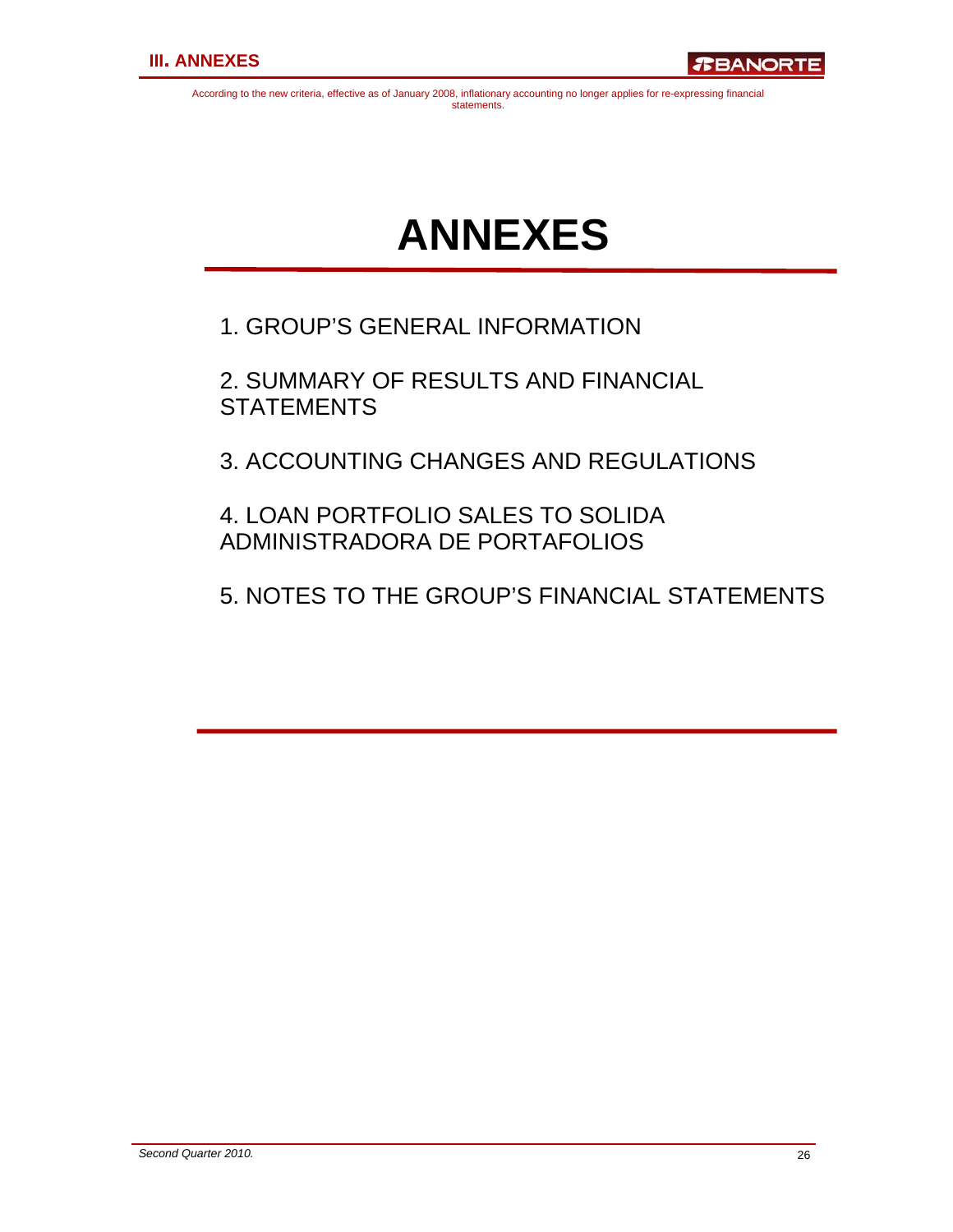## **III. 1 GROUP'S GENERAL INFORMATION**

According to the new criteria, effective as of January 2008, inflationary accounting no longer applies for re-expressing financial statements.

# **GFNORTE'S GENERAL INFORMATION**

| <b>GFNorte Ownership of Subsidiaries</b> | <b>2Q10</b> |
|------------------------------------------|-------------|
| Banco Mercantil del Norte (1)            | 92.72%      |
| <b>Brokerage House</b>                   | 99.99%      |
| Retirement Funds - Afore (2)             | 51.00%      |
| Insurance                                | 51.00%      |
| Annuities                                | 51.00%      |
| Leasing and Factoring                    | 99.99%      |
| Warehouse                                | 99.99%      |
| Banorte USA (2)                          | 100.00%     |

1) As a resukt of merging Pronegocio on August 31,2009. Reflects the IFC's investment in Banco Mercantil del Norte<br>because the operation was concluded on 4Q09.<br>2) Subsidiary of Banco Mercantil del Norte. Banorte USA owns 1

| <b>Holding Company Capital Structure</b> |                                       |  |  |  |  |  |  |  |
|------------------------------------------|---------------------------------------|--|--|--|--|--|--|--|
| <b>Number of Shares</b>                  | <b>SERIE O</b><br>As of june 30, 2010 |  |  |  |  |  |  |  |
| Number of Shares Outstanding             | 2,018,197,548                         |  |  |  |  |  |  |  |
| Shares held in the bank's Treasury       | (150,000)                             |  |  |  |  |  |  |  |

| <b>Group Officers</b>                                                                                                                                                                        |                                                                                                                                                                                                                                                                                              |  |  |  |  |  |  |  |
|----------------------------------------------------------------------------------------------------------------------------------------------------------------------------------------------|----------------------------------------------------------------------------------------------------------------------------------------------------------------------------------------------------------------------------------------------------------------------------------------------|--|--|--|--|--|--|--|
| <b>NAME</b>                                                                                                                                                                                  | <b>CURRENT POSITION</b>                                                                                                                                                                                                                                                                      |  |  |  |  |  |  |  |
| Alejandro Valenzuela del Río                                                                                                                                                                 | Chief Executive Officer                                                                                                                                                                                                                                                                      |  |  |  |  |  |  |  |
| <b>BUSINESS UNITS</b>                                                                                                                                                                        |                                                                                                                                                                                                                                                                                              |  |  |  |  |  |  |  |
| Alfredo Thorne Vetter<br>Carlos Eduardo Martínez<br>Carlos Garza<br>Fernando Solís Soberón<br>Jesús Garza Martínez<br>José Armando Rodal Espinosa<br>Luis Fernando Orozco                    | Managing Director - Global Markets<br>Managing Director - Government Banking<br>Managing Director - Banorte USA<br>Managing Director - Long Term Savings<br>Managing Director - Retail and Commercial Banking<br>Managing Director - Corporate Banking<br>Managing Director - Asset Recovery |  |  |  |  |  |  |  |
| <b>STAFF</b>                                                                                                                                                                                 |                                                                                                                                                                                                                                                                                              |  |  |  |  |  |  |  |
| Alejandro Garay Espinosa<br>Aurora Cervantes Martínez<br>Benjamin Vidargas Rojas<br>Carla Juan Chelala<br>Javier Márquez Diez-Canedo<br>Prudencio Frigolet Gómez<br>Sergio García Robles Gil | Managing Director - Corporate Services<br>Managing Director - Legal<br>Managing Director - Audit<br>Managing Director - Marketing<br>Managing Director - Risk<br>Managing Director - Technology<br>Chief Financial Officer                                                                   |  |  |  |  |  |  |  |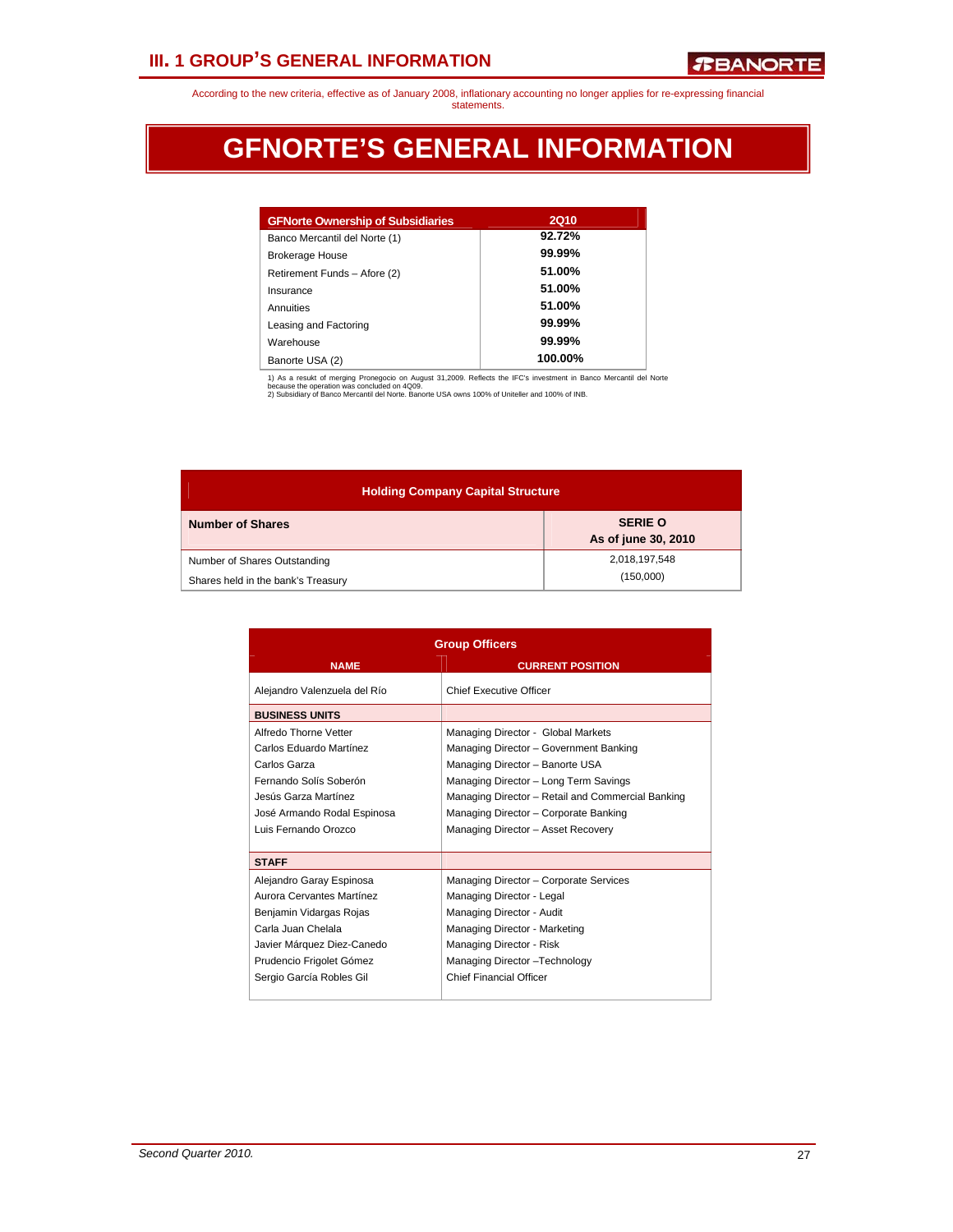## **III. 2 SUMMARY OF RESULTS**

According to the new criteria, effective as of January 2008, inflationary accounting no longer applies for re-expressing financial

statements.

# **SUMMARY OF RESULTS**

**July 22nd, 2010, Mexico D.F. Grupo Financiero Banorte (GFNORTE)** announced today its operating results as of June 2010. For the fourth consecutive quarter, profits increased, reaching Ps 1.66 billion, a 26% increase compared to 2Q09 and a 5% QoQ increase. The bank contributed 84%, Ps 1.388 billion. During 1S10, the net income was Ps 3.236 billion, a 16% YoY growth. The return on equity (ROE) during 1S10 was 15.4% and the return on assets (ROA) was 1.1%.

#### **Deposits and Net Interest Income**

Core Deposits grew 7% annually, driven by demand deposits and time deposits, from Ps 207 billion at close of2Q09 to Ps 221 billion in 2Q10. During 2Q10, net interest income remained practically the same as in the previous quarter, at Ps 5.533 billion.

#### **Performing Loans**

At closing of 2Q10, performing loans grew by 3% YoY, reaching a Ps 241.334 billion balance. Most segments showed a positive quarterly growth as a result of the bank´s efforts to promote a greater loan penetration and to take advantage of a more favorable economic environment.

Over the last twelve months, **government loans** grew 29%, to Ps 41.222 billion, being the sector with highest growth. Commercial and Corporate loan balances declined in 2Q10 compared to 2Q09 but are already showing an upturn compared to 1Q10. **Commercial loans** totaled Ps 82.305 billion with a 2% QoQ growth; and the **corporate portfolio** was Ps 39.307 billion, a 1% higher compared to 1Q10.

**Consumer loans** were 7% higher compared to 2H10. Mortgages totaled Ps 52.234 billion, maintaining an upward trend through the end of 2Q10, growing by 11% YoY growth; thus, Banorte has become the bank with the greatest growth in placements for this sector in the first six months of 2010. On the other hand, Payroll Loans registered a balance of Ps 7.205 billion, reflecting a 17% YoY increase over 2Q09.

During 2Q10, the bank showed asset quality improvement in most items; reflected in a reduction in the PDL Ratio from 2.5% to 2.3% - one of the lowest in the financial system. Grupo Financiero Banorte closed 2Q10 with a PDL balance of Ps 5.630 billion, an (11%) YoY and (8%) QoQ decrease. The coverage ratio was 125%, higher than the 102% registered during 2Q09.

#### **Efficiency Ratio**

The Efficiency Ratio was 52% during 1H10, maintaining the same level as in 1H09; however it shows an improvement compared to 57% in 1S08.

#### **Capitalization Ratio**

At closing 2Q10, the Capitalization Ratio was 16.7%, a higher level compared to the average of the banking system; reflecting Banorte's financial strength and its ability to continue growing with quality.

#### **Other Subsidiaries**

Long Term Savings´ profits, which includes Afore, Insurance and Annuities companies, was Ps 209 million during 1H10, 17% higher than in 1H09. During 1H10, other Finance companies, which includes the Factoring & Leasing Company and Warehouse, registered profits of Ps 221 million, a 3% growth compared to 1H09. The Broker Dealer (Brokerage House) reported profits Ps153 million, a 110% increase compared to 1H09.

#### **Recent Events**

In 2Q10, Banorte continued with the efforts of the past year to strengthen its fundamentals and emerge from the economic crisis as a stronger institution; in order to take advantage of banking penetration opportunities. These efforts are reflected in the following events:

#### 1. **Senior Debt Issued in International Markets**

On July 14<sup>th</sup>, Banco Mercantil del Norte (BANORTE), a subsidiary of the Group, successfully concluded the issuance of Non-Guaranteed Senior Debt Notes in the international markets for a total amount of US 300 million dollars with maturity of 5 years and a rate of 4.437% (UST+ 262.5 bps). The rating assigned to these securities by Standard and Poor's was BBB -, while Moody's rating was A3. The proceeds from this issuance will be used for general corporate purposes.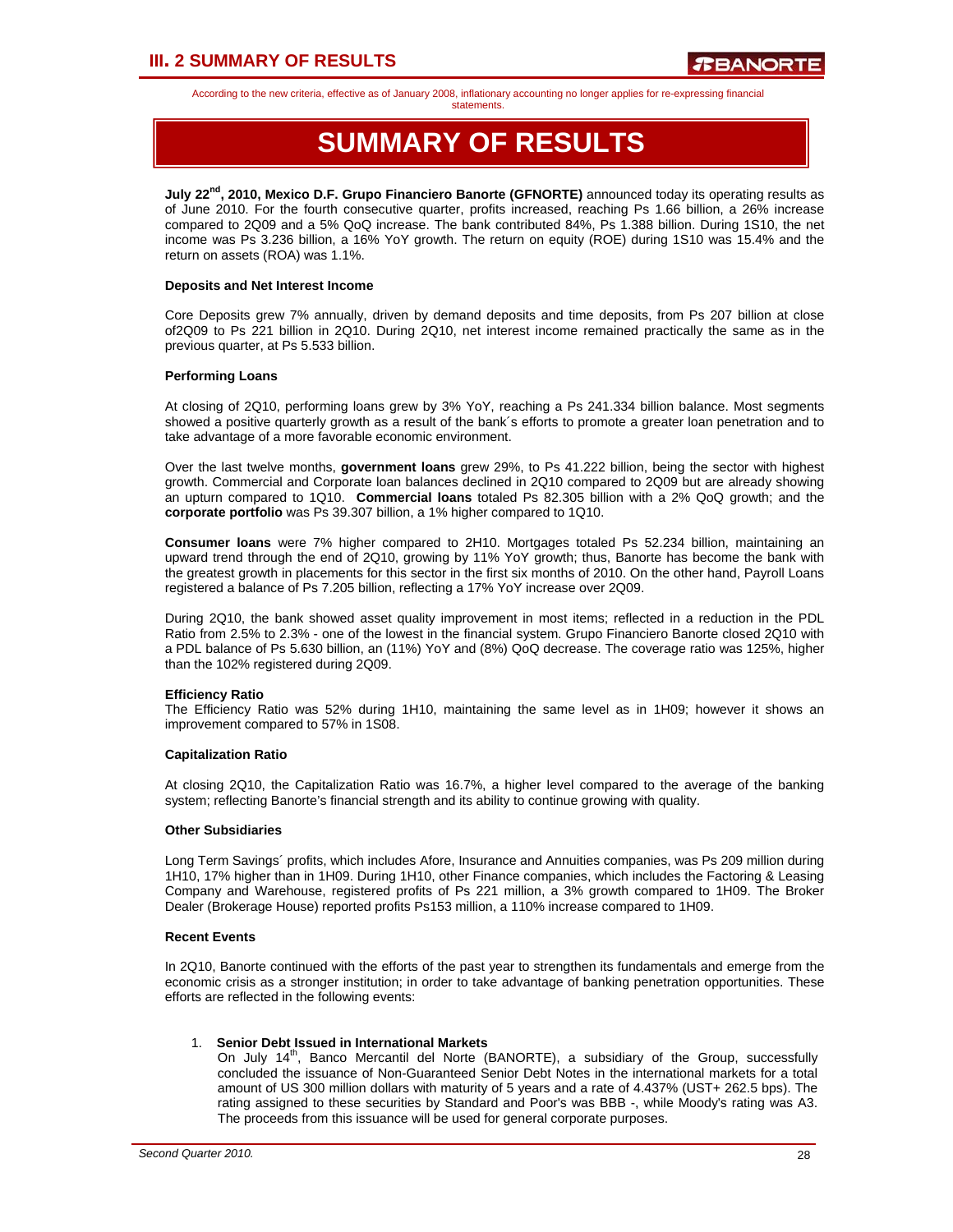## **III. 2 SUMMARY OF RESULTS**

According to the new criteria, effective as of January 2008, inflationary accounting no longer applies for re-expressing financial statements.

#### 2. **Banorte and 7-Eleven, first in Mexico to offer financial services in convenience stores**

On July 15<sup>th</sup>, Banorte and 7-Eleven Mexico received the CNBV's authorization to operate under a third party correspondent agreement in order to make financial services available to more Mexicans in a network of over 1,150 7-Eleven stores throughout the country.

#### 3. **ADRs begin trading in the OTCQX International Premier.**

On July 15th, the American Depositary Receipts program (ADR's) Level 1 (ticker: GBOOY) was authorized to list and operate in OTCQX International Premier, the market´s highest tier "Over the Counter" (OTC). Through this listing, GFNorte and OTCQX offer investors transparency, better information, and a level of service formerly available only through a US stock exchange.

#### 4. **Grupo Financiero Banorte launched the "Payroll Advance"**

On July 19, Banorte launched "Payroll Advance" which is a credit line in cash for up to 10 thousand pesos available 24 hours a day at any of Banorte´s ATM´s or with our online banking. This form of credit will be available nationwide and, unlike any other traditional payroll loans, this credit line provides cash for emergencies or for the unpredicted. This product represents a breakthrough, aimed to satisfy the needs of our customers. This new product benefits both employees and businesses that pay their staff through payroll Banorte. Thus, Banorte will continue to support programs like this, as a continued commitment to Mexico and its people.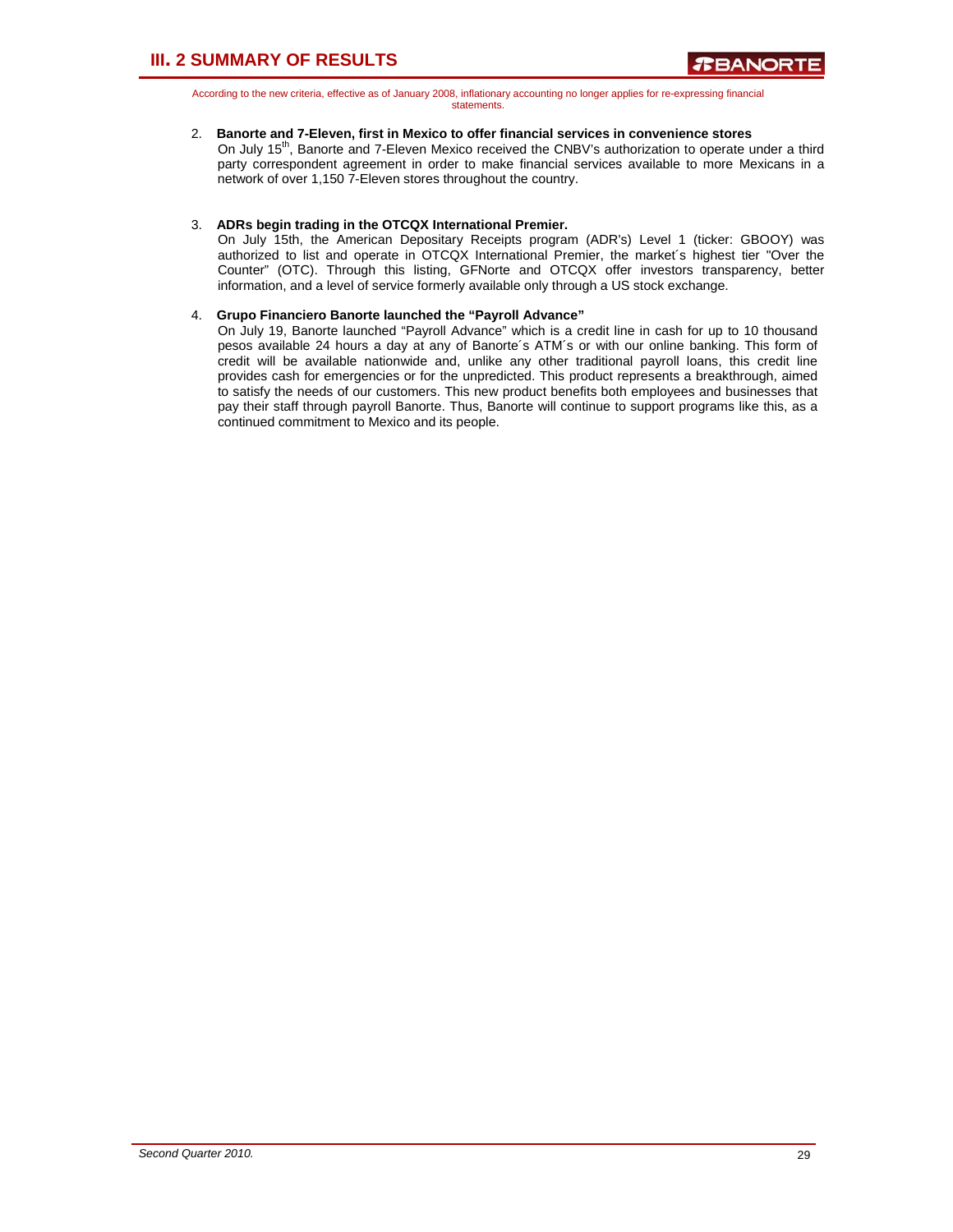According to the new criteria, effective as of January 2008, inflationary accounting no longer applies for re-expressing financial statements.

### **HOLDING**

| <b>Holding - INCOME</b><br><b>STATEMENT</b> (Million Pesos) | <b>1Q09</b>    | <b>2Q09</b>    | 3Q09  | 4Q09  | Accum.<br>2009           | <b>1Q10</b> | <b>2Q10</b> | 3Q10 | 4Q10 | Accum.<br>2010 |
|-------------------------------------------------------------|----------------|----------------|-------|-------|--------------------------|-------------|-------------|------|------|----------------|
| Income Subsidiaries & Other                                 | 1,613          | 1,315          | 1,429 | 1,452 | 5,809                    | 1,589       | 1,664       |      |      | 3,254          |
| Interest Income                                             |                | 2              | 2     | 2     |                          | 2           | 2           |      |      | 3              |
| Interest Expense                                            |                |                |       |       |                          |             |             |      |      |                |
| Fees & Tariffs                                              |                |                |       |       |                          |             |             |      |      |                |
| Trading Income                                              |                |                |       |       |                          |             |             |      |      |                |
| <b>Monetary Position REPOMO</b>                             |                | ۰              |       |       |                          |             |             |      |      |                |
| <b>Total Operating Income</b>                               | 1,614          | 1,317          | 1,431 | 1,454 | 5,815                    | 1,591       | 1,666       |      |      | 3,257          |
| Admin & Promotion Expense                                   |                | 3              | 2     | 4     | 11                       | 3           | 4           |      |      |                |
| <b>Operating Income</b>                                     | 1,612          | 1,314          | 1,429 | 1,450 | 5,805                    | 1,588       | 1,662       |      |      | 3,250          |
| Non Operating Income                                        | 2              |                |       |       |                          |             |             |      |      |                |
| Non Operating Expense                                       |                | ٠              | ٠     |       |                          | ٠           |             |      |      |                |
| Non Operating Income, net                                   | $\overline{2}$ | ٠              | ۰     | ٠     | $\overline{c}$           | ۰           |             |      |      | ۰              |
| Pre-tax Income                                              | 1,614          | 1,314          | 1,429 | 1,450 | 5,806                    | 1,588       | 1,662       |      |      | 3,250          |
| Income Tax & Profit Sharing                                 |                | (1)            |       |       |                          |             |             |      |      |                |
| Tax on Assets                                               |                |                |       |       |                          |             |             |      |      |                |
| Deferred Income Tax & PS                                    | 2              | 3              |       | (1)   | 4                        |             |             |      |      |                |
|                                                             | 3              | $\overline{2}$ |       | (1)   | 4                        |             |             |      |      |                |
| <b>Profit from Cont Ops</b>                                 | 1,611          | 1,312          | 1.428 | 1.450 | 5.802                    | 1.588       | 1,663       |      |      | 3,250          |
| Extraordinary Items net                                     | ٠              | ٠              | ۰     | ٠     | $\overline{\phantom{a}}$ | ٠           |             |      |      |                |
| <b>Total Net Income</b>                                     | 1.611          | 1,312          | 1,428 | 1.450 | 5,802                    | 1,588       | 1,663       |      |      | 3,250          |

| <b>Holding - BALANCE SHEET</b><br>(Million Pesos) | <b>1Q09</b>    | <b>2Q09</b>    | 3Q09    | 4Q09    | <b>1Q10</b>    | <b>2Q10</b> | 3Q10 | 4Q10 |
|---------------------------------------------------|----------------|----------------|---------|---------|----------------|-------------|------|------|
| <b>ASSETS</b>                                     |                |                |         |         |                |             |      |      |
| Cash & Due from Banks                             | 63             | 150            | 254     | 127     | 145            | 147         |      |      |
| Margin Accounts                                   | ٠              |                |         |         |                |             |      |      |
| <b>Investment in Securities</b>                   |                |                |         |         |                |             |      |      |
| Sundry Debtors & Other Accts Receivable, net      | $\overline{2}$ | 3              | 104     | 9       | 8              | 7           |      |      |
| Real Estate, Furniture & Equipment, net           |                |                |         |         |                |             |      |      |
| <b>Investments in Subsidiaries</b>                | 39,186         | 39,455         | 40,655  | 42,156  | 42,806         | 43,521      |      |      |
| <b>Deferred Taxes</b>                             | 3              | 1              | 1       | 1       | 1              | 2           |      |      |
| Goodwill                                          | 34             | 31             | 31      | 30      | 33             | 31          |      |      |
| Other Assets, Deferred Charges & Intangibles      | ä,             | ä,             | ٠       |         |                |             |      |      |
| <b>TOTAL ASSETS</b>                               | 39.288         | 39.640         | 41.044  | 42.323  | 42,993         | 43,708      |      |      |
| <b>LIABILITIES</b>                                |                |                |         |         |                |             |      |      |
| Due to Banks & Correspondents                     |                |                |         |         |                |             |      |      |
| Income Tax & Profit Sharing                       |                |                |         |         |                |             |      |      |
| Other Accounts Payable                            | 1              | 1              | 1       | 5       | 1              | 8           |      |      |
| <b>Deferred Taxes</b>                             |                | -              |         |         |                |             |      |      |
| <b>TOTAL LIABILITIES</b>                          | $\overline{1}$ | $\overline{1}$ | 1       | 5       | $\overline{1}$ | 8           |      |      |
| <b>STOCKHOLDER'S EQUITY</b>                       |                |                |         |         |                |             |      |      |
| Paid-in Capital                                   | 12,007         | 12,020         | 12,020  | 12,018  | 12,020         | 12,019      |      |      |
| Premium of Share Subscription & Issuance          | 1,859          | 1,853          | 1,852   | 2,246   | 2,246          | 2,246       |      |      |
| Subordinated Convertible Debt                     | ä,             | ä,             | ä,      | ä,      | ä,             | ä,          |      |      |
| <b>Subscribed Capital</b>                         | 13,866         | 13,873         | 13,871  | 14,263  | 14,266         | 14,266      |      |      |
| <b>Capital Reserves</b>                           | 2,748          | 3,173          | 3,175   | 3,154   | 3,178          | 3,172       |      |      |
| <b>Retained Earnings</b>                          | 23,965         | 23,459         | 21,228  | 20,681  | 26,153         | 25,817      |      |      |
| Surplus (Deficit) from Valuation of Securities    | (1, 315)       | (867)          | 452     | 428     | 521            | 532         |      |      |
| Mark To Market of Securities                      | ٠              | (1, 342)       | (1,547) | (1,369) | (1,766)        | (2,628)     |      |      |
| Results from Conversions of Foreign Ops           | 1,244          | (1,580)        | (488)   | (641)   | (946)          | (710)       |      |      |
| Surpluss (Deficit) in Capital Restatement         | ٠              |                |         |         |                |             |      |      |
| Results of Non Monetary Fixed Assets              |                |                |         |         |                |             |      |      |
| Results of Non Monetary Investment Assets         | (2,833)        |                |         |         |                |             |      |      |
| Adjustmens in the Employees' Liabilities          |                |                |         |         |                |             |      |      |
| Net Income                                        | 1,611          | 2,923          | 4,352   | 5,802   | 1,588          | 3,250       |      |      |
| <b>Earned Capital</b>                             | 25,421         | 25,767         | 27,172  | 28,055  | 28,727         | 29,434      |      |      |
| <b>Total Stockholder's Equity</b>                 | 39,287         | 39,640         | 41,043  | 42,318  | 42,993         | 43,699      |      |      |
| <b>TOTAL LIABILITIES &amp; EQUITY</b>             | 39,288         | 39,640         | 41,044  | 42,323  | 42,993         | 43,708      |      |      |

| <b>Holding - MEMORANDUM ACCOUNTS</b><br>(Million Pesos) | 1Q09  | <b>2Q09</b> | 3Q09  | 4009  | 1Q10  | 2Q10  | 3Q10 | 4Q10 |
|---------------------------------------------------------|-------|-------------|-------|-------|-------|-------|------|------|
| Securities held under Custody                           | 3.716 | 3.716       | 3.716 | 3.716 | 3.716 | 3.716 |      |      |
| <b>Other Registration Accounts</b>                      |       |             |       |       |       |       |      |      |
|                                                         | 3.717 | 3.717       | 3.717 | 3.717 | 3.717 | 3.717 |      |      |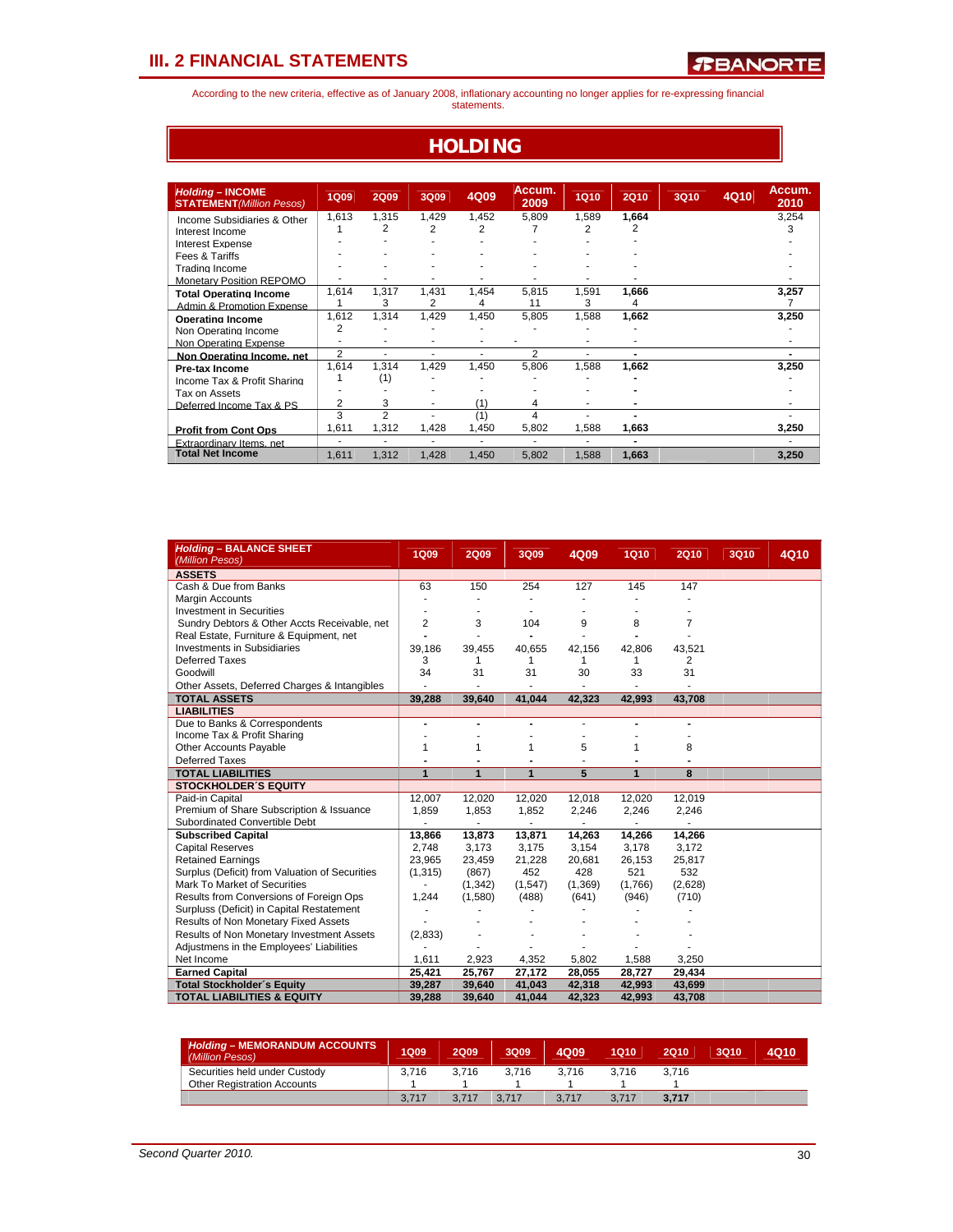According to the new criteria, effective as of January 2008, inflationary accounting no longer applies for re-expressing financial statements.

## **GRUPO FINANCIERO BANORTE**

| <b>Income Statement and Balance Sheet</b>                    |             |             |                |        |                |             |      |      |           |           |
|--------------------------------------------------------------|-------------|-------------|----------------|--------|----------------|-------------|------|------|-----------|-----------|
| <b>Highlights-GFNorte</b>                                    | <b>1Q09</b> | <b>2Q09</b> | 3Q09           | 4Q09   | <b>1Q10</b>    | <b>2Q10</b> | 3Q10 | 4Q10 | Accum. 09 | Accum. 10 |
|                                                              |             |             |                |        |                |             |      |      |           |           |
| (Million Pesos)                                              |             |             |                |        |                |             |      |      |           |           |
| Interest Income                                              | 13,139      | 11,355      | 10,265         | 10,099 | 9,919          | 10,173      |      |      | 44,858    | 20,092    |
| Interest Expense                                             | 7,094       | 5,656       | 4,803          | 4,681  | 4,492          | 4,746       |      |      | 22,235    | 9,238     |
| Loan Origination Fees                                        | 154         | 143         | 141            | 155    | 163            | 140         |      |      | 593       | 302       |
| Fees Paid                                                    |             |             | 1'             | 19     | 28             | 34          |      |      | 33        | 61        |
| <b>Net Interest Income (NII)</b>                             | 6,199       | 5,838       | 5,592          | 5,554  | 5,562          | 5,533       |      |      | 23,183    | 11,095    |
| Preventive Provisions for Loan Losses                        | 2,162       | 2,188       | 2,154          | 1,782  | 1,772          | 1,337       |      |      | 8,286     | 3,109     |
| Loan Losses Sharing Provisions Fobaproa                      |             |             |                |        |                |             |      |      |           |           |
| Net Interest Income Adjusted for<br><b>Credit Risk</b>       | 4,037       | 3,650       | 3,438          | 3,772  | 3,790          | 4,196       |      |      | 14,897    | 7,986     |
|                                                              |             |             |                |        |                |             |      |      |           |           |
| Fund Transfers                                               | 60          | 61          | 63             | 64     | 57             | 63          |      |      | 248       | 121       |
| Account Management Fees                                      | 230         | 237         | 233            | 246    | 224            | 236         |      |      | 946       | 460       |
| Fiduciary                                                    | 51          | 68          | 62             | 74     | 65             | 73          |      |      | 254       | 138       |
| Income from Real Estate Portfolios                           | 137         | 164         | 229            | 287    | 195            | 224         |      |      | 818       | 419       |
| Electronic Banking Services                                  | 250         | 256         | 253            | 271    | 263            | 238         |      |      | 1,030     | 501       |
| Credit Card Fees                                             | 590         | 520         | 571            | 629    | 616            | 617         |      |      | 2,310     | 1,233     |
| Fees from IPAB                                               | O           | 0           | C              | 0      | O              | 0           |      |      |           | O         |
| Other Fees                                                   | 597         | 611         | 640            | 836    | 771            | 759         |      |      | 2,683     | 1,530     |
| <b>Fees Charged on Services</b>                              | 1,915       | 1,917       | 2,052          | 2,408  | 2,192          | 2,210       |      |      | 8,291     | 4,402     |
| Fund transfers                                               | 6           | 5           | 5 <sup>1</sup> | 5      | 7              | 6           |      |      | 21        | 13        |
| <b>Other Fees</b>                                            | 324         | 301         | 338            | 354    | 375            | 355         |      |      | 1,317     | 730       |
| Expenses from Real Estate Portfolios                         |             |             |                |        |                |             |      |      |           |           |
| <b>Fees Paid on Services</b>                                 | 330         | 306         | 343            | 359    | 382            | 361         |      |      | 1,339     | 743       |
| Foreign Exchange                                             | 360         | 162         | 199            | 155    | 189            | 193         |      |      | 875       | 383       |
| Securities-Realized Gains                                    | 17          | 92          | 179            | 234    | 265            | 188         |      |      | 522       | 453       |
| Securities-Unrealized Gains                                  | (131)       | (86)        | 32             | 32     | 131            | 199         |      |      | (153)     | 330       |
| <b>Trading Income</b>                                        | 246         | 167         | 411            | 421    | 585            | 580         |      |      | 1,244     | 1,165     |
| Other Operating Income (Expenses)                            | 235         | 154         | 340            | 250    | 286            | 277         |      |      | 980       | 563       |
| Non Interest Income                                          | 2,065       | 1,932       | 2,460          | 2,719  | 2,681          | 2,706       |      |      | 9,177     | 5,387     |
| <b>Total Opearting Income</b>                                | 6,102       | 5,582       | 5,898          | 6,491  | 6,471          | 6,902       |      |      | 24,074    | 13,373    |
|                                                              |             |             |                |        |                |             |      |      |           | 3,501     |
| Personnel                                                    | 1,699       | 1,544       | 1,704          | 1,817  | 1,742          | 1,759       |      |      | 6,763     |           |
| Professional Fees                                            | 334         | 340         | 307            | 483    | 308            | 345         |      |      | 1,465     | 653       |
| Administrative and Promotional Expenses                      | 1,163       | 1,098       | 1,101          | 1,090  | 960            | 1,116       |      |      | 4,452     | 2,076     |
| Rents, Depreciation & Amortization                           | 452         | 435         | 404            | 436    | 494            | 493         |      |      | 1,727     | 987       |
| Taxes other than income tax                                  | 209         | 172         | 149            | 335    | 212            | 192         |      |      | 865       | 404       |
| Contributions to IPAB                                        | 267         | 265         | 271            | 270    | 263            | 269         |      |      | 1,073     | 532       |
| Employee Profit Sharing (PTU)                                | 199         | 169         | 136            | 174    | 211            | 217         |      |      | 679       | 428       |
| <b>Non Interest Expense</b>                                  | 4,324       | 4,023       | 4,073          | 4,604  | 4,189          | 4,391       |      |      | 17,024    | 8,581     |
| <b>Operating Income</b>                                      | 1,778       | 1,559       | 1,825          | 1,887  | 2,281          | 2,511       |      |      | 7,050     | 4,792     |
| Other Revenues                                               | 468         | 581         | 289            | 575    | 112            | 226         |      |      | 1,914     | 339       |
| Changes in Foreign Exchange Valuation                        |             |             |                |        |                |             |      |      |           |           |
| Recoveries                                                   | 181         | 108         | 152            | 83     | 7 <sup>1</sup> | 57          |      |      | 525       | 128       |
| Repomo-Other Revenues                                        |             |             |                |        |                |             |      |      |           |           |
| <b>Non Operating Income</b>                                  | 649         | 690         | 442            | 658    | 183            | 283         |      |      | 2,438     | 466       |
| Other Expenses                                               | (235)       | (521)       | (304)          | (506)  | (165)          | (262)       |      |      | (1, 566)  | (427)     |
| Foreign Exchange                                             |             |             |                |        |                |             |      |      |           |           |
| Repomo-Other Expenses                                        |             |             |                |        |                |             |      |      |           |           |
| <b>Non Operating Expense</b>                                 | (235)       | (521)       | (304)          | (506)  | (165)          | (262)       |      |      | (1, 566)  | (427)     |
|                                                              |             |             |                |        |                |             |      |      |           |           |
| Non Operating Income (Expense), net                          | 413         | 168         | 138            | 152    | 18             | 21          |      |      | 872       | 39        |
| <b>Pre-Tax Income</b>                                        | 2,192       | 1,728       | 1,964          | 2,039  | 2,299          | 2,532       |      |      | 7,922     | 4,831     |
| Income Tax                                                   | 258         | 413         | 765            | 1,146  | 578            | 888         |      |      | 2,581     | 1,466     |
| Profit Sharing                                               |             |             |                |        |                |             |      |      |           |           |
| Tax on Assets                                                |             |             |                |        |                |             |      |      |           |           |
| Deferred Income Tax                                          | 317         | 17          | (220)          | (650)  | 80             | (89)        |      |      | (536)     | (9)       |
| <b>Taxes</b>                                                 | 574         | 429         | 545            | 496    | 659            | 798         | ۹    |      | 2,045     | 1,457     |
| <b>Net Income before Subsidiaries</b>                        | 1,617       | 1,298       | 1,418          | 1,543  | 1,640          | 1,734       |      |      | 5,877     | 3,374     |
|                                                              |             |             |                |        |                |             |      |      |           |           |
| Subsidiaries' Net Income<br><b>Net Income from Continuos</b> | 89          | 45          | 85             | 94     | 95             | 74          |      |      | 312       | 168       |
| <b>Operations</b>                                            | 1,706       | 1,343       | 1,503          | 1,637  | 1,735          | 1,808       |      |      | 6,190     | 3,543     |
| Extraordinary Items, net                                     |             |             |                |        |                |             |      |      |           |           |
| Minority Interest                                            | 95          | 31          | 75             | 135    | 155            | 151         |      |      | 336       | 307       |
| <b>Net Income</b>                                            | 1,611       | 1,312       | 1,428          | 1,502  | 1,580          | 1,656       |      |      | 5,854     | 3,236     |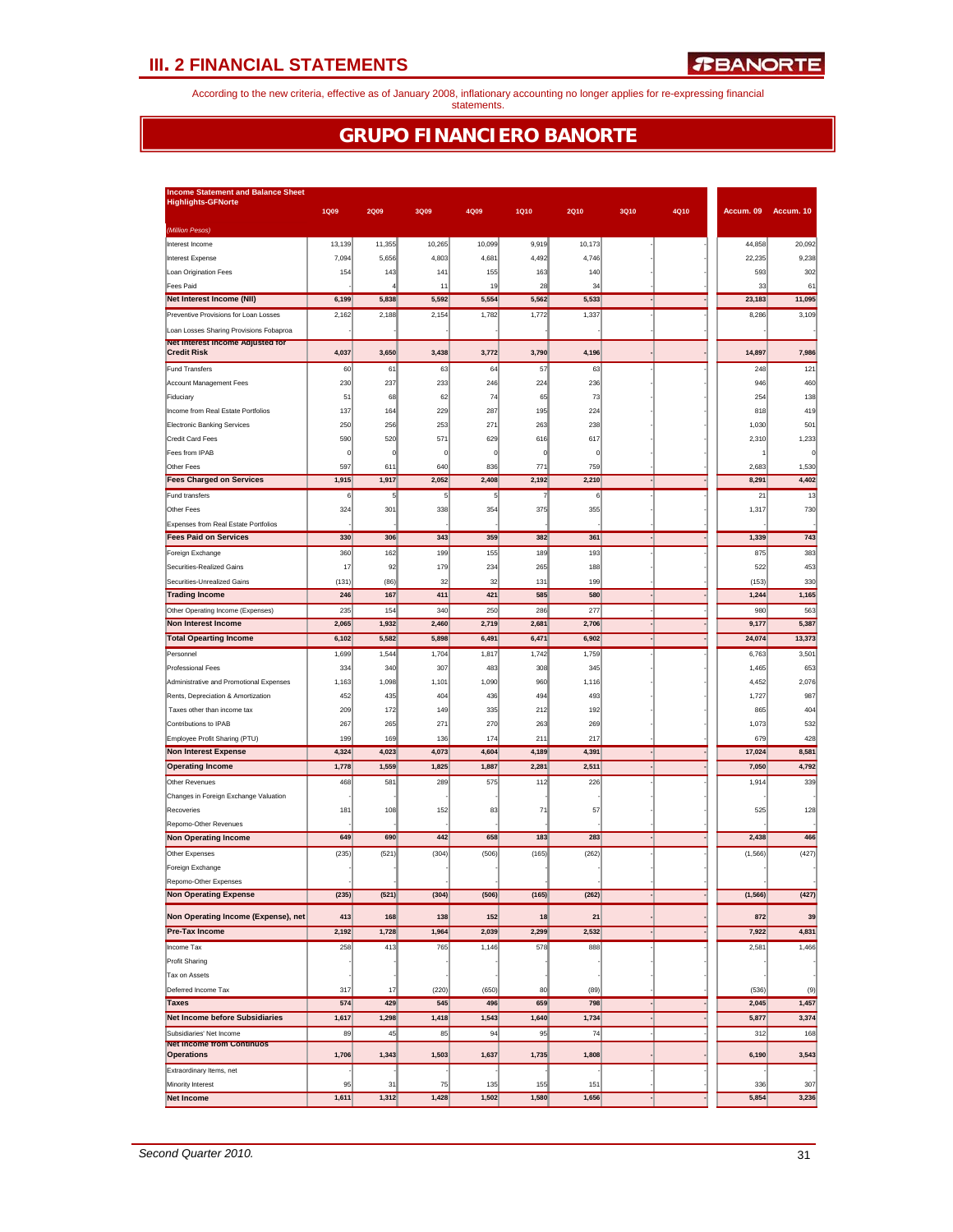| <b>GFNorte - Balance Sheet</b><br>(Million Pesos) | <b>1Q09</b> | <b>2Q09</b> | <b>3Q09</b> | 4Q09    | <b>1Q10</b> | <b>2Q10</b>  | <b>3Q10</b> | <b>4Q10</b> |
|---------------------------------------------------|-------------|-------------|-------------|---------|-------------|--------------|-------------|-------------|
| <b>ASSETS</b>                                     |             |             |             |         |             |              |             |             |
| <b>Cash and Due from Banks</b>                    | 56,303      | 56,918      | 55,439      | 59,268  | 58,325      | 59,003       |             |             |
|                                                   | 14          | 17          | 20          | 18      | 46          | 90           |             |             |
| <b>Margin Accounts</b><br>Negotiable Instruments  | 5,172       | 25,672      | 18,439      | 24,460  | 44,335      | 81,412       |             |             |
| Securities Available for Sale                     | 11,870      | 11,566      | 13,268      | 11,701  | 12,836      | 12,376       |             |             |
| Securities Held to Maturity                       | 217,922     | 210,702     | 201,066     | 190,332 | 173,072     | 156,368      |             |             |
| <b>Investment in Securities</b>                   | 234,965     | 247,939     | 232,774     | 226,493 | 230,243     | 250,155      |             |             |
| Non-assigned Securities for Settlement            |             |             |             |         |             |              |             |             |
| Debtor Balance in Repo Trans,net                  | 1,620       | 16          | 6           | 4       | 3           | $\mathbf{2}$ |             |             |
| <b>Securities Lending</b>                         |             |             |             |         |             |              |             |             |
| For trading purposes                              | 6,406       | 5,525       | 5,381       | 4,824   | 4,963       | 7,695        |             |             |
| For hedging purposes                              | 2,529       | 1,142       | 1,313       | 1,056   | 762         | 775          |             |             |
| <b>Transactions with Derivatives</b>              | 8,936       | 6,667       | 6,694       | 5,880   | 5,725       | 8,470        |             |             |
| <b>Operations w/ Derivatives &amp; Securities</b> | 10,556      | 6,684       | 6,700       | 5,884   | 5,728       | 8,471        |             |             |
| Commercial Loans                                  | 122,563     | 120,616     | 118,508     | 117,237 | 113,274     | 116,765      |             |             |
| Financial Intermediaries Loans                    | 10,229      | 8,462       | 8,214       | 7,131   | 6,091       | 4,850        |             |             |
| consumer Loans                                    | 27,775      | 26,651      | 26,177      | 25,712  | 25,759      | 26,267       |             |             |
| Mortgage Loans                                    | 47,023      | 47,691      | 48,792      | 49,881  | 51,082      | 52,843       |             |             |
| Government Entities Loans                         | 28,592      | 31,921      | 33,738      | 38,993  | 41,003      | 41,222       |             |             |
| <b>IPAB Loans</b>                                 |             |             |             |         |             |              |             |             |
| <b>Performing Loans</b>                           | 236,181     | 235,342     | 235,429     | 238,953 | 237,210     | 241,948      |             |             |
| Commercial PDL's                                  | 2,181       | 2,796       | 2,914       | 3,163   | 3,703       | 3,185        |             |             |
| Financial Intermediaries PDL's                    | 3           |             |             |         |             |              |             |             |
| Consumer PDL's                                    | 2,541       | 2,584       | 2,195       | 1,942   | 1,565       | 1,551        |             |             |
| Mortgage PDL's                                    | 825         | 919         | 994         | 1,049   | 860         | 894          |             |             |
| Government Entities PDL's                         |             |             |             |         |             |              |             |             |
| <b>Past Due Loans</b>                             | 5,550       | 6,299       | 6,103       | 6,154   | 6,128       | 5,630        |             |             |
| <b>Gross Loan Portfolio</b>                       | 241,731     | 241,641     | 241,532     | 245,107 | 243,337     | 247,578      |             |             |
| Preventive Loan Loss Reserves                     | 6,051       | 6,426       | 7,547       | 7,535   | 7,498       | 7,012        |             |             |
| Net Loan Portfolio                                | 235,680     | 235,216     | 233,985     | 237,572 | 235,840     | 240,566      |             |             |
| <b>Acquired Collection Rights</b>                 | 2,923       | 2,804       | 2,705       | 2,548   | 2,426       | 2,311        |             |             |
| <b>Total Credit Portfolio</b>                     | 238,603     | 238,020     | 236,690     | 240,120 | 238,266     | 242,877      |             |             |
| Benef.receivab.securization transactions          | 699         | 557         | 465         | 433     | 406         | 411          |             |             |
| Sundry Debtors & Other Accs Rec, Net              | 13,769      | 10,770      | 15,719      | 11,324  | 12,288      | 15,527       |             |             |
| Inventories                                       | 479         | 312         | 427         | 119     | 111         | 35           |             |             |
| Foreclosed Assets, Net                            | 841         | 800         | 870         | 928     | 911         | 1,413        |             |             |
| Real Estate, Furniture & Equipment, Net           | 8,459       | 8,419       | 8,535       | 8,623   | 8,678       | 8,873        |             |             |
| Investment in Subsidiaries                        | 2,668       | 2,896       | 2,940       | 3,036   | 3,222       | 3,283        |             |             |
| Deferred Taxes, Net                               | 147         | 141         | 759         | 1,411   | 1,287       | 1,377        |             |             |
| Goodwill and Intangibles                          | 5,799       | 4,330       | 4,638       | 4,214   | 4,418       | 4,476        |             |             |
| Other Assets Short and Long Term                  | 4,499       | 4,119       | 4,371       | 5,270   | 5,081       | 5,150        |             |             |
| <b>Other Assets</b>                               |             |             |             |         |             |              |             |             |
|                                                   | 37,361      | 32,345      | 38,724      | 35,356  | 36,403      | 40,545       |             |             |
| <b>TOTAL ASSETS</b>                               | 577,802     | 581,922     | 570,347     | 567,138 | 569,012     | 601,140      |             |             |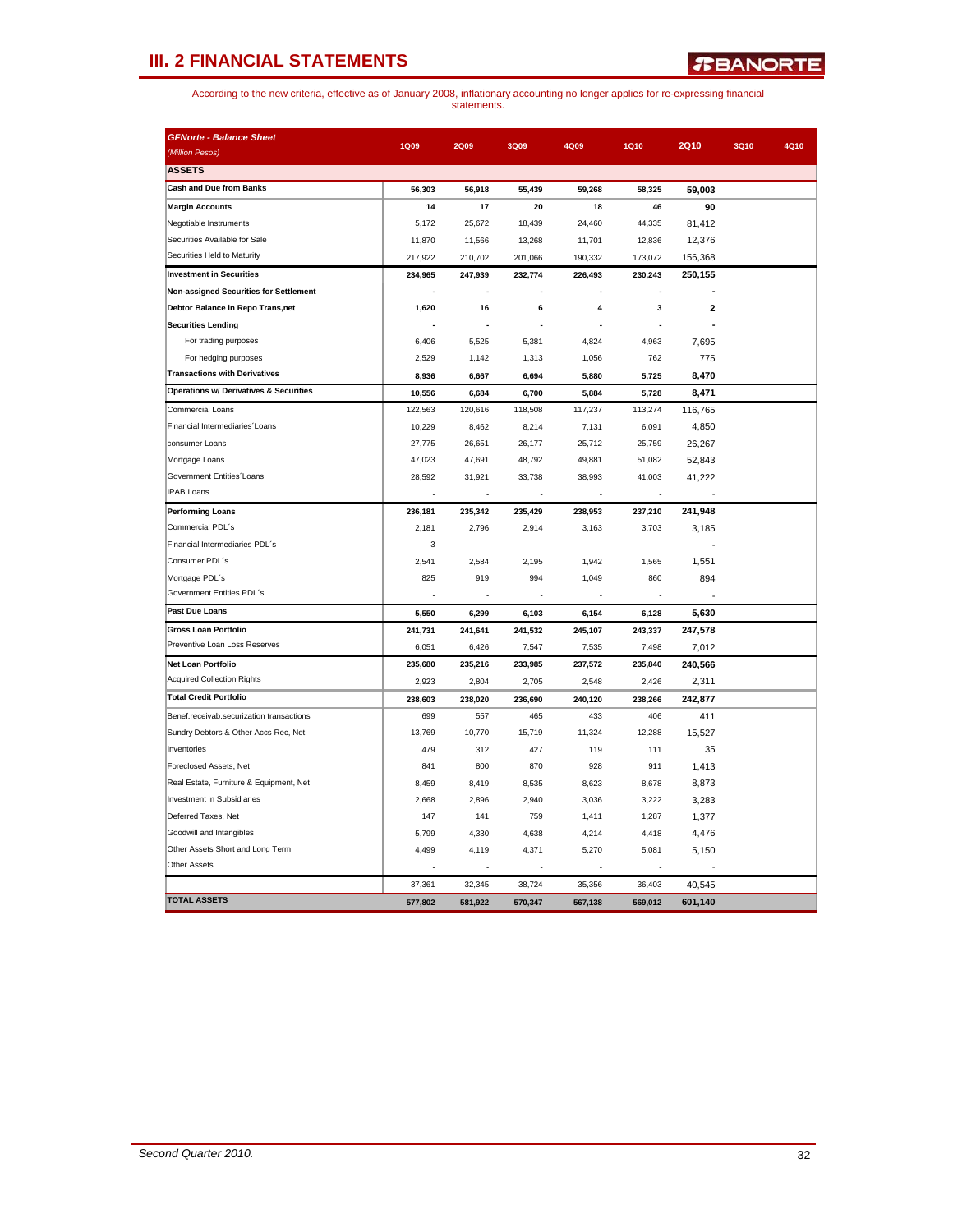| <b>GFNorte - Balance Sheet</b>               | <b>1Q09</b> | <b>2Q09</b> | 3Q09     | <b>4Q09</b> | <b>1Q10</b>  | <b>2Q10</b>  | <b>3Q10</b> | 4Q10 |
|----------------------------------------------|-------------|-------------|----------|-------------|--------------|--------------|-------------|------|
| (Million Pesos)                              |             |             |          |             |              |              |             |      |
| <b>LIABILITIES</b>                           |             |             |          |             |              |              |             |      |
| <b>Demand Deposits</b>                       | 120,255     | 123,755     | 122,312  | 137,581     | 125,917      | 133,849      |             |      |
| <b>Time Deposits</b>                         | 134,964     | 141,608     | 147,447  | 137,327     | 145,358      | 144,653      |             |      |
| <b>Bank Bonds</b>                            |             |             |          |             | ÷.           |              |             |      |
| <b>Deposits</b>                              | 255,219     | 265,363     | 269,759  | 274,908     | 271,275      | 278,502      |             |      |
| Immediate Redemption Loans                   | 4,180       | 501         | 2,711    | 21          | $\mathbf{1}$ | 2,516        |             |      |
| Short Term Loans                             | 25,322      | 25,057      | 19.266   | 13,385      | 13,037       | 10,795       |             |      |
| Long Term Loans                              | 10,723      | 9.727       | 9.648    | 7,562       | 7,524        | 7,408        |             |      |
| Due to Banks & Correspondents                | 40,225      | 35,285      | 31,626   | 20,968      | 20,562       | 20,719       |             |      |
| Non-assigned Securities for Settlement       | 420         | 540         |          | 159         | 268          | 3,781        |             |      |
| Creditor Balance in Repo Trans, Net          | 191,479     | 200,933     | 185,203  | 185,480     | 191,073      | 202,328      |             |      |
| Secs to be received in Repo Trans, Net       |             |             |          |             |              |              |             |      |
| Repo Transactions with Collateral            | 304         | $\pmb{0}$   | 1        | $\mathbf 2$ | $\mathbf 0$  | $\mathbf{0}$ |             |      |
| For Trading purposes                         | 6,300       | 5,219       | 5,079    | 4,553       | 4,773        | 7,552        |             |      |
| For Hedging purposes                         | 5,345       | 3,976       | 4,446    | 3,822       | 3,423        | 4,738        |             |      |
| <b>Transactions with Derivatives</b>         | 11,646      | 9,195       | 9,524    | 8,376       | 8,196        | 12,291       |             |      |
| Operations w/ Derivatives & Securities       | 203,849     | 210,668     | 194,727  | 194,017     | 199,537      | 218,400      |             |      |
| Income Tax Payable                           | 211         | 170         | 496      | 617         | 443          | 828          |             |      |
| Profit Sharing Payable                       | 285         | 371         | 505      | 675         | 249          | 436          |             |      |
| Creditors for settlement of transactions     | 6,832       | 1,709       | 2,264    | 2,224       | 2,523        | 6,146        |             |      |
| Other Creditors & Accounts Payable           | 10,894      | 8,516       | 9,108    | 8,968       | 9,329        | 9,930        |             |      |
| <b>Other Payable Accounts</b>                | 18,222      | 10,767      | 12,373   | 12,485      | 12,544       | 17,340       |             |      |
| Subordinated Non Convertible Debt            | 18,053      | 17,783      | 18,505   | 18,168      | 17,838       | 18,039       |             |      |
| Deferred Taxes                               |             |             |          |             |              |              |             |      |
| <b>Deferred Credits</b>                      |             |             |          |             |              |              |             |      |
| <b>TOTAL LIABILITIES</b>                     | 1,336       | 1,464       | 1,568    | 1,619       | 1,600        | 1,662        |             |      |
| <b>EQUITY</b>                                | 536,903     | 541,330     | 528,559  | 522,164     | 523,356      | 554,662      |             |      |
|                                              |             |             |          |             |              |              |             |      |
| Paid-in Capital                              | 11,932      | 11,945      | 11,945   | 11,956      | 11,961       | 11,959       |             |      |
| Share Subscription Premiums                  | 1,530       | 1,247       | 966      | 1,526       | 1,545        | 1,534        |             |      |
| Subordinated Convertible Debentures          |             | ÷.          |          |             |              |              |             |      |
| <b>Subscribed Capital</b>                    | 13,462      | 13,192      | 12,911   | 13,481      | 13,506       | 13,493       |             |      |
| <b>Capital Reserves</b>                      | 2,748       | 3,173       | 3,175    | 3,154       | 3,178        | 3,172        |             |      |
| <b>Retained Earnings</b>                     | 23,965      | 23,459      | 21,228   | 20,681      | 26,188       | 25,852       |             |      |
| Surplus (Deficit) of Secs Available for Sale | (1, 315)    | (867)       | 452      | 206         | 233          | 304          |             |      |
| Results from Valuation of Hedging Secs       |             | (1, 342)    | (1, 547) | (1, 369)    | (1,766)      | (2,628)      |             |      |
| Results from Conversions                     | 1,244       | (1,580)     | (488)    | (641)       | (946)        | (710)        |             |      |
| Surplus (Deficit) in Capital Restatement     | (0)         | (0)         | 0        |             | 0            |              |             |      |
| Results of Non Monetary Fixed Assets         |             |             |          |             |              |              |             |      |
| Resultos of Non Monetary - Investment Assets | (2, 833)    |             |          |             |              |              |             |      |
| Adjustments in the Employee's Pensions       |             |             |          |             |              |              |             |      |
| Accumulated Effect of Deferred Liabilities   |             |             |          |             |              |              |             |      |
| Net Income                                   | 1,611       | 2,923       | 4,352    | 5,854       | 1,580        | 3,236        |             |      |
| <b>Earned Capital</b>                        | 25,421      | 25,767      | 27,172   | 27,885      | 28,466       | 29,226       |             |      |
| Minority Interest                            | 2,016       | 1,633       | 1,706    | 3,608       | 3,683        | 3,759        |             |      |
| <b>Total Equity</b>                          | 40,899      | 40,592      | 41,789   | 44,974      | 45,655       | 46,479       |             |      |
| <b>TOTAL LIABILITIES &amp; EQUITY</b>        | 577,802     | 581,922     | 570,347  | 567,138     | 569,012      | 601,140      |             |      |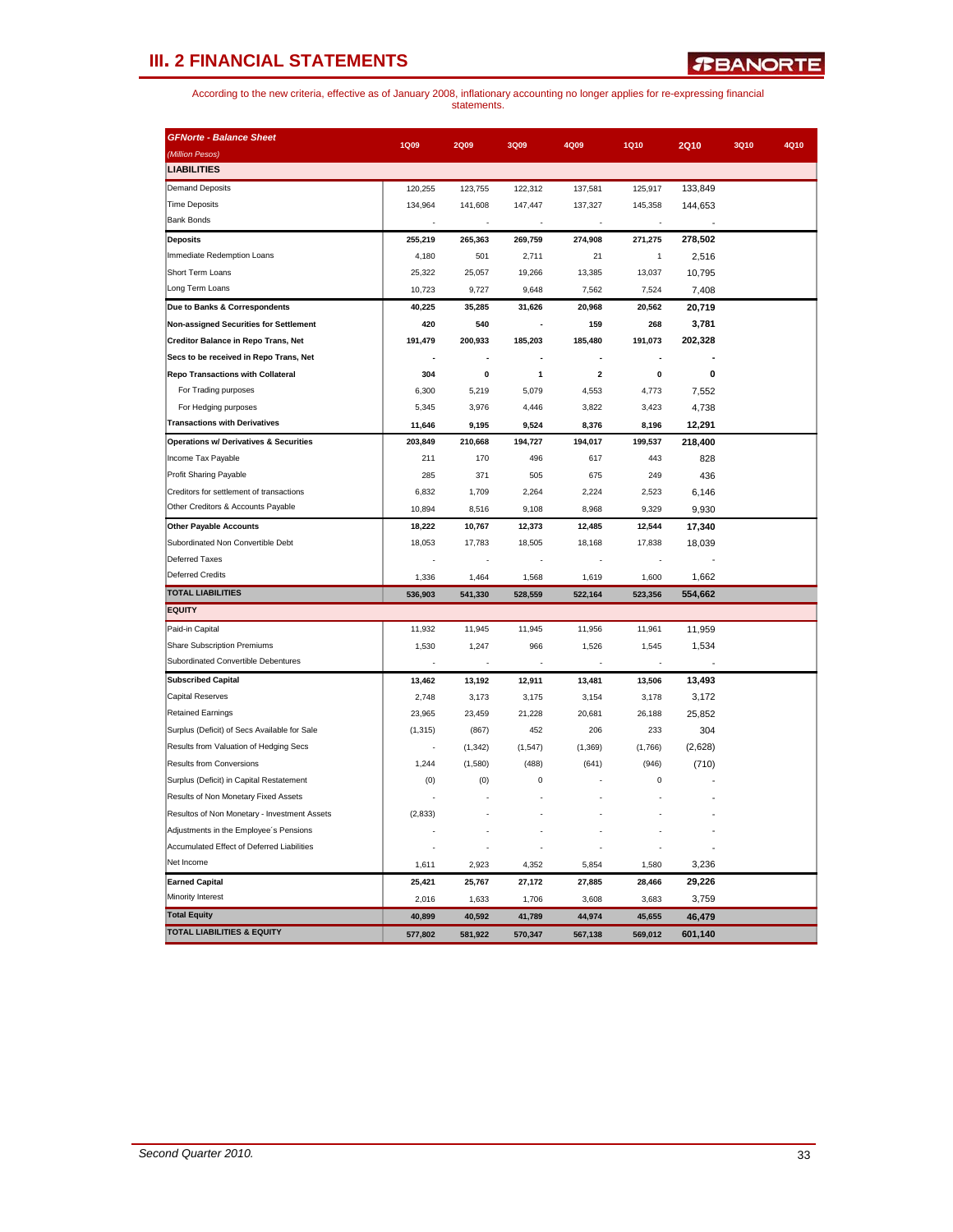| <i>GFNORTE</i> – MEMORANDUM ACCOUNTS<br>(Million Pesos)                      | 1Q09                     | <b>2Q09</b>                             | 3Q09                      | 4Q09                      | <b>1Q10</b>              | <b>2Q10</b>                         | <b>3Q10</b> | 4Q10 |
|------------------------------------------------------------------------------|--------------------------|-----------------------------------------|---------------------------|---------------------------|--------------------------|-------------------------------------|-------------|------|
| On behalf of Third Parties                                                   |                          |                                         |                           |                           |                          |                                     |             |      |
| <b>Customer's Banks</b>                                                      | 30                       | $\overline{7}$                          | 4                         | 4                         | 12                       | 39                                  |             |      |
| Dividends Receivable from Customers                                          |                          |                                         |                           |                           | $\overline{a}$           |                                     |             |      |
| Interest Receivable from Customers                                           |                          |                                         |                           |                           |                          |                                     |             |      |
| Settlement of Customer Transactions                                          | 246                      | 118                                     | (196)                     | (80)                      | 18                       | (376)                               |             |      |
| <b>Customer Premiums</b>                                                     |                          |                                         |                           |                           |                          |                                     |             |      |
| Settlement with Clients' Foreign Currency                                    |                          |                                         |                           |                           |                          |                                     |             |      |
| Margin Accounts in Futures' Operations                                       |                          |                                         |                           |                           |                          |                                     |             |      |
| <b>Other Current Accounts</b>                                                |                          | ÷                                       |                           | ÷                         |                          |                                     |             |      |
| <b>Customers' Current Account</b>                                            | 276                      | 125                                     | (192)                     | (75)                      | 30                       | (337)                               |             |      |
| Client Securities Received in Custody                                        | 97,315                   | 113,978                                 | 130,648                   | 134,480                   | 150,022                  | 147,609                             |             |      |
| Securities and Documents Received in Guarantee                               | ÷.                       | $\blacksquare$                          | $\blacksquare$            | $\blacksquare$            | $\overline{a}$           |                                     |             |      |
| <b>Client Securities Abroad</b>                                              | $\frac{1}{2}$            | $\overline{\phantom{a}}$                | $\overline{a}$            | $\blacksquare$            | $\overline{\phantom{a}}$ |                                     |             |      |
| <b>Clients' Securities</b>                                                   | 97,315                   | 113,978                                 | 130,648                   | 134,480                   | 150,022                  | 147,609                             |             |      |
| Clients' Repurchase Operations                                               | 30,925                   | 27,617                                  | 32,058                    | 35,680                    | 30,034                   | 41,531                              |             |      |
| Clients' Repo Transactions w/ Securities                                     |                          |                                         |                           |                           |                          |                                     |             |      |
| Purchase of Futures & Forward Contracts notional                             | $\overline{a}$           |                                         |                           |                           |                          |                                     |             |      |
| Sale of Futures and Forward Contracts, notional                              | $\overline{a}$           |                                         |                           |                           |                          |                                     |             |      |
| Clients' Option Parchase Operations                                          | 281                      |                                         |                           |                           |                          |                                     |             |      |
| <b>Clients' Option Sales Operations</b>                                      |                          |                                         |                           |                           |                          |                                     |             |      |
| Purchase of Derivatives' Packages                                            |                          |                                         |                           |                           |                          |                                     |             |      |
| Sale of Derivatives' Packages                                                |                          |                                         |                           |                           |                          |                                     |             |      |
| <b>Trusts Ander Administration</b>                                           | 2,244                    | 3,422                                   | 3,702                     | 4,641                     | 4,099                    | 4,087                               |             |      |
| <b>Transactions On Behalf of Clients</b><br>TOTAL ON BEHALF OF THIRD PARTIES | 33,450                   | 31,039                                  | 35,760                    | 40,321                    | 34,133                   | 45,618                              |             |      |
|                                                                              | 131,042                  | 145,142                                 | 166,215                   | 174,726                   | 184,185                  | 192,890                             |             |      |
| Loan Obligations<br>Trusts                                                   | 3,129                    | 2.503                                   | 2,135                     | 2,271                     | 2,421                    | 3.899                               |             |      |
| Mandates                                                                     | 88,471<br>2,161          | 98,397<br>1,924                         | 104,565<br>2,107          | 110,795<br>2,147          | 113,540<br>2,097         | 108,022<br>2,185                    |             |      |
| Properties in Trusts and Warrant                                             | 90,632                   | 100,321                                 | 106,673                   | 112,942                   | 115,637                  | 110,208                             |             |      |
| Properties in Custody or Administration                                      | 150,235                  | 161,005                                 | 169,018                   | 158,547                   | 210,338                  | 212,782                             |             |      |
| <b>Collaterals Received</b>                                                  | 31,156                   | 24,990                                  | 31,716                    | 33,464                    | 34,792                   | 69,187                              |             |      |
| Collaterals Received or sold                                                 | ÷.                       | 26,794                                  | 42,144                    | 43,165                    | 36,082                   | 45,596                              |             |      |
| Amounts committed to Operations with Fobaproa                                | $\frac{1}{2}$            | $\blacksquare$                          | $\overline{\phantom{a}}$  | $\overline{\phantom{a}}$  | ÷.                       | ÷,                                  |             |      |
| Drafts in Transit                                                            | $\blacksquare$           | ٠                                       | $\blacksquare$            | $\blacksquare$            | ä,                       | $\blacksquare$                      |             |      |
| Certificates of Deposits in Circulation                                      | 2,825                    | 2,013                                   | 1,538                     | 1,632                     | 1,632                    | 1,491                               |             |      |
| Letters of Credit to the Corporation as Guarantee                            | $\overline{\phantom{a}}$ |                                         |                           | $\blacksquare$            |                          |                                     |             |      |
| Securities to the Corporation for Custody                                    | 900                      |                                         |                           |                           |                          |                                     |             |      |
| Government Secs of the Corp under Custody                                    | 100                      |                                         |                           |                           |                          |                                     |             |      |
| Securities of the Corp given as Guarantee                                    |                          |                                         |                           |                           |                          |                                     |             |      |
| Securities of the Corp Abroad                                                |                          |                                         |                           |                           |                          |                                     |             |      |
| Settlement with FX of the Corp Abroad                                        |                          |                                         |                           |                           |                          |                                     |             |      |
| Debts with the Contingency Fund                                              |                          |                                         |                           |                           |                          |                                     |             |      |
| <b>Contingent Assets &amp; Liabilities</b>                                   | 264                      | 267                                     | 266                       | 273                       | 272                      | 264                                 |             |      |
| Investment bank Trans on Behalf of Third Parties                             | 91,943                   | 87,165                                  | 84,921                    | 74,646                    | 72,539                   | 76,771                              |             |      |
| Uncollected Accrued Interest from Past Due Loans                             | 181                      | 220                                     | 203                       | 198                       | 161                      | 152                                 |             |      |
| <b>Investments of Retirement Savings Funds</b>                               |                          |                                         |                           |                           |                          |                                     |             |      |
| Integration of the Credit Portfolio                                          |                          |                                         |                           |                           |                          |                                     |             |      |
| Amounts Contracted in Derivatives                                            |                          |                                         |                           |                           |                          |                                     |             |      |
| <b>Other Registration Accounts</b>                                           | ٠                        | ٠                                       | $\blacksquare$            | $\blacksquare$            | ٠                        | ۰                                   |             |      |
| <b>Proprietary Transactions</b>                                              | 371,364                  | 405,279                                 | 438,613                   | 427,139                   | 473,874                  | 520,350                             |             |      |
| Repo Securities to be Received                                               | 31,324                   |                                         |                           |                           |                          |                                     |             |      |
| (Minus) Repurchase Creditors                                                 | (31, 414)                |                                         |                           |                           |                          |                                     |             |      |
| <b>Repurchase Transactions</b>                                               | (90)                     | ٠                                       | $\blacksquare$            | $\blacksquare$            | $\blacksquare$           | $\blacksquare$                      |             |      |
| Repurchase Debtors                                                           | 27,757                   | $\overline{\phantom{a}}$                | ä,                        | $\overline{\phantom{a}}$  | $\frac{1}{2}$            | ٠                                   |             |      |
| (Minus) Repo Securities to be Delivered                                      | (27, 663)                | $\overline{\phantom{a}}$                |                           | $\overline{\phantom{a}}$  | $\overline{a}$           |                                     |             |      |
| <b>Repurchase Transactions</b>                                               |                          |                                         |                           |                           |                          |                                     |             |      |
| <b>TOTAL PROPRIETARY</b>                                                     | 93<br>371,367            | $\qquad \qquad \blacksquare$<br>405,279 | $\blacksquare$<br>438,613 | $\blacksquare$<br>427,139 | 473,874                  | $\overline{\phantom{0}}$<br>520,350 |             |      |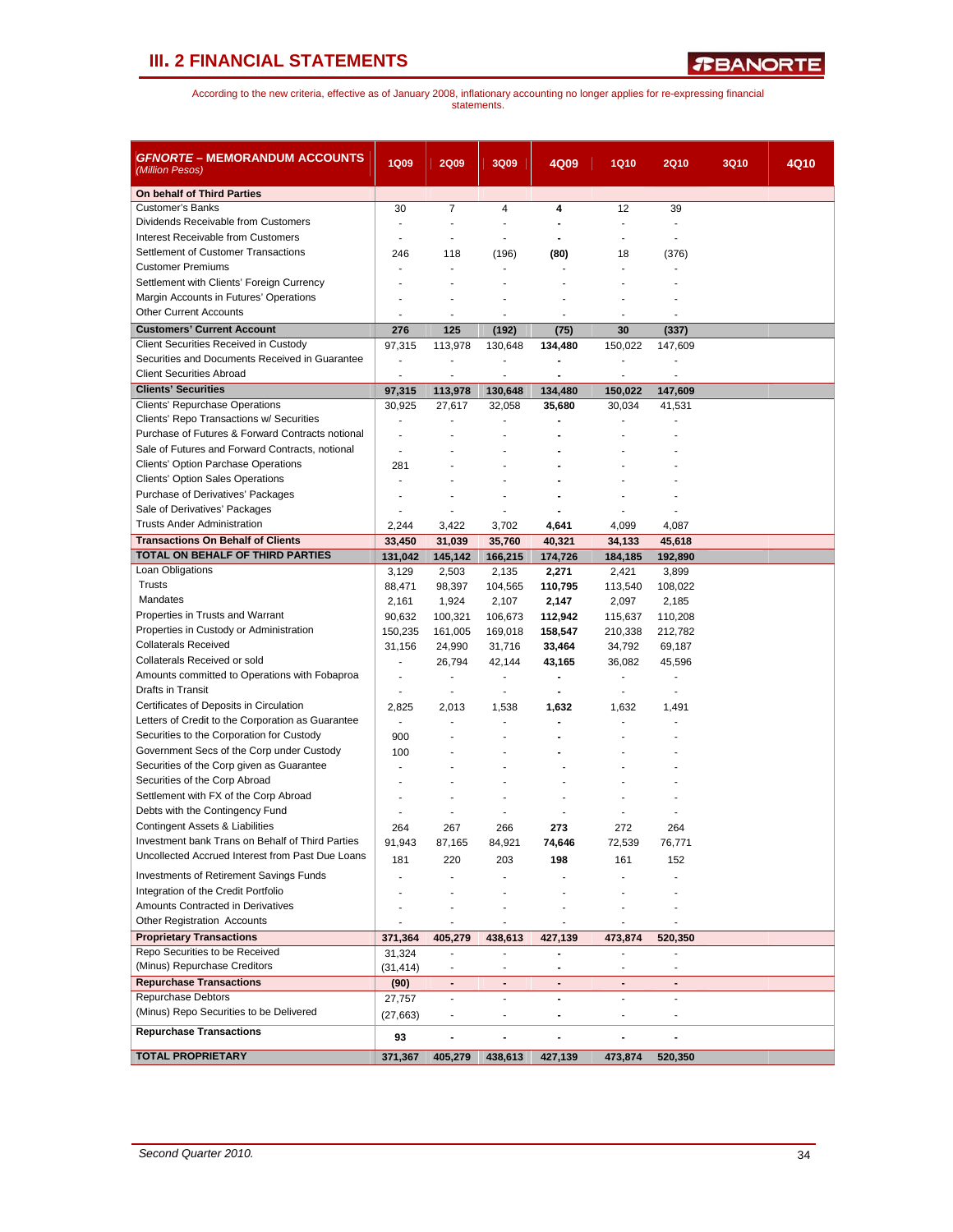| <b>GFNORTE - CONSOLIDATED STATEMENT OF CASH FLOW</b><br>JANUARY 1, 2010 - JUNE 30, 2010<br>(Million Pesos)         |                  |  |  |  |  |
|--------------------------------------------------------------------------------------------------------------------|------------------|--|--|--|--|
| <b>Cash Flow from Operating Activities</b>                                                                         |                  |  |  |  |  |
| Net Income                                                                                                         | 3,236            |  |  |  |  |
| Items charged to results that do not generate or require use of resources                                          |                  |  |  |  |  |
|                                                                                                                    |                  |  |  |  |  |
| Provisions for loan losses                                                                                         | 3,109            |  |  |  |  |
| Estimate for non recovery or difficult collection                                                                  | 145              |  |  |  |  |
| Depreciation and amortization                                                                                      | 562              |  |  |  |  |
| Provisions for obligations                                                                                         | 200              |  |  |  |  |
| Effective and deffered taxes on profits                                                                            | 1,457            |  |  |  |  |
| Minority Interest                                                                                                  | 139              |  |  |  |  |
|                                                                                                                    | 5,612            |  |  |  |  |
|                                                                                                                    | 8,848            |  |  |  |  |
| Change in items related to operations:                                                                             |                  |  |  |  |  |
| Change in Margin Accounts                                                                                          | (72)             |  |  |  |  |
| Change in Invesment in Securities                                                                                  | (23, 750)        |  |  |  |  |
| Change in repo debtors<br>Change in derivatives (assets)                                                           | 2<br>(2,870)     |  |  |  |  |
| Changesin Loan Portfolio                                                                                           | (6, 359)         |  |  |  |  |
| Change in purchased receivables                                                                                    | 237              |  |  |  |  |
| Change in benefits to receive from securitizations                                                                 | 22               |  |  |  |  |
| Change in foreclosed assets                                                                                        | (488)            |  |  |  |  |
| Change in other operating assets<br>Change in core deposits                                                        | (5,580)<br>3,973 |  |  |  |  |
| Change in interbank loans and other entities                                                                       | (249)            |  |  |  |  |
| Change in repo creditors                                                                                           | 20,470           |  |  |  |  |
| Change in collateral pledged sold                                                                                  | (2)              |  |  |  |  |
| Change in derivatives (liability)                                                                                  | 2,999            |  |  |  |  |
| Change in subordinated debt with characteristics of liabilities                                                    | (124)            |  |  |  |  |
| Change in other operating liabilities<br>Change in hedging instruments (the related hedged transaction activities) | 3.226<br>1,196   |  |  |  |  |
| Net cash generated or used from operations                                                                         | 1,479            |  |  |  |  |
|                                                                                                                    |                  |  |  |  |  |
| <b>Investment Activities:</b>                                                                                      |                  |  |  |  |  |
| Charges for disposal of property, furniture and equipment                                                          | 122              |  |  |  |  |
| Payments for acquisition of property, furnitute and equipment                                                      | (946)            |  |  |  |  |
| Subsidiaries and associated acquisitions payment                                                                   | (243)            |  |  |  |  |
| Charges for other permanent investments                                                                            | $\mathbf{1}$     |  |  |  |  |
| Charges for cash dividends                                                                                         | 22               |  |  |  |  |
| Net cash generated or used from investment activities                                                              | (1,044)          |  |  |  |  |
|                                                                                                                    |                  |  |  |  |  |
| <b>Financing Activities:</b>                                                                                       |                  |  |  |  |  |
| Payments of cash dividends                                                                                         | (686)            |  |  |  |  |
| Payments assopciated with the repurchase of proprietary shares                                                     | 6                |  |  |  |  |
|                                                                                                                    | (680)            |  |  |  |  |
|                                                                                                                    |                  |  |  |  |  |
| Net Cash Increase (decrease)                                                                                       | (245)            |  |  |  |  |
| Cash flow adjusmtents given exchage rate or inflation variations                                                   | (20)             |  |  |  |  |
| Cash and cash equivalents at beginning of period                                                                   | 59,268           |  |  |  |  |
|                                                                                                                    |                  |  |  |  |  |
| Cash and cash equivalents at end of period                                                                         | 59.003           |  |  |  |  |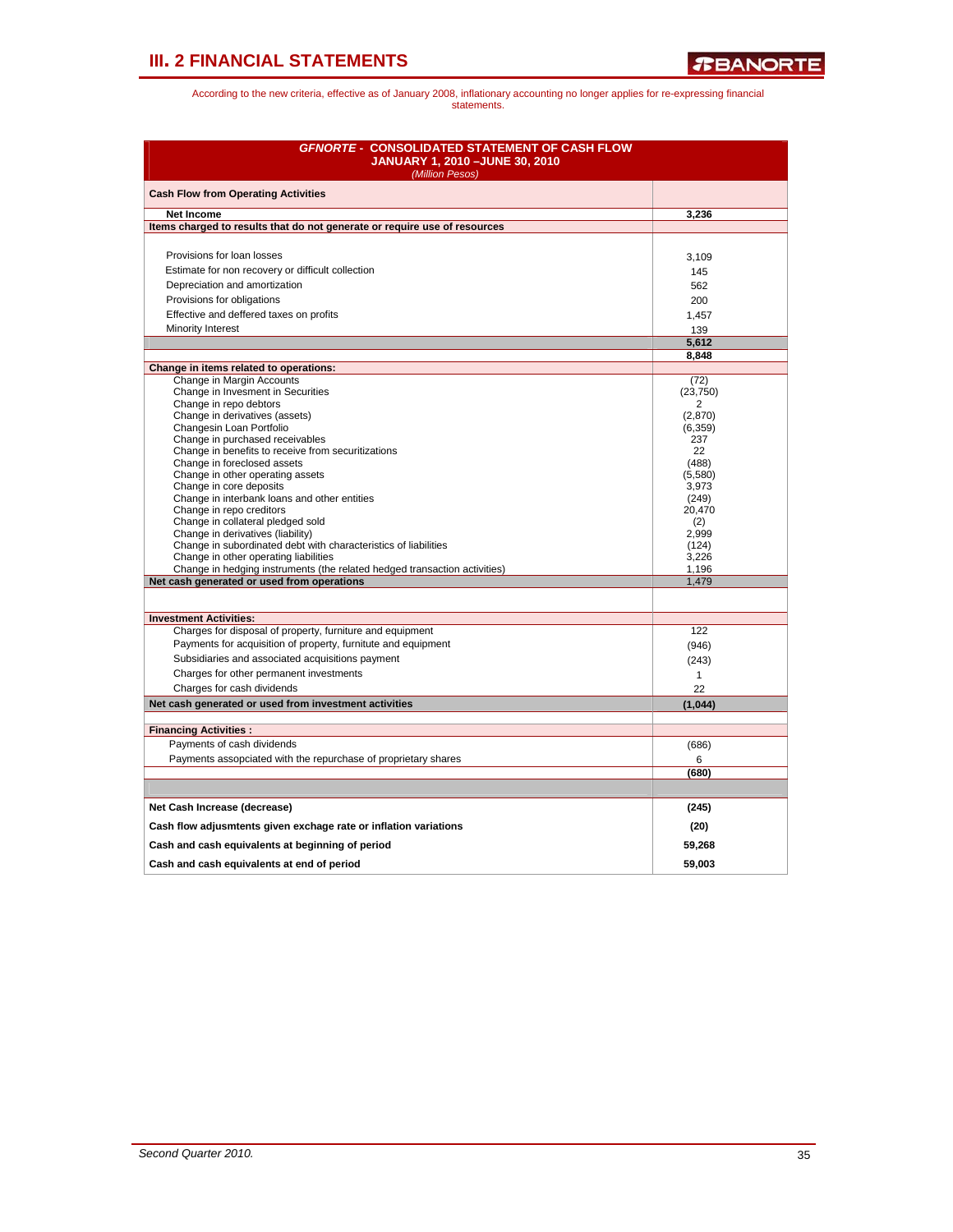| <b>GFNORTE - CONSOLIDATED STATEMENTS OF CHANGES IN STOCKHOLDER'S EQUITY</b><br><b>JANUARY 1, 2010 - JUNE 30, 2010.</b><br>(Million Pesos) |                              |                                    |  |  |  |  |  |  |
|-------------------------------------------------------------------------------------------------------------------------------------------|------------------------------|------------------------------------|--|--|--|--|--|--|
|                                                                                                                                           | <b>CONTRIBUTED CAPITAL</b>   |                                    |  |  |  |  |  |  |
|                                                                                                                                           | <b>Fixed Paid-in Capital</b> | Premium from sale of<br>securities |  |  |  |  |  |  |
| Balance as of December 31,2009                                                                                                            | 11,956                       | 1,525                              |  |  |  |  |  |  |
| Changes stemming from stockholder's decisions                                                                                             |                              |                                    |  |  |  |  |  |  |
| Stock repurchases                                                                                                                         | 3                            | 8                                  |  |  |  |  |  |  |
| Capitalization of profits                                                                                                                 |                              |                                    |  |  |  |  |  |  |
| Dividends declared by the General Assembly of<br>Shareholders on February 15, 2010 and April 23, 2010                                     |                              |                                    |  |  |  |  |  |  |
| <b>Total</b>                                                                                                                              | 3                            | 8                                  |  |  |  |  |  |  |
| <b>Changes stemming from profits</b>                                                                                                      |                              |                                    |  |  |  |  |  |  |
| Total profits:                                                                                                                            |                              |                                    |  |  |  |  |  |  |
| Net Income                                                                                                                                |                              |                                    |  |  |  |  |  |  |
| <b>Effect of subsidiaries</b>                                                                                                             |                              |                                    |  |  |  |  |  |  |
| Result from valuation of instruments of cash flow hedges                                                                                  |                              |                                    |  |  |  |  |  |  |
| <b>Total</b>                                                                                                                              |                              |                                    |  |  |  |  |  |  |
| Balance as of March 31,2010                                                                                                               | 11.959                       | 1.534                              |  |  |  |  |  |  |

|                                                                                                          | <b>EARNED CAPITAL</b>                  |                                         |                                                                                                              |                                                                     |                                           |                      |                                    |                                         |  |  |  |
|----------------------------------------------------------------------------------------------------------|----------------------------------------|-----------------------------------------|--------------------------------------------------------------------------------------------------------------|---------------------------------------------------------------------|-------------------------------------------|----------------------|------------------------------------|-----------------------------------------|--|--|--|
|                                                                                                          | <b>Capital</b><br>Reser-<br><b>ves</b> | Retaine<br>d<br>earning<br>$\mathbf{s}$ | <b>Valuatio</b><br>$\mathsf{n}$<br><b>Effects</b><br>of<br><b>Securiti</b><br><b>es</b><br>Availabl<br>e for | <b>Results from</b><br>val of instrum<br><b>Cash flow</b><br>hedges | <b>Results</b><br>from<br>Conversio<br>ns | <b>Net</b><br>Income | <b>Minority</b><br><b>Interest</b> | <b>Total</b><br>Stockholders'<br>Equity |  |  |  |
| Balance as of December 31,2009                                                                           | 3,154                                  | 20,681                                  | 206                                                                                                          | (1, 369)                                                            | (641)                                     | 5,854                | 3,608                              | 44,974                                  |  |  |  |
| Changes stemming from stockholder's decisions                                                            |                                        |                                         |                                                                                                              |                                                                     |                                           |                      |                                    |                                         |  |  |  |
| Stock repurchases                                                                                        | 18                                     | (17)                                    | (6)                                                                                                          | $\overline{\phantom{a}}$                                            | $\blacksquare$                            | $\blacksquare$       | ÷.                                 | 6                                       |  |  |  |
| Application of profits                                                                                   | ٠                                      | 5,854                                   | $\overline{a}$                                                                                               |                                                                     | $\overline{\phantom{a}}$                  | (5, 854)             |                                    |                                         |  |  |  |
| Dividends declared by the General Assembly of<br>Shareholders on February 15, 2010 and April 23,<br>2010 | ۰                                      | (686)                                   |                                                                                                              |                                                                     |                                           |                      |                                    | (686)                                   |  |  |  |
| <b>Total</b>                                                                                             | 18                                     | 5,151                                   | (6)                                                                                                          | $\overline{\phantom{a}}$                                            | $\blacksquare$                            | (5,854)              | $\overline{\phantom{a}}$           | (680)                                   |  |  |  |
|                                                                                                          |                                        |                                         |                                                                                                              |                                                                     |                                           |                      |                                    |                                         |  |  |  |
| <b>Changes stemming from profits</b>                                                                     |                                        |                                         |                                                                                                              |                                                                     |                                           |                      |                                    |                                         |  |  |  |
| Total profits:                                                                                           |                                        |                                         |                                                                                                              |                                                                     |                                           |                      |                                    |                                         |  |  |  |
| Net Income                                                                                               | ۰                                      | ٠                                       |                                                                                                              |                                                                     | ۰                                         | 3,236                |                                    | 3,236                                   |  |  |  |
| Result from valuation of securities available for sale                                                   | ٠                                      | $\sim$                                  | 104                                                                                                          |                                                                     | $\blacksquare$                            |                      | $\overline{a}$                     | 104                                     |  |  |  |
| <b>Effect of subsidiaries</b>                                                                            | ۰                                      | 20                                      | $\overline{\phantom{m}}$                                                                                     |                                                                     | (69)                                      |                      |                                    | (48)                                    |  |  |  |
| Result from valuation of instruments of cash flow<br>hedges                                              | ۰                                      | ٠                                       | ٠                                                                                                            | (1,259)                                                             | ÷.                                        |                      |                                    | (1,259)                                 |  |  |  |
| <b>Total</b>                                                                                             | ٠                                      | 20                                      | 104                                                                                                          | (1, 259)                                                            | (69)                                      | 3,236                | $\overline{\phantom{a}}$           | 2,033                                   |  |  |  |
| Recognition of minority interest                                                                         | ۰                                      | ٠                                       | ٠                                                                                                            |                                                                     | Ĭ.                                        |                      | 151                                | 151                                     |  |  |  |
| Balance as of March 31,2010                                                                              | 3,172                                  | 25,852                                  | 304                                                                                                          | (2,628)                                                             | (710)                                     | 3,236                | 3,759                              | 46,478                                  |  |  |  |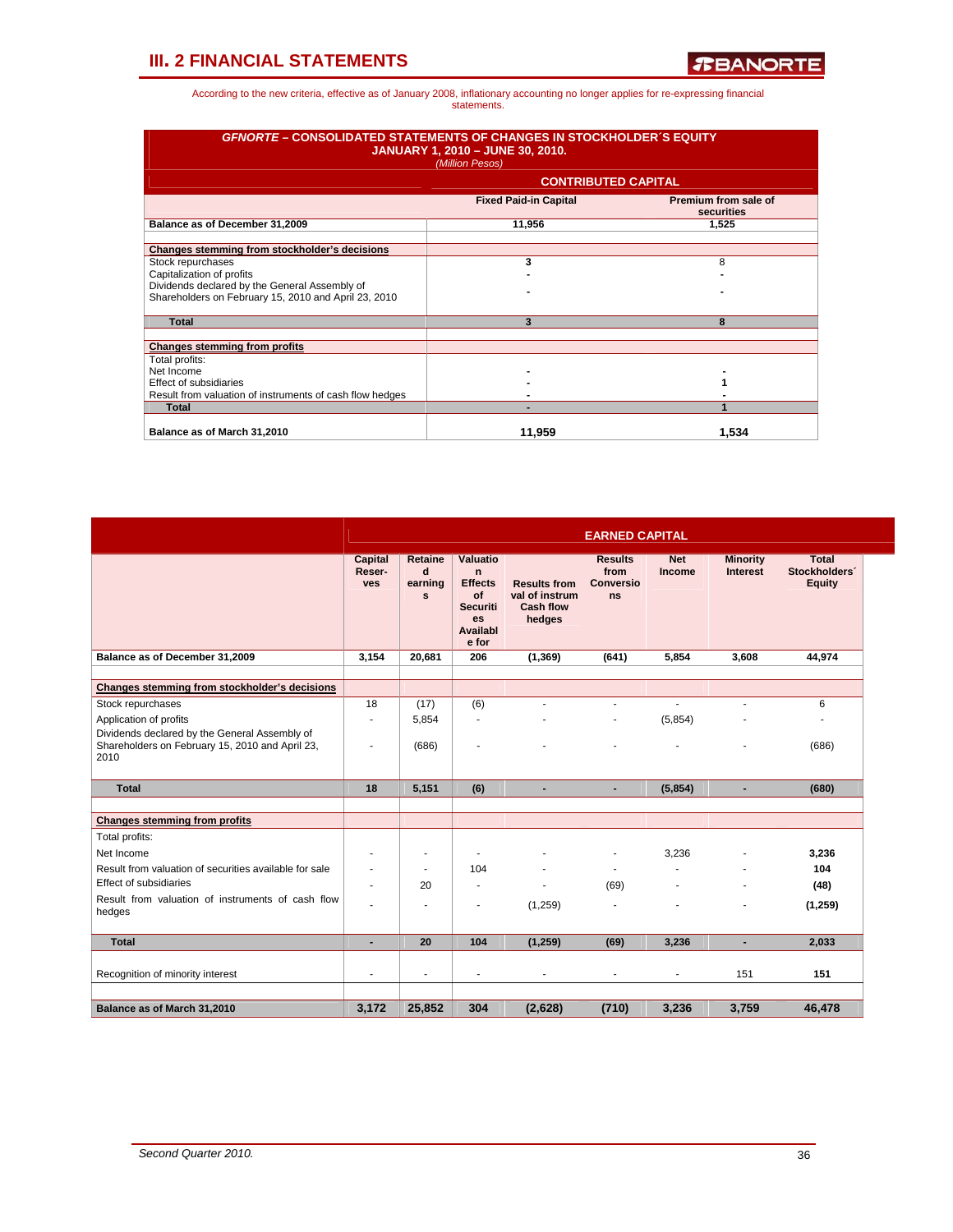According to the new criteria, effective as of January 2008, inflationary accounting no longer applies for re-expressing financial statements.

| <b>Income Statement and Balance Sheet</b><br><b>Highlights-Banking Sector</b><br><b>1Q09</b><br><b>2Q09</b><br><b>3Q09</b><br><b>4Q09</b><br><b>1Q10</b><br><b>2Q10</b><br><b>3Q10</b><br>4Q10<br>Accum. 09<br>Accum. 10<br>(Million Pesos)<br>9,916<br>12,687<br>10,896<br>9,773<br>9,563<br>9,721<br>43,271<br>19,284<br>Interest Income<br>6,873<br>5,455<br>4,669<br>4,521<br>4,350<br>4,546<br>21,517<br>8,897<br>Interest Expense<br>141<br>139<br>302<br>Loan Origination Fees<br>151<br>155<br>163<br>140<br>586<br><b>Fees Paid</b><br>28<br>11<br>19<br>34<br>33<br>61<br>5,578<br>5,375<br>5,388<br>5,348<br>22,307<br>10,629<br>Net Interest Income (NII)<br>5,965<br>5,281<br>Preventive Provisions for Loan Losses<br>2,144<br>2,151<br>2,113<br>1,757<br>1,746<br>1,300<br>8,164<br>3,046<br>Loan Losses Sharing Provisions Fobaproa<br>3,822<br>3,427<br>3,263<br>3,632<br>3,602<br>3,980<br>14,143<br>7,583<br>Net Interest Income Adjusted for Credit Risk<br>60<br>61<br>63<br>64<br>248<br>121<br><b>Fund Transfers</b><br>57<br>63<br>237<br>233<br>Account Management Fees<br>230<br>246<br>224<br>236<br>946<br>460<br>51<br>68<br>62<br>74<br>65<br>254<br>138<br>Fiduciary<br>73<br>Income from Real Estate Portfolios<br>137<br>164<br>229<br>287<br>195<br>818<br>419<br>224<br><b>Electronic Banking Services</b><br>250<br>256<br>253<br>271<br>263<br>238<br>1,030<br>501<br>Credit Card Fees<br>520<br>1,233<br>590<br>57'<br>629<br>616<br>617<br>2,310<br>Fees from IPAB<br>$\overline{0}$<br>0<br>O<br>$\Omega$<br>c<br>0<br>225<br>226<br>223<br>305<br>868<br>616<br>Other Fees<br>195<br>311<br>1,762<br><b>Fees Charged on Services</b><br>1,543<br>1,532<br>1,606<br>1,795<br>6,476<br>3,488<br>1,726<br>13<br>6 <sup>1</sup><br>5 <sup>1</sup><br>5 <sub>1</sub><br>$\overline{5}$<br>6<br>21<br>Fund transfers<br>7<br>293<br>282<br>310<br>330<br>357<br>1,215<br>699<br>Other Fees<br>342<br>Expenses from Real Estate Portfolios<br>348<br><b>Fees Paid on Services</b><br>300<br>287<br>315<br>335<br>364<br>1,237<br>712<br>162<br>199<br>155<br>189<br>383<br>Foreign Exchange<br>360<br>193<br>875<br>(25)<br>36<br>131<br>94<br>184<br>126<br>237<br>310<br>Securities-Realized Gains<br>Securities-Unrealized Gains<br>(133)<br>(73)<br>32<br>133<br>(158)<br>326<br>16<br>193<br>512<br><b>Trading Income</b><br>202<br>125<br>324<br>302<br>506<br>953<br>1,018<br>339<br>252<br>563<br>237<br>159<br>285<br>987<br>Other Operating Income (Expenses)<br>277<br>1,529<br>1,955<br>2,153<br>4,357<br>Non Interest Income<br>1,683<br>2,014<br>2,204<br>7,181<br>11,939<br>5,504<br>4,956<br>5,218<br>5,645<br>5,756<br>6,184<br>21,323<br><b>Total Opearting Income</b><br>1,544<br>3,194<br>1,571<br>1,376<br>1,664<br>1,590<br>1,604<br>Personnel<br>6,156<br>330<br>335<br>285<br>474<br>292<br>1,425<br>622<br>Professional Fees<br>330<br>991<br>973<br>977<br>850<br>1,838<br>Administrative and Promotional Expenses<br>1,065<br>988<br>4,005<br>406<br>Rents, Depreciation & Amortization<br>355<br>337<br>299<br>338<br>404<br>1,329<br>810<br>359<br>Other Taxes (other than income tax<br>191<br>126<br>127<br>313<br>188<br>170<br>756<br>Contributions to IPAB<br>271<br>270<br>1,073<br>532<br>267<br>265<br>263<br>269<br>Employee Profit Sharing (PTU)<br>167<br>208<br>668<br>423<br>197<br>134<br>170<br>215<br><b>Non Interest Expense</b><br>3,983<br>7,778<br>3,976<br>3,597<br>3,633<br>4,205<br>3,795<br>15,412<br>1,584<br>2,201<br>4,161<br><b>Operating Income</b><br>1,528<br>1,359<br>1,440<br>1,961<br>5,912<br>Other Revenues<br>393<br>186<br>130<br>241<br>89<br>950<br>232<br>143<br>Changes in Foreign Exchange Valuation<br>175<br>102<br>149<br>83<br>71<br>509<br>120<br>Recoveries<br>49<br>Repomo-Other Revenues<br>324<br>192<br>352<br><b>Non Operating Income</b><br>568<br>288<br>279<br>160<br>1,459<br>(142)<br>(142)<br>(320)<br>Other Expenses<br>(156)<br>(141)<br>(169)<br>(178)<br>(607)<br>Foreign Exchange<br>Repomo-Other Expenses<br>(156)<br>(141)<br>(142)<br>(169)<br>(142)<br>(178)<br>(607)<br>(320)<br><b>Non Operating Expense</b><br>Non Operating Income (Expense), net<br>412<br>147<br>137<br>155<br>18<br>13<br>32<br>852<br><b>Pre-Tax Income</b><br>1,940<br>1,979<br>2,214<br>4,193<br>1,506<br>1,721<br>1,596<br>6,763<br>380<br>1,319<br>Income Tax<br>209<br>712<br>1,049<br>507<br>812<br>2,350<br>Profit Sharing<br>Tax on Assets<br>Deferred Income Tax<br>(657)<br>318<br>17<br>(222)<br>85<br>(92)<br>(543)<br>(7)<br>1,313<br><b>Taxes</b><br>527<br>398<br>490<br>392<br>592<br>720<br>1,807<br>1,413<br>1,231<br>1,387<br>2,881<br>1,108<br>1,204<br>1,494<br>4,956<br><b>Net Income before Subsidiaries</b><br>Subsidiaries' Net Income<br>29<br>27<br>42<br>62<br>49<br>93<br>44<br>161<br><b>Net Income from Continuos Operations</b><br>1,136<br>1,274<br>1,266<br>1,538<br>5,117<br>2,973<br>1,442<br>1,435<br>Extraordinary Items, net<br>Minority Interest<br>24<br>(24)<br>1,418<br>1,160<br>1,274<br>1,266<br>1,435<br>1,538<br>5,117<br>2,973<br><b>Net Income</b> | <b>BANKING SECTOR</b> |  |  |  |  |  |  |  |  |  |  |  |  |
|-----------------------------------------------------------------------------------------------------------------------------------------------------------------------------------------------------------------------------------------------------------------------------------------------------------------------------------------------------------------------------------------------------------------------------------------------------------------------------------------------------------------------------------------------------------------------------------------------------------------------------------------------------------------------------------------------------------------------------------------------------------------------------------------------------------------------------------------------------------------------------------------------------------------------------------------------------------------------------------------------------------------------------------------------------------------------------------------------------------------------------------------------------------------------------------------------------------------------------------------------------------------------------------------------------------------------------------------------------------------------------------------------------------------------------------------------------------------------------------------------------------------------------------------------------------------------------------------------------------------------------------------------------------------------------------------------------------------------------------------------------------------------------------------------------------------------------------------------------------------------------------------------------------------------------------------------------------------------------------------------------------------------------------------------------------------------------------------------------------------------------------------------------------------------------------------------------------------------------------------------------------------------------------------------------------------------------------------------------------------------------------------------------------------------------------------------------------------------------------------------------------------------------------------------------------------------------------------------------------------------------------------------------------------------------------------------------------------------------------------------------------------------------------------------------------------------------------------------------------------------------------------------------------------------------------------------------------------------------------------------------------------------------------------------------------------------------------------------------------------------------------------------------------------------------------------------------------------------------------------------------------------------------------------------------------------------------------------------------------------------------------------------------------------------------------------------------------------------------------------------------------------------------------------------------------------------------------------------------------------------------------------------------------------------------------------------------------------------------------------------------------------------------------------------------------------------------------------------------------------------------------------------------------------------------------------------------------------------------------------------------------------------------------------------------------------------------------------------------------------------------------------------------------------------------------------------------------------------------------------------------------------------------------------------------------------------------------------------------------------------------------------------------------------------------------------------------------------------------------------------------------------------------------------------------------------------------------------------------------------------------------------------------------------------------------------------------------------------------------------------------------------------------------------------------------------------------------------------------------------------------------------------------------------------------------------------------------------------------------------------------------------------------------------------------------------------------------------------------------------|-----------------------|--|--|--|--|--|--|--|--|--|--|--|--|
|                                                                                                                                                                                                                                                                                                                                                                                                                                                                                                                                                                                                                                                                                                                                                                                                                                                                                                                                                                                                                                                                                                                                                                                                                                                                                                                                                                                                                                                                                                                                                                                                                                                                                                                                                                                                                                                                                                                                                                                                                                                                                                                                                                                                                                                                                                                                                                                                                                                                                                                                                                                                                                                                                                                                                                                                                                                                                                                                                                                                                                                                                                                                                                                                                                                                                                                                                                                                                                                                                                                                                                                                                                                                                                                                                                                                                                                                                                                                                                                                                                                                                                                                                                                                                                                                                                                                                                                                                                                                                                                                                                                                                                                                                                                                                                                                                                                                                                                                                                                                                                                                                                                 |                       |  |  |  |  |  |  |  |  |  |  |  |  |
|                                                                                                                                                                                                                                                                                                                                                                                                                                                                                                                                                                                                                                                                                                                                                                                                                                                                                                                                                                                                                                                                                                                                                                                                                                                                                                                                                                                                                                                                                                                                                                                                                                                                                                                                                                                                                                                                                                                                                                                                                                                                                                                                                                                                                                                                                                                                                                                                                                                                                                                                                                                                                                                                                                                                                                                                                                                                                                                                                                                                                                                                                                                                                                                                                                                                                                                                                                                                                                                                                                                                                                                                                                                                                                                                                                                                                                                                                                                                                                                                                                                                                                                                                                                                                                                                                                                                                                                                                                                                                                                                                                                                                                                                                                                                                                                                                                                                                                                                                                                                                                                                                                                 |                       |  |  |  |  |  |  |  |  |  |  |  |  |
|                                                                                                                                                                                                                                                                                                                                                                                                                                                                                                                                                                                                                                                                                                                                                                                                                                                                                                                                                                                                                                                                                                                                                                                                                                                                                                                                                                                                                                                                                                                                                                                                                                                                                                                                                                                                                                                                                                                                                                                                                                                                                                                                                                                                                                                                                                                                                                                                                                                                                                                                                                                                                                                                                                                                                                                                                                                                                                                                                                                                                                                                                                                                                                                                                                                                                                                                                                                                                                                                                                                                                                                                                                                                                                                                                                                                                                                                                                                                                                                                                                                                                                                                                                                                                                                                                                                                                                                                                                                                                                                                                                                                                                                                                                                                                                                                                                                                                                                                                                                                                                                                                                                 |                       |  |  |  |  |  |  |  |  |  |  |  |  |
|                                                                                                                                                                                                                                                                                                                                                                                                                                                                                                                                                                                                                                                                                                                                                                                                                                                                                                                                                                                                                                                                                                                                                                                                                                                                                                                                                                                                                                                                                                                                                                                                                                                                                                                                                                                                                                                                                                                                                                                                                                                                                                                                                                                                                                                                                                                                                                                                                                                                                                                                                                                                                                                                                                                                                                                                                                                                                                                                                                                                                                                                                                                                                                                                                                                                                                                                                                                                                                                                                                                                                                                                                                                                                                                                                                                                                                                                                                                                                                                                                                                                                                                                                                                                                                                                                                                                                                                                                                                                                                                                                                                                                                                                                                                                                                                                                                                                                                                                                                                                                                                                                                                 |                       |  |  |  |  |  |  |  |  |  |  |  |  |
|                                                                                                                                                                                                                                                                                                                                                                                                                                                                                                                                                                                                                                                                                                                                                                                                                                                                                                                                                                                                                                                                                                                                                                                                                                                                                                                                                                                                                                                                                                                                                                                                                                                                                                                                                                                                                                                                                                                                                                                                                                                                                                                                                                                                                                                                                                                                                                                                                                                                                                                                                                                                                                                                                                                                                                                                                                                                                                                                                                                                                                                                                                                                                                                                                                                                                                                                                                                                                                                                                                                                                                                                                                                                                                                                                                                                                                                                                                                                                                                                                                                                                                                                                                                                                                                                                                                                                                                                                                                                                                                                                                                                                                                                                                                                                                                                                                                                                                                                                                                                                                                                                                                 |                       |  |  |  |  |  |  |  |  |  |  |  |  |
|                                                                                                                                                                                                                                                                                                                                                                                                                                                                                                                                                                                                                                                                                                                                                                                                                                                                                                                                                                                                                                                                                                                                                                                                                                                                                                                                                                                                                                                                                                                                                                                                                                                                                                                                                                                                                                                                                                                                                                                                                                                                                                                                                                                                                                                                                                                                                                                                                                                                                                                                                                                                                                                                                                                                                                                                                                                                                                                                                                                                                                                                                                                                                                                                                                                                                                                                                                                                                                                                                                                                                                                                                                                                                                                                                                                                                                                                                                                                                                                                                                                                                                                                                                                                                                                                                                                                                                                                                                                                                                                                                                                                                                                                                                                                                                                                                                                                                                                                                                                                                                                                                                                 |                       |  |  |  |  |  |  |  |  |  |  |  |  |
|                                                                                                                                                                                                                                                                                                                                                                                                                                                                                                                                                                                                                                                                                                                                                                                                                                                                                                                                                                                                                                                                                                                                                                                                                                                                                                                                                                                                                                                                                                                                                                                                                                                                                                                                                                                                                                                                                                                                                                                                                                                                                                                                                                                                                                                                                                                                                                                                                                                                                                                                                                                                                                                                                                                                                                                                                                                                                                                                                                                                                                                                                                                                                                                                                                                                                                                                                                                                                                                                                                                                                                                                                                                                                                                                                                                                                                                                                                                                                                                                                                                                                                                                                                                                                                                                                                                                                                                                                                                                                                                                                                                                                                                                                                                                                                                                                                                                                                                                                                                                                                                                                                                 |                       |  |  |  |  |  |  |  |  |  |  |  |  |
|                                                                                                                                                                                                                                                                                                                                                                                                                                                                                                                                                                                                                                                                                                                                                                                                                                                                                                                                                                                                                                                                                                                                                                                                                                                                                                                                                                                                                                                                                                                                                                                                                                                                                                                                                                                                                                                                                                                                                                                                                                                                                                                                                                                                                                                                                                                                                                                                                                                                                                                                                                                                                                                                                                                                                                                                                                                                                                                                                                                                                                                                                                                                                                                                                                                                                                                                                                                                                                                                                                                                                                                                                                                                                                                                                                                                                                                                                                                                                                                                                                                                                                                                                                                                                                                                                                                                                                                                                                                                                                                                                                                                                                                                                                                                                                                                                                                                                                                                                                                                                                                                                                                 |                       |  |  |  |  |  |  |  |  |  |  |  |  |
|                                                                                                                                                                                                                                                                                                                                                                                                                                                                                                                                                                                                                                                                                                                                                                                                                                                                                                                                                                                                                                                                                                                                                                                                                                                                                                                                                                                                                                                                                                                                                                                                                                                                                                                                                                                                                                                                                                                                                                                                                                                                                                                                                                                                                                                                                                                                                                                                                                                                                                                                                                                                                                                                                                                                                                                                                                                                                                                                                                                                                                                                                                                                                                                                                                                                                                                                                                                                                                                                                                                                                                                                                                                                                                                                                                                                                                                                                                                                                                                                                                                                                                                                                                                                                                                                                                                                                                                                                                                                                                                                                                                                                                                                                                                                                                                                                                                                                                                                                                                                                                                                                                                 |                       |  |  |  |  |  |  |  |  |  |  |  |  |
|                                                                                                                                                                                                                                                                                                                                                                                                                                                                                                                                                                                                                                                                                                                                                                                                                                                                                                                                                                                                                                                                                                                                                                                                                                                                                                                                                                                                                                                                                                                                                                                                                                                                                                                                                                                                                                                                                                                                                                                                                                                                                                                                                                                                                                                                                                                                                                                                                                                                                                                                                                                                                                                                                                                                                                                                                                                                                                                                                                                                                                                                                                                                                                                                                                                                                                                                                                                                                                                                                                                                                                                                                                                                                                                                                                                                                                                                                                                                                                                                                                                                                                                                                                                                                                                                                                                                                                                                                                                                                                                                                                                                                                                                                                                                                                                                                                                                                                                                                                                                                                                                                                                 |                       |  |  |  |  |  |  |  |  |  |  |  |  |
|                                                                                                                                                                                                                                                                                                                                                                                                                                                                                                                                                                                                                                                                                                                                                                                                                                                                                                                                                                                                                                                                                                                                                                                                                                                                                                                                                                                                                                                                                                                                                                                                                                                                                                                                                                                                                                                                                                                                                                                                                                                                                                                                                                                                                                                                                                                                                                                                                                                                                                                                                                                                                                                                                                                                                                                                                                                                                                                                                                                                                                                                                                                                                                                                                                                                                                                                                                                                                                                                                                                                                                                                                                                                                                                                                                                                                                                                                                                                                                                                                                                                                                                                                                                                                                                                                                                                                                                                                                                                                                                                                                                                                                                                                                                                                                                                                                                                                                                                                                                                                                                                                                                 |                       |  |  |  |  |  |  |  |  |  |  |  |  |
|                                                                                                                                                                                                                                                                                                                                                                                                                                                                                                                                                                                                                                                                                                                                                                                                                                                                                                                                                                                                                                                                                                                                                                                                                                                                                                                                                                                                                                                                                                                                                                                                                                                                                                                                                                                                                                                                                                                                                                                                                                                                                                                                                                                                                                                                                                                                                                                                                                                                                                                                                                                                                                                                                                                                                                                                                                                                                                                                                                                                                                                                                                                                                                                                                                                                                                                                                                                                                                                                                                                                                                                                                                                                                                                                                                                                                                                                                                                                                                                                                                                                                                                                                                                                                                                                                                                                                                                                                                                                                                                                                                                                                                                                                                                                                                                                                                                                                                                                                                                                                                                                                                                 |                       |  |  |  |  |  |  |  |  |  |  |  |  |
|                                                                                                                                                                                                                                                                                                                                                                                                                                                                                                                                                                                                                                                                                                                                                                                                                                                                                                                                                                                                                                                                                                                                                                                                                                                                                                                                                                                                                                                                                                                                                                                                                                                                                                                                                                                                                                                                                                                                                                                                                                                                                                                                                                                                                                                                                                                                                                                                                                                                                                                                                                                                                                                                                                                                                                                                                                                                                                                                                                                                                                                                                                                                                                                                                                                                                                                                                                                                                                                                                                                                                                                                                                                                                                                                                                                                                                                                                                                                                                                                                                                                                                                                                                                                                                                                                                                                                                                                                                                                                                                                                                                                                                                                                                                                                                                                                                                                                                                                                                                                                                                                                                                 |                       |  |  |  |  |  |  |  |  |  |  |  |  |
|                                                                                                                                                                                                                                                                                                                                                                                                                                                                                                                                                                                                                                                                                                                                                                                                                                                                                                                                                                                                                                                                                                                                                                                                                                                                                                                                                                                                                                                                                                                                                                                                                                                                                                                                                                                                                                                                                                                                                                                                                                                                                                                                                                                                                                                                                                                                                                                                                                                                                                                                                                                                                                                                                                                                                                                                                                                                                                                                                                                                                                                                                                                                                                                                                                                                                                                                                                                                                                                                                                                                                                                                                                                                                                                                                                                                                                                                                                                                                                                                                                                                                                                                                                                                                                                                                                                                                                                                                                                                                                                                                                                                                                                                                                                                                                                                                                                                                                                                                                                                                                                                                                                 |                       |  |  |  |  |  |  |  |  |  |  |  |  |
|                                                                                                                                                                                                                                                                                                                                                                                                                                                                                                                                                                                                                                                                                                                                                                                                                                                                                                                                                                                                                                                                                                                                                                                                                                                                                                                                                                                                                                                                                                                                                                                                                                                                                                                                                                                                                                                                                                                                                                                                                                                                                                                                                                                                                                                                                                                                                                                                                                                                                                                                                                                                                                                                                                                                                                                                                                                                                                                                                                                                                                                                                                                                                                                                                                                                                                                                                                                                                                                                                                                                                                                                                                                                                                                                                                                                                                                                                                                                                                                                                                                                                                                                                                                                                                                                                                                                                                                                                                                                                                                                                                                                                                                                                                                                                                                                                                                                                                                                                                                                                                                                                                                 |                       |  |  |  |  |  |  |  |  |  |  |  |  |
|                                                                                                                                                                                                                                                                                                                                                                                                                                                                                                                                                                                                                                                                                                                                                                                                                                                                                                                                                                                                                                                                                                                                                                                                                                                                                                                                                                                                                                                                                                                                                                                                                                                                                                                                                                                                                                                                                                                                                                                                                                                                                                                                                                                                                                                                                                                                                                                                                                                                                                                                                                                                                                                                                                                                                                                                                                                                                                                                                                                                                                                                                                                                                                                                                                                                                                                                                                                                                                                                                                                                                                                                                                                                                                                                                                                                                                                                                                                                                                                                                                                                                                                                                                                                                                                                                                                                                                                                                                                                                                                                                                                                                                                                                                                                                                                                                                                                                                                                                                                                                                                                                                                 |                       |  |  |  |  |  |  |  |  |  |  |  |  |
|                                                                                                                                                                                                                                                                                                                                                                                                                                                                                                                                                                                                                                                                                                                                                                                                                                                                                                                                                                                                                                                                                                                                                                                                                                                                                                                                                                                                                                                                                                                                                                                                                                                                                                                                                                                                                                                                                                                                                                                                                                                                                                                                                                                                                                                                                                                                                                                                                                                                                                                                                                                                                                                                                                                                                                                                                                                                                                                                                                                                                                                                                                                                                                                                                                                                                                                                                                                                                                                                                                                                                                                                                                                                                                                                                                                                                                                                                                                                                                                                                                                                                                                                                                                                                                                                                                                                                                                                                                                                                                                                                                                                                                                                                                                                                                                                                                                                                                                                                                                                                                                                                                                 |                       |  |  |  |  |  |  |  |  |  |  |  |  |
|                                                                                                                                                                                                                                                                                                                                                                                                                                                                                                                                                                                                                                                                                                                                                                                                                                                                                                                                                                                                                                                                                                                                                                                                                                                                                                                                                                                                                                                                                                                                                                                                                                                                                                                                                                                                                                                                                                                                                                                                                                                                                                                                                                                                                                                                                                                                                                                                                                                                                                                                                                                                                                                                                                                                                                                                                                                                                                                                                                                                                                                                                                                                                                                                                                                                                                                                                                                                                                                                                                                                                                                                                                                                                                                                                                                                                                                                                                                                                                                                                                                                                                                                                                                                                                                                                                                                                                                                                                                                                                                                                                                                                                                                                                                                                                                                                                                                                                                                                                                                                                                                                                                 |                       |  |  |  |  |  |  |  |  |  |  |  |  |
|                                                                                                                                                                                                                                                                                                                                                                                                                                                                                                                                                                                                                                                                                                                                                                                                                                                                                                                                                                                                                                                                                                                                                                                                                                                                                                                                                                                                                                                                                                                                                                                                                                                                                                                                                                                                                                                                                                                                                                                                                                                                                                                                                                                                                                                                                                                                                                                                                                                                                                                                                                                                                                                                                                                                                                                                                                                                                                                                                                                                                                                                                                                                                                                                                                                                                                                                                                                                                                                                                                                                                                                                                                                                                                                                                                                                                                                                                                                                                                                                                                                                                                                                                                                                                                                                                                                                                                                                                                                                                                                                                                                                                                                                                                                                                                                                                                                                                                                                                                                                                                                                                                                 |                       |  |  |  |  |  |  |  |  |  |  |  |  |
|                                                                                                                                                                                                                                                                                                                                                                                                                                                                                                                                                                                                                                                                                                                                                                                                                                                                                                                                                                                                                                                                                                                                                                                                                                                                                                                                                                                                                                                                                                                                                                                                                                                                                                                                                                                                                                                                                                                                                                                                                                                                                                                                                                                                                                                                                                                                                                                                                                                                                                                                                                                                                                                                                                                                                                                                                                                                                                                                                                                                                                                                                                                                                                                                                                                                                                                                                                                                                                                                                                                                                                                                                                                                                                                                                                                                                                                                                                                                                                                                                                                                                                                                                                                                                                                                                                                                                                                                                                                                                                                                                                                                                                                                                                                                                                                                                                                                                                                                                                                                                                                                                                                 |                       |  |  |  |  |  |  |  |  |  |  |  |  |
|                                                                                                                                                                                                                                                                                                                                                                                                                                                                                                                                                                                                                                                                                                                                                                                                                                                                                                                                                                                                                                                                                                                                                                                                                                                                                                                                                                                                                                                                                                                                                                                                                                                                                                                                                                                                                                                                                                                                                                                                                                                                                                                                                                                                                                                                                                                                                                                                                                                                                                                                                                                                                                                                                                                                                                                                                                                                                                                                                                                                                                                                                                                                                                                                                                                                                                                                                                                                                                                                                                                                                                                                                                                                                                                                                                                                                                                                                                                                                                                                                                                                                                                                                                                                                                                                                                                                                                                                                                                                                                                                                                                                                                                                                                                                                                                                                                                                                                                                                                                                                                                                                                                 |                       |  |  |  |  |  |  |  |  |  |  |  |  |
|                                                                                                                                                                                                                                                                                                                                                                                                                                                                                                                                                                                                                                                                                                                                                                                                                                                                                                                                                                                                                                                                                                                                                                                                                                                                                                                                                                                                                                                                                                                                                                                                                                                                                                                                                                                                                                                                                                                                                                                                                                                                                                                                                                                                                                                                                                                                                                                                                                                                                                                                                                                                                                                                                                                                                                                                                                                                                                                                                                                                                                                                                                                                                                                                                                                                                                                                                                                                                                                                                                                                                                                                                                                                                                                                                                                                                                                                                                                                                                                                                                                                                                                                                                                                                                                                                                                                                                                                                                                                                                                                                                                                                                                                                                                                                                                                                                                                                                                                                                                                                                                                                                                 |                       |  |  |  |  |  |  |  |  |  |  |  |  |
|                                                                                                                                                                                                                                                                                                                                                                                                                                                                                                                                                                                                                                                                                                                                                                                                                                                                                                                                                                                                                                                                                                                                                                                                                                                                                                                                                                                                                                                                                                                                                                                                                                                                                                                                                                                                                                                                                                                                                                                                                                                                                                                                                                                                                                                                                                                                                                                                                                                                                                                                                                                                                                                                                                                                                                                                                                                                                                                                                                                                                                                                                                                                                                                                                                                                                                                                                                                                                                                                                                                                                                                                                                                                                                                                                                                                                                                                                                                                                                                                                                                                                                                                                                                                                                                                                                                                                                                                                                                                                                                                                                                                                                                                                                                                                                                                                                                                                                                                                                                                                                                                                                                 |                       |  |  |  |  |  |  |  |  |  |  |  |  |
|                                                                                                                                                                                                                                                                                                                                                                                                                                                                                                                                                                                                                                                                                                                                                                                                                                                                                                                                                                                                                                                                                                                                                                                                                                                                                                                                                                                                                                                                                                                                                                                                                                                                                                                                                                                                                                                                                                                                                                                                                                                                                                                                                                                                                                                                                                                                                                                                                                                                                                                                                                                                                                                                                                                                                                                                                                                                                                                                                                                                                                                                                                                                                                                                                                                                                                                                                                                                                                                                                                                                                                                                                                                                                                                                                                                                                                                                                                                                                                                                                                                                                                                                                                                                                                                                                                                                                                                                                                                                                                                                                                                                                                                                                                                                                                                                                                                                                                                                                                                                                                                                                                                 |                       |  |  |  |  |  |  |  |  |  |  |  |  |
|                                                                                                                                                                                                                                                                                                                                                                                                                                                                                                                                                                                                                                                                                                                                                                                                                                                                                                                                                                                                                                                                                                                                                                                                                                                                                                                                                                                                                                                                                                                                                                                                                                                                                                                                                                                                                                                                                                                                                                                                                                                                                                                                                                                                                                                                                                                                                                                                                                                                                                                                                                                                                                                                                                                                                                                                                                                                                                                                                                                                                                                                                                                                                                                                                                                                                                                                                                                                                                                                                                                                                                                                                                                                                                                                                                                                                                                                                                                                                                                                                                                                                                                                                                                                                                                                                                                                                                                                                                                                                                                                                                                                                                                                                                                                                                                                                                                                                                                                                                                                                                                                                                                 |                       |  |  |  |  |  |  |  |  |  |  |  |  |
|                                                                                                                                                                                                                                                                                                                                                                                                                                                                                                                                                                                                                                                                                                                                                                                                                                                                                                                                                                                                                                                                                                                                                                                                                                                                                                                                                                                                                                                                                                                                                                                                                                                                                                                                                                                                                                                                                                                                                                                                                                                                                                                                                                                                                                                                                                                                                                                                                                                                                                                                                                                                                                                                                                                                                                                                                                                                                                                                                                                                                                                                                                                                                                                                                                                                                                                                                                                                                                                                                                                                                                                                                                                                                                                                                                                                                                                                                                                                                                                                                                                                                                                                                                                                                                                                                                                                                                                                                                                                                                                                                                                                                                                                                                                                                                                                                                                                                                                                                                                                                                                                                                                 |                       |  |  |  |  |  |  |  |  |  |  |  |  |
|                                                                                                                                                                                                                                                                                                                                                                                                                                                                                                                                                                                                                                                                                                                                                                                                                                                                                                                                                                                                                                                                                                                                                                                                                                                                                                                                                                                                                                                                                                                                                                                                                                                                                                                                                                                                                                                                                                                                                                                                                                                                                                                                                                                                                                                                                                                                                                                                                                                                                                                                                                                                                                                                                                                                                                                                                                                                                                                                                                                                                                                                                                                                                                                                                                                                                                                                                                                                                                                                                                                                                                                                                                                                                                                                                                                                                                                                                                                                                                                                                                                                                                                                                                                                                                                                                                                                                                                                                                                                                                                                                                                                                                                                                                                                                                                                                                                                                                                                                                                                                                                                                                                 |                       |  |  |  |  |  |  |  |  |  |  |  |  |
|                                                                                                                                                                                                                                                                                                                                                                                                                                                                                                                                                                                                                                                                                                                                                                                                                                                                                                                                                                                                                                                                                                                                                                                                                                                                                                                                                                                                                                                                                                                                                                                                                                                                                                                                                                                                                                                                                                                                                                                                                                                                                                                                                                                                                                                                                                                                                                                                                                                                                                                                                                                                                                                                                                                                                                                                                                                                                                                                                                                                                                                                                                                                                                                                                                                                                                                                                                                                                                                                                                                                                                                                                                                                                                                                                                                                                                                                                                                                                                                                                                                                                                                                                                                                                                                                                                                                                                                                                                                                                                                                                                                                                                                                                                                                                                                                                                                                                                                                                                                                                                                                                                                 |                       |  |  |  |  |  |  |  |  |  |  |  |  |
|                                                                                                                                                                                                                                                                                                                                                                                                                                                                                                                                                                                                                                                                                                                                                                                                                                                                                                                                                                                                                                                                                                                                                                                                                                                                                                                                                                                                                                                                                                                                                                                                                                                                                                                                                                                                                                                                                                                                                                                                                                                                                                                                                                                                                                                                                                                                                                                                                                                                                                                                                                                                                                                                                                                                                                                                                                                                                                                                                                                                                                                                                                                                                                                                                                                                                                                                                                                                                                                                                                                                                                                                                                                                                                                                                                                                                                                                                                                                                                                                                                                                                                                                                                                                                                                                                                                                                                                                                                                                                                                                                                                                                                                                                                                                                                                                                                                                                                                                                                                                                                                                                                                 |                       |  |  |  |  |  |  |  |  |  |  |  |  |
|                                                                                                                                                                                                                                                                                                                                                                                                                                                                                                                                                                                                                                                                                                                                                                                                                                                                                                                                                                                                                                                                                                                                                                                                                                                                                                                                                                                                                                                                                                                                                                                                                                                                                                                                                                                                                                                                                                                                                                                                                                                                                                                                                                                                                                                                                                                                                                                                                                                                                                                                                                                                                                                                                                                                                                                                                                                                                                                                                                                                                                                                                                                                                                                                                                                                                                                                                                                                                                                                                                                                                                                                                                                                                                                                                                                                                                                                                                                                                                                                                                                                                                                                                                                                                                                                                                                                                                                                                                                                                                                                                                                                                                                                                                                                                                                                                                                                                                                                                                                                                                                                                                                 |                       |  |  |  |  |  |  |  |  |  |  |  |  |
|                                                                                                                                                                                                                                                                                                                                                                                                                                                                                                                                                                                                                                                                                                                                                                                                                                                                                                                                                                                                                                                                                                                                                                                                                                                                                                                                                                                                                                                                                                                                                                                                                                                                                                                                                                                                                                                                                                                                                                                                                                                                                                                                                                                                                                                                                                                                                                                                                                                                                                                                                                                                                                                                                                                                                                                                                                                                                                                                                                                                                                                                                                                                                                                                                                                                                                                                                                                                                                                                                                                                                                                                                                                                                                                                                                                                                                                                                                                                                                                                                                                                                                                                                                                                                                                                                                                                                                                                                                                                                                                                                                                                                                                                                                                                                                                                                                                                                                                                                                                                                                                                                                                 |                       |  |  |  |  |  |  |  |  |  |  |  |  |
|                                                                                                                                                                                                                                                                                                                                                                                                                                                                                                                                                                                                                                                                                                                                                                                                                                                                                                                                                                                                                                                                                                                                                                                                                                                                                                                                                                                                                                                                                                                                                                                                                                                                                                                                                                                                                                                                                                                                                                                                                                                                                                                                                                                                                                                                                                                                                                                                                                                                                                                                                                                                                                                                                                                                                                                                                                                                                                                                                                                                                                                                                                                                                                                                                                                                                                                                                                                                                                                                                                                                                                                                                                                                                                                                                                                                                                                                                                                                                                                                                                                                                                                                                                                                                                                                                                                                                                                                                                                                                                                                                                                                                                                                                                                                                                                                                                                                                                                                                                                                                                                                                                                 |                       |  |  |  |  |  |  |  |  |  |  |  |  |
|                                                                                                                                                                                                                                                                                                                                                                                                                                                                                                                                                                                                                                                                                                                                                                                                                                                                                                                                                                                                                                                                                                                                                                                                                                                                                                                                                                                                                                                                                                                                                                                                                                                                                                                                                                                                                                                                                                                                                                                                                                                                                                                                                                                                                                                                                                                                                                                                                                                                                                                                                                                                                                                                                                                                                                                                                                                                                                                                                                                                                                                                                                                                                                                                                                                                                                                                                                                                                                                                                                                                                                                                                                                                                                                                                                                                                                                                                                                                                                                                                                                                                                                                                                                                                                                                                                                                                                                                                                                                                                                                                                                                                                                                                                                                                                                                                                                                                                                                                                                                                                                                                                                 |                       |  |  |  |  |  |  |  |  |  |  |  |  |
|                                                                                                                                                                                                                                                                                                                                                                                                                                                                                                                                                                                                                                                                                                                                                                                                                                                                                                                                                                                                                                                                                                                                                                                                                                                                                                                                                                                                                                                                                                                                                                                                                                                                                                                                                                                                                                                                                                                                                                                                                                                                                                                                                                                                                                                                                                                                                                                                                                                                                                                                                                                                                                                                                                                                                                                                                                                                                                                                                                                                                                                                                                                                                                                                                                                                                                                                                                                                                                                                                                                                                                                                                                                                                                                                                                                                                                                                                                                                                                                                                                                                                                                                                                                                                                                                                                                                                                                                                                                                                                                                                                                                                                                                                                                                                                                                                                                                                                                                                                                                                                                                                                                 |                       |  |  |  |  |  |  |  |  |  |  |  |  |
|                                                                                                                                                                                                                                                                                                                                                                                                                                                                                                                                                                                                                                                                                                                                                                                                                                                                                                                                                                                                                                                                                                                                                                                                                                                                                                                                                                                                                                                                                                                                                                                                                                                                                                                                                                                                                                                                                                                                                                                                                                                                                                                                                                                                                                                                                                                                                                                                                                                                                                                                                                                                                                                                                                                                                                                                                                                                                                                                                                                                                                                                                                                                                                                                                                                                                                                                                                                                                                                                                                                                                                                                                                                                                                                                                                                                                                                                                                                                                                                                                                                                                                                                                                                                                                                                                                                                                                                                                                                                                                                                                                                                                                                                                                                                                                                                                                                                                                                                                                                                                                                                                                                 |                       |  |  |  |  |  |  |  |  |  |  |  |  |
|                                                                                                                                                                                                                                                                                                                                                                                                                                                                                                                                                                                                                                                                                                                                                                                                                                                                                                                                                                                                                                                                                                                                                                                                                                                                                                                                                                                                                                                                                                                                                                                                                                                                                                                                                                                                                                                                                                                                                                                                                                                                                                                                                                                                                                                                                                                                                                                                                                                                                                                                                                                                                                                                                                                                                                                                                                                                                                                                                                                                                                                                                                                                                                                                                                                                                                                                                                                                                                                                                                                                                                                                                                                                                                                                                                                                                                                                                                                                                                                                                                                                                                                                                                                                                                                                                                                                                                                                                                                                                                                                                                                                                                                                                                                                                                                                                                                                                                                                                                                                                                                                                                                 |                       |  |  |  |  |  |  |  |  |  |  |  |  |
|                                                                                                                                                                                                                                                                                                                                                                                                                                                                                                                                                                                                                                                                                                                                                                                                                                                                                                                                                                                                                                                                                                                                                                                                                                                                                                                                                                                                                                                                                                                                                                                                                                                                                                                                                                                                                                                                                                                                                                                                                                                                                                                                                                                                                                                                                                                                                                                                                                                                                                                                                                                                                                                                                                                                                                                                                                                                                                                                                                                                                                                                                                                                                                                                                                                                                                                                                                                                                                                                                                                                                                                                                                                                                                                                                                                                                                                                                                                                                                                                                                                                                                                                                                                                                                                                                                                                                                                                                                                                                                                                                                                                                                                                                                                                                                                                                                                                                                                                                                                                                                                                                                                 |                       |  |  |  |  |  |  |  |  |  |  |  |  |
|                                                                                                                                                                                                                                                                                                                                                                                                                                                                                                                                                                                                                                                                                                                                                                                                                                                                                                                                                                                                                                                                                                                                                                                                                                                                                                                                                                                                                                                                                                                                                                                                                                                                                                                                                                                                                                                                                                                                                                                                                                                                                                                                                                                                                                                                                                                                                                                                                                                                                                                                                                                                                                                                                                                                                                                                                                                                                                                                                                                                                                                                                                                                                                                                                                                                                                                                                                                                                                                                                                                                                                                                                                                                                                                                                                                                                                                                                                                                                                                                                                                                                                                                                                                                                                                                                                                                                                                                                                                                                                                                                                                                                                                                                                                                                                                                                                                                                                                                                                                                                                                                                                                 |                       |  |  |  |  |  |  |  |  |  |  |  |  |
|                                                                                                                                                                                                                                                                                                                                                                                                                                                                                                                                                                                                                                                                                                                                                                                                                                                                                                                                                                                                                                                                                                                                                                                                                                                                                                                                                                                                                                                                                                                                                                                                                                                                                                                                                                                                                                                                                                                                                                                                                                                                                                                                                                                                                                                                                                                                                                                                                                                                                                                                                                                                                                                                                                                                                                                                                                                                                                                                                                                                                                                                                                                                                                                                                                                                                                                                                                                                                                                                                                                                                                                                                                                                                                                                                                                                                                                                                                                                                                                                                                                                                                                                                                                                                                                                                                                                                                                                                                                                                                                                                                                                                                                                                                                                                                                                                                                                                                                                                                                                                                                                                                                 |                       |  |  |  |  |  |  |  |  |  |  |  |  |
|                                                                                                                                                                                                                                                                                                                                                                                                                                                                                                                                                                                                                                                                                                                                                                                                                                                                                                                                                                                                                                                                                                                                                                                                                                                                                                                                                                                                                                                                                                                                                                                                                                                                                                                                                                                                                                                                                                                                                                                                                                                                                                                                                                                                                                                                                                                                                                                                                                                                                                                                                                                                                                                                                                                                                                                                                                                                                                                                                                                                                                                                                                                                                                                                                                                                                                                                                                                                                                                                                                                                                                                                                                                                                                                                                                                                                                                                                                                                                                                                                                                                                                                                                                                                                                                                                                                                                                                                                                                                                                                                                                                                                                                                                                                                                                                                                                                                                                                                                                                                                                                                                                                 |                       |  |  |  |  |  |  |  |  |  |  |  |  |
|                                                                                                                                                                                                                                                                                                                                                                                                                                                                                                                                                                                                                                                                                                                                                                                                                                                                                                                                                                                                                                                                                                                                                                                                                                                                                                                                                                                                                                                                                                                                                                                                                                                                                                                                                                                                                                                                                                                                                                                                                                                                                                                                                                                                                                                                                                                                                                                                                                                                                                                                                                                                                                                                                                                                                                                                                                                                                                                                                                                                                                                                                                                                                                                                                                                                                                                                                                                                                                                                                                                                                                                                                                                                                                                                                                                                                                                                                                                                                                                                                                                                                                                                                                                                                                                                                                                                                                                                                                                                                                                                                                                                                                                                                                                                                                                                                                                                                                                                                                                                                                                                                                                 |                       |  |  |  |  |  |  |  |  |  |  |  |  |
|                                                                                                                                                                                                                                                                                                                                                                                                                                                                                                                                                                                                                                                                                                                                                                                                                                                                                                                                                                                                                                                                                                                                                                                                                                                                                                                                                                                                                                                                                                                                                                                                                                                                                                                                                                                                                                                                                                                                                                                                                                                                                                                                                                                                                                                                                                                                                                                                                                                                                                                                                                                                                                                                                                                                                                                                                                                                                                                                                                                                                                                                                                                                                                                                                                                                                                                                                                                                                                                                                                                                                                                                                                                                                                                                                                                                                                                                                                                                                                                                                                                                                                                                                                                                                                                                                                                                                                                                                                                                                                                                                                                                                                                                                                                                                                                                                                                                                                                                                                                                                                                                                                                 |                       |  |  |  |  |  |  |  |  |  |  |  |  |
|                                                                                                                                                                                                                                                                                                                                                                                                                                                                                                                                                                                                                                                                                                                                                                                                                                                                                                                                                                                                                                                                                                                                                                                                                                                                                                                                                                                                                                                                                                                                                                                                                                                                                                                                                                                                                                                                                                                                                                                                                                                                                                                                                                                                                                                                                                                                                                                                                                                                                                                                                                                                                                                                                                                                                                                                                                                                                                                                                                                                                                                                                                                                                                                                                                                                                                                                                                                                                                                                                                                                                                                                                                                                                                                                                                                                                                                                                                                                                                                                                                                                                                                                                                                                                                                                                                                                                                                                                                                                                                                                                                                                                                                                                                                                                                                                                                                                                                                                                                                                                                                                                                                 |                       |  |  |  |  |  |  |  |  |  |  |  |  |
|                                                                                                                                                                                                                                                                                                                                                                                                                                                                                                                                                                                                                                                                                                                                                                                                                                                                                                                                                                                                                                                                                                                                                                                                                                                                                                                                                                                                                                                                                                                                                                                                                                                                                                                                                                                                                                                                                                                                                                                                                                                                                                                                                                                                                                                                                                                                                                                                                                                                                                                                                                                                                                                                                                                                                                                                                                                                                                                                                                                                                                                                                                                                                                                                                                                                                                                                                                                                                                                                                                                                                                                                                                                                                                                                                                                                                                                                                                                                                                                                                                                                                                                                                                                                                                                                                                                                                                                                                                                                                                                                                                                                                                                                                                                                                                                                                                                                                                                                                                                                                                                                                                                 |                       |  |  |  |  |  |  |  |  |  |  |  |  |
|                                                                                                                                                                                                                                                                                                                                                                                                                                                                                                                                                                                                                                                                                                                                                                                                                                                                                                                                                                                                                                                                                                                                                                                                                                                                                                                                                                                                                                                                                                                                                                                                                                                                                                                                                                                                                                                                                                                                                                                                                                                                                                                                                                                                                                                                                                                                                                                                                                                                                                                                                                                                                                                                                                                                                                                                                                                                                                                                                                                                                                                                                                                                                                                                                                                                                                                                                                                                                                                                                                                                                                                                                                                                                                                                                                                                                                                                                                                                                                                                                                                                                                                                                                                                                                                                                                                                                                                                                                                                                                                                                                                                                                                                                                                                                                                                                                                                                                                                                                                                                                                                                                                 |                       |  |  |  |  |  |  |  |  |  |  |  |  |
|                                                                                                                                                                                                                                                                                                                                                                                                                                                                                                                                                                                                                                                                                                                                                                                                                                                                                                                                                                                                                                                                                                                                                                                                                                                                                                                                                                                                                                                                                                                                                                                                                                                                                                                                                                                                                                                                                                                                                                                                                                                                                                                                                                                                                                                                                                                                                                                                                                                                                                                                                                                                                                                                                                                                                                                                                                                                                                                                                                                                                                                                                                                                                                                                                                                                                                                                                                                                                                                                                                                                                                                                                                                                                                                                                                                                                                                                                                                                                                                                                                                                                                                                                                                                                                                                                                                                                                                                                                                                                                                                                                                                                                                                                                                                                                                                                                                                                                                                                                                                                                                                                                                 |                       |  |  |  |  |  |  |  |  |  |  |  |  |
|                                                                                                                                                                                                                                                                                                                                                                                                                                                                                                                                                                                                                                                                                                                                                                                                                                                                                                                                                                                                                                                                                                                                                                                                                                                                                                                                                                                                                                                                                                                                                                                                                                                                                                                                                                                                                                                                                                                                                                                                                                                                                                                                                                                                                                                                                                                                                                                                                                                                                                                                                                                                                                                                                                                                                                                                                                                                                                                                                                                                                                                                                                                                                                                                                                                                                                                                                                                                                                                                                                                                                                                                                                                                                                                                                                                                                                                                                                                                                                                                                                                                                                                                                                                                                                                                                                                                                                                                                                                                                                                                                                                                                                                                                                                                                                                                                                                                                                                                                                                                                                                                                                                 |                       |  |  |  |  |  |  |  |  |  |  |  |  |
|                                                                                                                                                                                                                                                                                                                                                                                                                                                                                                                                                                                                                                                                                                                                                                                                                                                                                                                                                                                                                                                                                                                                                                                                                                                                                                                                                                                                                                                                                                                                                                                                                                                                                                                                                                                                                                                                                                                                                                                                                                                                                                                                                                                                                                                                                                                                                                                                                                                                                                                                                                                                                                                                                                                                                                                                                                                                                                                                                                                                                                                                                                                                                                                                                                                                                                                                                                                                                                                                                                                                                                                                                                                                                                                                                                                                                                                                                                                                                                                                                                                                                                                                                                                                                                                                                                                                                                                                                                                                                                                                                                                                                                                                                                                                                                                                                                                                                                                                                                                                                                                                                                                 |                       |  |  |  |  |  |  |  |  |  |  |  |  |
|                                                                                                                                                                                                                                                                                                                                                                                                                                                                                                                                                                                                                                                                                                                                                                                                                                                                                                                                                                                                                                                                                                                                                                                                                                                                                                                                                                                                                                                                                                                                                                                                                                                                                                                                                                                                                                                                                                                                                                                                                                                                                                                                                                                                                                                                                                                                                                                                                                                                                                                                                                                                                                                                                                                                                                                                                                                                                                                                                                                                                                                                                                                                                                                                                                                                                                                                                                                                                                                                                                                                                                                                                                                                                                                                                                                                                                                                                                                                                                                                                                                                                                                                                                                                                                                                                                                                                                                                                                                                                                                                                                                                                                                                                                                                                                                                                                                                                                                                                                                                                                                                                                                 |                       |  |  |  |  |  |  |  |  |  |  |  |  |
|                                                                                                                                                                                                                                                                                                                                                                                                                                                                                                                                                                                                                                                                                                                                                                                                                                                                                                                                                                                                                                                                                                                                                                                                                                                                                                                                                                                                                                                                                                                                                                                                                                                                                                                                                                                                                                                                                                                                                                                                                                                                                                                                                                                                                                                                                                                                                                                                                                                                                                                                                                                                                                                                                                                                                                                                                                                                                                                                                                                                                                                                                                                                                                                                                                                                                                                                                                                                                                                                                                                                                                                                                                                                                                                                                                                                                                                                                                                                                                                                                                                                                                                                                                                                                                                                                                                                                                                                                                                                                                                                                                                                                                                                                                                                                                                                                                                                                                                                                                                                                                                                                                                 |                       |  |  |  |  |  |  |  |  |  |  |  |  |
|                                                                                                                                                                                                                                                                                                                                                                                                                                                                                                                                                                                                                                                                                                                                                                                                                                                                                                                                                                                                                                                                                                                                                                                                                                                                                                                                                                                                                                                                                                                                                                                                                                                                                                                                                                                                                                                                                                                                                                                                                                                                                                                                                                                                                                                                                                                                                                                                                                                                                                                                                                                                                                                                                                                                                                                                                                                                                                                                                                                                                                                                                                                                                                                                                                                                                                                                                                                                                                                                                                                                                                                                                                                                                                                                                                                                                                                                                                                                                                                                                                                                                                                                                                                                                                                                                                                                                                                                                                                                                                                                                                                                                                                                                                                                                                                                                                                                                                                                                                                                                                                                                                                 |                       |  |  |  |  |  |  |  |  |  |  |  |  |
|                                                                                                                                                                                                                                                                                                                                                                                                                                                                                                                                                                                                                                                                                                                                                                                                                                                                                                                                                                                                                                                                                                                                                                                                                                                                                                                                                                                                                                                                                                                                                                                                                                                                                                                                                                                                                                                                                                                                                                                                                                                                                                                                                                                                                                                                                                                                                                                                                                                                                                                                                                                                                                                                                                                                                                                                                                                                                                                                                                                                                                                                                                                                                                                                                                                                                                                                                                                                                                                                                                                                                                                                                                                                                                                                                                                                                                                                                                                                                                                                                                                                                                                                                                                                                                                                                                                                                                                                                                                                                                                                                                                                                                                                                                                                                                                                                                                                                                                                                                                                                                                                                                                 |                       |  |  |  |  |  |  |  |  |  |  |  |  |
|                                                                                                                                                                                                                                                                                                                                                                                                                                                                                                                                                                                                                                                                                                                                                                                                                                                                                                                                                                                                                                                                                                                                                                                                                                                                                                                                                                                                                                                                                                                                                                                                                                                                                                                                                                                                                                                                                                                                                                                                                                                                                                                                                                                                                                                                                                                                                                                                                                                                                                                                                                                                                                                                                                                                                                                                                                                                                                                                                                                                                                                                                                                                                                                                                                                                                                                                                                                                                                                                                                                                                                                                                                                                                                                                                                                                                                                                                                                                                                                                                                                                                                                                                                                                                                                                                                                                                                                                                                                                                                                                                                                                                                                                                                                                                                                                                                                                                                                                                                                                                                                                                                                 |                       |  |  |  |  |  |  |  |  |  |  |  |  |
|                                                                                                                                                                                                                                                                                                                                                                                                                                                                                                                                                                                                                                                                                                                                                                                                                                                                                                                                                                                                                                                                                                                                                                                                                                                                                                                                                                                                                                                                                                                                                                                                                                                                                                                                                                                                                                                                                                                                                                                                                                                                                                                                                                                                                                                                                                                                                                                                                                                                                                                                                                                                                                                                                                                                                                                                                                                                                                                                                                                                                                                                                                                                                                                                                                                                                                                                                                                                                                                                                                                                                                                                                                                                                                                                                                                                                                                                                                                                                                                                                                                                                                                                                                                                                                                                                                                                                                                                                                                                                                                                                                                                                                                                                                                                                                                                                                                                                                                                                                                                                                                                                                                 |                       |  |  |  |  |  |  |  |  |  |  |  |  |
|                                                                                                                                                                                                                                                                                                                                                                                                                                                                                                                                                                                                                                                                                                                                                                                                                                                                                                                                                                                                                                                                                                                                                                                                                                                                                                                                                                                                                                                                                                                                                                                                                                                                                                                                                                                                                                                                                                                                                                                                                                                                                                                                                                                                                                                                                                                                                                                                                                                                                                                                                                                                                                                                                                                                                                                                                                                                                                                                                                                                                                                                                                                                                                                                                                                                                                                                                                                                                                                                                                                                                                                                                                                                                                                                                                                                                                                                                                                                                                                                                                                                                                                                                                                                                                                                                                                                                                                                                                                                                                                                                                                                                                                                                                                                                                                                                                                                                                                                                                                                                                                                                                                 |                       |  |  |  |  |  |  |  |  |  |  |  |  |
|                                                                                                                                                                                                                                                                                                                                                                                                                                                                                                                                                                                                                                                                                                                                                                                                                                                                                                                                                                                                                                                                                                                                                                                                                                                                                                                                                                                                                                                                                                                                                                                                                                                                                                                                                                                                                                                                                                                                                                                                                                                                                                                                                                                                                                                                                                                                                                                                                                                                                                                                                                                                                                                                                                                                                                                                                                                                                                                                                                                                                                                                                                                                                                                                                                                                                                                                                                                                                                                                                                                                                                                                                                                                                                                                                                                                                                                                                                                                                                                                                                                                                                                                                                                                                                                                                                                                                                                                                                                                                                                                                                                                                                                                                                                                                                                                                                                                                                                                                                                                                                                                                                                 |                       |  |  |  |  |  |  |  |  |  |  |  |  |
|                                                                                                                                                                                                                                                                                                                                                                                                                                                                                                                                                                                                                                                                                                                                                                                                                                                                                                                                                                                                                                                                                                                                                                                                                                                                                                                                                                                                                                                                                                                                                                                                                                                                                                                                                                                                                                                                                                                                                                                                                                                                                                                                                                                                                                                                                                                                                                                                                                                                                                                                                                                                                                                                                                                                                                                                                                                                                                                                                                                                                                                                                                                                                                                                                                                                                                                                                                                                                                                                                                                                                                                                                                                                                                                                                                                                                                                                                                                                                                                                                                                                                                                                                                                                                                                                                                                                                                                                                                                                                                                                                                                                                                                                                                                                                                                                                                                                                                                                                                                                                                                                                                                 |                       |  |  |  |  |  |  |  |  |  |  |  |  |

(\*) Afore is included in the Subsidiaries' net income.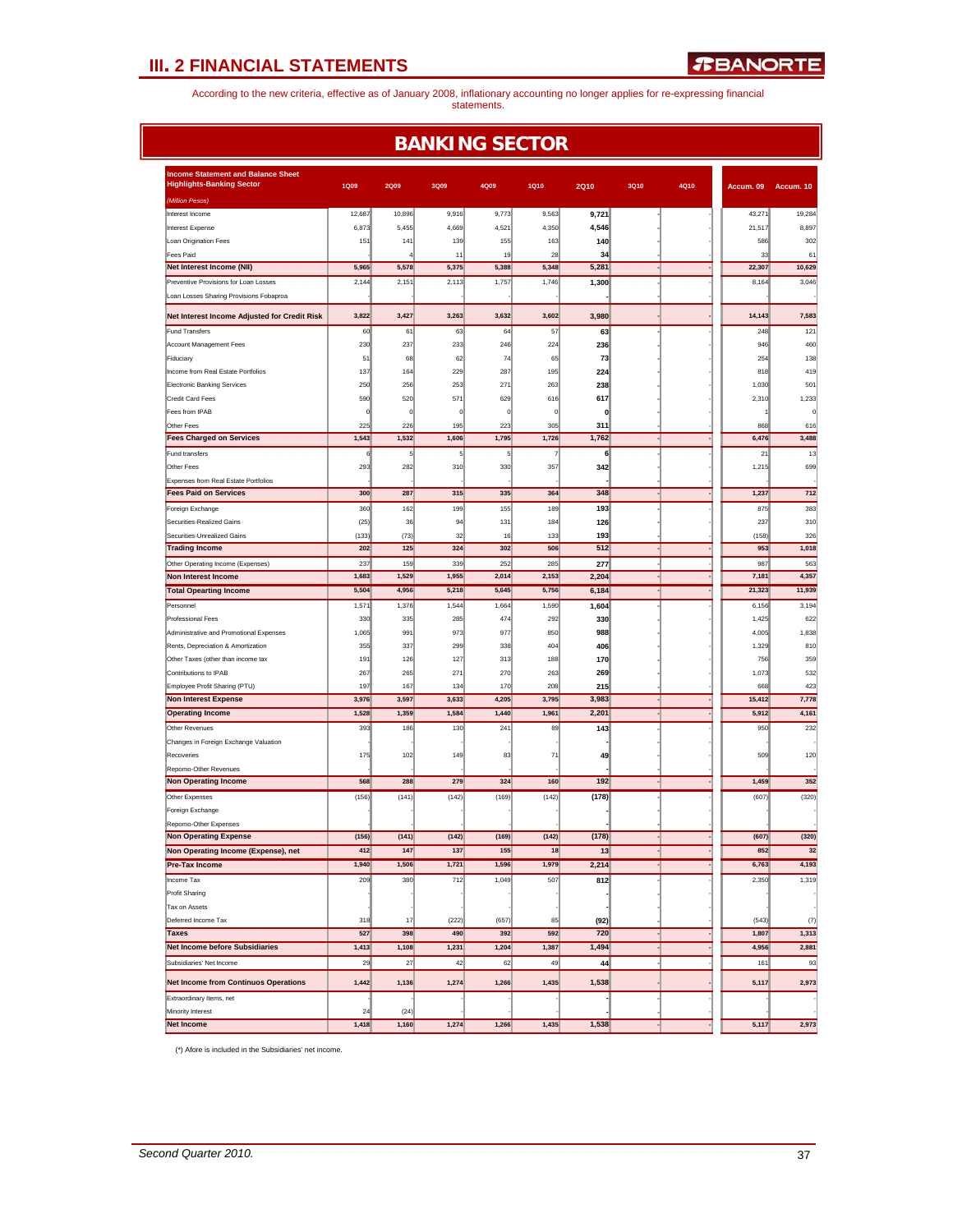| <b>Banking Sector - Balance Sheet</b>             | <b>1Q09</b> | <b>2Q09</b> | 3Q09                     | 4Q09           | <b>1Q10</b>              | <b>2Q10</b> | <b>3Q10</b> | 4Q10 |
|---------------------------------------------------|-------------|-------------|--------------------------|----------------|--------------------------|-------------|-------------|------|
| (Million Pesos)                                   |             |             |                          |                |                          |             |             |      |
| <b>ASSETS</b>                                     |             |             |                          |                |                          |             |             |      |
| <b>Cash and Due from Banks</b>                    | 55,776      | 56,598      | 55,106                   | 58,876         | 57,827                   | 58,372      |             |      |
| <b>Margin Accounts</b>                            | 14          | 12          | 16                       | 18             | 46                       | 90          |             |      |
| Negotiable Instruments                            | 4,629       | 21,375      | 15,806                   | 20,131         | 37,673                   | 68,872      |             |      |
| Securities Available for Sale                     | 12,163      | 12,074      | 13,983                   | 12,538         | 13,674                   | 13,169      |             |      |
| Securities Held to Maturity                       | 217,573     | 210,344     | 200,703                  | 189,964        | 172,599                  | 155,889     |             |      |
| <b>Investment in Securities</b>                   | 234,365     | 243,793     | 230,492                  | 222,633        | 223,947                  | 237,930     |             |      |
| Non-assigned Securities for Settlement            |             |             |                          |                |                          |             |             |      |
| Debtor Balance in Repo Trans, net                 | 1,502       | 8           | 3                        | $\overline{2}$ | $\overline{\mathbf{2}}$  | 0           |             |      |
| <b>Securities Lending</b>                         |             |             |                          |                | ÷,                       |             |             |      |
| For trading purposes                              | 6,406       | 5,525       | 5,381                    | 4,824          | 4,963                    | 7,695       |             |      |
| For hedging purposes                              | 2,529       | 1,142       | 1,313                    | 1,056          | 762                      | 775         |             |      |
| <b>Transactions with Derivatives</b>              | 8,936       | 6,667       | 6,694                    | 5,880          | 5,725                    | 8,470       |             |      |
| <b>Operations w/ Derivatives &amp; Securities</b> | 10,437      | 6,676       | 6,697                    | 5,882          | 5,727                    | 8,470       |             |      |
| <b>Commercial Loans</b>                           | 111,385     | 108,861     | 107,070                  | 105,338        | 101,489                  | 104,667     |             |      |
| Financial Intermediaries Loans                    | 13,374      | 11,224      | 9,958                    | 8,923          | 7,918                    | 6,677       |             |      |
| consumer Loans                                    | 27,770      | 26,647      | 26,171                   | 25,704         | 25,754                   | 26,258      |             |      |
| Mortgage Loans                                    | 47,023      | 47,691      | 48,792                   | 49,881         | 51,082                   | 52,843      |             |      |
| Government Entities'Loans                         | 28,574      | 31,906      | 33,725                   | 38,982         | 40,995                   | 41,216      |             |      |
| <b>IPAB Loans</b>                                 |             |             | J.                       | ä,             | $\overline{\phantom{a}}$ |             |             |      |
| <b>Performing Loans</b>                           | 228,126     | 226,328     | 225,716                  | 228,827        | 227,239                  | 231,660     |             |      |
| Commercial PDL's                                  | 2,065       | 2,666       | 2,815                    | 3,060          | 3,592                    | 3,049       |             |      |
| Financial Intermediaries PDL's                    | 3           | ÷           | $\overline{\phantom{a}}$ |                | ÷,                       |             |             |      |
| Consumer PDL's                                    | 2,540       | 2,584       | 2,195                    | 1,942          | 1,565                    | 1,551       |             |      |
| Mortgage PDL's                                    | 825         | 919         | 994                      | 1,049          | 860                      | 894         |             |      |
| Government Entities PDL's                         |             |             |                          |                |                          |             |             |      |
| Past Due Loans                                    | 5,434       | 6,169       | 6,004                    | 6,051          | 6,017                    | 5,494       |             |      |
| <b>Gross Loan Portfolio</b>                       | 233,560     | 232,496     | 231,720                  | 234,878        | 233,255                  | 237,154     |             |      |
| Preventive Loan Loss Reserves                     | 5,942       | 6,295       | 7,390                    | 7,358          | 7,295                    | 6,775       |             |      |
| Net Loan Portfolio                                | 227,618     | 226,201     | 224,329                  | 227,520        | 225,961                  | 230,379     |             |      |
| Acquired Collection Rights                        | 2,923       | 2,804       | 2,705                    | 2,548          | 2,426                    | 2,311       |             |      |
| <b>Total Credit Portfolio</b>                     | 230,541     | 229,005     | 227,034                  | 230,068        | 228,387                  | 232,690     |             |      |
| Benef.receivab.securization transactions          | 699         | 557         | 465                      | 433            | 406                      | 411         |             |      |
| Sundry Debtors & Other Accs Rec, Net              | 13,361      | 10,385      | 15,268                   | 11,005         | 12,071                   | 15,321      |             |      |
| Inventories                                       |             |             |                          |                |                          |             |             |      |
| Foreclosed Assets, Net                            | 841         | 800         | 870                      | 928            | 911                      | 1,413       |             |      |
| Real Estate, Furniture & Equipment, Net           | 6,654       | 6,610       | 6,780                    | 7,083          | 7,296                    | 7,458       |             |      |
| <b>Investment in Subsidiaries</b>                 | 977         | 1,128       | 1,169                    | 1,230          | 1,369                    | 1,401       |             |      |
| Deferred Taxes, Net                               | 138         | 150         | 817                      | 1,470          | 1,374                    | 1,469       |             |      |
| Goodwill and Intangibles                          | 5,766       | 4,132       | 4,454                    | 4,025          | 4,230                    | 4,289       |             |      |
| Other Assets Short and Long Term                  | 4,190       | 3,775       | 3,985                    | 4,909          | 4,700                    | 4,765       |             |      |
| <b>Other Assets</b>                               |             |             |                          |                |                          |             |             |      |
|                                                   | 32,625      | 27,537      | 33,808                   | 31,083         | 32,356                   | 36,526      |             |      |
| <b>TOTAL ASSETS</b>                               | 563,758     | 563,620     | 553,153                  | 548,560        | 548,290                  | 574,077     |             |      |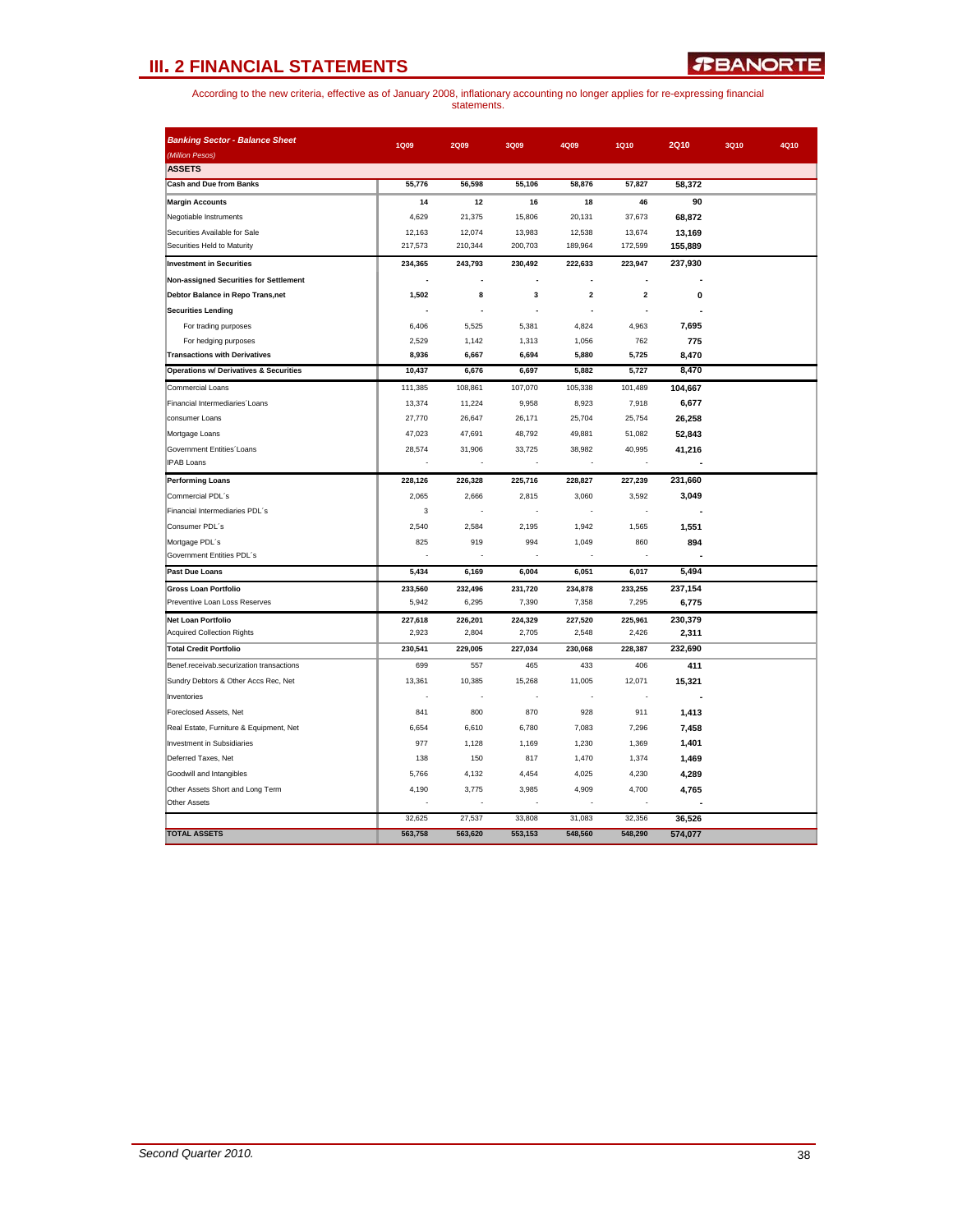| <b>Banking Sector - Balance Sheet</b>                                          |                 |                |                |                         |              |                |             |      |
|--------------------------------------------------------------------------------|-----------------|----------------|----------------|-------------------------|--------------|----------------|-------------|------|
| (Million Pesos)                                                                | <b>1Q09</b>     | <b>2Q09</b>    | <b>3Q09</b>    | 4Q09                    | <b>1Q10</b>  | <b>2Q10</b>    | <b>3Q10</b> | 4Q10 |
| <b>LIABILITIES</b>                                                             |                 |                |                |                         |              |                |             |      |
| Demand Deposits                                                                | 120,269         | 123,778        | 122,445        | 137,608                 | 125,971      | 133,863        |             |      |
| Time Deposits                                                                  | 135,038         | 141,760        | 147,600        | 137,454                 | 145,502      | 144,865        |             |      |
| <b>Bank Bonds</b>                                                              |                 |                |                |                         |              |                |             |      |
| <b>Deposits</b>                                                                | 255,307         | 265,538        | 270,046        | 275,062                 | 271,473      | 278,727        |             |      |
| Immediate Redemption Loans                                                     | 4,180           | 501            | 2,711          | 21                      | $\mathbf{1}$ | 2,516          |             |      |
| Short Term Loans                                                               | 19,223          | 18,289         | 11,775         | 6,207                   | 6,495        | 4,033          |             |      |
| Long Term Loans                                                                | 8,193           | 7,253          | 7,150          | 5,058                   | 4,814        | 4,720          |             |      |
| Due to Banks & Correspondents                                                  | 31,596          | 26,043         | 21,637         | 11,286                  | 11,310       | 11,269         |             |      |
| Non-assigned Securities for Settlement                                         | 420             | 540            |                | 159                     | 268          | 3,781          |             |      |
| Creditor Balance in Repo Trans, Net                                            | 191,364         | 197,102        | 183,139        | 181,959                 | 185,135      | 190,766        |             |      |
| Secs to be received in Repo Trans, Net                                         |                 |                |                |                         |              |                |             |      |
| <b>Repo Transactions with Collateral</b>                                       | 304             | $\pmb{0}$      | 1              | $\overline{\mathbf{2}}$ | $\pmb{0}$    | $\pmb{0}$      |             |      |
| For Trading purposes                                                           | 6,300           | 5,219          | 5,079          | 4,553                   | 4,773        |                |             |      |
| For Hedging purposes                                                           | 5,345           | 3,976          | 4,446          | 3,822                   | 3,423        | 7,552<br>4,738 |             |      |
| <b>Transactions with Derivatives</b>                                           | 11,646          | 9,195          | 9,524          | 8,376                   | 8,196        | 12,291         |             |      |
|                                                                                |                 |                |                |                         |              |                |             |      |
| <b>Operations w/ Derivatives &amp; Securities</b>                              | 203,733         | 206,837        | 192,664        | 190,497                 | 193,599      | 206,838        |             |      |
| Income Tax Payable                                                             | 141             | 122            | 416            | 473                     | 379          | 721            |             |      |
| Profit Sharing Payable                                                         | 285             | 369            | 502            | 672                     | 247          | 434            |             |      |
| Creditors for settlement of transactions<br>Other Creditors & Accounts Payable | 6,832<br>10,180 | 1,709<br>7,817 | 2,263<br>8,360 | 2,223                   | 2,523        | 5,932          |             |      |
|                                                                                |                 |                |                | 8,265                   | 8,642        | 9,274          |             |      |
| <b>Other Payable Accounts</b>                                                  | 17,437          | 10,017         | 11,541         | 11,633                  | 11,791       | 16,362         |             |      |
| Subordinated Non Convertible Debt                                              | 18,053          | 17,783         | 18,505         | 18,168                  | 17,838       | 18,039         |             |      |
| Deferred Taxes                                                                 |                 |                |                |                         |              |                |             |      |
| Deferred Credits                                                               | 1,275           | 1,400          | 1,508          | 1,566                   | 1,536        | 1,593          |             |      |
| <b>TOTAL LIABILITIES</b>                                                       | 527,402         | 527,617        | 515,901        | 508,212                 | 507,547      | 532,828        |             |      |
| <b>EQUITY</b>                                                                  |                 |                |                |                         |              |                |             |      |
| Paid-in Capital                                                                | 10,955          | 10,955         | 11,151         | 11,488                  | 11,488       | 11,488         |             |      |
| Share Subscription Premiums                                                    | 852             | 850            | 848            | 2,490                   | 2,490        | 2,491          |             |      |
| Subordinated Convertible Debentures                                            |                 |                |                |                         |              |                |             |      |
| <b>Subscribed Capital</b>                                                      | 11,807          | 11,805         | 11,998         | 13,977                  | 13,978       | 13,978         |             |      |
| Capital Reserves                                                               | 4,005           | 4,659          | 4,659          | 4,659                   | 4,659        | 5,172          |             |      |
| <b>Retained Earnings</b>                                                       | 19,988          | 19,346         | 18,505         | 18,339                  | 23,109       | 22,235         |             |      |
| Surplus (Deficit) of Secs Available for Sale                                   | (999)           | (329)          | 330            | 315                     | 386          | 393            |             |      |
| Results from Valuation of Hedging Secs                                         | (1,637)         | (1, 382)       | (1, 594)       | (1,404)                 | (1,832)      | (2,762)        |             |      |
| Results from Conversions                                                       | 1,274           | (682)          | (522)          | (679)                   | (1,003)      | (751)          |             |      |
| Surplus (Deficit) in Capital Restatement                                       | (0)             | (0)            |                |                         | (0)          |                |             |      |
| Results of Non Monetary Fixed Assets                                           |                 |                |                |                         |              |                |             |      |
| Resultos of Non Monetary - Investment Assets                                   | 87              |                |                |                         |              |                |             |      |
| Adjustments in the Employee's Pensions                                         |                 |                |                |                         |              |                |             |      |
| Accumulated Effect of Deferred Liabilities                                     |                 |                |                |                         |              |                |             |      |
| Net Income                                                                     | 1,418           | 2,578          | 3,866          | 5,132                   | 1,435        | 2,973          |             |      |
| <b>Earned Capital</b>                                                          | 24,135          | 24,189         | 25,244         | 26,361                  | 26,755       | 27,261         |             |      |
| Minority Interest                                                              | 415             | 10             | 10             | 10                      | 10           | 10             |             |      |
| <b>Total Equity</b>                                                            | 36,356          | 36,003         | 37,252         | 40,348                  | 40,743       | 41,249         |             |      |
| <b>TOTAL LIABILITIES &amp; EQUITY</b>                                          | 563,758         | 563,620        | 553,153        | 548,560                 | 548,290      | 574,077        |             |      |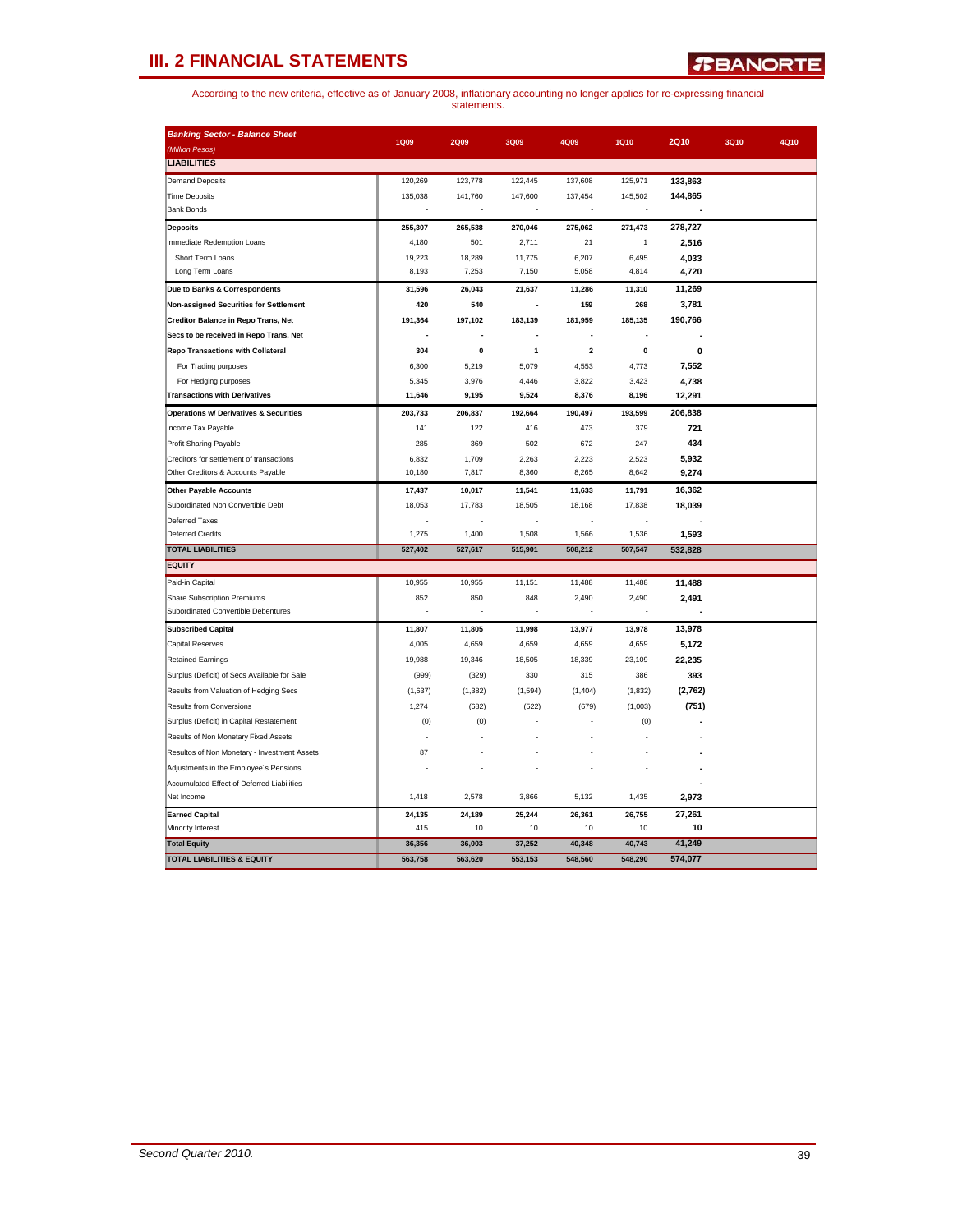| <b>BANKING SECTOR - MEMORANDUM</b><br><b>ACCOUNTS</b><br>(Milllon Pesos) | <b>1Q09</b> | <b>2Q09</b> | 3Q09                     | 4Q09    | <b>1Q10</b> | <b>2Q10</b> | 3Q10 | 4Q10 |
|--------------------------------------------------------------------------|-------------|-------------|--------------------------|---------|-------------|-------------|------|------|
| <b>Endorsement Guarantees Granted</b>                                    | ٠           | ٠           | $\overline{\phantom{a}}$ |         | ٠           |             |      |      |
| Contingent Assets & Liabilities                                          | 264         | 267         | 266                      | 273     | 272         | 264         |      |      |
| <b>Irrevocable Lines of Credit</b>                                       | 3,129       | 2,503       | 2,135                    | 2,271   | 2,421       | 3,899       |      |      |
| Trust                                                                    | 88,471      | 98,397      | 104,565                  | 110,795 | 113,540     | 108,022     |      |      |
| Mandate                                                                  | 2,161       | 1,924       | 2,107                    | 2,147   | 2,097       | 2,185       |      |      |
| Assets held in Trusts or Mandate                                         | 90.632      | 100,321     | 106,673                  | 112,942 | 115,637     | 110,207     |      |      |
| Assets held in custody or in administration                              | 146.493     | 157,269     | 165,302                  | 154,831 | 206,262     | 209,066     |      |      |
| Investment banking transactions for third parties, net                   | 91,943      | 87,165      | 84,921                   | 74,646  | 72,539      | 76,771      |      |      |
| Uncharged accrued interest from past - due loans                         | 180         | 220         | 203                      | 198     | 161         | 152         |      |      |
| <b>Collaterals Received</b>                                              | 31,156      | 24,990      | 31,716                   | 33,464  | 34,792      | 39,211      |      |      |
| Amounts committed to fobaproa operations                                 |             |             |                          |         |             |             |      |      |
| Collateral received or sold or delivered as guarantee by the<br>entirty  | ٠           | 2,999       | 9,520                    | 11,097  | 12,043      | 15,687      |      |      |
| Integration of loan portfolio                                            |             |             |                          |         |             |             |      |      |
| Amounts received in derivative instruments                               |             |             |                          |         |             |             |      |      |
| Fobaproa trusts                                                          |             |             |                          |         |             |             |      |      |
| Repurchase securities to be received                                     |             |             |                          |         |             |             |      |      |
| (Less) creditors from repos                                              |             |             |                          |         |             |             |      |      |
| Debtors from repos                                                       |             |             |                          |         |             |             |      |      |
| (Less) Repurchase securities to be delivered                             |             |             |                          |         |             |             |      |      |
| Other control accounts                                                   |             |             |                          |         |             |             |      |      |
|                                                                          | 363,798     | 375,735     | 400,735                  | 389,723 | 444,487     | 455,257     |      |      |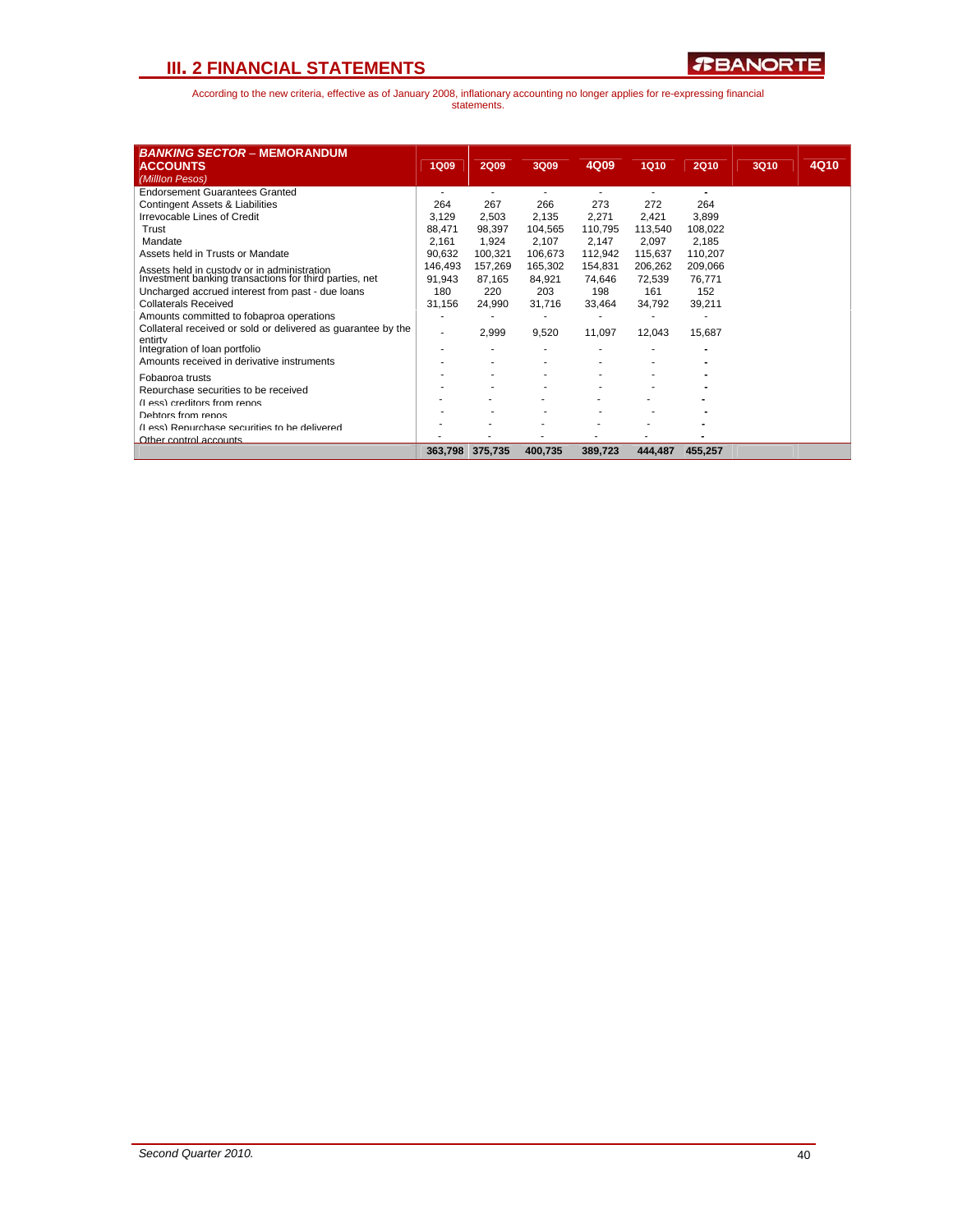According to the new criteria, effective as of January 2008, inflationary accounting no longer applies for re-expressing financial statements.

### **BANORTE USA**

| <b>BANORTE USA - INCOME STATEMENT</b><br>(Million Pesos) | <b>1Q09</b>    | <b>2Q09</b>    | <b>3Q09</b>              | 4Q09                     | 2009             | <b>1Q10</b>    | <b>2Q10</b>    | 3Q10 | 4Q10 | 2010           |
|----------------------------------------------------------|----------------|----------------|--------------------------|--------------------------|------------------|----------------|----------------|------|------|----------------|
| Interest Income                                          | 379            | 340            | 364                      | 328                      | 1.411            | 326            | 270            |      |      | 593            |
| <b>Interest Expense</b>                                  | 158            | 153            | 145                      | 129                      | 586              | 119            | 113            |      |      | 232            |
| Loan Fees Charged                                        | $\overline{a}$ | $\overline{a}$ | $\overline{\phantom{a}}$ |                          |                  |                | 5              |      |      | 8              |
| <b>Fees Paid</b>                                         |                |                |                          |                          |                  |                |                |      |      |                |
| Net Interest Income (NII)                                | 221            | 187            | 218                      | 199                      | 825              | 207            | 162            |      |      | 369            |
| Preventive Provisions for Loan Losses                    | 9              | 164            | 115                      | 91                       | 378              | 128            | (22)           |      |      | 106            |
| <b>Loss Sharing Provisions</b>                           |                |                | ÷.                       |                          |                  |                |                |      |      |                |
| <b>NII Adjusted for Credit Risk</b>                      | 212            | 23             | 103                      | 109                      | 448              | 78             | 184            |      |      | 263            |
| Fund transfers                                           |                |                |                          |                          |                  |                |                |      |      |                |
| Account management                                       |                |                |                          |                          |                  |                |                |      |      |                |
| Fiduciary                                                |                |                |                          |                          |                  |                |                |      |      |                |
| Income from Loan Portfolios Acquired                     |                |                |                          |                          |                  |                |                |      |      |                |
| <b>Electronic Banking Services</b>                       |                | ÷.             | ÷.                       |                          |                  |                |                |      |      |                |
| <b>Credit Card Fees</b>                                  |                |                |                          |                          | ٠                |                |                |      |      |                |
| Fees Charged to IPAB                                     |                |                |                          |                          |                  |                |                |      |      |                |
| Other fees                                               | 34             | 32             | 34                       | 32                       | 133              | 64             | 77             |      |      | 141            |
| Fees Charged on Services,                                | 34             | 32             | 34                       | 32                       | 133              | 64             | 77             |      |      | 141            |
| <b>Fund transfers</b>                                    |                |                |                          |                          |                  |                |                |      |      |                |
| Other fees                                               |                | ÷.             | J.                       |                          | ÷                | 27             | 29             |      |      | 56             |
| Expenses from Loan Portfolios Acquired                   |                |                | ÷                        |                          |                  |                | ÷              |      |      |                |
| <b>Fees Paid on Services</b>                             | $\overline{a}$ | ÷,             | ÷,                       | ä,                       | $\blacksquare$   | 27             | 29             |      |      | 56             |
| Foreign exchange                                         |                |                |                          |                          |                  |                |                |      |      |                |
| Securities -Realized gains                               |                |                |                          |                          |                  |                |                |      |      |                |
| Securities- Unrealized gains                             |                |                |                          |                          |                  |                |                |      |      |                |
| <b>Market Related Income</b>                             | 4              | 10             | 13                       | 27                       | 54               | 33             | 28             |      |      | 61             |
| <b>Other Operating Income (Expenses)</b>                 | (1)            |                | (28)                     | (2)                      | (31)             | (5)            | 13             |      |      | 9              |
| <b>Total Non Interest Income</b>                         | 38             | 42             | 19                       | 56                       | 155              | 65             | 90             |      |      | 154            |
| <b>Total Operating Income</b>                            | 250            | 66             | 122                      | 165                      | 603              | 143            | 274            |      |      | 417            |
| Personnel                                                | 71             | 64             | 65                       | 65                       | 265              | 70             | 69             |      |      | 138            |
| <b>Profit Sharing</b>                                    |                |                | ÷,                       |                          |                  |                | ÷,             |      |      |                |
| <b>Professional Fees Paid</b>                            | 11             | 13             | 13                       | 18                       | 55               | 17             | 19             |      |      | 36             |
| Administrative and Promotional Expenses                  | 111            | 116            | 70                       | 117                      | 414              | 68             | 77             |      |      | 145            |
| Rents, depreciation and amortization                     | 6              | 5              | 5                        | 5                        | 21               | 17             | 18<br>÷,       |      |      | 35             |
| Taxes, other than income tax                             | $\overline{a}$ |                | ÷,                       | $\overline{\phantom{a}}$ | ٠                | ÷              | ÷,             |      |      | $\blacksquare$ |
| Contributions to IPAB                                    |                |                |                          |                          |                  |                |                |      |      |                |
| <b>Non-Interest Expense</b><br><b>Operating Income</b>   | 198<br>51      | 198            | 153                      | 205                      | $\overline{755}$ | 173<br>(29)    | 182<br>92      |      |      | 355            |
| <b>Other Revenues</b>                                    | 48             | (132)<br>48    | (31)<br>50               | (40)<br>47               | (152)<br>193     | 12             | 9              |      |      | 62<br>21       |
| Foreign exchange                                         | $\blacksquare$ |                |                          |                          |                  |                |                |      |      |                |
| Recoveries                                               | $\mathbf{1}$   | 2              | $\overline{2}$           | 1                        | 6                | ÷.             |                |      |      |                |
| Repomo-other revenues                                    |                |                |                          |                          |                  |                |                |      |      |                |
| <b>Non Operating Income</b>                              | 50             | 50             | 52                       | 49                       | 199              | 12             | 9              |      |      | 21             |
| <b>Other Expenses</b>                                    |                |                |                          |                          |                  |                | (2)            |      |      | (2)            |
| Changes in Foreign Exchange Valuation                    | ÷.             | $\overline{a}$ | ÷,                       |                          | ÷                | ÷.             | ٠              |      |      |                |
| Repomo-other expenses (creditor balance)                 |                |                |                          |                          |                  |                |                |      |      |                |
| <b>Non Operating Expense</b>                             | $\blacksquare$ | $\blacksquare$ | $\blacksquare$           | $\blacksquare$           | $\blacksquare$   | $\blacksquare$ | (2)            |      |      | (3)            |
| Non Operating Income (Expense), net                      | 50             | 50             | 52                       | 49                       | 199              | 12             | 7              |      |      | 18             |
| Pre-tax Income                                           | 101            | (83)           | 20                       | 9                        | 48               | (18)           | 99             |      |      | 81             |
| Income Tax                                               | (38)           | 30             | (5)                      |                          | (14)             | 8              | (33)           |      |      | (25)           |
| Profit sharing                                           |                |                |                          |                          |                  |                | $\blacksquare$ |      |      |                |
| Tax on Assets                                            |                |                |                          |                          | ٠                |                |                |      |      |                |
| Deferred Income Tax and Profit sharing                   |                |                |                          | $\overline{\phantom{a}}$ |                  |                |                |      |      |                |
|                                                          | (38)           | 30             | (5)                      |                          | (14)             | 8              | (33)           |      |      | (25            |
| Net Income before subsidiaries                           | 62             | (53)           | 15                       | 9                        | 34               | (10)           | 66             |      |      | 56             |
| Subsidiaries' net income                                 |                |                |                          |                          |                  |                | ÷              |      |      |                |
| Net Income from continuos operations                     | 62             | (53)           | 15                       | 9                        | 34               | (10)           | 66             |      |      | 56             |
| Extraodinary items, net                                  |                |                |                          |                          |                  |                |                |      |      |                |
| Minority Interest                                        | (24)           | 24             |                          |                          | $\blacksquare$   |                |                |      |      | $\blacksquare$ |
| <b>TOTAL NET INCOME</b>                                  | 38             | (29)           | 15                       | 9                        | 34               | (10)           | 66             |      |      | 56             |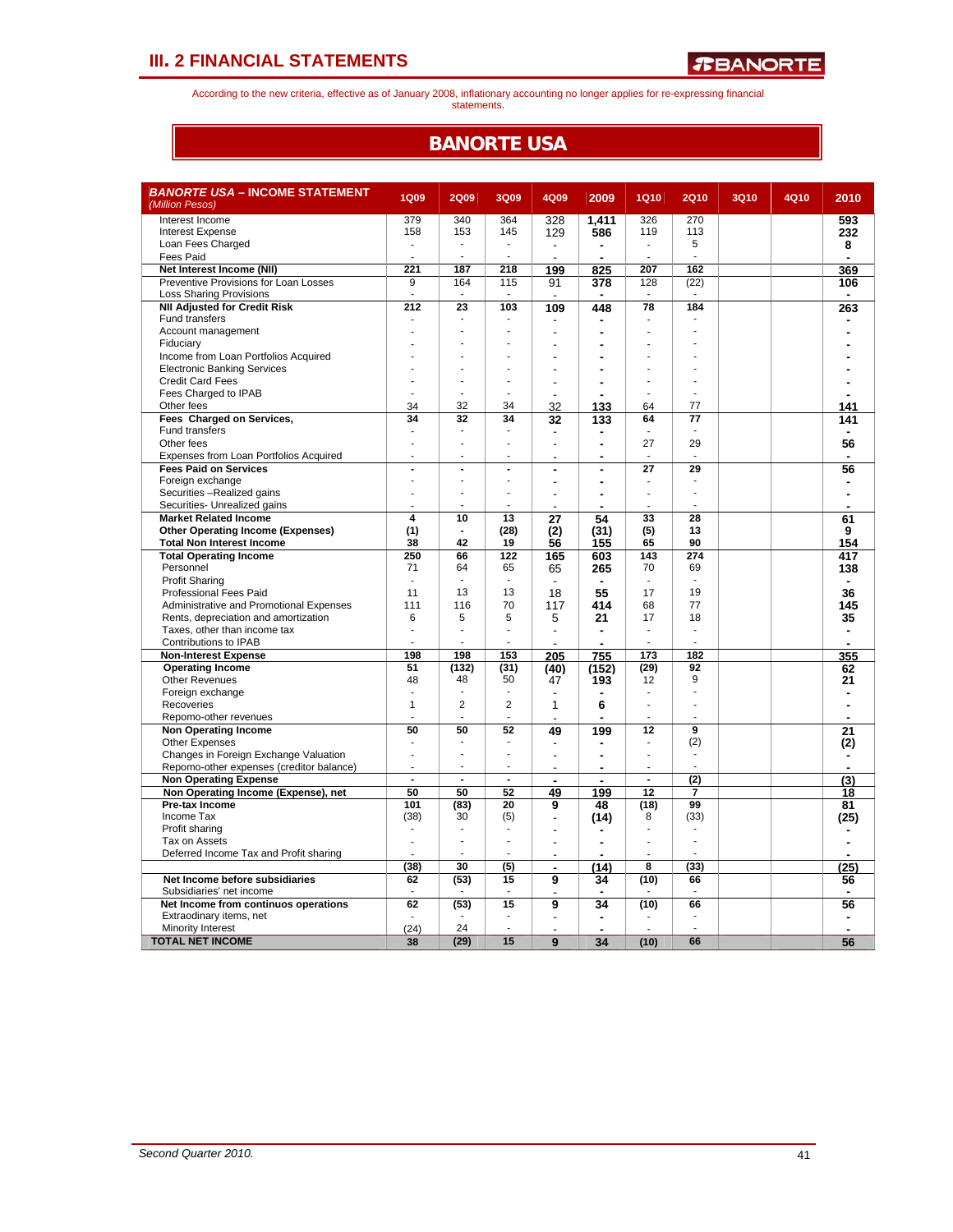## **II. FINANCIAL INFORMATION**

| <b>BANORTE USA – BALANCE SHEET</b><br>(Million Pesos) | <b>1Q09</b> | <b>2Q09</b>              | 3Q09           | 4Q09           | <b>1Q10</b> | <b>2Q10</b> | <b>3Q10</b> | 4Q10 |
|-------------------------------------------------------|-------------|--------------------------|----------------|----------------|-------------|-------------|-------------|------|
| <b>ASSETS</b>                                         |             |                          |                |                |             |             |             |      |
| <b>Cash and due from Banks</b>                        | 492         | 1,426                    | 1,407          | 1,538          | 685         | 1,926       |             |      |
| Negotiable Instruments                                |             |                          |                |                |             |             |             |      |
| Securities available for sale                         | 6,484       | 6,411                    | 7,583          | 6,603          | 7,276       | 6,893       |             |      |
| Securities held to maturity                           | 13          | 12                       | 13             | 12             | 11          | 12          |             |      |
| <b>Investment in Securities</b>                       | 6,498       | 6,423                    | 7,596          | 6,616          | 7,287       | 6,905       |             |      |
| Non-assigned securities pending Settlement            |             |                          |                |                |             |             |             |      |
| Debtor Balance in Repo Trans, net                     |             |                          |                |                |             |             |             |      |
| Repo Transactions with Collateral                     |             |                          |                |                |             |             |             |      |
| Secs to be received in Repo Trans, net                |             |                          |                |                |             |             |             |      |
| Transactions with derivatives                         | ۰           |                          |                | ۰              |             |             |             |      |
| <b>Operations w/ Derivatives &amp; Securities</b>     |             |                          |                |                |             |             |             |      |
| <b>Commercial Loans</b>                               | 13,495      | 11,866                   | 12,269         | 11,391         | 10,393      | 10,312      |             |      |
| Financial Intermediaries' Loans                       |             |                          |                |                |             |             |             |      |
| Consumer Loans                                        | 239         | 199                      | 195            | 179            | 186         | 182         |             |      |
| Mortgage Loans                                        | 2,732       | 2,690                    | 2,755          | 2,530          | 2,317       | 2,365       |             |      |
| <b>Goverment Entities' Loans</b>                      |             |                          |                |                |             |             |             |      |
| <b>IPAB Loans</b>                                     |             | $\blacksquare$           | ٠              | ۰              |             |             |             |      |
| <b>Fiduciary Collection Rights</b>                    |             |                          |                |                |             |             |             |      |
| <b>Performing Loans</b>                               | 16,466      | 14,755                   | 15,219         | 14,100         | 12,897      | 12,859      |             |      |
| <b>Commercial PDL's</b>                               | 172         | 411                      | 498            | 798            | 1,055       | 705         |             |      |
| Financial Intermediaries' PDL's                       |             | $\blacksquare$           | $\blacksquare$ | $\blacksquare$ |             |             |             |      |
| Consumer PDL's                                        |             | 1                        | 1              | 1              |             |             |             |      |
| Mortgage PDL's                                        | 30          | 35                       | 104            | 248            | 207         | 204         |             |      |
| <b>Goverment Entities PDL's</b>                       |             |                          |                |                |             |             |             |      |
| <b>Past Due Loans</b>                                 | 202         | 447                      | 603            | 1,047          | 1,263       | 910         |             |      |
| <b>Gross Loan Portfolio</b>                           | 16,668      | 15,201                   | 15,822         | 15,147         | 14,160      | 13,769      |             |      |
| Preventive loan loss reserves                         | 266         | 327                      | 426            | 416            | 422         | 325         |             |      |
| <b>Net Loan Portfolio</b>                             | 16,402      | 14,874                   | 15,397         | 14,731         | 13,738      | 13,443      |             |      |
| <b>Credit Assets Portfolio</b>                        |             | $\overline{\phantom{a}}$ |                | $\blacksquare$ |             |             |             |      |
| Sundry debtors and other accs rec, net                | 643         | 602                      | 622            | 607            | 641         | 626         |             |      |
| Foreclosed assets, net                                | 452         | 409                      | 471            | 527            | 484         | 989         |             |      |
| Real Estate, Furniture & Equipment, net               | 760         | 695                      | 705            | 684            | 639         | 646         |             |      |
| Investments in subsidiaries                           | 9           | 9                        | 9              | 8              | 8           | 8           |             |      |
| Deferred taxes, net                                   |             | 21                       | 5              | 2              |             |             |             |      |
| Risk Coverage for Mortgage                            |             |                          |                |                |             |             |             |      |
| GoodWill and Intangibles                              | 3,476       | 3,234                    | 3,308          | 3,199          | 3,257       | 3,307       |             |      |
| <b>Other Assets</b>                                   | 269         | 225                      | 319            | 508            | 213         | 224         |             |      |
| <b>Other Assets</b>                                   | 3,746       | 3,460                    | 3,627          | 3,706          | 3,470       | 3,531       |             |      |
| <b>TOTAL ASSETS</b>                                   | 29.001      | 27,919                   | 29.838         | 28,420         | 26,951      | 28,074      |             |      |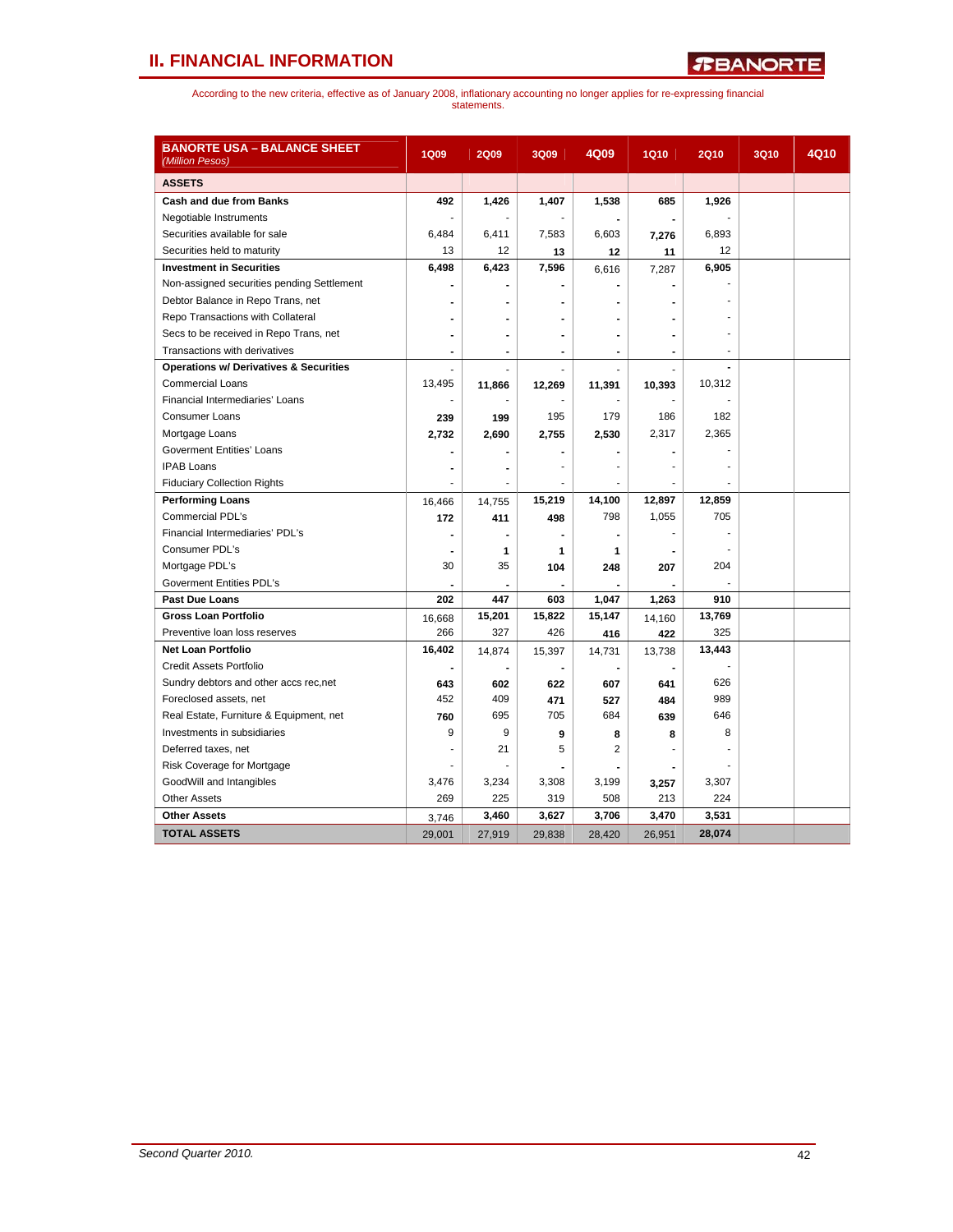*T***BANORTE** 

| <b>BANORTE USA - BALANCE SHEET</b>                   | <b>1Q09</b>    | <b>2Q09</b>    | 3Q09           | 4Q09           | 1Q10   | <b>2Q10</b> | <b>3Q10</b> | 4Q10 |
|------------------------------------------------------|----------------|----------------|----------------|----------------|--------|-------------|-------------|------|
| (Million Pesos)                                      |                |                |                |                |        |             |             |      |
| <b>LIABILITIES</b>                                   |                |                |                |                |        |             |             |      |
| <b>Demand Deposits</b>                               | 9,348          | 9,613          | 9,947          | 8,971          | 8,819  | 8,807       |             |      |
| <b>Time Deposits</b>                                 | 12,814         | 12,696         | 13,705         | 13,427         | 12,515 | 13,256      |             |      |
| <b>Bank Bonds</b>                                    |                |                |                |                |        |             |             |      |
| <b>Deposits</b>                                      | 22,162         | 22,309         | 23,652         | 22,398         | 21,334 | 22,063      |             |      |
| Immediate Redemption Loans                           |                |                |                |                |        |             |             |      |
| Short term                                           | 814            | 5              |                |                | 66     | 130         |             |      |
| Long term                                            | 88             | 79             | 78             | 73             |        | 1           |             |      |
| Due to banks and correspondents                      | 903            | 84             | 78             | 73             | 66     | 131         |             |      |
| Non-assigned securities pending settlement           |                |                |                |                |        |             |             |      |
| Cerditor Balance in Repo Trans, net                  |                |                |                |                |        | 39          |             |      |
| Repo transactions with collateral                    |                |                |                |                | ٠      |             |             |      |
| Securities to be received in Repo Trans, net         |                | ٠              | ٠              | ٠              | ٠      |             |             |      |
| Transactions with derivatives, net                   | $\blacksquare$ | $\blacksquare$ | $\blacksquare$ | ٠              | ٠      |             |             |      |
| <b>Operations w/ Derivatives &amp; Securities</b>    |                |                |                | $\blacksquare$ | ä,     | 39          |             |      |
| Income Tax & Profit Sharing Payable                  |                |                |                |                |        | 4           |             |      |
| Other creditors & accounts payable                   | 179            | 212            | 214            | 217            | 165    | 123         |             |      |
| Other payable accounts                               | 179            | 212            | 214            | 217            | 165    | 126         |             |      |
| Subordinated non Convertible Debenture               | 292            | 272            | 278            | 269            | 254    | 265         |             |      |
| <b>Deferred Taxes</b>                                | 9              |                |                |                | 8      | 11          |             |      |
| Deferred credits                                     | 48             | 41             | 37             | 32             | 27     | 25          |             |      |
| <b>TOTAL LIABILITIES</b>                             | 23,592         | 22,917         | 24,259         | 22,989         | 21,855 | 22,660      |             |      |
| <b>STOCKHOLDER'S EQUITY</b>                          |                |                |                |                |        |             |             |      |
| Paid-in Capital                                      | 3,346          | 4,266          | 4,668          | 4,668          | 4,668  | 4,668       |             |      |
| Share subscription premiums                          |                |                |                |                |        |             |             |      |
| Subordinated Convertible Debentures                  |                |                |                |                |        |             |             |      |
| <b>Subscribed Capital</b>                            | 3,346          | 4,266          | 4,668          | 4,668          | 4,668  | 4,668       |             |      |
| <b>Capital Reserves</b>                              |                |                |                |                |        |             |             |      |
| <b>Retained Earnings</b>                             | 284            | 284            | 284            | 284            | 304    | 304         |             |      |
| Results from Valuation of Secs Available for Sale    | 122            | 59             | 87             | 104            | 101    | 133         |             |      |
| Results from Conversions of Foreign Ops              | 1,213          | 383            | 514            | 341            | 34     | 253         |             |      |
| Surplus (Deficit) in capital restatement             | ÷              | ٠              |                |                |        |             |             |      |
| Results of Non Monetary fixed assets                 |                |                |                |                |        |             |             |      |
| Results on non monetary - investment assets          |                | ÷              |                |                |        |             |             |      |
| Adjustment in employees' pensions                    | ÷              | ÷              | $\overline{a}$ | ÷              | ÷      | ٠           |             |      |
| Accumulated effect of Deferred Liabilities           |                |                |                |                |        |             |             |      |
| Net Income                                           | 38             | 10             | 25             | 34             | (10)   | 56          |             |      |
| <b>Earned Capital</b>                                | 1,657          | 736            | 911            | 763            | 429    | 746         |             |      |
| <b>Minority Holdings</b>                             | 405            |                |                |                |        |             |             |      |
| <b>Total Stockholder's Equity</b>                    | 5,409          | 5,002          | 5,578          | 5,431          | 5,097  | 5,414       |             |      |
| <b>TOTAL LIABILITIES &amp; STOCKHOLDER'S CAPITAL</b> | 29,001         | 27,919         | 29,838         | 28,420         | 26,951 | 28,074      |             |      |

| <b>BANORTE USA - MEMORANDUM ACCOUNTS</b><br>(Million Pesos) | <b>1Q09</b> | <b>2Q09</b> | 3Q09 | 4Q09 | 1Q10 | <b>2Q10</b> | 3Q10 | 4Q10 |
|-------------------------------------------------------------|-------------|-------------|------|------|------|-------------|------|------|
| Endorsement quarantees granted                              |             |             |      |      |      |             |      |      |
| Other contingent obligations                                |             |             |      |      |      |             |      |      |
| Credit commitments                                          | 42          | 29          | 33   | 31   | 22   | 22          |      |      |
| Irrevocable lines of credit                                 |             |             |      |      |      |             |      |      |
| Assets held in trusts or mandate                            |             |             |      |      |      |             |      |      |
| Assets held in custody or in administration                 |             |             |      |      |      |             |      |      |
| Investment banking transactions for third parties, net      |             |             |      |      |      |             |      |      |
| Amounts committed to fobaproa operations                    |             |             |      |      |      |             |      |      |
| Investment of retirement saving funds                       |             |             |      |      |      |             |      |      |
| Integration of loan portfolio                               |             |             |      |      |      |             |      |      |
| Amounts received in derivative instruments                  |             |             |      |      |      |             |      |      |
| Fobaproa trusts                                             |             |             |      |      |      |             |      |      |
| Repurchase securities to be received                        |             |             |      |      |      |             |      |      |
| (Less) creditors from repos                                 |             |             |      |      |      |             |      |      |
| Debitors from repos                                         |             |             |      |      |      |             |      |      |
| (Less) Repurchase securities to be delivered                |             |             |      |      |      |             |      |      |
| Other control accounts                                      |             |             |      |      |      |             |      |      |
| Endorsement guarantees granted                              | 23          | 26          | 33   | 31   | 22   | 22          |      |      |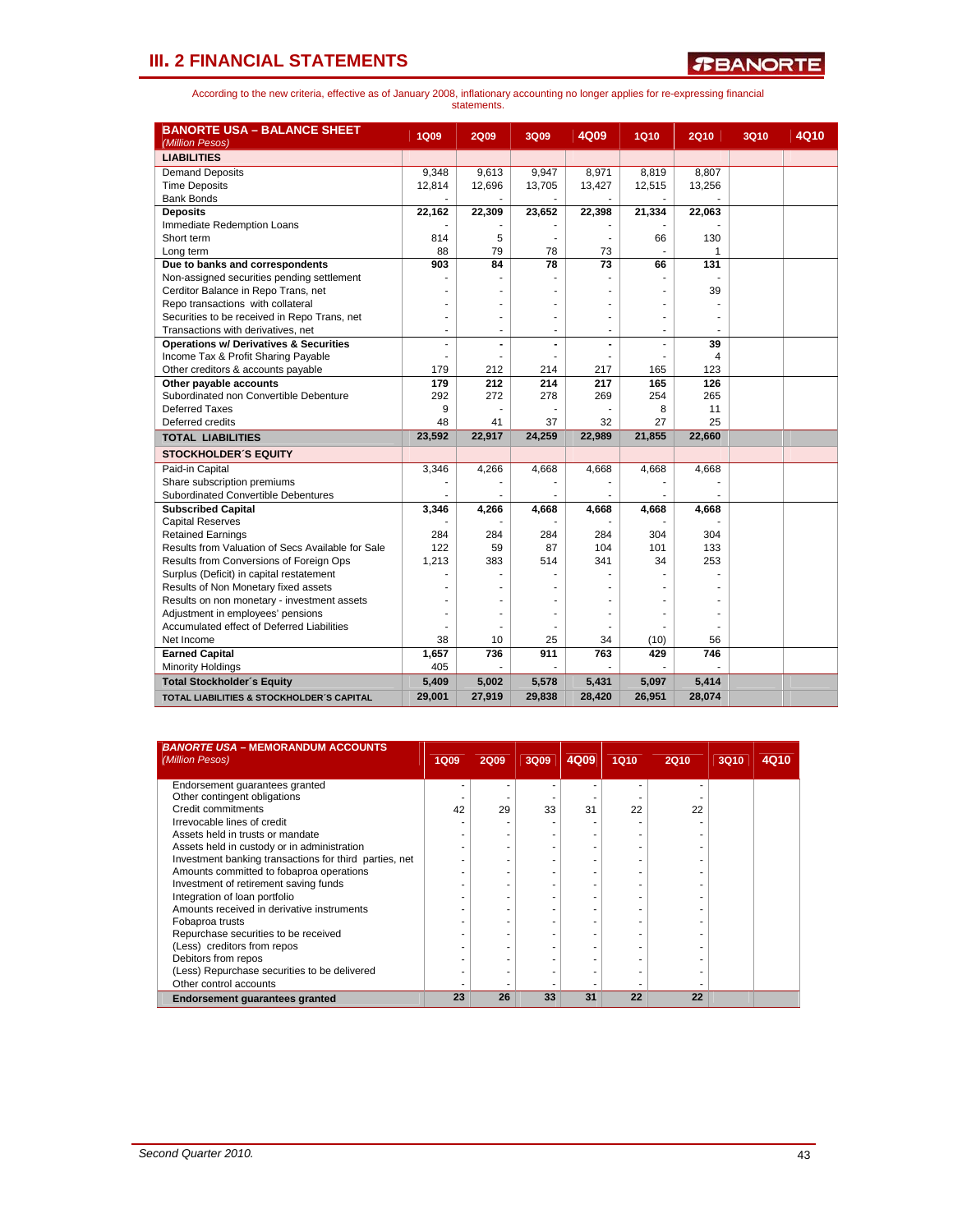According to the new criteria, effective as of January 2008, inflationary accounting no longer applies for re-expressing financial statements.

### • **Information by Segments**

| <b>GFNORTE - INCOME STATEMENT 2Q10</b><br>(Million Pesos) |                          |                |                          |                        |                          |              |                  |                      |  |  |  |  |
|-----------------------------------------------------------|--------------------------|----------------|--------------------------|------------------------|--------------------------|--------------|------------------|----------------------|--|--|--|--|
|                                                           | Holding                  | <b>Banorte</b> | <b>Brokerage</b>         | Leasing &<br>Factoring | Wareho<br>use            | <b>Total</b> | Eliminatio<br>ns | <b>Final Balance</b> |  |  |  |  |
| Interest Income                                           | 3                        | 19,304         | 828                      | 752                    | 1                        | 20,888       | (796)            | 20.092               |  |  |  |  |
| <b>Interest Expense</b>                                   |                          | 8,958          | 804                      | 318                    | 1                        | 10,081       | (782)            | 9.299                |  |  |  |  |
| Loan Fees                                                 |                          | 302            |                          |                        | $\blacksquare$           | 302          |                  | 302                  |  |  |  |  |
| Net Interest Income (NII)                                 | 3                        | 10,648         | 24                       | 434                    | $\blacksquare$           | 11,109       | (14)             | 11,095               |  |  |  |  |
| Loan Loss & Loss Sharing Provisions                       | ÷,                       | 3,046          | $\overline{a}$           | 63                     | $\blacksquare$           | 3,109        |                  | 3,109                |  |  |  |  |
| NII after Provisions                                      | 3                        | 7,602          | 24                       | 371                    | $\blacksquare$           | 8,000        | (14)             | 7,986                |  |  |  |  |
| Fees on services.                                         |                          | 4,072          | 306                      | 6                      | 19                       | 4,403        | (1)              | 4,402                |  |  |  |  |
| Fees paid,                                                |                          | 724            | 30                       | 10                     | $\overline{\phantom{a}}$ | 764          | (21)             | 743                  |  |  |  |  |
| Market-related Income                                     |                          | 1,018          | 147                      |                        | $\frac{1}{2}$            | 1,165        |                  | 1,165                |  |  |  |  |
| Other Operating Income (Expenses)                         |                          | 563            | (2)                      | 2                      | $\overline{\phantom{a}}$ | 563          |                  | 563                  |  |  |  |  |
| <b>Total Non Interest Income</b>                          | $\overline{\phantom{a}}$ | 4,929          | 421                      | (2)                    | 19                       | 5,367        | 20               | 5,387                |  |  |  |  |
| <b>Total Operating Income</b>                             | 3                        | 12,531         | 445                      | 369                    | 19                       | 13,367       | 6                | 13,373               |  |  |  |  |
| <b>Non-Interest Expense</b>                               | $\overline{7}$           | 8,162          | 226                      | 178                    | 13                       | 8,586        | (5)              | 8,581                |  |  |  |  |
| <b>Operating Income</b>                                   | (4)                      | 4,369          | 219                      | 191                    | 6                        | 4,781        | 11               | 4,792                |  |  |  |  |
| Non Operating Income                                      | ÷                        | 352            | $\overline{7}$           | 16                     | 116                      | 491          | (25)             | 466                  |  |  |  |  |
| Non Operating Expense                                     | ä,                       | 320            | $\overline{\phantom{a}}$ | 2                      | 106                      | 428          | (1)              | 427                  |  |  |  |  |
| <b>Non Operating Income</b>                               | Ĭ.                       | 32             | 6                        | 15                     | 10                       | 63           | (24)             | 39                   |  |  |  |  |
| Pre-tax Income                                            | (4)                      | 4,401          | 226                      | 206                    | 16                       | 4,845        | (13)             | 4,831                |  |  |  |  |
| Tax and Profit sharing                                    | $\blacksquare$           | 1,384          | 73                       | $\blacksquare$         | 1                        | 1,457        | $\blacksquare$   | 1,457                |  |  |  |  |
| Net Income before subsidiaries                            | (4)                      | 3,017          | 153                      | 206                    | 15                       | 3,388        | (13)             | 3,374                |  |  |  |  |
| Subsidiaries 'net income                                  | 3,254                    | 45             |                          | ÷,                     | ä,                       | 3,299        | (3, 13)          | 168                  |  |  |  |  |
| Net Inc. from continuos                                   | 3,250                    | 3,062          | 153                      | 206                    | 15                       | 6,686        | (3, 144)         | 3,543                |  |  |  |  |
| Extraodinary items, net                                   |                          |                |                          |                        | ٠                        |              |                  |                      |  |  |  |  |
| Minority Interest                                         | $\blacksquare$           | (89)           | ٠                        | ٠                      | $\blacksquare$           | (89)         | (218)            | (307)                |  |  |  |  |
| <b>TOTAL NET INCOME</b>                                   | 3,250                    | 2,973          | 153                      | 206                    | 15                       | 6,597        | (3, 361)         | 3,236                |  |  |  |  |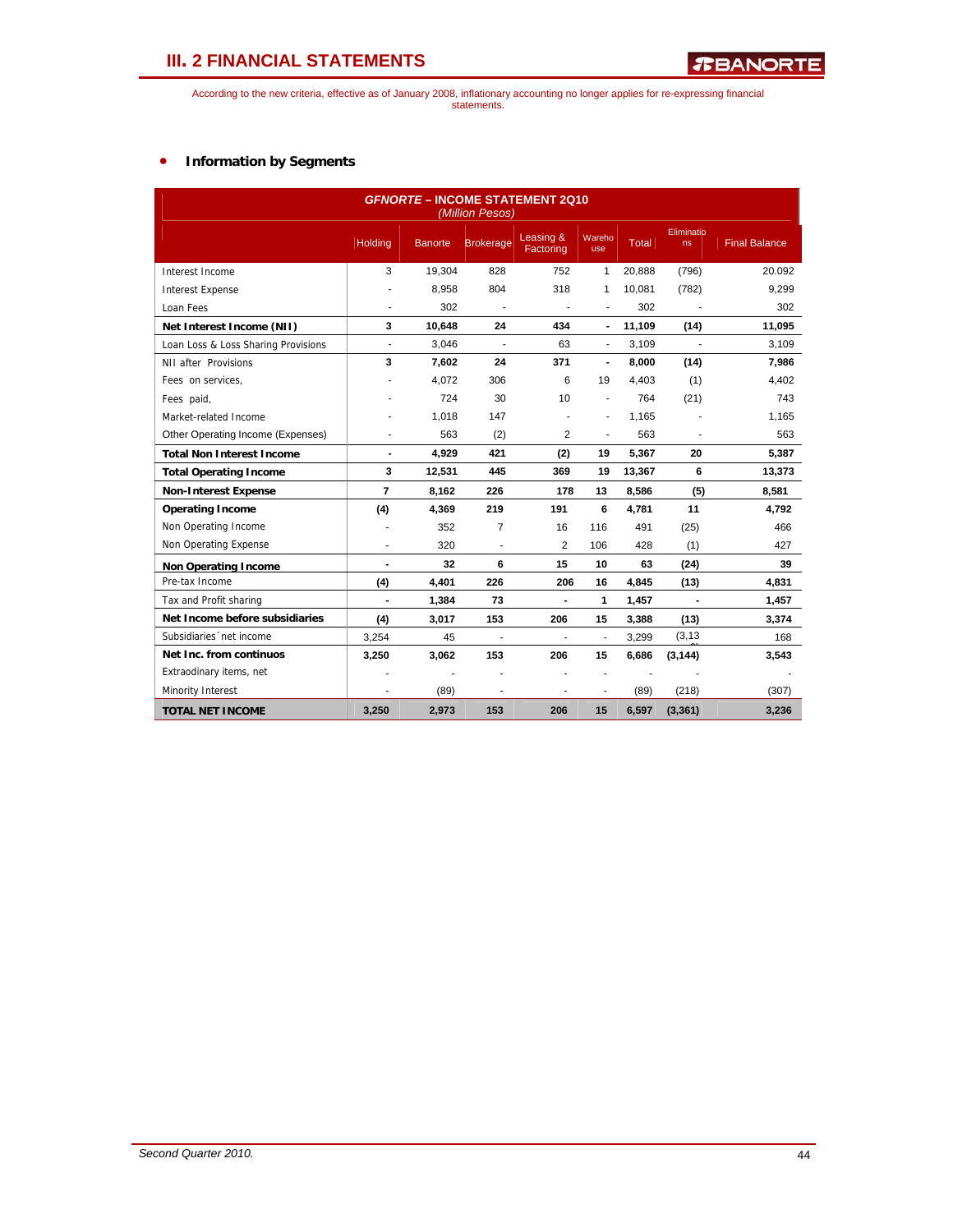*R***BANORTE** 

| <b>GFNORTE - BALANCE SHEET AS OF 1Q10</b><br>(Million Pesos) |                          |         |                             |           |                          |                |                     |                      |  |  |  |  |
|--------------------------------------------------------------|--------------------------|---------|-----------------------------|-----------|--------------------------|----------------|---------------------|----------------------|--|--|--|--|
| <b>ASSETS</b>                                                | Holding                  |         | Banorte Brokerage Leasing & | Factoring | Warehouse                | <b>Total</b>   | <b>Eliminations</b> | <b>Final balance</b> |  |  |  |  |
| <b>Cash and due from Banks</b>                               | 147                      | 58.978  | 3                           | 11        | 88                       | 59,227         | (224)               | 59.003               |  |  |  |  |
| Margin Accounts                                              |                          | 90      |                             |           |                          | 90             |                     | 90                   |  |  |  |  |
| Negotiable Instruments                                       |                          | 68.872  | 12,54                       |           |                          | 81.412         |                     | 81.412               |  |  |  |  |
| Securities held for sale                                     | ÷                        | 13,169  | 286                         |           |                          | 13,455         | (1,080)             | 12,376               |  |  |  |  |
| Securities held to maturity                                  | ÷                        | 155,889 | 479                         |           |                          | 156,368        |                     | 156,368              |  |  |  |  |
| <b>Financial Instruments:</b>                                | $\blacksquare$           | 237,930 | 13,30                       |           |                          | 251,235        | (1,080)             | 250,155              |  |  |  |  |
| Non-assigned securities to pay                               |                          |         |                             |           |                          |                |                     |                      |  |  |  |  |
| Futures receivable, net                                      |                          | ä,      | $\mathbf{1}$                |           |                          | $\overline{2}$ |                     | $\mathbf{2}$         |  |  |  |  |
| For trading purposes                                         |                          | 7,695   |                             |           |                          | 7,695          |                     | 7,695                |  |  |  |  |
| For hedging purposes                                         | $\overline{a}$           | 775     | $\overline{a}$              |           |                          | 775            |                     | 775                  |  |  |  |  |
| <b>Repos &amp; Derivatives:</b>                              | $\blacksquare$           | 8.470   | 1                           |           |                          | 8,471          |                     | 8.471                |  |  |  |  |
| Commercial                                                   | $\overline{\phantom{a}}$ | 104,667 | ÷.                          | 12,099    |                          | 116,765        |                     | 116,765              |  |  |  |  |
| <b>Financial Intermediaries</b>                              |                          | 6,677   |                             | 13        |                          | 6,690          | (1, 840)            | 4,850                |  |  |  |  |
| Consumer                                                     |                          | 26.258  |                             | 9         |                          | 26.267         |                     | 26,267               |  |  |  |  |
| Mortgage                                                     |                          | 52,843  |                             |           |                          | 52,843         |                     | 52,843               |  |  |  |  |
| <b>Goverment Entities</b>                                    |                          | 41,216  |                             | 7         |                          | 41,222         |                     | 41,222               |  |  |  |  |
| Fobaproa                                                     |                          |         |                             |           |                          |                |                     |                      |  |  |  |  |
| <b>Performing Loans</b>                                      | $\blacksquare$           | 231,660 | $\blacksquare$              | 12,128    |                          | 243,788        | (1, 840)            | 241,948              |  |  |  |  |
| Commercial                                                   | ٠                        | 3,049   |                             | 136       |                          | 3,185          |                     | 3,185                |  |  |  |  |
| <b>Financial Intermediaries</b>                              |                          |         |                             |           |                          |                |                     |                      |  |  |  |  |
| Consumer                                                     |                          | 1.551   |                             |           |                          | 1.551          |                     | 1,551                |  |  |  |  |
| Mortgage                                                     | ä,                       | 894     |                             |           |                          | 894            |                     | 894                  |  |  |  |  |
| <b>Goverment Entities</b>                                    | ٠                        |         |                             |           |                          |                |                     |                      |  |  |  |  |
| Past Due Loans                                               | $\blacksquare$           | 5.494   | $\blacksquare$              | 136       | $\overline{\phantom{a}}$ | 5.630          |                     | 5.630                |  |  |  |  |
| <b>Total Credit</b>                                          | $\blacksquare$           | 237,154 | $\blacksquare$              | 12,264    | $\overline{a}$           | 249,418        | (1, 840)            | 247,578              |  |  |  |  |
| Preventive loan loss reserves                                | ٠                        | 6,775   |                             | 237       |                          | 7,012          |                     | 7,012                |  |  |  |  |
| <b>Net Loan Portfolio</b>                                    | $\blacksquare$           | 230,379 | $\blacksquare$              | 12,027    | $\overline{a}$           | 242,405        | (1, 840)            | 240,566              |  |  |  |  |
| Acquired collection rights                                   | ä,                       | 2,311   |                             |           |                          | 2,311          |                     | 2,311                |  |  |  |  |
| <b>Total Loans</b>                                           | $\blacksquare$           | 232.690 | $\blacksquare$              | 12,027    |                          | 244,716        | (1, 840)            | 242,877              |  |  |  |  |
| Benef.receivab.securitization                                | $\sim$                   | 411     | ÷                           | ä,        | ÷                        | 411            |                     | 411                  |  |  |  |  |
| Sundry debtors and other assets, net                         | $\overline{7}$           | 15,382  | 119                         | 27        | 5                        | 15,540         | (13)                | 15,527               |  |  |  |  |
| Merchandise Inventory                                        |                          |         |                             |           | 35                       | 35             |                     | 35                   |  |  |  |  |
| Foreclosed assets, net                                       | ÷.                       | 1,413   |                             |           |                          | 1,413          |                     | 1,413                |  |  |  |  |
| Real Estate, Furniture & Equipment,                          | ÷.                       | 7,526   | $\overline{7}$              | 1,295     | 45                       | 8,873          |                     | 8,873                |  |  |  |  |
| Investments in subsidiaries                                  | 43,521                   | 1,413   | 20                          |           |                          | 44,953         | (41, 670)           | 3,283                |  |  |  |  |
| Deferred taxes                                               | $\overline{2}$           | 1,471   |                             |           |                          | 1,473          | (96)                | 1,377                |  |  |  |  |
| GoodWill                                                     | 29                       | 3,039   |                             |           |                          | 3,068          |                     | 3,068                |  |  |  |  |
| Intangible                                                   | 3                        | 1,249   | 156                         |           |                          | 1,408          |                     | 1,408                |  |  |  |  |
| Other Assets Short and Long Term                             |                          | 4,987   | 126                         | 20        | 17                       | 5,150          |                     | 5,150                |  |  |  |  |
| <b>Total Other Assets</b>                                    | 43,561                   | 36,891  | 428                         | 1.342     | 102                      | 82,324         | (41,779)            | 40.545               |  |  |  |  |
| <b>TOTAL ASSETS</b>                                          | 43,708                   | 575,048 | 13,737                      | 13,380    | 190                      | 646,062        | (44, 922)           | 601,140              |  |  |  |  |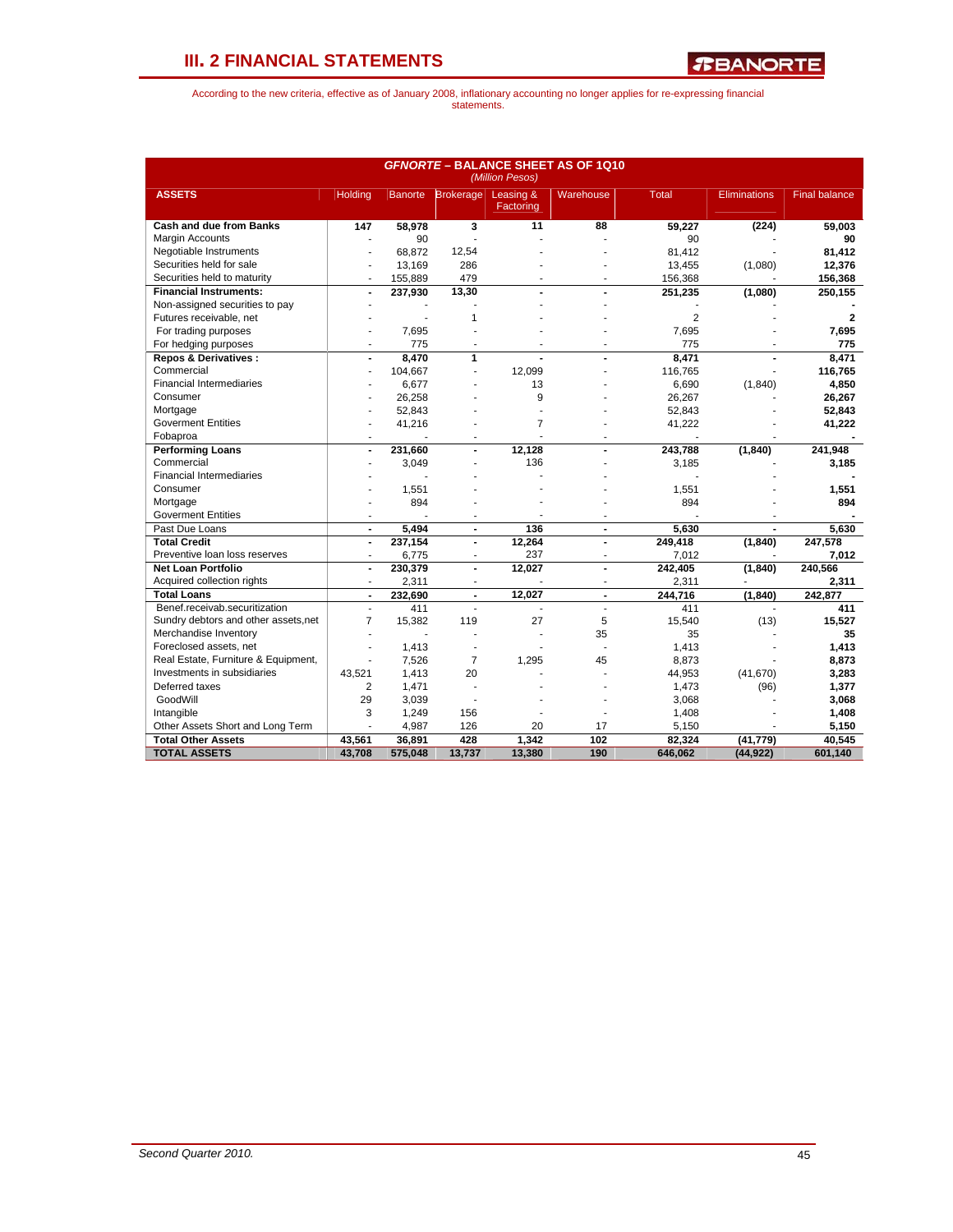*T***BANORTE** 

According to the new criteria, effective as of January 2008, inflationary accounting no longer applies for re-expressing financial statements.

|                                                                       |                |                          | (Million Pesos)   | <b>GFNORTE - BALANCE SHEET AS OF 1Q10</b> |                          |              |                     |         |
|-----------------------------------------------------------------------|----------------|--------------------------|-------------------|-------------------------------------------|--------------------------|--------------|---------------------|---------|
| <b>LIABILITIES</b>                                                    | Holding        |                          | Banorte Brokerage | Leasing &                                 | Warehou                  | <b>Total</b> | <b>Eliminations</b> | Final   |
|                                                                       |                |                          |                   | Factoring                                 | se                       |              |                     | balance |
| <b>Demand Deposits</b>                                                | ÷.             | 133,857                  |                   |                                           |                          | 133,857      | (8)                 | 133,849 |
| <b>Time Deposits</b>                                                  |                | 144,865                  |                   |                                           |                          | 144,865      | (212)               | 144,653 |
| <b>Bonds</b>                                                          |                |                          |                   |                                           |                          |              |                     |         |
| <b>Deposits</b>                                                       |                | 278,722                  |                   |                                           |                          | 278,722      | (220)               | 278,502 |
| Demand                                                                | ä,             | 2,516                    | $\overline{a}$    |                                           |                          | 2,516        |                     | 2,516   |
| Short term                                                            |                | 4,033                    |                   | 8,589                                     | 13                       | 12,635       | (1, 840)            | 10,795  |
| Long term                                                             |                | 4,720                    |                   | 2,688                                     | $\overline{\phantom{a}}$ | 7,408        |                     | 7,408   |
| Due to banks & corresp.                                               |                | 11,269                   |                   | 11,277                                    | 13                       | 22,558       | (1, 840)            | 20,719  |
| Assigned securities to pay                                            | $\blacksquare$ | 3,781                    | $\blacksquare$    |                                           |                          | 3,781        | $\blacksquare$      | 3,781   |
| Futures receivable, net                                               |                | 190,766                  | 11,562            |                                           |                          | 202,328      |                     | 202,328 |
| Collateral sold                                                       |                |                          |                   |                                           |                          |              |                     |         |
| For trading purposes                                                  |                | 7,552                    |                   |                                           |                          | 7,552        |                     | 7,552   |
| For hedging purposes                                                  |                | 4,738                    |                   |                                           |                          | 4,738        |                     | 4,738   |
| <b>Repos &amp; Derivatives:</b>                                       |                | 203,057                  | 11,562            |                                           |                          | 214,619      |                     | 214,619 |
| Income Tax                                                            |                | 805                      | 22                |                                           |                          | 828          |                     | 828     |
| Profit Sharing                                                        |                | 434                      | $\overline{2}$    |                                           |                          | 436          |                     | 436     |
| Creditors<br>for<br>settlement<br>οf<br>transactions                  | ÷              | 5,932                    | 214               |                                           |                          | 6,146        |                     | 6,146   |
| Other Creditors & Accounts Payable                                    | 8              | 9,422                    | 268               | 341                                       | $\overline{7}$           | 10,047       | (118)               | 9,930   |
| Other payable accounts                                                | 8              | 16,592                   | 507               | 341                                       | 8                        | 17,457       | (118)               | 17,340  |
| Subordinated<br>Convertible<br>non                                    |                | 18,039                   | ÷,                |                                           |                          | 18,039       | $\blacksquare$      | 18,039  |
| Debenture<br><b>Deferred Taxes</b>                                    |                | $\overline{\phantom{a}}$ | 90                |                                           | 6                        | 96           | (96)                |         |
| Deferred credits                                                      |                | 1,593                    | L.                | 69                                        |                          | 1,662        |                     | 1,662   |
| <b>TOTAL LIABILITIES</b>                                              |                | 8 533,054                | 12,158            | 11,688                                    | 27                       | 556,935      | (2, 273)            | 554,662 |
| <b>STOCKHOLDER 'S EQUITY</b>                                          |                |                          |                   |                                           |                          |              |                     |         |
| Paid-in Capital                                                       | 12,019         | 11,488                   | 540               | 306                                       | 87                       | 24,440       | (12, 481)           | 11,959  |
| Share subscription premiums                                           | 2,246          | 2,491                    |                   |                                           |                          | 4,737        | (3,203)             | 1,534   |
| Subordinated Convertible Debentures                                   |                |                          |                   |                                           |                          |              |                     |         |
| <b>Subscribed Capital</b>                                             | 14,266         | 13,978                   | 540               | 306                                       | 87                       | 29,177       | (15,684)            | 13,493  |
| <b>Capital Reserves</b>                                               | 3,172          | 5,172                    | 91                | 235                                       | 21                       | 8,692        | (5, 519)            | 3,172   |
| <b>Retained Earnings</b>                                              | 25,817         | 22,235                   | 630               | 945                                       | 40                       | 49,667       | (23, 815)           | 25,852  |
|                                                                       | 532            | 393                      | 150               |                                           |                          | 1,075        |                     | 304     |
| Surplus (Deficit) from securities<br>Results from coverage securities | (2,628)        |                          |                   |                                           |                          |              | (771)               |         |
| valuation                                                             |                | (2,762)                  |                   |                                           |                          | (5, 390)     | 2,762               | (2,628) |
| Results of foreign operations exchange                                | (710)          | (751)                    | 15                |                                           |                          | (1, 446)     | 736                 | (710)   |
| Excess (Insuf.) in capital restatement                                |                |                          |                   |                                           |                          |              |                     |         |
| Non Mon assets results Fixed Assets<br>Non Mon assets results Investm |                |                          |                   |                                           |                          |              |                     |         |
| subsidiaries<br>Adjustment in the employees pension<br>funds          |                |                          |                   |                                           |                          |              |                     |         |
| Net Income                                                            | 3,250          | 2,973                    | 153               | 206                                       | 15                       | 6,597        | (3, 361)            | 3,236   |
| <b>Earned Capital</b>                                                 | 29,434         | 27,261                   | 1,039             | 1,386                                     | 76                       | 59,195       | (29, 969)           | 29,226  |
| Minority Holdings                                                     | ä,             | 755                      | ä,                |                                           |                          | 755          | 3,004               | 3,759   |
| Total Stockholder 's Equity                                           | 43,699         | 41,995                   | 1,579             | 1,692                                     | 163                      | 89,128       | (42, 649)           | 46,479  |
| TOT. LIAB. & STOCKHOL. EQUITY                                         | 43,708         | 575,048                  | 13,737            | 13,380                                    | 190                      | 646,062      | (44, 922)           | 601,140 |

*Second Quarter 2010.* 46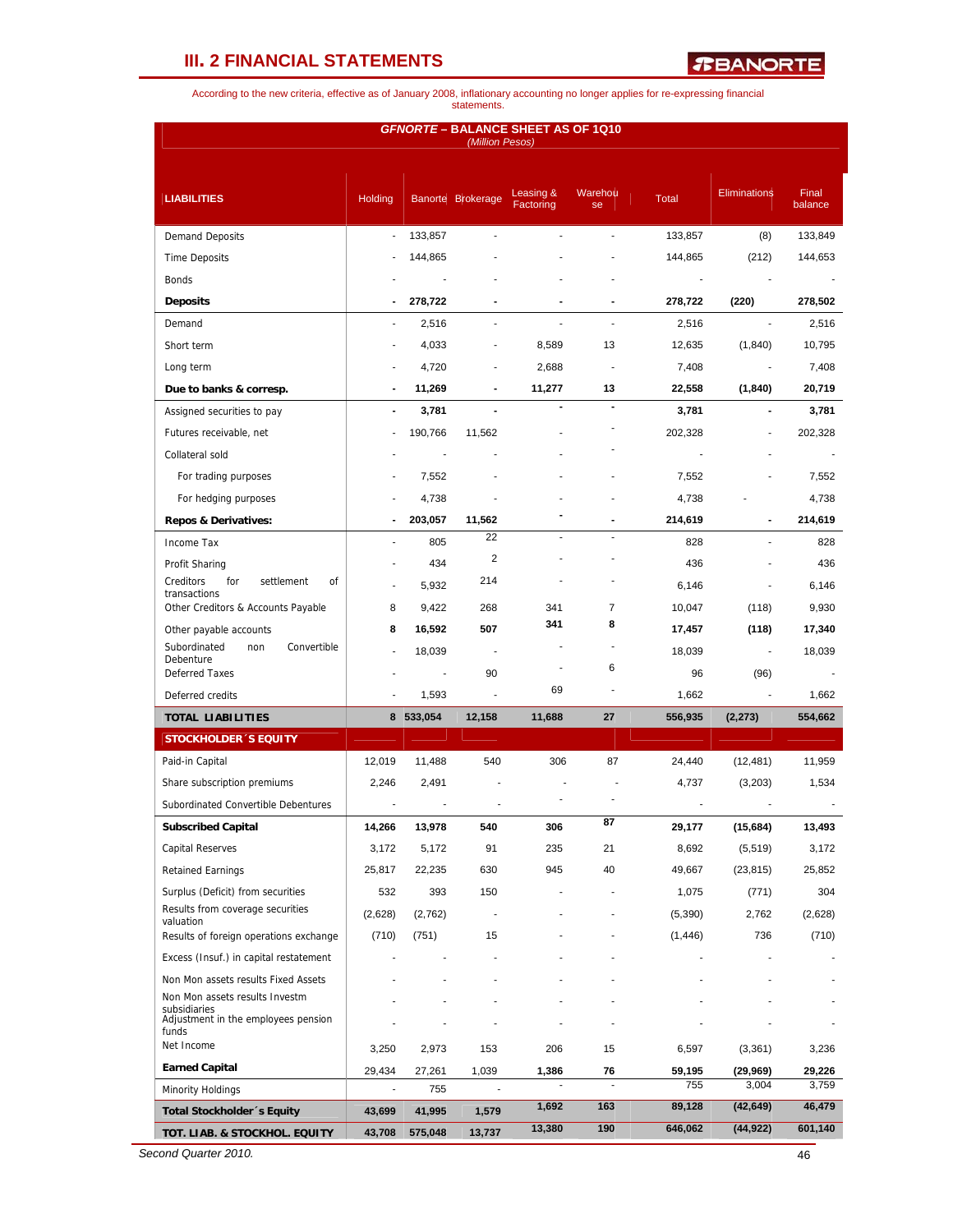According to the new criteria, effective as of January 2008, inflationary accounting no longer applies for re-expressing financial statements.

# **ACCOUNTING CHANGES AND REGULATIONS**

#### • **General guidelines applicable to the financial information of holding companies of financial institutions subject to supervision by the National Banking and Securities Commission (CNBV.)**

On April 27, 2005, the CNBV issued general provisions applicable to the financial information of the controlling companies of financial groups in order to homologate the information that financial groups issue to the public for the analysis of their solvency and economic stability. This is done in order to facilitate savings and investment decision-making. GFNorte's Financial Statements can be found in our website at www.banorte.com/informacion\_financiera

#### • **Provisions for implementation of the new Basel Capital Agreement.**

On October 3th, 2005, the CNBV published the agreement signed by financial authorities and the Mexican Banker's Association in order to implement the new capital guidelines that contain the standards and principles known as Basel II that will enable the bank's capital to reflect with greater precision the credit, market and operational risks.

#### • **New rules for banking institutions' capital requirements.**

On December 28, 2005, the Ministry of Finance(Secretaria de Hacienda y Credito Publico (SHCP)), issued new regulations for capital requirements, establishing a greater number of of bands and higher capital requirements. These new regulations came into effect on January, 2006.

#### • **B-11 Bulletin.**

The income and amortizations from investments in collection rights will be recognized according to according to the rules established in the B-11 critera of the CNBV using one of the three different methods established in this critera for that effect.

### • **B-10 Bulletin "Inflation Effects".**

When comparing 2008 results vs. reported figures for previous periods are not fully comparable, as a result of the NIF B10 "Inflation Effects" norm taking effect in January of this year. This norm indicates that the economic environment is non-inflationary when the accumulated inflation rate over the last three years is less than 26%. Under this context, it is not necessary to re-express financial statements as of January 2008.

#### • **Change in rules for loan loss reserves requirements**

According to the new provisions of the CNBV published on August 22, 2008 in the DOF regarding the percentage of credit card reserves when there are no delinquent payments, and according to the second transitory article which makes it possible to make such adjustments by October, the impact of the change will be gradual. The percentage applied to reserves for zero delinquent payments for september is 1.72%, and at the close of October the change will be completed by applying a 2.5% reserve percentage for zero delinquent payments.

#### • **Repo Transactions and reclassification of investments in securities NEW ACCOUNTING CRITERIA**

On October 14, 2008 the CNBV published a series of changes to its accounting criteria in the Official Gazette of the Federation (DOF). Such changes became effective the following day. The most important changes include:

#### • *Criterion B-3 "Repurchasing and Sales Agreements"*

Repurchase or Resale Agreement operations will be recorded according to the financial substance of the operation itself which is financing with collateral, in which the purchaser of securities gives cash as financing in exchange for financial assets that serve as protection in case of default.

Financial assets given as collateral by the purchaser of securities, pursuant to criterion C-1 are still recognized in the balance sheet provided that the risks, benefits and control of the same are kept.

On the repurchase and sale operation contract date, the entity acting as the purchaser of securities should record the incoming cash or a debt-liquidating account as well as an account payable at a reasonable value at the initially agreed price, which represents the obligation to return such cash to the purchaser of securities.

Throughout the life of the repurchasing and sale agreement, the account payable mentioned above will be valued at its reasonable value by acknowledging the interest on the repurchasing and sale agreement in the period's results as accrued, according to the effective interest method that affects such account payable.

On the repurchase and sale agreement operation contract date, the entity acting as the purchaser of securities should record the outlay of availabilities or a creditor-liquidating account, as well as an account receivable at a reasonable value, at initially the agreed price, which represents the right to recover the cash.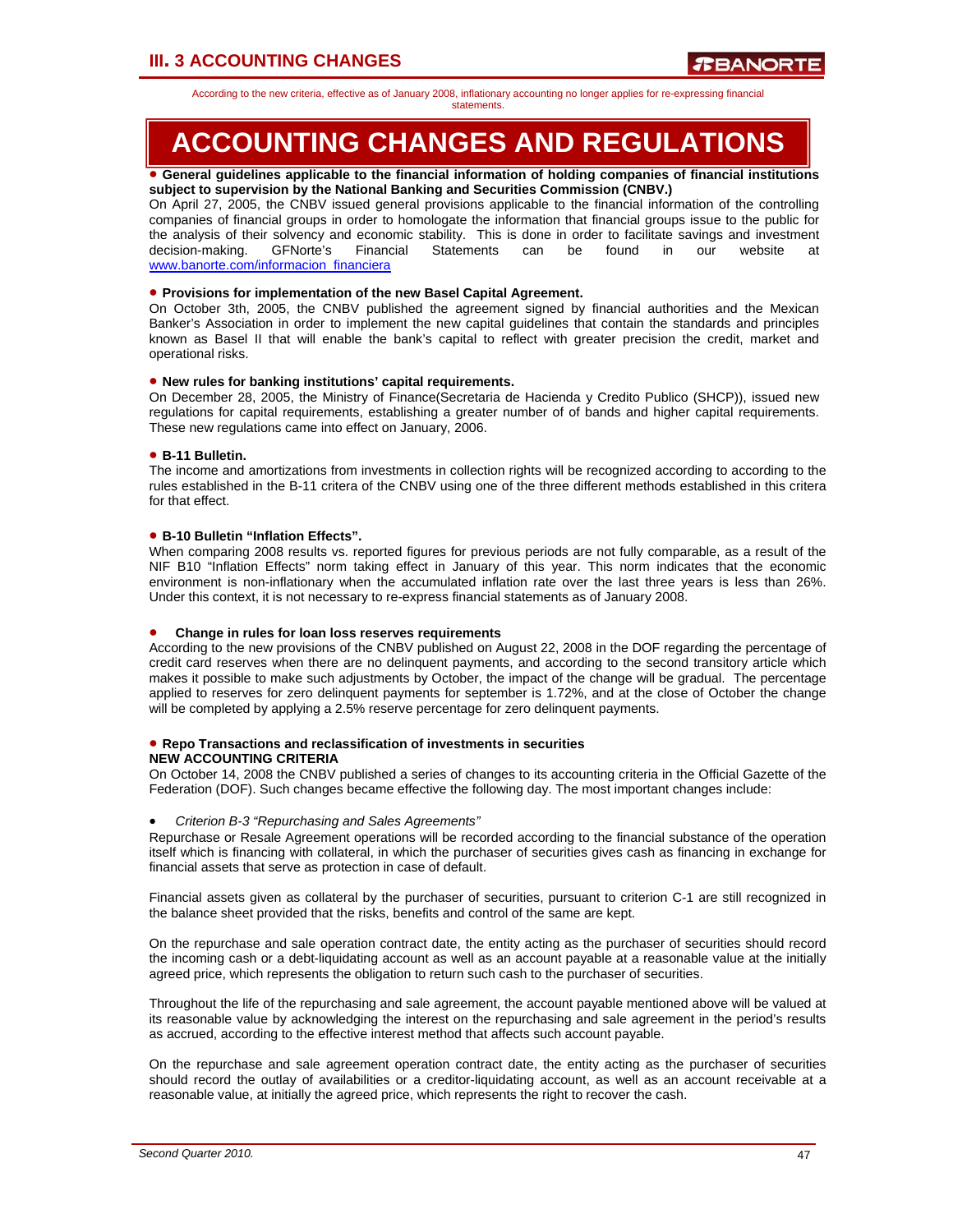According to the new criteria, effective as of January 2008, inflationary accounting no longer applies for re-expressing financial statements.

Throughout the life of the repurchasing and sale agreement, the account receivable mentioned above will be valued at its reasonable value by acknowledging the interest on the repurchase and sale agreement in the period's results as accrued, according to the effective interest method that affects such account receivable.

### **PREVIOUS ACCOUNTING CRITERIA Repurchase or Resale Agreement Operations**

Represent the temporary purchase or sale of certain financial instruments in exchange for an established premium with the obligation to resell or repurchase such securities in the future.

When the Institution acts as the seller of securities, the net position represents the difference between the fair value of the securities covered by the repurchase agreement (asset position) which, in turn, represents the securities to be received through the transaction, valued according to the investment valuation methods established for trading securities, and the value of the present value of the price at maturity (liability position).

When the Institution acts as the purchaser of securities, the net position represents the difference between the present value of the price at maturity (asset position) and the fair value of the securities received under the repurchase agreement (liability position) which are valued according to the method discussed in the preceding paragraph.

The debit or credit balance resulting from transactions involving repurchase agreements is presented under assets or liabilities in the consolidated balance sheet under the heading "Securities and derivative financial instruments".

For repurchase transactions entered into for periods exceeding three business days, a guarantee must be provided to mitigate market and counterpart risks. Guarantees received for repurchase transactions not involving the transfer of ownership are recognized in memoranda accounts and are considered as restricted assets.

### **a. Reclassification of Securities**

In view of the current economic situation and considering the worldwide financial system crisis, the CNBV has adjusted various criteria, especially those relative to Repurchase or Resale Agreement operations, to allow reporting debt securities independently of the category in which they are found, within the "Investment in Securities" line item. This is to avoid restricting financial market liquidity and volatility securities' prices. Furthermore, the Commission authorized the Institution, by means of Document No. 100-035/2008 issued on October 16, 2008 and Document No. 100-042/2008 issued on November 10, 2008, to reclassify the investment-in-securities holding position and the position of receivable securities in Repurchase or Resale Agreement operations, pursuant to the rules set forth in such documents.

Therefore, during October, the Institution reclassified from the "Negotiable Securities" item to "Securities-held-tomaturity" item a total of 6,035,947,400 titles whose book value at the reclassification date was Ps 12,803. Additionally, from the "Securities available for sale" item the Institution reclassified to "Securities-held-to-maturity" a total of 560,523,193 instruments whose book value was USD 553 million and € 20 million.

The above reclassification was due to the valuation loss that negotiable securities were showing when valuated at a reasonable value, caused by market volatility. By December 31, 2008 the position in securities-held-to-maturity has not shown indications of permanent deterioration.

The effect of the valuation at reasonable value that would have been acknowledged if the above reclassification had not been made, would have shown up in the period results Ps (20) million and in shareholders' equity Ps (710) million.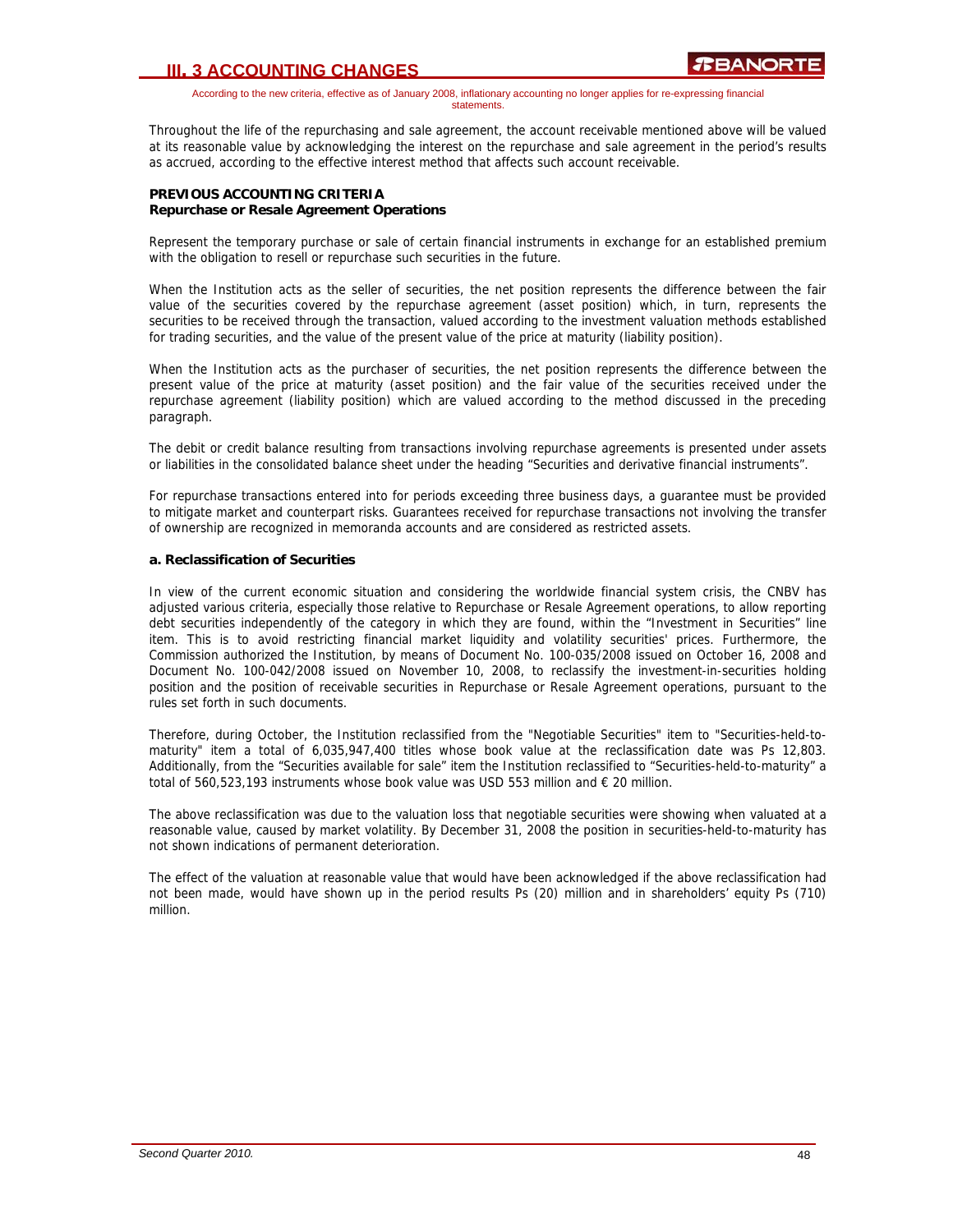According to the new criteria, effective as of January 2008, inflationary accounting no longer applies for re-expressing financial statements.

#### • **Main changes resulting from new accounting criteria and norms.**

Among the main changes resulting from the new measures and norms issued or modified by the Commission and CINIF that became effective as of January  $1<sup>st</sup>$ , 2009 are:

The C-2 criteria, "Securitizations", establishes that in this type of transaction, the assigner can decide to transfer the risks and benefits and/or control of financial assets or not to the assignee.

It establishes that the benefits from the asignee's surplus will be recognized as "benefits to be received in securitization transactions" and remain valued since its initial registration, at a reasonable value, with any valuation adjustments recognized in the results of the exercise. This valuation must be consistent with "Entity with a Specific Purpose", Entidad de Propósito Especifico (EPE) accounting policies established as the securitization medium.

If an assigner provides administrative services for transferred assets, an asset or liability must be registered initially from management of assets and liabilities, at its reasonable value according to the C-1 measure as follows:

a) An asset is registered if payment exceeds the cost and expenses incurred in providing the service; to the contrary a liability is registered.

b) Later, such asset or liability will be valued at a reasonable value, registering the effects of its valuation in the results of the exercise.

Benefits of the remaining balances of securitization operations and the asset from management of financial assets transferred will be exhibited under the heading "Benefits to be received in securitization operations".

The valuation of benefits to be received, as well as the asset or liability from management will be exhibited under the heading of "Other products" or "Other expenses", as appropriate.

The effects of said measure, in the event of having been applied to securitizations effective December  $31<sup>st</sup>$ , 2008 are detailed as follows:

In realized securitization operations, the financial assets were eliminated from the balance sheet based on the effective accounting measures to date, C-1 "Transfer of financial assets" and C-2 "Securitization". Given that the new accounting measures that substitute the previous ones are applied prospectively, no retroactive recording will apply for operations performed prior to applying this measure, which is why the re-valuation of financial asset transfers previously registered is not required.

Notwithstanding, in accordance with these new accounting measures, securitized loans for mortgage, state and municipal government portfolios that Banorte carried out during 2006 and 2007, respectively, did not fulfill the requirements of the new accounting measures for elimination from the balance sheet, given that in both operations most of the inherent risks and/or benefits are retained.

The C-5 measure "Consolidation of Entities with a Specific Purpose" defines the particular norms related to the consolidation of EPEs. It establishes that an entity must consolidate an EPE when the economic substance of the relationship between both entities indicates that it controls said EPE.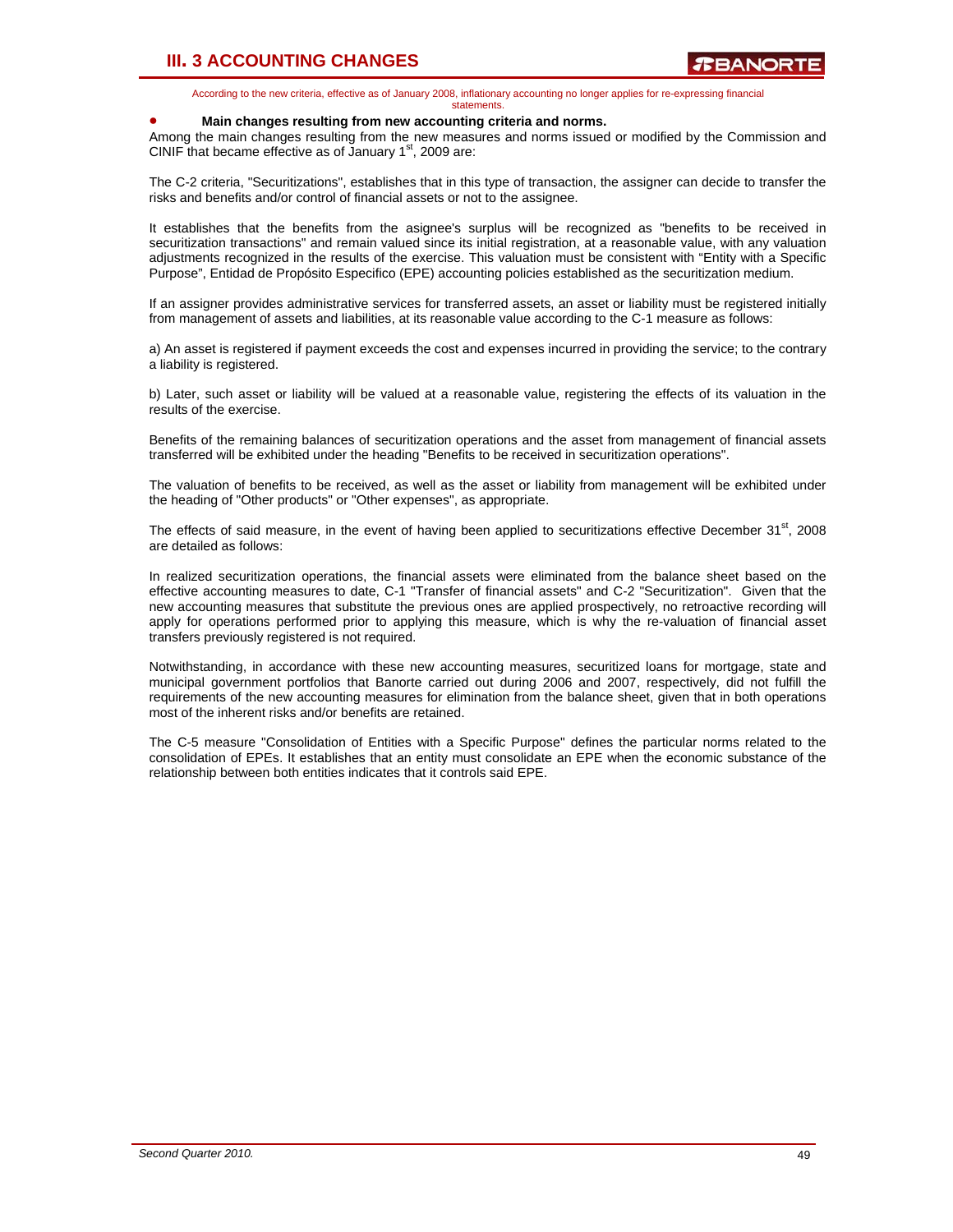According to the new criteria, effective as of January 2008, inflationary accounting no longer applies for re-expressing financial statements.

#### • **Main changes to accounting criteria**

On April 27 and May 28, 2009, the National Banking and Securities Commission issued changes in accounting criteria applicable to credit institutions and the financial groups' holdings companies, to make them consistent with financial reporting standards set out in Mexico and abroad, while at the same time facilitate the comparison of the information provided to authorities, public and the markets. Such changes were adopted and applied since April 2009. The most relevant changes are listed below:

Adjustments were made to the conceptual outline of the accounts, eliminating the concept of "rules of general application" which were substituted by "Standards and criteria for recognition."

With regard to the criteria B-2 "Investments in Securities" , the securities value impairment was extended in regards to their identification and treatment. As of now, it also includes securities available for sale and not just the securities held to maturity, as previously considered. The new criteria requires that in case that there is objective evidence of events subsequent to the initial recognition that have a negative impact on the expected cash flow, such deterioration must be booked in the value of that security.

The accrued interest from debt securities must be determined in accordance to the effective interest method regardless of the category in which these securities are registered. Previously, the straight line method was used to recognize such interests.

Regarding criteria B-5 "Derivatives and hedging transactions", the leasing contracts and the common buy-sell and supply of assets, on those underlyng derivatives' financial instruments that institutions are allowed to trade must be analyzed, with the aim of evaluating whether it complies with the definition of embedded derivative and if it may have an impact on results. Also, the NIF C-10 substitution is eliminated.

Regarding criteria B-6 "Loan Portfolio", the costs and expenses arising from initial loan placements are registered as deferred charges, and must be amortized against interest expense during the life of the loan.

The annual or renewal fees charged on credit cards will be registered as a deferred loan and will be amortized during a 12 month period.

As a result of the accounting criteria changes to the diverse Income Statement line items, the Income Statement has been adapted to reflect these modifications. The changes basically consist on the following:

The Balance Sheet includes new lines like: margin accounts, repo debtors, securities lending, hedging and trading derivatives' details, adjustments to hedging securities mark to market valuations, benefits to receive from securitizations, long term securities available for sale and mandates in securitization transactions, among others. In memo accounts, the received collaterals by entity and the received and sold or delivered collaterals as guarantee by the entity are included in this line item.

In the Income Statement, the Profit Sharing line is included within the Administrative and Promotional Expenses. Also, the net interest income adjusted for credit risk and the trading income details are included, as well as other operating income (expenses) which includes, among other things, loan recoveries arising from the sale or disposal of the loan portfolio, the impairment loss or reversal of assets other than investments in securities and the mark to valuation results in awarded property.

The D-4 criteria is reestructured and contemplates changes in substance between the State of Changes in Financial Position and the Cash Flow Statement. This was done because the first one showed the changes in the financial structure of the entity, which may or may not identify the generation or application of resources in the period, while the second shows the cash flows that represent the creation or application of cash of the entity during the period

For comparison purposes, financial information is presented for the first quarter of 2009, based on accounting criteria contained in the resolution amending the general provisions applicable to financial reporting by companies of financial groups subject to supervision of the National Banking and Securities Commission issued on May 28, 2009.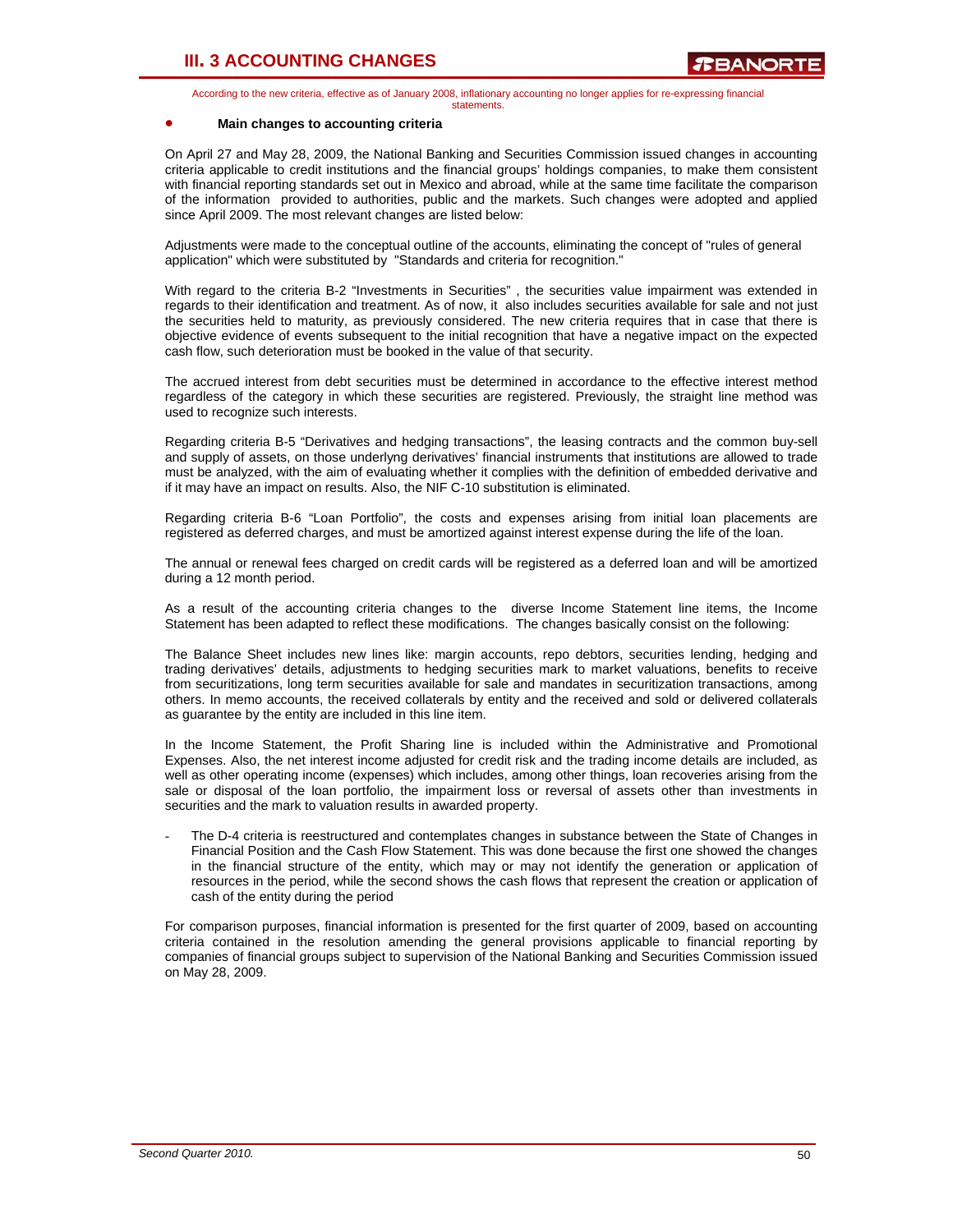

| <b>GFNorte - INCOME STATEMENT</b><br>(Million Pesos)                 | 1Q09<br><b>Previous</b><br>criteria | <b>Reclassifications</b>         | <b>Current</b><br>criteria | <b>Adjustments</b><br>to current<br>criteria | <b>1Q09</b><br>reprocessed<br>criteria | <b>2Q09</b> | 1H09<br>Reprocessed<br>to current |
|----------------------------------------------------------------------|-------------------------------------|----------------------------------|----------------------------|----------------------------------------------|----------------------------------------|-------------|-----------------------------------|
|                                                                      |                                     |                                  |                            |                                              |                                        |             | criteria                          |
| Interest Income                                                      | 13,141                              | ÷,                               | 13,141                     | $\overline{\phantom{a}}$                     | 13,141                                 | 11,358      | 24,499                            |
| Interest Expense                                                     | 7.094                               | Ĭ.                               | 7.094                      | 3                                            | 7.097                                  | 5.656       | 12.753                            |
| Loan Fees                                                            | 153                                 |                                  | 153                        | ÷.                                           | 153                                    | 139         | 292                               |
| <b>Fees Paid</b>                                                     |                                     |                                  |                            |                                              |                                        | 4           | 4                                 |
| Net Interest Income (NII)                                            | 6.199                               | $\blacksquare$                   | 6,199                      | (3)                                          | 6,197                                  | 5.838       | 12.034                            |
| Preventive Provision for Loan Losses                                 | 2,162                               | $\blacksquare$<br>$\blacksquare$ | 2,162                      | ÷,<br>$\overline{a}$                         | 2,162                                  | 2,188       | 4,350                             |
| Loan Loss Provisions Fobaproa<br><b>NII Adjusted for Credit Risk</b> | $\blacksquare$<br>4,037             | $\overline{a}$                   | $\overline{a}$<br>4,037    | (3)                                          | 4,034                                  | 3,650       | 7,684                             |
| <b>Fund Trasnfers</b>                                                | 60                                  |                                  | 60                         |                                              | 60                                     | 61          | 121                               |
| <b>Account Management</b>                                            | 230                                 |                                  | 230                        |                                              | 230                                    | 237         | 467                               |
| Fiduciarv                                                            | 51                                  |                                  | 51                         |                                              | 51                                     | 68          | 119                               |
| Income from Real Estate Portfolios                                   | 137                                 |                                  | 137                        |                                              | 137                                    | 164         | 302                               |
| <b>Electronic Banking Services</b>                                   | 250                                 |                                  | 250                        |                                              | 250                                    | 256         | 506                               |
| <b>Credit Card Fees</b>                                              | 590                                 |                                  | 590                        | (56)                                         | 534                                    | 520         | 1,054                             |
| Fees Charged to IPAB                                                 | $\blacksquare$                      |                                  | $\blacksquare$             | $\overline{a}$                               | $\overline{\phantom{a}}$               | $\sim$      | $\sim$                            |
| <b>Other Fees</b>                                                    | 596                                 |                                  | 596                        |                                              |                                        | 606         | 1.202                             |
| <b>Fees Charged on Services</b>                                      | 1,914                               |                                  | 1,914                      | (56)                                         | 1,858                                  | 1,912       | 3,770                             |
| <b>Fund Trasnfers</b>                                                | 6                                   |                                  | 6                          |                                              | 6                                      | 5           | 11                                |
| <b>Other Fees</b>                                                    | 305                                 | L.                               | 305                        | L.                                           | 305                                    | 289         | 594                               |
| <b>Real Estate Portfolios</b>                                        |                                     | L.                               | ÷.                         | ÷.                                           | $\overline{a}$                         | J.          | $\overline{a}$                    |
| <b>Fees Paid on Services</b>                                         | 312                                 | $\overline{a}$                   | 312                        | $\overline{a}$                               | 312                                    | 294         | 605                               |
| <b>FX</b>                                                            | 356                                 | Ĭ.                               | 356                        | $\overline{a}$                               | 356                                    | 163         | 518                               |
| Securities - realized gains                                          | 19                                  |                                  | 19                         | 17                                           | 36                                     | 79          | 115                               |
| Securities - unrealized gains                                        | (133)                               |                                  | (133)                      |                                              | (133)                                  | (85)        | (218)                             |
| <b>Market Related Income</b>                                         | 241                                 | $\overline{a}$                   | 241                        | 17                                           | 259                                    | 157         | 416                               |
| <b>Other Operating Income (expenses)</b>                             |                                     | 226                              | 226                        |                                              | 226                                    | 147         | 373                               |
| Non Interest Income                                                  | 1.844                               | 226                              | 2.070                      | (39)                                         | 2.032                                  | 1.922       | 3.954                             |
| <b>Total Operating Income</b>                                        | 5.881                               | 226                              | 6,107                      | (41)                                         | 6,066                                  | 5,572       | 11,638                            |
| Personnel                                                            | 1,692                               | $\blacksquare$                   | 1.693                      |                                              | 1,693                                  | 1,523       | 3,216                             |
| <b>Profit Sharing</b>                                                | $\blacksquare$                      | 199                              | 199                        |                                              | 199                                    | 169         | 368                               |
| <b>Profesional Fees Paid</b>                                         | 334                                 |                                  | 334                        |                                              | 334                                    | 340         | 675                               |
| Admin, And Promotional Expenses                                      | 1.186                               |                                  | 1.186                      | (36)                                         | 1.150                                  | 1.132       | 2.282                             |
| Rents, Depreciation and Amortization                                 | 452                                 |                                  | 452                        |                                              | 452                                    | 435         | 887                               |
| <b>Other Taxes</b>                                                   | 209                                 | Ĭ.                               | 209                        |                                              | 209                                    | 172         | 381                               |
| Contributions to IPAB                                                | 267                                 | $\overline{a}$                   | 267                        | ÷.                                           | 267                                    | 265         | 532                               |
| <b>Non Interest Expense</b>                                          | 4,142                               | 199                              | 4,341                      | (36)                                         | 4,304                                  | 4,037       | 8,341                             |
| <b>Operating Income</b>                                              | 1,739                               | 27                               | 1,767                      | (5)                                          | 1,762                                  | 1,535       | 3,297                             |
| <b>Other Products</b>                                                | 502                                 | (33)                             | 469                        |                                              | 469                                    | 595         | 1,064                             |
| Changes in FX valuation                                              |                                     |                                  |                            |                                              |                                        |             |                                   |
| Recoveries                                                           | 403                                 | (207)                            | 196                        |                                              | 196                                    | 122         | 318                               |
| Repomo - ohters(creditor balance)                                    |                                     |                                  |                            |                                              |                                        |             |                                   |
| <b>Non-Operating Income</b>                                          | 904                                 | (240)                            | 665                        | $\overline{a}$                               | 665                                    | 717         | 1,382                             |
| <b>Other Expenses</b>                                                | (253)                               | 13                               | (240)                      |                                              | (240)                                  | (525)       | (764)                             |
| Changes in FX valuation                                              |                                     |                                  |                            |                                              |                                        |             |                                   |
| Repomo - other (debtor balance)                                      |                                     | $\overline{a}$                   |                            |                                              |                                        |             |                                   |
| <b>Non-Operating Expenses</b>                                        | (253)                               | 13                               | (240)                      | $\blacksquare$                               | (240)                                  | (525)       | (764)                             |
| Non Operating Income (Expense), net                                  | 652                                 | (226)                            | 425                        |                                              | 425                                    | 193         | 618                               |
| Pre-tax Income                                                       | 2,391                               | (199)                            | 2,192                      | (5)                                          | 2,187                                  | 1,728       | 3,915                             |
| Income tax                                                           | 258                                 |                                  | 258                        |                                              | 258                                    | 413         | 670                               |
| <b>Profit Sharing</b><br>Tax on Assets                               | 199                                 | $\overline{a}$                   | $\blacksquare$             |                                              | ÷                                      | ٠           | $\blacksquare$                    |
| Deffered Income Tax                                                  | 317                                 | L.                               | 317                        | $\overline{a}$                               | 317                                    | 17          | 334                               |
| <b>Taxes</b>                                                         | 774                                 | 199                              | 574                        | $\overline{a}$                               | 574                                    | 429         | 1.004                             |
| Net Income before Subsidiaries                                       | 1,617                               | $\qquad \qquad \blacksquare$     | 1,617                      | (5)                                          | 1,613                                  | 1,298       | 2,911                             |
| Subsidiaries' Net Income                                             | 89                                  | $\blacksquare$                   | 89                         |                                              | 89                                     | 45          | 134                               |
| <b>Net Income from Continous Operations</b>                          | 1,706                               | L.                               | 1,706                      | (5)                                          | 1,701                                  | 1,343       | 3,045                             |
| Extraordinary items, net                                             |                                     | $\overline{a}$                   |                            |                                              |                                        |             |                                   |
| <b>Minority Interest</b>                                             | 95                                  | Ĭ.                               | 95                         |                                              | 95                                     | 31          | 126                               |
| <b>Net Income</b>                                                    | 1,611                               | L.                               | 1,611                      | (5)                                          | 1.607                                  | 1,312       | 2.919                             |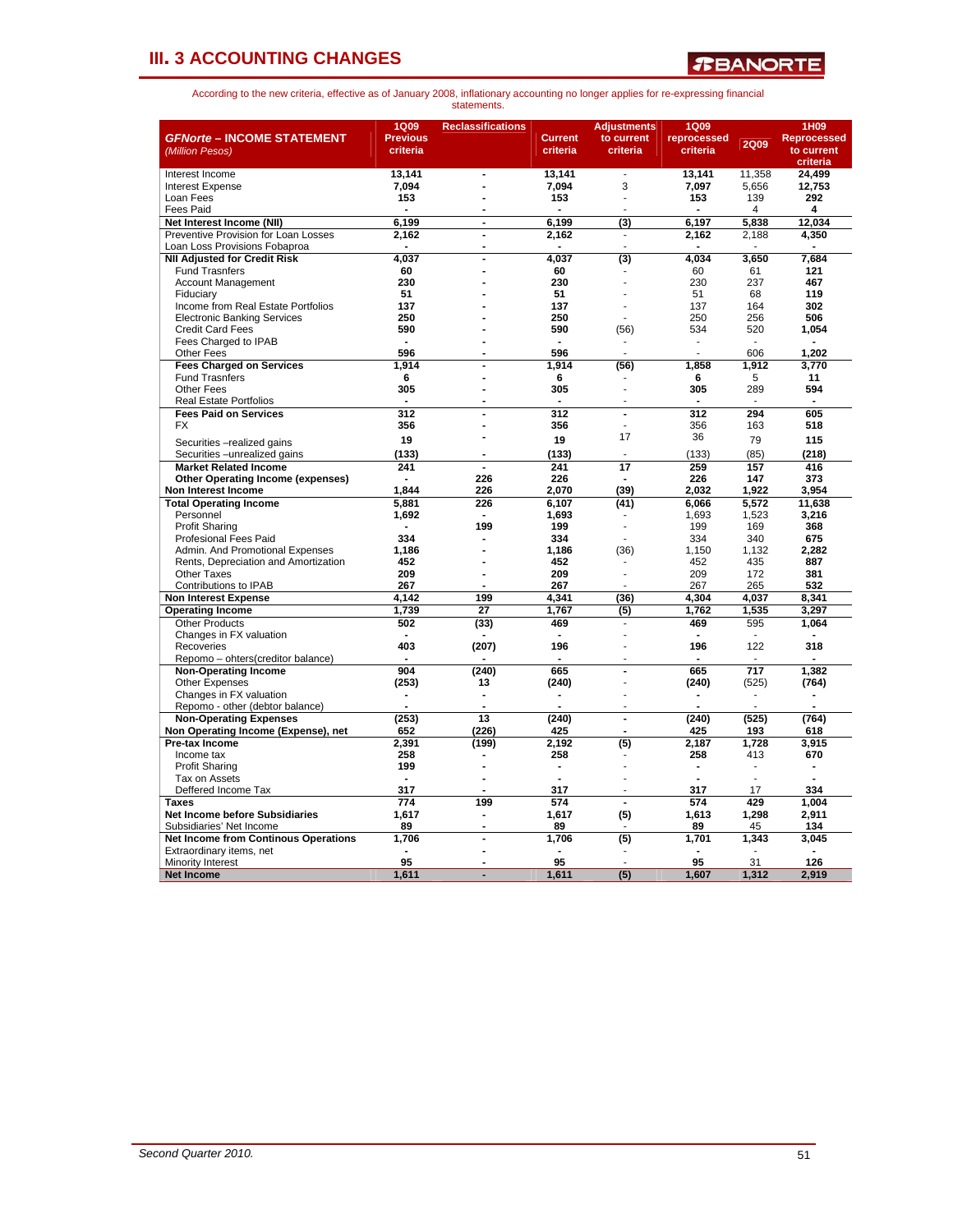| <i><b>GFNORTE – BALANCE SHEET</b></i>   | <b>1Q09</b><br><b>Previous</b> | <b>Reclassifi</b><br>cations | <b>Current</b>           | <b>Adjustm</b><br>ents to | <b>1Q09</b><br>reprocessed | <b>2Q09</b>              |
|-----------------------------------------|--------------------------------|------------------------------|--------------------------|---------------------------|----------------------------|--------------------------|
| (Milliones Pesos)                       | criteria                       |                              | criteria                 | current<br>criteria       | criteria                   |                          |
| <b>ASSETS</b>                           |                                |                              |                          |                           |                            |                          |
| <b>Cash and Due from Banks</b>          | 56,317                         | (14)                         | 56,303                   | $\blacksquare$            | 56,303                     | 56,918                   |
| <b>Margin Accounts</b>                  | -                              | 14                           | 14                       |                           | 14                         | 17                       |
| Negotiable Instruments                  | 5,172                          |                              | 5,172                    |                           | 5,172                      | 25,672                   |
| Securities Available for Sale           | 11,870                         |                              | 11,870                   |                           | 11,870                     | 11,566                   |
| Securities Held to Maturity             | 217,922                        |                              | 217,922                  |                           | 217,922                    | 210,702                  |
| <b>Investment in Securitiees</b>        | 234,965                        | ۰                            | 234,965                  |                           | 234,965                    | 247,940                  |
| Non-assigned Sec for Settlement         |                                |                              | $\blacksquare$           |                           |                            |                          |
| Debtor balance in repo trans, (net)     | 1,620                          |                              | 1,620                    |                           | 1,620                      | 16                       |
| <b>Securities Lending</b>               |                                | $\overline{\phantom{a}}$     | $\blacksquare$           |                           |                            | ÷.                       |
| For trading                             |                                | 6,406                        | 6,406                    |                           | 6,406                      | 5,525                    |
| For hedging                             |                                | 2,529                        | 2,529                    |                           | 2,529                      | 1,142                    |
| <b>Derivatives</b>                      | 8,936                          | (8,936)                      |                          |                           |                            |                          |
| Operations w/ Derivatives & Securities  | 8,936                          | $\qquad \qquad \blacksquare$ | 8,936                    |                           | 8,936                      | 6,667                    |
| <b>Commercial Loans</b>                 | 122,563                        |                              | 122,563                  | $\sim$                    | 122,563                    | 120,616                  |
| <b>Financial INtermediaries' Loans</b>  | 10,229                         |                              | 10,229                   |                           | 10,229                     | 8,462                    |
| Consumer Loans                          | 27,775                         |                              | 27,775                   |                           | 27,775                     | 26,651                   |
| Mortgage Loans                          | 47,023                         |                              | 47,023                   |                           | 47,023                     | 47,691                   |
| Government Entities' Loans              | 28,592                         |                              | 28,592                   |                           | 28,592                     | 31,921                   |
| <b>IPAB Loans</b>                       |                                |                              | $\blacksquare$           |                           |                            | $\overline{\phantom{a}}$ |
| <b>Performing Loans</b>                 | 236,181                        | $\blacksquare$               | 236,181                  | $\blacksquare$            | 236,181                    | 235,342                  |
| <b>Commercial Loans</b>                 | 2,187                          | (6)                          | 2,181                    |                           | 2,181                      | 2,796                    |
| Financial Intermediaries' Loans         | 3                              |                              | 3                        |                           | 3                          | ä,                       |
| Consumer Loans                          | 2,541                          |                              | 2,541                    |                           | 2,541                      | 2,584                    |
| Mortgage Loans                          | 825                            |                              | 825                      |                           | 825                        | 919                      |
| Government Entities' Loans              |                                |                              | $\overline{\phantom{0}}$ |                           |                            | $\mathbf{r}$             |
| Past due Loans                          | 5,556                          | (6)                          | 5,550                    | $\blacksquare$            | 5,550                      | 6,299                    |
| Gross Loan Portfolio                    | 241,737                        | (6)                          | 241,731                  | $\blacksquare$            | 241,731                    | 241,641                  |
| Preventive Loan Loss Reserves           | 6,051                          | $\blacksquare$               | 6,051                    |                           | 6,051                      | 6,426                    |
| <b>Net Loan Portfolio</b>               | 235,686                        | (6)                          | 235,680                  |                           | 235,680                    | 235,216                  |
| <b>Acquired Collection Rights</b>       | 2,923                          |                              | 2,923                    |                           | 2,923                      | 2,804                    |
| Total Loan Portfolio                    | 238,609                        | (6)                          | 238,603                  | $\blacksquare$            | 238,603                    | 238,020                  |
| Benef.receivab.securitiz. transactions  | 699                            | $\blacksquare$               | 699                      |                           | 699                        | 557                      |
| Sundry Debtors & Other Accs Rec, net    | 13,764                         | 6                            | 13,769                   |                           | 13,769                     | 10,770                   |
| Inventories                             | 479                            |                              | 479                      |                           | 479                        | 312                      |
| Foreclosed Assets, net                  | 841                            |                              | 841                      |                           | 841                        | 800                      |
| Real Estate, Furniture & Equipment, net | 8,459                          |                              | 8,459                    |                           | 8,459                      | 8,419                    |
| <b>Investments in Subsidiaries</b>      | 2,668                          |                              | 2,668                    |                           | 2,668                      | 2,896                    |
| Deferred Taxes, net                     | 147                            |                              | 147                      |                           | 147                        | 141                      |
| Deferred charges, and intangibles       |                                | 5,799                        | 5,799                    |                           | 5,799                      | 4,330                    |
| Other short and long term assets        |                                | 4,499                        | 4,499                    | 35                        | 4,534                      | 4,119                    |
| Other assets                            | 5,506                          | (5,506)                      | $\blacksquare$           |                           |                            | $\frac{1}{2}$            |
| Intangibles                             | 293                            | (293)                        |                          |                           |                            |                          |
| <b>Other Assets</b>                     | 4,499                          | (4, 499)                     |                          |                           |                            |                          |
|                                         | 10,298                         | $\qquad \qquad \blacksquare$ | 10,298                   | 35                        | 10,333                     | 32,345                   |
| <b>Total Assets</b>                     | 577,802                        | ۰                            | 577,802                  | 35                        | 577,837                    | 581,922                  |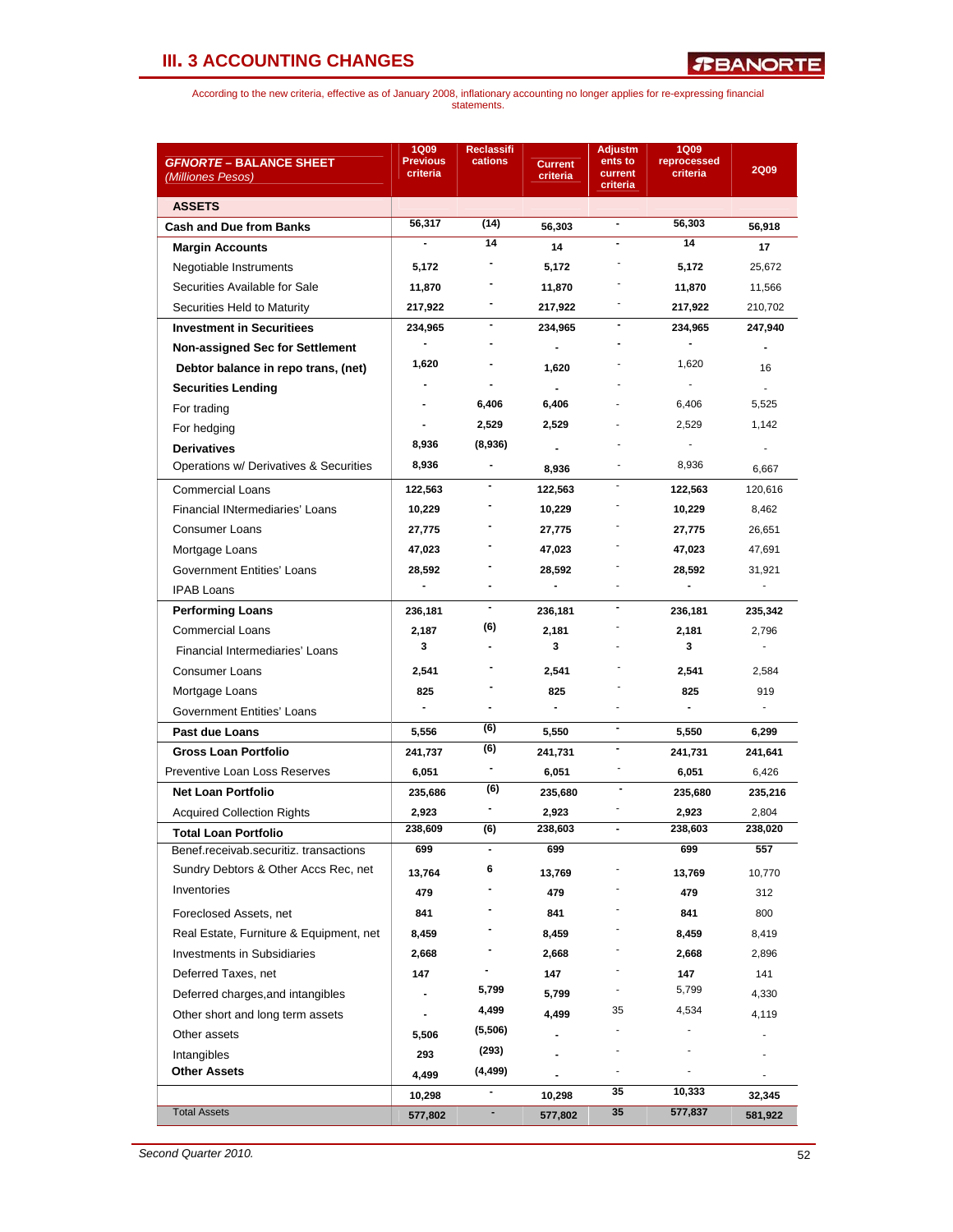| <b>GFNORTE - BALANCE SHEET</b><br>(Milliones Pesos) | <b>1Q09</b><br><b>Previous</b><br>criteria | <b>Reclassifi</b><br>cations | <b>Current criteria</b>  | <b>Adjust</b><br>ments<br>to | <b>1Q09</b><br>reproc<br>essed | <b>2Q09</b> |
|-----------------------------------------------------|--------------------------------------------|------------------------------|--------------------------|------------------------------|--------------------------------|-------------|
| <b>LIABILITIES</b>                                  |                                            |                              |                          |                              |                                |             |
| Demand Deposits                                     | 120,255                                    | $\blacksquare$               | 120,255                  | $\overline{\phantom{a}}$     | 120,255                        | 123,755     |
| <b>Time Deposits</b>                                | 134,964                                    |                              | 134,964                  |                              | 134,964                        | 141,608     |
| <b>Bank Bonds</b>                                   |                                            |                              | $\blacksquare$           |                              |                                |             |
| <b>Deposits</b>                                     | 255,219                                    |                              | 255,219                  | $\blacksquare$               | 255,219                        | 265,363     |
| Immediate Redemption Loans                          | 4,180                                      |                              | 4,180                    |                              | 4,180                          | 501         |
| <b>Short Term Loans</b>                             | 25,322                                     |                              | 25,322                   |                              | 25,322                         | 25,057      |
| Long Term Loans                                     | 10,723                                     |                              | 10,723                   |                              | 10,723                         | 9,727       |
| Due to Banks & Correspondents                       | 40,225                                     | $\blacksquare$               | 40,225                   | $\overline{\phantom{a}}$     | 40,225                         | 35,285      |
| Assigned securities to settle                       | 420                                        |                              | 420                      |                              | 420                            | 540         |
| <b>Creditor Balances in Repo Trans, net</b>         | 191,479                                    |                              | 191,479                  |                              | 191,479                        | 200,933     |
| <b>Securities Lending</b>                           |                                            |                              |                          |                              |                                |             |
| <b>Repo Transactions with Collateral</b>            | 304                                        |                              | 304                      |                              | 304                            |             |
| Trading                                             |                                            | 6,300                        | 6,300                    | (18)                         | 6,282                          | 5,219       |
| Hedging                                             |                                            | 5,345                        | 5,345                    |                              | 5,345                          | 3,976       |
| <b>Transactions with Derivatives</b>                | 11,646                                     | (11, 646)                    | $\blacksquare$           |                              |                                |             |
|                                                     | 11,646                                     |                              | 11,646                   | (18)                         | 11,628                         | 9,195       |
| <b>Operations w/ derivatives and Securities</b>     | 203,849                                    |                              | 203,849                  | (18)                         | 203,831                        | 210,668     |
| Income Tax payable                                  | 496                                        | (285)                        | 211                      |                              | 211                            | 170         |
| Profit Sharing.                                     |                                            | 285                          | 285                      |                              | 285                            | 371         |
| Creditor for settlement of transactions             |                                            | 6,832                        | 6,832                    |                              | 6,832                          | 1,709       |
| Other loans and accounts payable                    | 17,726                                     | (6, 832)                     | 10,894                   | ٠                            | 10,894                         | 8,516       |
| <b>Other Payable accounts</b>                       | 18,222                                     |                              | 18,222                   | $\blacksquare$               | 18,222                         | 10,767      |
| <b>Subordinated Debentures</b>                      | 18,053                                     |                              | 18,053                   |                              | 18,053                         | 17,783      |
| <b>Deferred Taxes</b>                               |                                            |                              |                          |                              |                                |             |
| <b>Deferred Credits</b>                             | 1,336                                      |                              | 1,336                    | 58                           | 1,393                          | 1,464       |
| <b>TOTAL LIABILITIES</b>                            | 536,903                                    |                              | 536,903                  | 40                           | 536,943                        | 541,330     |
| <b>EQUITY</b>                                       |                                            |                              |                          |                              |                                |             |
| Paid-in Capital                                     | 11,932                                     |                              | 11,932                   |                              | 11,932                         | 11,945      |
| <b>Share Subscription Premiums</b>                  | 1,530                                      |                              | 1,530                    |                              | 1,530                          | 1,247       |
| <b>Subordinated Convertible Debentures</b>          | $\overline{\phantom{a}}$                   |                              | $\overline{\phantom{a}}$ | ÷.                           |                                |             |
| <b>Subscribed Capital</b>                           | 13,462                                     | $\blacksquare$               | 13,462                   | $\blacksquare$               | 13,462                         | 13,192      |
| <b>Capital Reserves</b>                             | 2,748                                      |                              | 2,748                    |                              | 2,748                          | 3,173       |
| Retained earnings                                   | 23,965                                     |                              | 23,965                   |                              | 23,965                         | 23,459      |
| Results from sec available for sale                 | (1, 315)                                   |                              | (1, 315)                 |                              | (1, 315)                       | (867)       |
| Results from valuation of securities                |                                            |                              |                          |                              |                                | (1, 342)    |
| Resuls from Conversion of Foreign Ops               | 1,244                                      |                              | 1,244                    |                              | 1,244                          | (1,580)     |
| Surplus (deficit) in capital restatement            |                                            |                              |                          |                              |                                |             |
| Results of Non Monetary Fixed Assets                |                                            |                              |                          |                              |                                |             |
| Results of Non Monetary Invesment Assets            | (2,833)                                    |                              | (2,833)                  |                              | (2,833)                        |             |
| Adjusments in the Employees' Pension                |                                            |                              |                          |                              |                                |             |
| Accumulated Effect or Deferred Liabilites           |                                            |                              |                          | $\frac{1}{2}$                |                                |             |
| Net Income                                          | 1,611                                      |                              | 1,611                    | (5)                          | 1,607                          | 2,923       |
| Minority Interest                                   | 2,016                                      |                              | 2,016                    | ٠                            | 2,016                          | 1,633       |
| <b>Earned Capital</b>                               | 27,437                                     | ۰                            | 27,437                   | (5)                          | 27,432                         | 27,400      |
| <b>Total Equity</b>                                 | 40,899                                     | ٠                            | 40,899                   | (5)                          | 40,894                         | 40,592      |
| TOTAL LIABILITIES AND EQUITY                        | 577,802                                    |                              | 577,802                  | 35                           | 577,837                        | 581,922     |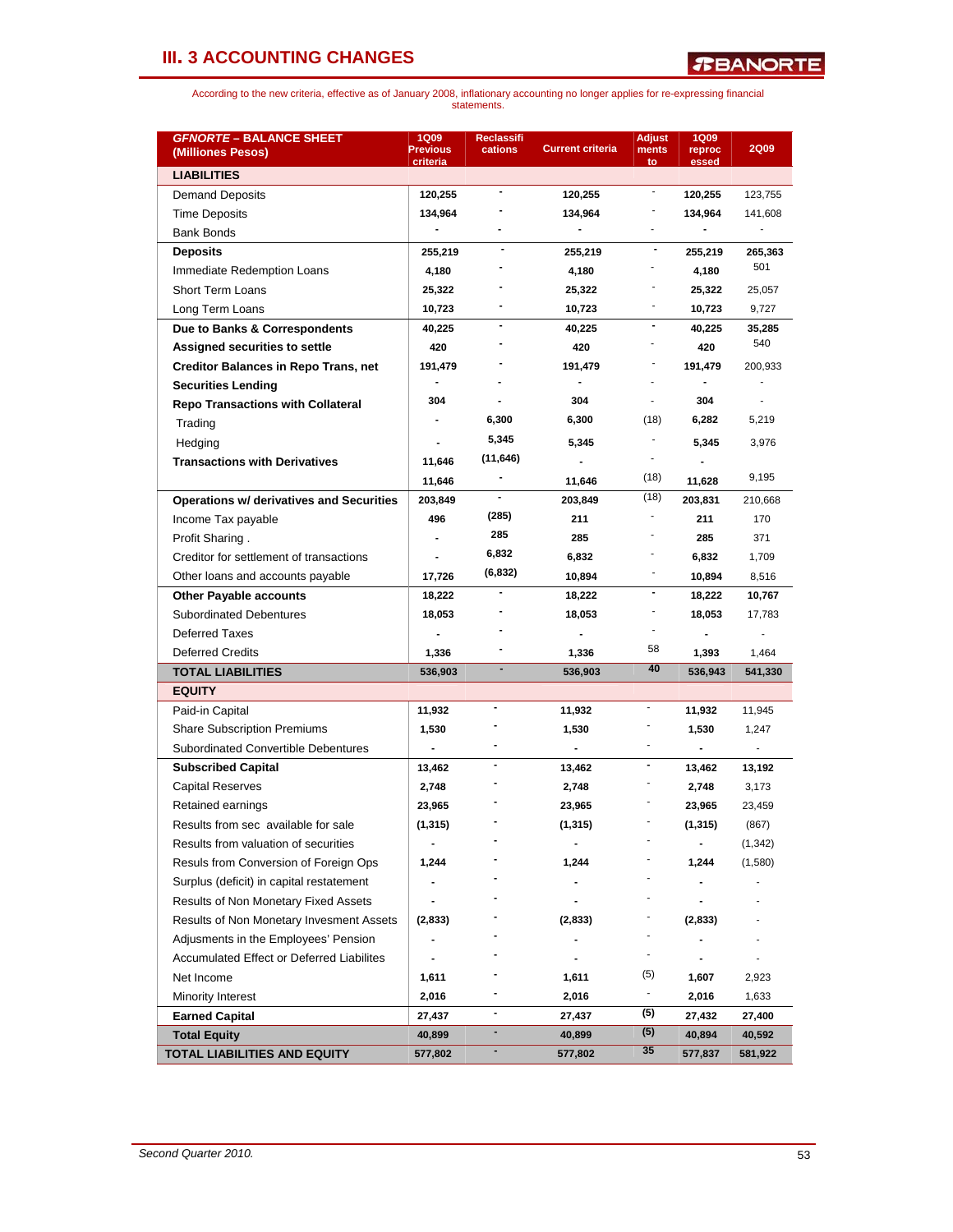According to the new criteria, effective as of January 2008, inflationary accounting no longer applies for re-expressing financial statements.

### • **Changes in accounting rules**

On July 30 2009, the National Banking and Securities Commission (CNBV) issued changes to accounting criteria applicable, among others, to auxiliary credit institutions, financial companies of limited scope and regulated financial companies of multiple scope; also on August 31 2009, it issued changes in accounting criteria applicable to mutual funds. These changes were done to make them consistent with the financial information norms established in Mexico and abroad. They are similar to the changes recently implemented for Credit Institutions and Broker Dealers in 2Q09.

#### • **D-8 Bulletin: Stock based compensation**

Banorte grants GFNORTE shares to its executives through different structured payments plans based on those shares. These plans are managed by trusts that Banorte constitutes and gives the necessary resources so that at the beginning of each plan, they can purchase directly in the financial markets the shares needed to fulfill these stock based plans.

The Financial Norm D-8, Stock based Payments, which is effective for fiscal exercises that begin as of January 2009, requires those entities that grant stock based payment plans to recognize an expense for the services received by the executives that are beneficiaries of the plans.

When a subsidiary grants stock plans of its holding Company, the NIF D-8 establishes that the accounting recognition of the expenditure must be made as if the plan was settled in cash at reasonable value, each period that the financial information is presented along with the assumptions known at that date.

On the other hand, the Holding must recognize such expenditure as if the plan was to be settled with shares. Under this scheme, the plan is valued in the beginning at the Holding level and must be later revalued.

In the consolidated financial statements with the Group's subsidiaries, the items recognized in its banking subsidiary derived from the recognition and valuation of the share plans granted have been eliminated through consolidation movements of Ps 103 million. In this sense, an expense incurred by the Financial Group of up to Ps 52 million has been recognized, which results at 4Q09 in a net positive effect in the financial statements of the holding Company of Ps 51 million. At 1Q10 results in a net negative effect in the financial statements of the holding Company of Ps (8) million. At 2Q10 results in a net negative effect in the financial statements of the holding Company of Ps (6) million.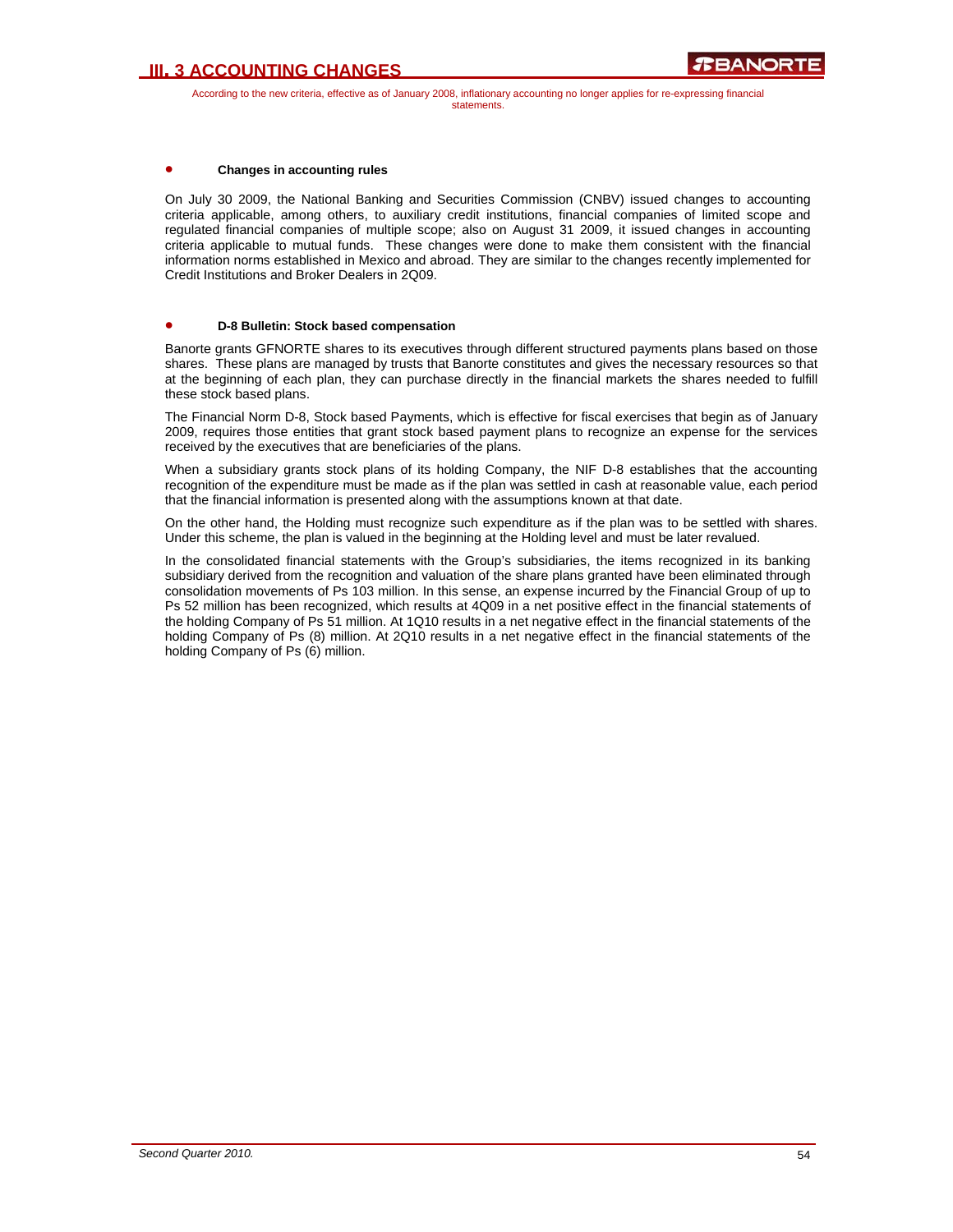### **III. 4 LOAN PORTFOLIO SALES TO SOLIDA**

According to the new criteria, effective as of January 2008, inflationary accounting no longer applies for re-expressing financial statements.

# **LOAN PORTFOLIO SALES TO SOLIDA ADMINISTRADORA DE PORTAFOLIOS**

On February, 2003 Banorte sold Ps \$1.9 billion (Ps \$1.861 billion in Past-due loans & Ps \$64 million in Performing loans) of its own portfolio (including interests) to its subsidiary Sólida Administradora de Portafolios, S.A. de C.V. for Ps \$378 million. The transaction was done based on August 2002 figures, and therefore the final figure that affected the February balance was Ps \$1.856 billion, once the collections made since August 2002 are considered. The past-due portfolio as well as Ps \$1.577 billion in associated loan reserves were cancelled.

As instructed by the CNBV in the document 601-II-323110, we show the integration of the loan portfolio sold in 1Q03 by Banorte to its subsidiary Sólida Administradora de Portafolios, S.A. de C.V. The Purpose of this sale was to concentrate the portfolio in this specialized recovery unit as it had been managing the collections of this loans previously. This was a one time operation.

|                             |        | <b>Local Currency (2)</b> |               |        | Foreign Currency (USD) (3) |               | <b>Total</b> |               |               |
|-----------------------------|--------|---------------------------|---------------|--------|----------------------------|---------------|--------------|---------------|---------------|
| (Millions of Nominal Pesos) | Aug'02 | <b>Mar'10</b>             | <b>Jun'10</b> | Aug'02 | <b>Mar'10</b>              | <b>Jun'10</b> | Aug'02       | <b>Mar'10</b> | <b>Jun'10</b> |
| <b>Performing Loans</b>     |        |                           |               |        |                            |               |              |               |               |
| Commercial                  | 5      |                           |               | 5      | ٠                          | ٠             | 10           |               |               |
| Consumer                    | ٠      | ۰                         | ۰             | ۰      | ٠                          | ٠             | ٠            | ۰             |               |
| Mortgage                    | 54     | 25                        | 24            | ۰      | ٠                          | ۰             | 54           | 25            | 24            |
| Total                       | 59     | 25                        | 24            | 5      | ٠                          |               | 64           | 25            | 24            |
| <b>Non Performing Loans</b> |        |                           |               |        |                            |               |              |               |               |
| Commercial                  | 405    | 340                       | 340           | 293    | 103                        | 108           | 698          | 443           | 448           |
| Consumer                    | 81     | 72                        | 72            | ۰      | ۰                          | ٠             | 81           | 72            | 72            |
| Mortgage                    | 1.112  | 344                       | 339           | ۰      | ٠                          | ۰             | 1,112        | 344           | 339           |
| Total                       | 1,598  | 756                       | 751           | 293    | 103                        | 108           | 1,891        | 859           | 859           |
| <b>TOTAL LOANS</b>          | 1,657  | 781                       | 775           | 298    | 103                        | 108           | 1,955        | 884           | 883           |
| Loan Loss Reserves (1)      |        |                           |               |        |                            |               |              |               |               |
| Commercial                  | 326    | 327                       | 327           | 246    |                            | 108           | 572          | 430           | 435           |
| Consumer                    | 77     | 72                        | 72            | ۰      | ٠                          | ۰             | 77           | 72            | 72            |
| Mortgage                    | 669    | 330                       | 326           |        |                            | ۰             | 669          | 330           | 326           |
| Total                       | 1,072  | 729                       | 725           | 246    | 103                        | 108           | 1,318        | 832           | 833           |

1) Reserve requirements using the same classification method used for the bank.

2) Includes UDIS.<br>3) The dollar portfolio and reserves are re-expressed in pesos.<br>Note 1.- There was a Reserve deficit of Ps 48 mllion as of June 2010.<br>Note 2.- Banorte has a 99.99% stake in Sólida.

In 2Q10 the Loan portfolio showed changes due to: collections for Ps \$4 million, restructures for Ps \$2 million, repossessed assets for Ps \$1 millon and Ps \$22 million in charge-offs and discounts. In the Loan loss provisions, there were charge-offs and discounts for Ps \$9 million. There were transfers from performing loans to past due loans for Ps \$1 million and transfers from past due loans to performing loans for Ps \$1 million.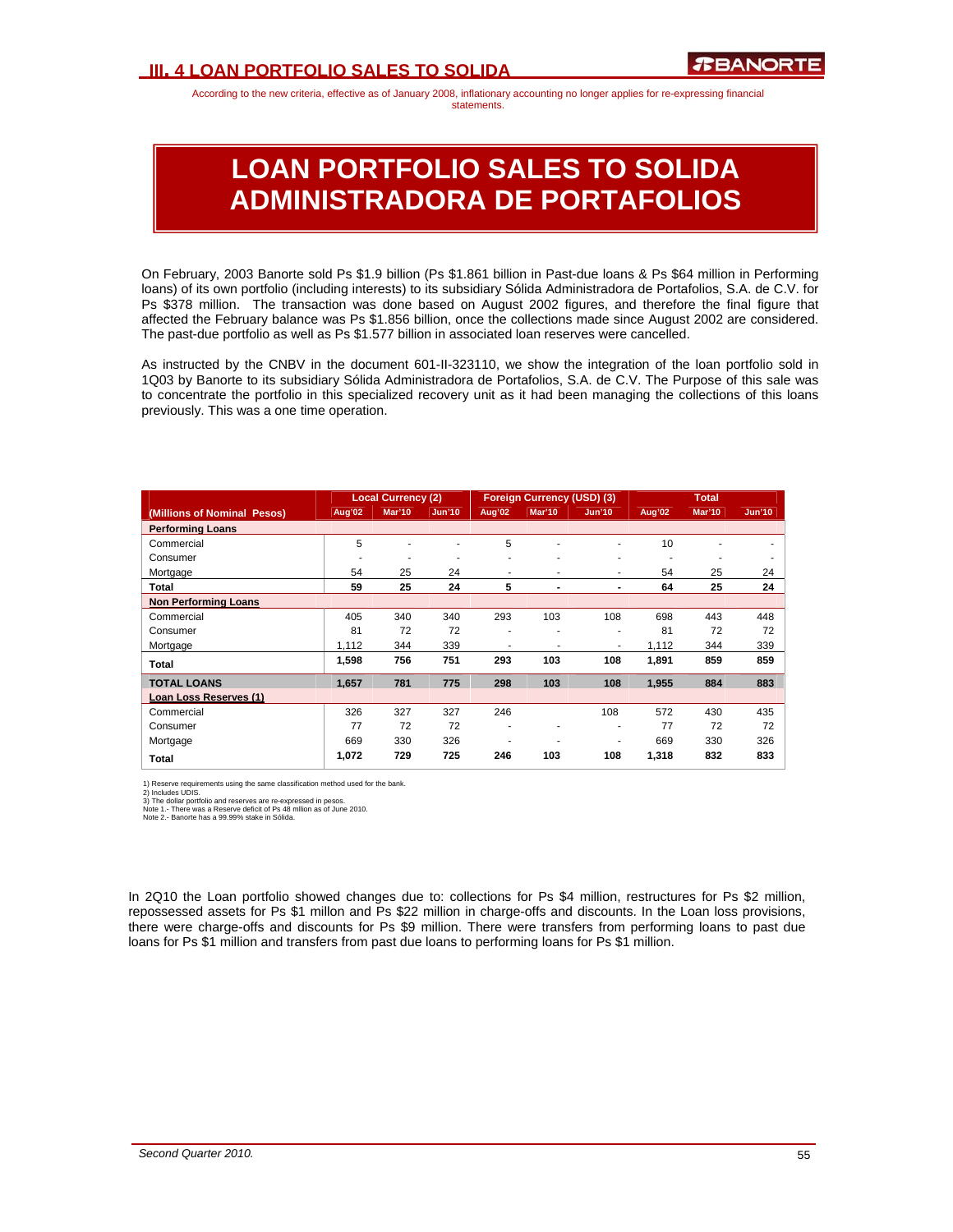## **III. 4 LOAN PORTFOLIO SALES TO SOLIDA**

*R***BANORTE** 

According to the new criteria, effective as of January 2008, inflationary accounting no longer applies for re-expressing financial statements.

As instructed by the CNBV in the document 601-II-323110 for purposes of determining financial indicators and a general disclosure referred to regulations, we show the integration of the Banorte's portfolio including the portfolio which was sold to Sólida Administradora de Portafolios, S.A. de C.V..

|                             | Local Currency (1) |              | Foreign Currency (USD)(2) |              |               | <b>Total</b> |
|-----------------------------|--------------------|--------------|---------------------------|--------------|---------------|--------------|
| (Millions of Nominal Pesos) | Mar'10             | <b>Jun10</b> | Mar'10                    | <b>Jun10</b> | <b>Mar'10</b> | <b>Jun10</b> |
| <b>Performing Loans</b>     |                    |              |                           |              |               |              |
| Commercial                  | 133,800            | 134,214      | 9,668                     | 10,822       | 143,468       | 145,036      |
| Consumer                    | 25,568             | 26,076       | ä,                        |              | 25,568        | 26,076       |
| Mortgage                    | 48,790             | 50,502       |                           |              | 48,790        | 50,502       |
| Fobaproa / IPAB             |                    |              |                           |              |               |              |
| <b>Performing Loans</b>     | 208,158            | 210,792      | 9,668                     | 10,822       | 217,826       | 221,614      |
|                             |                    |              |                           |              |               |              |
| <b>Non Performing Loans</b> |                    |              |                           |              |               |              |
| Commercial                  | 2,837              | 2,605        | 142                       | 187          | 2,979         | 2,792        |
| Consumer                    | 1,637              | 1,622        |                           | ٠            | 1,637         | 1,622        |
| Mortgage                    | 996                | 1,029        | ä,                        | ٠            | 996           | 1,029        |
| <b>Non Performing Loans</b> | 5,470              | 5,256        | 142                       | 187          | 5,612         | 5,443        |
|                             |                    |              |                           |              |               |              |
| <b>TOTAL LOANS</b>          | 213,628            | 216,048      | 9,810                     | 11,009       | 223,438       | 227,057      |
|                             |                    |              |                           |              |               |              |
| <b>Loan Loss Reserves</b>   | 7,295              | 6,994        | 409                       | 289          | 7,704         | 7,283        |
| <b>Net Loan Portfolio</b>   | 206,333            | 206,333      | 9,401                     | 10,720       | 215,734       | 219,774      |
| <b>Loan Loss Reserves</b>   |                    |              |                           |              | 137.28%       | 133.80%      |
| % Past Due Loans            |                    |              |                           |              | 2.51%         | 2.40%        |

1) Includes UDIS. 2) The dollar portfolio and reserves are re-expressed in pesos.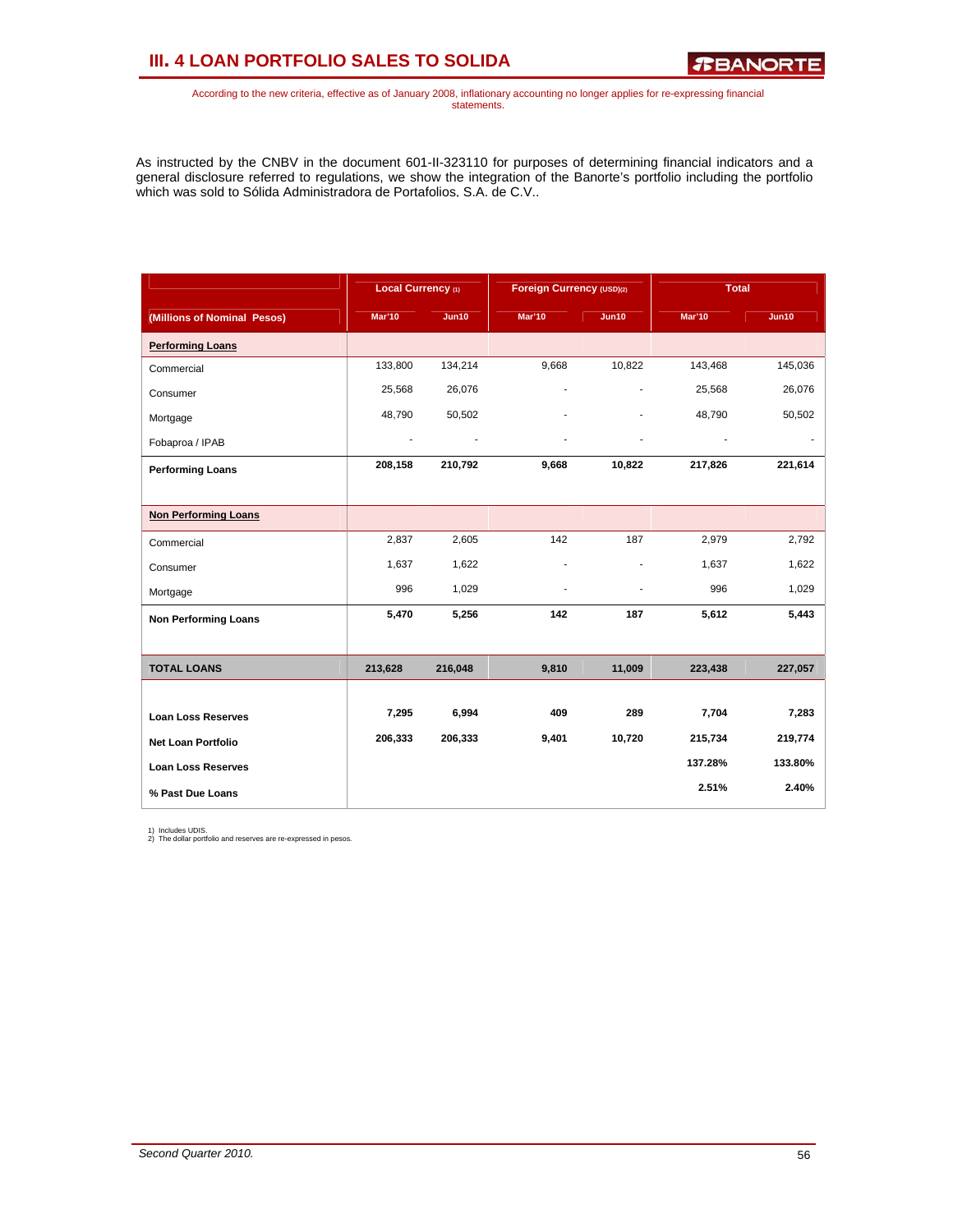According to the new criteria, effective as of January 2008, inflationary accounting no longer applies for re-expressing financial statements.

# **NOTES TO FINANCIAL STATEMENTS**

| FINANCIAL INSTRUMENTS AND VALUATION EFFECTS 2Q10<br>(Million Pesos) |                             |                 |                                         |                     |
|---------------------------------------------------------------------|-----------------------------|-----------------|-----------------------------------------|---------------------|
| <b>NEGOTIABLE INSTRUMENTS</b>                                       | <b>BOOK</b><br><b>VALUE</b> | <b>INTEREST</b> | <b>UNREALIZED</b><br><b>GAIN (LOSS)</b> | <b>MARKET VALUE</b> |
| <b>Goverment Securities</b>                                         | 63,093                      | 285             | 177                                     | 63,554              |
| <b>Unrestricted</b>                                                 | 315                         | $\overline{a}$  | (4)                                     | 312                 |
| Cetes                                                               | ÷,                          |                 | L.                                      |                     |
| <b>Bonds</b>                                                        |                             |                 |                                         |                     |
| <b>Bondes</b>                                                       | 115                         |                 | (4)                                     | 112                 |
| <b>Bpas</b>                                                         | 200                         |                 |                                         | 200                 |
| <b>Restricted</b>                                                   | 62,777                      | 285             | 180                                     | 63,243              |
| Cetes                                                               | 10,532                      | ä,              | $\mathbf{1}$                            | 10,533              |
| <b>Bonds</b>                                                        | 10,128                      | 13              | 12                                      | 10,153              |
| <b>Bondes</b>                                                       | 3,472                       | 1               | 8                                       | 3,482               |
| <b>Bpas</b>                                                         | 38,646                      | 271             | 159                                     | 39,075              |
| <b>Brems</b>                                                        |                             |                 |                                         |                     |
| <b>UMS</b>                                                          |                             |                 |                                         |                     |
| Udibonds                                                            |                             |                 |                                         |                     |
| <b>Stock Certificates</b>                                           |                             |                 | ÷                                       |                     |
| <b>Banking Securities</b>                                           | 14,927                      |                 | 6                                       | 14,933              |
| <b>Unrestricted</b>                                                 | 8,708                       |                 | 6                                       | 8,714               |
| <b>Notes</b>                                                        | 8,708                       |                 | 6                                       | 8,714               |
| Cedes                                                               |                             |                 |                                         |                     |
| <b>Bonds</b>                                                        |                             |                 |                                         |                     |
|                                                                     |                             |                 |                                         |                     |
| <b>Stock Certificates</b>                                           |                             |                 |                                         |                     |
| <b>Other Banking Securities</b>                                     |                             |                 |                                         | 6,219               |
| <b>Restricted</b>                                                   | 6,219                       |                 | (1)                                     | 5,723               |
| <b>Notes</b>                                                        | 5,724                       |                 | $\mathbf{1}$                            | 496                 |
| <b>Stock Certificates</b>                                           | 495                         | 11              | 36                                      | 2,819               |
| Private                                                             | 2,771                       | $\overline{2}$  | $\mathbf{1}$                            | 128                 |
| <b>Unrestricted</b>                                                 | 124                         |                 |                                         |                     |
| <b>Commercial Paper Pesos</b>                                       | ÷.                          |                 |                                         |                     |
| Commercial Paper U.S. Dollars                                       |                             |                 |                                         |                     |
| <b>PEMEX</b>                                                        | 79                          | 2               | 1                                       | 82                  |
| <b>EUROBONDS</b>                                                    | $\overline{a}$              |                 |                                         | ÷,                  |
| <b>Stock Certificates</b>                                           | 45                          |                 |                                         | 45                  |
| Subordinated paper                                                  | ÷.                          |                 |                                         |                     |
| Other securities                                                    |                             |                 |                                         |                     |
| <b>Restricted</b>                                                   | 2,647                       | 10              | 35                                      | 2,692               |
| <b>Stock Certificates</b>                                           | 2,647                       | 10              | 35                                      | 2,692               |
| Foreign Goverment                                                   |                             |                 |                                         |                     |
| <b>Treasury Bonds</b>                                               |                             |                 |                                         |                     |
| <b>Treasury Bill</b>                                                |                             |                 |                                         |                     |
| <b>Treasury Notes</b>                                               |                             |                 |                                         |                     |
| Other securities                                                    |                             |                 |                                         |                     |
| Shares listed in the SIC                                            | 43                          |                 | (1)                                     | 42                  |
| Guarantee (collateral) for futures                                  |                             |                 |                                         |                     |
| <b>Mutual Funds</b>                                                 | 63                          |                 |                                         | 63                  |
| <b>Total</b>                                                        | 80.898                      | 297             | 218                                     | 81,412              |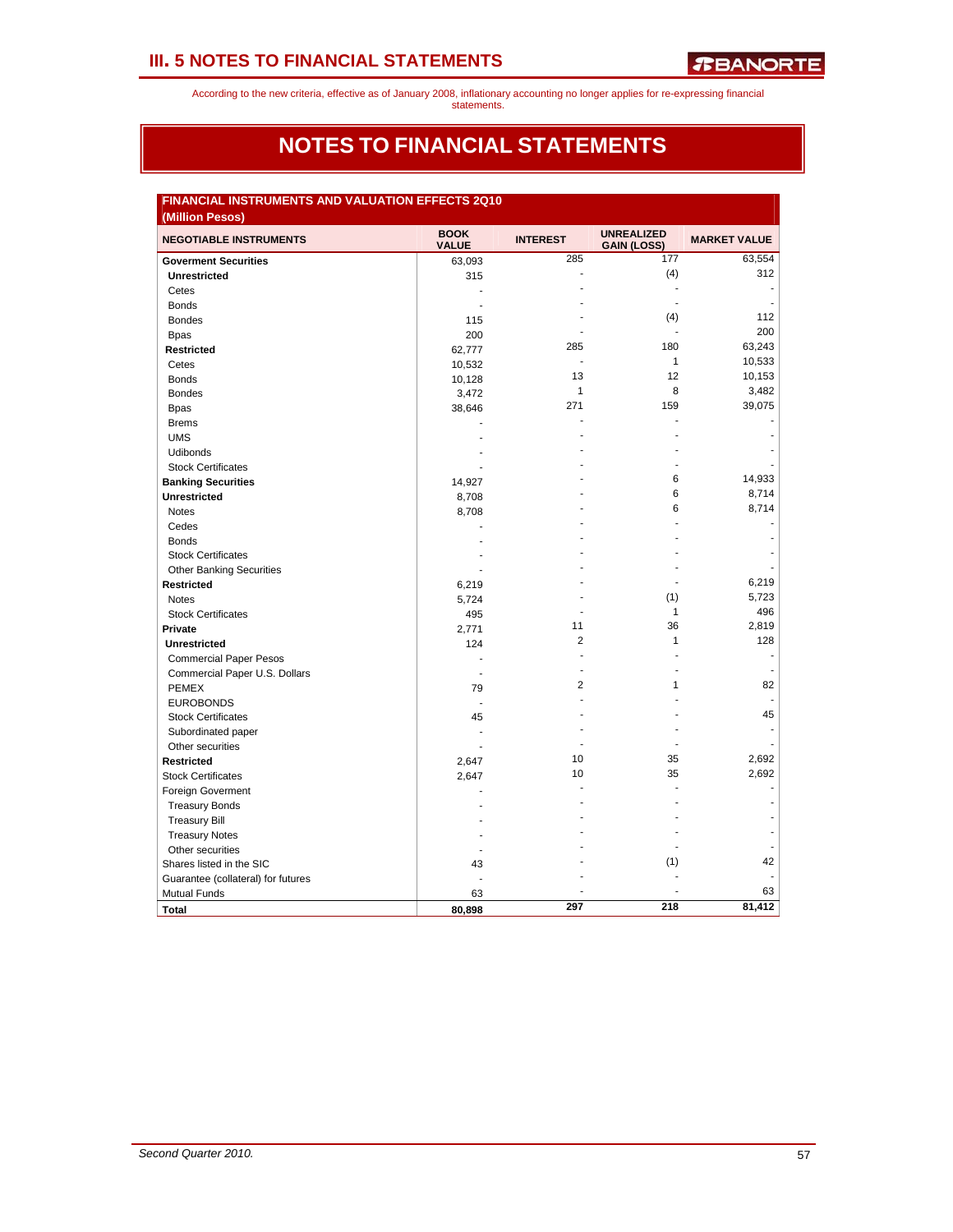| (Million Pesos)                    | <b>BOOK</b>  |                 | <b>UNREALIZED</b>  |                     |
|------------------------------------|--------------|-----------------|--------------------|---------------------|
| <b>Securities Held to Maturity</b> | <b>VALUE</b> | <b>INTEREST</b> | <b>GAIN (LOSS)</b> | <b>MARKET VALUE</b> |
| Cetes                              | 737          | 3               | $\overline{a}$     | 740                 |
| Affected papers as collateral      |              | ä,              |                    |                     |
| <b>Fiduciary duties</b>            | ä,           | ÷.              |                    |                     |
| <b>Goverment Securities</b>        | 117,367      | 558             |                    | 117,925             |
| <b>Restricted</b>                  | 116,995      | 550             |                    | 117,545             |
| Cetes                              |              | Ĭ.              |                    |                     |
| <b>Bonds</b>                       | 590          | 27              |                    | 617                 |
| <b>Bondes</b>                      | 33,018       | 61              |                    | 33,080              |
| <b>Bpas</b>                        | 81,293       | 406             |                    | 81,699              |
| <b>Brems</b>                       |              | ä,              |                    |                     |
| <b>UMS</b>                         | 2,091        | 56              |                    | 2,147               |
| Udibonds                           | 3            |                 |                    | 3                   |
| <b>Stock Certificates</b>          |              |                 |                    |                     |
| <b>Unrestricted</b>                | 372          | 8               |                    | 380                 |
| <b>Bonds</b>                       |              |                 |                    |                     |
| <b>Bondes</b>                      |              |                 |                    |                     |
| <b>Bpas</b>                        | 70           |                 |                    | 70                  |
| <b>UMS</b>                         | 276          | $\overline{7}$  |                    | 283                 |
| <b>Stock Certificates</b>          | 26           | 1               |                    | 27                  |
| <b>Banking Securities</b>          | 18,861       | 96              |                    | 18,957              |
| Restricted                         | 9,445        | 34              |                    | 9,479               |
| Notes                              |              |                 |                    |                     |
| Cedes                              | 1,850        | 1               |                    | 1,851               |
| <b>Bonds</b>                       |              |                 |                    |                     |
| <b>Stock Certificates</b>          | 7,595        | 33              |                    | 7,628               |
| <b>Other Banking Securities</b>    |              | ä,              |                    |                     |
| <b>Unrestricted</b>                | 9,416        | 62              |                    | 9,478               |
| <b>Bonds</b>                       | 2,550        | J.              |                    | 2,550               |
| <b>Stock Certificates</b>          | 5,605        | 33              |                    | 5,638               |
| <b>Other Banking Securities</b>    | 1,261        | 30              |                    | 1,291               |
| Private                            | 18,585       | 150             |                    | 18,734              |
| <b>Restricted</b>                  | 12,709       | 111             |                    | 12,820              |
| <b>Commercial Paper Pesos</b>      |              |                 |                    |                     |
| Commercial Paper U.S. Dollars      |              |                 |                    |                     |
| <b>PEMEX</b>                       | 4,500        | 88              |                    | 4,588               |
| <b>EUROBONDS</b>                   |              |                 |                    |                     |
| <b>Stock Certificates</b>          | 8,209        | 23              |                    | 8,232               |
| <b>Sructured Notes</b>             |              | ä,              |                    |                     |
| <b>Unrestricted</b>                | 5,875        | 39              |                    | 5,914               |
| <b>Stock Certificates</b>          | 5,642        | 26              |                    | 5,668               |
| <b>Bonds</b>                       |              |                 |                    |                     |
| <b>PEMEX</b>                       | 233          | 13              |                    | 247                 |
| <b>Sructured Notes</b>             |              |                 |                    |                     |
| <b>Other Unrestricted</b>          | 12           |                 |                    | 12 <sup>2</sup>     |
| <b>Other Debt Securities</b>       | ä,           |                 |                    |                     |
| <b>U.S. Government Securities</b>  | 12           |                 |                    | 12                  |
| Subordinated paper                 |              |                 |                    |                     |
|                                    |              |                 |                    |                     |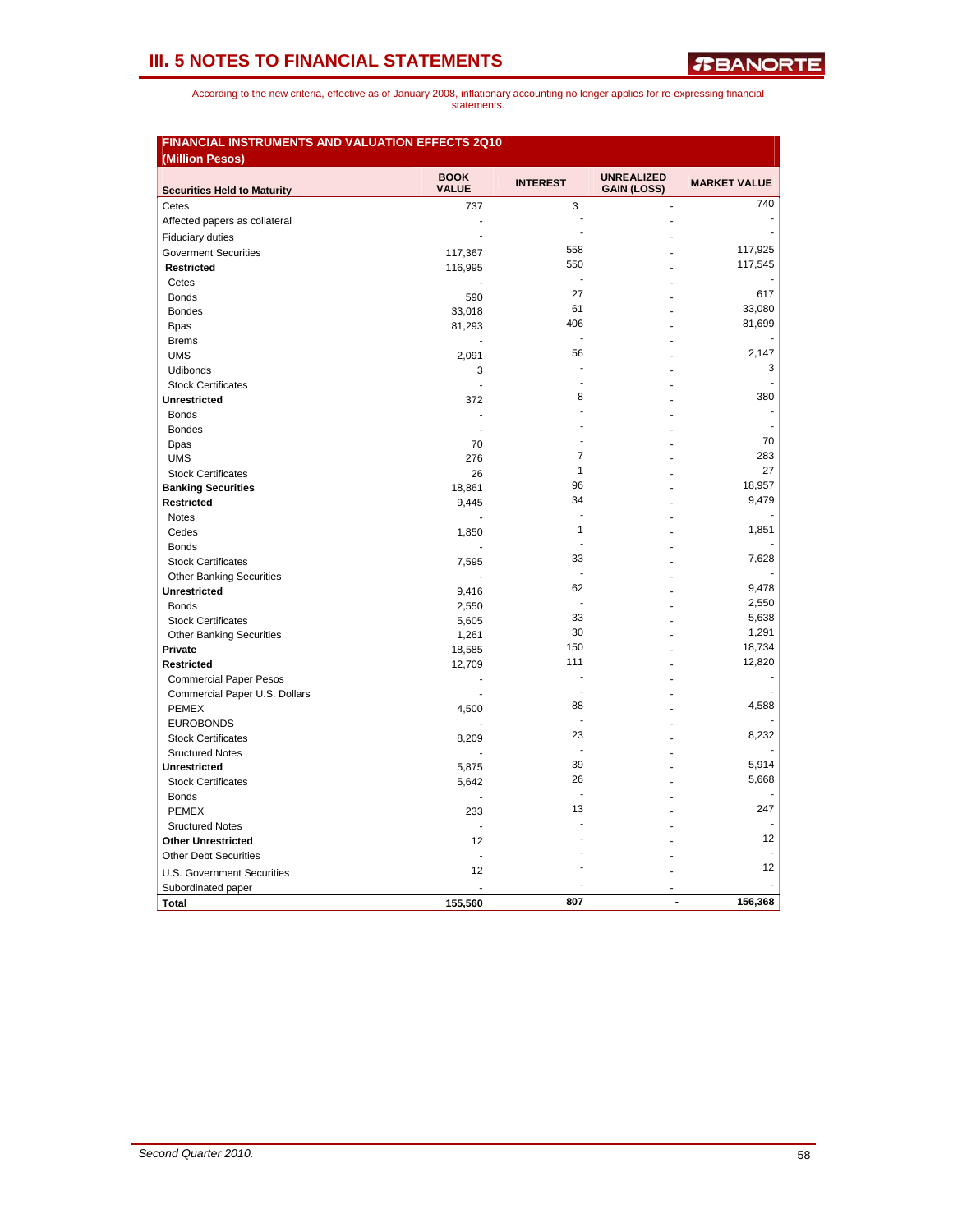According to the new criteria, effective as of January 2008, inflationary accounting no longer applies for re-expressing financial statements.

| <b>SECURITIES HELD FOR SALE 2Q10</b>               |                             |                 |                                         |                     |
|----------------------------------------------------|-----------------------------|-----------------|-----------------------------------------|---------------------|
| (Million Pesos)<br><b>SECURITIES HELD FOR SALE</b> | <b>BOOK</b><br><b>VALUE</b> | <b>INTEREST</b> | <b>UNREALIZED</b><br><b>GAIN (LOSS)</b> | <b>MARKET VALUE</b> |
| <b>Unrestricted</b>                                | 9,361                       | 72              | 339                                     | 9,772               |
| <b>Goverment Securities</b>                        | 6.627                       | 25              | 241                                     | 6,893               |
| Mexican Government Securities (UMS)                | 159                         | 6               |                                         | 166                 |
| <b>Treasury Bonds</b>                              |                             |                 |                                         |                     |
| Private company bonds                              |                             |                 |                                         |                     |
| Private company bonds                              |                             |                 |                                         |                     |
| <b>GFNorte's Stock</b>                             |                             |                 |                                         |                     |
| <b>BMV's Stock</b>                                 | 234                         |                 | 52                                      | 286                 |
| <b>Bonds</b>                                       | 1,553                       | 22              | 43                                      | 1,619               |
| Eurobonds                                          | 510                         | 13              | (4)                                     | 519                 |
| <b>Bank Paper</b>                                  |                             |                 |                                         |                     |
| Structured notes                                   |                             |                 |                                         |                     |
| <b>PEMEX</b>                                       | 279                         | 5               | 4                                       | 289                 |
| Other                                              |                             |                 |                                         |                     |
| <b>Restricted</b>                                  | 2,463                       | 32              | 108                                     | 2,604               |
| Mexican Government Securities (UMS)                | 260                         | 8               | 8                                       | 276                 |
| <b>Treasury Bonds</b>                              |                             |                 |                                         |                     |
| <b>Bonds</b>                                       | 1,025                       | 11              | 25                                      | 1,061               |
| Eurobonds                                          | 452                         | 4               | 40                                      | 496                 |
| <b>PEMEX</b>                                       | 726                         | 9               | 36                                      | 770                 |
| <b>Total</b>                                       | 11,825                      | 104             | 447                                     | 12,376              |

### **SECURITIES ASSIGNED FOR SETTLEMENT 2Q10**

| (Million Pesos)                           |                             |                 |                                         |                     |
|-------------------------------------------|-----------------------------|-----------------|-----------------------------------------|---------------------|
| <b>SECURITIES ASSIGNED FOR SETTLEMENT</b> | <b>BOOK</b><br><b>VALUE</b> | <b>INTEREST</b> | <b>UNREALIZED</b><br><b>GAIN (LOSS)</b> | <b>MARKET VALUE</b> |
| Government securities                     | 3,785                       |                 | 3                                       | 3,781               |
| Cetes                                     | 3,394                       |                 |                                         | 3,393               |
| <b>Bonds</b>                              | 445                         |                 |                                         | 445                 |
| <b>Bondes</b>                             |                             |                 |                                         |                     |
| <b>Bpas</b>                               |                             |                 |                                         |                     |
| <b>Brems</b>                              |                             |                 |                                         |                     |
| <b>UMS</b>                                | (54)                        |                 | $\mathcal{P}$                           | (56)                |
| <b>UdiBonds</b>                           |                             |                 |                                         |                     |
| 2U CBIC                                   |                             |                 |                                         |                     |
| <b>Stock Certificates</b>                 |                             |                 |                                         |                     |
| <b>Bank Paper</b>                         |                             |                 |                                         |                     |
| Private                                   |                             |                 |                                         |                     |
| <b>Foreign Goverment</b>                  |                             |                 |                                         |                     |
| <b>Total</b>                              | 3,785                       |                 | 3                                       | 3,781               |

### **REPURCHASE AGREEMENT OPERATIONS 1Q10**

|                             |                                                                | (Million Pesos)                             |                                  |                                |                                          |
|-----------------------------|----------------------------------------------------------------|---------------------------------------------|----------------------------------|--------------------------------|------------------------------------------|
|                             |                                                                |                                             |                                  |                                | <b>FINANCIAL STATEMENT</b>               |
| <b>SALES</b>                | <b>MARKET VALUE</b>                                            |                                             |                                  |                                | <b>INDIVIDUAL</b><br><b>COMPENSATION</b> |
|                             | <b>RECEIVABLES ON</b><br><b>REPURCHASE</b><br><b>AGREEMENT</b> | <b>SECURITIES TO</b><br><b>BE DELIVERED</b> | <b>GLOBAL</b><br><b>POSITION</b> | <b>ASSET</b><br><b>BALANCE</b> | <b>LIABILITY</b><br><b>BALANCE</b>       |
| <b>Goverment Securities</b> |                                                                | 175.742                                     | (175, 742)                       | ۰                              | 175,742                                  |
| <b>Banking Securities</b>   |                                                                | 15.705                                      | (15, 705)                        |                                | 15.705                                   |
| <b>Private Securities</b>   | $\overline{\phantom{a}}$                                       | 10.881                                      | (10, 881)                        | ۰                              | 10,881                                   |
| <b>Total</b>                |                                                                | 202,328                                     | (202, 328)                       | -                              | 202,328                                  |

|                             |                                                                |                                             |                                  |                                | <b>FINANCIAL STATEMENT</b>               |
|-----------------------------|----------------------------------------------------------------|---------------------------------------------|----------------------------------|--------------------------------|------------------------------------------|
| <b>PURCHASES</b>            | <b>MARKET VALUE</b>                                            |                                             |                                  |                                | <b>INDIVIDUAL</b><br><b>COMPENSATION</b> |
|                             | <b>RECEIVABLES ON</b><br><b>REPURCHASE</b><br><b>AGREEMENT</b> | <b>SECURITIES TO</b><br><b>BE DELIVERED</b> | <b>GLOBAL</b><br><b>POSITION</b> | <b>ASSET</b><br><b>BALANCE</b> | <b>LIABILITY</b><br><b>BALANCE</b>       |
| <b>Goverment Securities</b> | 11.930                                                         | 11.929                                      | (2)                              | 2                              |                                          |
| <b>Banking Securities</b>   | 2.999                                                          | 2,999                                       |                                  |                                |                                          |
| <b>Private Securities</b>   | 747                                                            | 747                                         |                                  |                                |                                          |
| <b>Total</b>                | 15,676                                                         | 15,674                                      | (2)                              | $\mathcal{P}$                  |                                          |
|                             |                                                                |                                             |                                  | 2                              | 202,328                                  |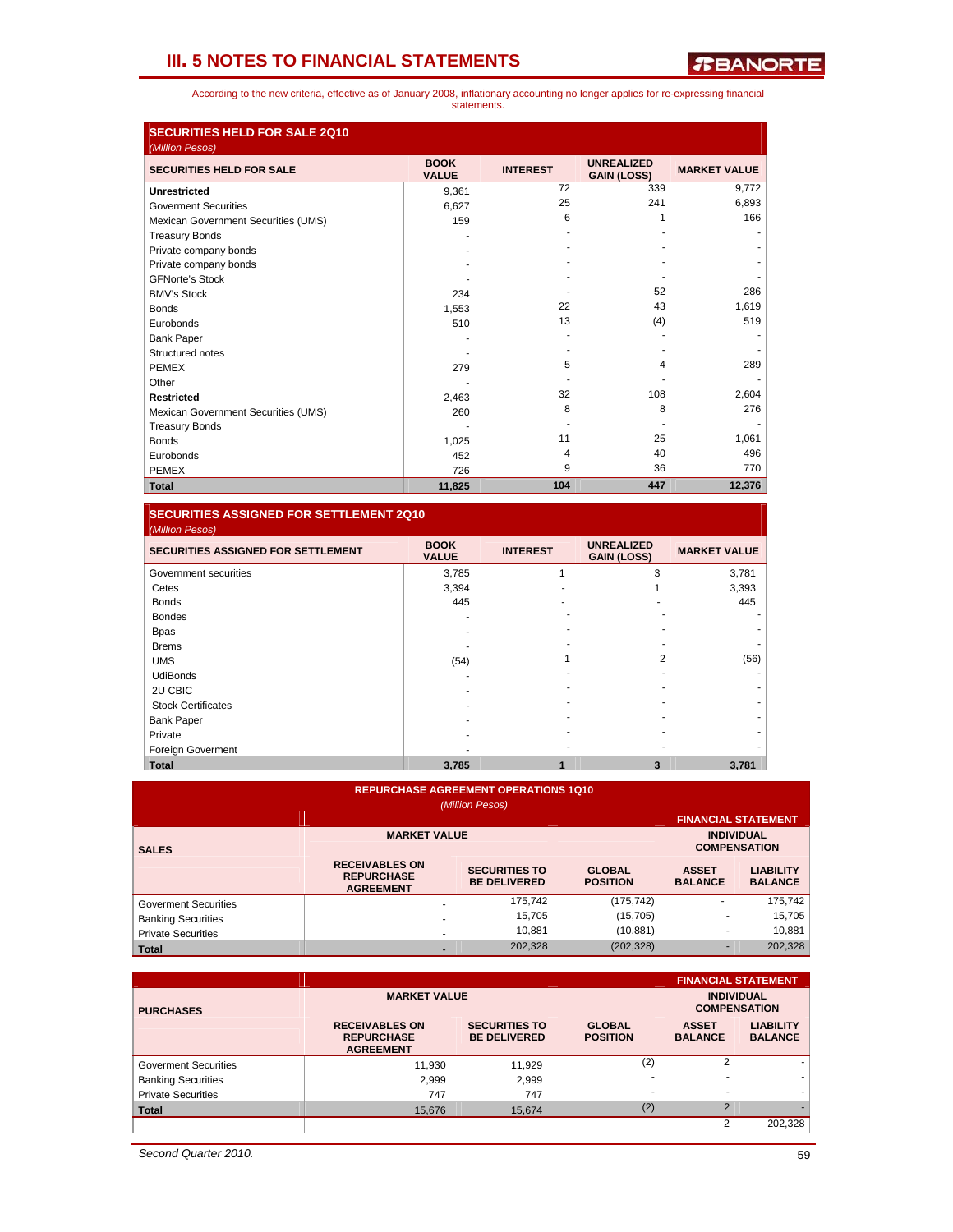|                             | <b>DERIVATIVE FINANCIAL INSTRUMENTS OPERATIONS 2Q10</b> |                     |                  |                                 |                                   |
|-----------------------------|---------------------------------------------------------|---------------------|------------------|---------------------------------|-----------------------------------|
|                             |                                                         | (Million Pesos)     |                  |                                 |                                   |
| <b>INSTRUMENT</b>           | <b>TO RECEIVE</b>                                       | <b>TO DELIVER</b>   | <b>NET</b>       | <b>DEBTOR</b><br><b>BALANCE</b> | <b>CREDITOR</b><br><b>BALANCE</b> |
| <b>FUTURES</b>              |                                                         |                     |                  |                                 |                                   |
| Over Inflation (INPC)       | $\overline{a}$                                          | l,                  | L.               | $\overline{a}$                  | $\overline{\phantom{a}}$          |
| <b>FORWARD FX CONTRACTS</b> | <b>AGREED PRICE</b>                                     | <b>MARKET VALUE</b> | <b>VALUATION</b> |                                 | $\blacksquare$                    |
| Negotiable                  |                                                         |                     |                  |                                 |                                   |
| Purchases                   | 312                                                     | (245)               | 67               |                                 |                                   |
| <b>Sells</b>                | (520)                                                   | 530                 | 10               |                                 |                                   |
| Total                       | (208)                                                   | 285                 | 77               | 96                              | 19                                |
|                             |                                                         |                     |                  |                                 | 77                                |
| Hedging                     |                                                         |                     |                  |                                 |                                   |
| Purchases                   |                                                         |                     |                  |                                 |                                   |
| <b>Sells</b>                |                                                         |                     |                  |                                 |                                   |
| Total                       |                                                         |                     |                  |                                 |                                   |
|                             |                                                         |                     |                  |                                 |                                   |
| <b>SWAPS</b>                | <b>TO RECEIVE</b>                                       | <b>TO DELIVER</b>   | <b>NET</b>       |                                 |                                   |
|                             |                                                         |                     |                  |                                 |                                   |
| Negotiable                  |                                                         |                     |                  |                                 |                                   |
| Capital                     | 10,538                                                  | (10, 483)           | 55               |                                 |                                   |
| Interest rate               | 813                                                     | (801)               | 12               |                                 |                                   |
| Valuation                   | 65,624                                                  | (65, 595)           | 29               |                                 |                                   |
| Subtotal                    | 76,974                                                  | (76, 878)           | 96               | 7,459                           | 7,363                             |
|                             |                                                         |                     |                  |                                 | 96                                |
| Hedging                     |                                                         |                     |                  |                                 |                                   |
| Capital                     | 13,552                                                  | (14.575)            | (1,023)          |                                 |                                   |
| Interest rate               | 188                                                     | (380)               | (192)            |                                 |                                   |
| Valuation                   | 9,433                                                   | (12, 237)           | (2,804)          |                                 |                                   |
| Subtotal                    | 23,173                                                  | (27, 192)           | (4,019)          | 719                             | 4,738                             |
|                             |                                                         |                     |                  |                                 | (4,019)                           |
| <b>OPTIONS</b>              |                                                         |                     |                  |                                 |                                   |
| <b>Negociable-Assets</b>    |                                                         |                     |                  |                                 |                                   |
| Swaptions                   | 16                                                      | (2)                 | 14               |                                 |                                   |
| Rate Options                | 214                                                     | (91)                | 123              |                                 |                                   |
| Fx                          | $\overline{2}$                                          | $\blacksquare$      | $\overline{2}$   |                                 |                                   |
| Index Options (ipc)         | $\overline{\phantom{a}}$                                |                     | ä,               |                                 |                                   |
| Total                       | 233                                                     | (93)                | 139              | 139                             |                                   |
| <b>Hedging -Assets</b>      |                                                         |                     |                  |                                 |                                   |
| Swaptions                   |                                                         | ÷,                  | ÷,               |                                 |                                   |
| Rate Options                | 184                                                     | (129)               | 56               |                                 |                                   |
| Index Options (ipc)         | $\blacksquare$                                          | ٠                   | ÷                |                                 |                                   |
| Total                       | 184                                                     | (129)               | 56               | 56                              |                                   |
|                             |                                                         |                     |                  |                                 |                                   |
| Negociable-Liability        |                                                         |                     |                  |                                 |                                   |
| Swaptions                   | (39)                                                    | 13                  | (27)             |                                 |                                   |
| <b>FX</b>                   | (4)                                                     | L.                  | (4)              |                                 |                                   |
| Rate Options                | (293)                                                   | 153                 | (140)            |                                 |                                   |
| Index Options (ipc)         | $\blacksquare$                                          | $\overline{a}$      |                  |                                 |                                   |
| Total                       | (336)                                                   | 166                 | (170)            |                                 | 170                               |
| Debtor Balance              |                                                         |                     |                  | 8,470                           |                                   |
| <b>Creditor Balance</b>     |                                                         |                     |                  |                                 | 12,291                            |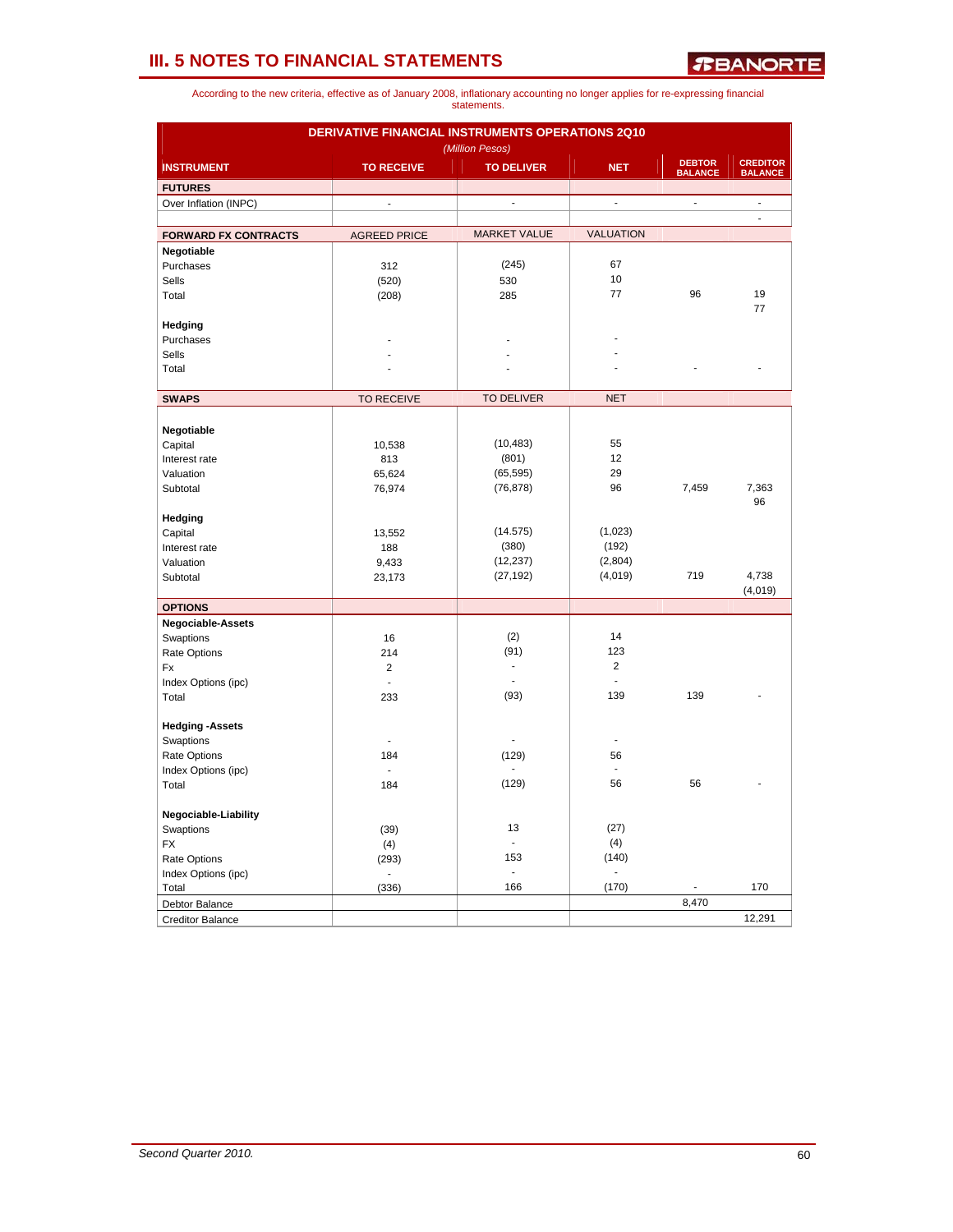| NOTIONAL PRINCIPAL AMOUNT IN DERIVATIVE OPERATIONS 2Q10<br>(Mililon Pesos) |                                |                                  |                          |                 |  |  |  |  |
|----------------------------------------------------------------------------|--------------------------------|----------------------------------|--------------------------|-----------------|--|--|--|--|
| <b>PRODUCT</b>                                                             | <b>TYPE</b>                    | <b>UNDERLYING</b>                | <b>CURRENCY</b>          | <b>NOTIONAL</b> |  |  |  |  |
| <b>FX Forwards</b>                                                         | <b>Purchases</b>               | Exchange Rate<br>(Dollar)        | <b>MXN</b>               | 120             |  |  |  |  |
| <b>FX Forwards</b>                                                         | <b>Sales</b>                   | Exchange Rate<br>(Dollar)        | <b>MXN</b>               | 136             |  |  |  |  |
| <b>FX Options</b>                                                          | <b>Purchases</b>               | <b>Exchange Rate</b><br>(Dollar) | <b>MXN</b>               | 150             |  |  |  |  |
| <b>FX Options</b>                                                          | Sales                          | <b>Exchange Rate</b><br>(Dollar) | <b>MXN</b>               | 193             |  |  |  |  |
| <b>Interest Rate Options</b>                                               | Purchases                      | TIIE                             | <b>MXN</b>               | 36,608          |  |  |  |  |
| <b>Interest Rate Options</b>                                               | <b>Sells</b>                   | <b>TIIE</b>                      | <b>MXN</b>               | 12,355          |  |  |  |  |
| <b>Interest Rate Options</b>                                               | Purchases                      | <b>LIBOR</b>                     | <b>MXN</b>               | 449             |  |  |  |  |
| <b>Interest Rate Options</b>                                               | Sells                          | <b>LIBOR</b>                     | <b>MXN</b>               | 863             |  |  |  |  |
| <b>Interest Rate Options</b>                                               | Swaption<br>Purchases          | <b>TIIE</b>                      | <b>MXN</b>               | 12,400          |  |  |  |  |
| <b>Interest Rate Options</b>                                               | <b>Swaption Sells</b>          | TIIE                             | <b>MXN</b>               | 22.800          |  |  |  |  |
| <b>Interest Rate Swaps</b>                                                 | USLI/IRS                       | <b>LIBOR</b>                     | <b>MXN</b>               | 31,506          |  |  |  |  |
| <b>Interest Rate Swaps</b>                                                 | TIIE/IRS                       | <b>TIIE</b>                      | <b>MXN</b>               | 262.682         |  |  |  |  |
| <b>FX Swaps</b>                                                            | <b>CS EURMXN</b><br>CS USDCETE | <b>FIX/FIX</b><br><b>CETE</b>    | <b>MXN</b><br><b>MXN</b> | 949<br>1,284    |  |  |  |  |
| <b>FX Swaps</b><br><b>FX Swaps</b>                                         | <b>CS USDMXN</b>               | <b>FIX/FIX</b>                   | <b>MXN</b>               | 21,857          |  |  |  |  |

| INVESTMENT IN NON GOVERNMENTAL FINANCIAL INSTRUMENTS THAT RESPRESENT MORE THAN<br>5% OF NET CAPITAL 2Q10<br>(Million Pesos) |                              |               |               |  |  |
|-----------------------------------------------------------------------------------------------------------------------------|------------------------------|---------------|---------------|--|--|
| <b>INDUSTRY</b>                                                                                                             | <b>INVESTMENT INSTRUMENT</b> | <b>AMOUNT</b> | % NET CAPITAL |  |  |
| <b>BANCOMER</b>                                                                                                             | <b>Banking Bond</b>          | 7.839         | 16%           |  |  |
| <b>INBURSA</b>                                                                                                              | <b>Banking Bond</b>          | 6.213         | 12%           |  |  |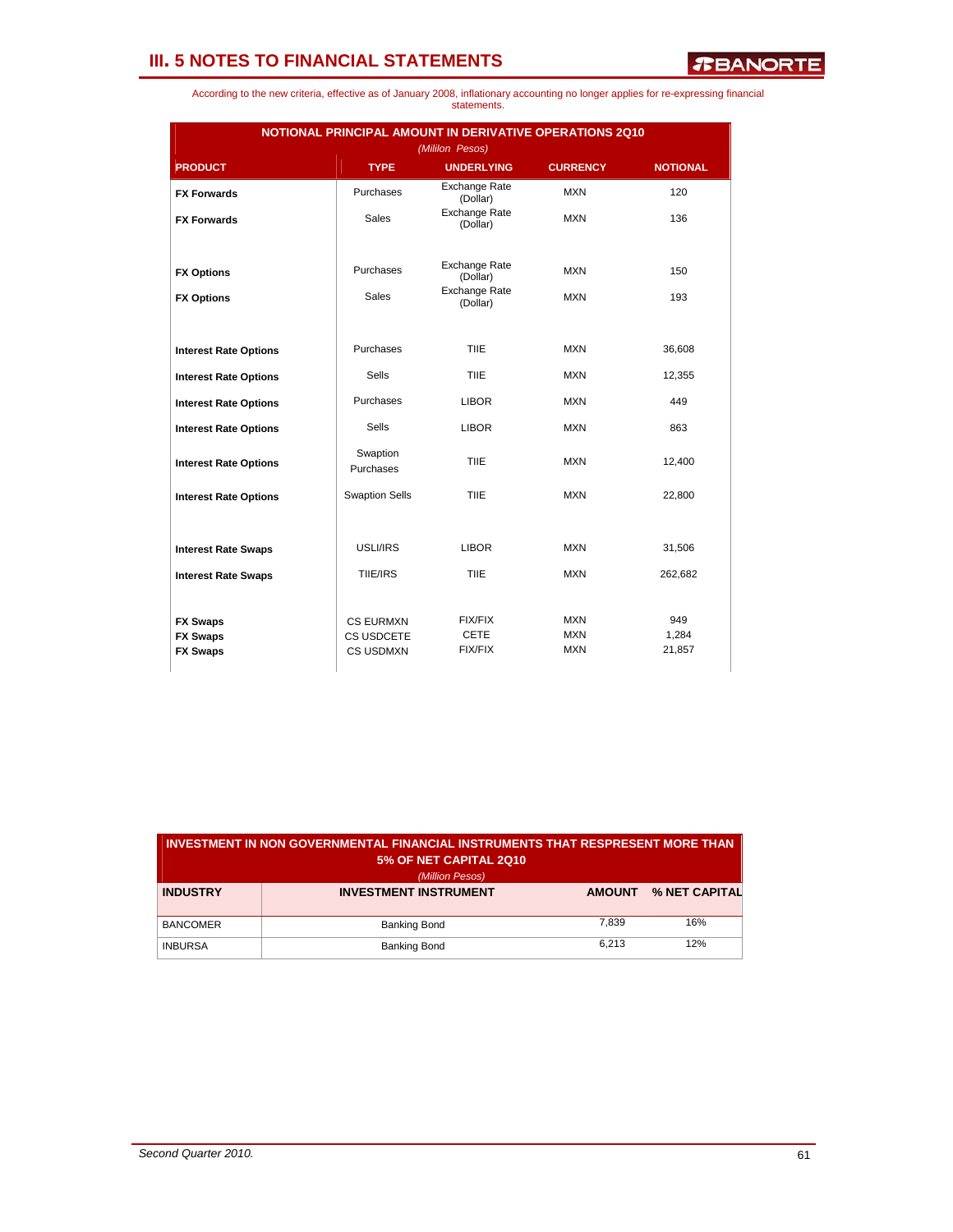*R***BANORTE** 

According to the new criteria, effective as of January 2008, inflationary accounting no longer applies for re-expressing financial statements.

|                                 |                          |                          | <b>LOAN PORTFOLIO</b><br>(Million Pesos) |             |                         |                |                |                          |
|---------------------------------|--------------------------|--------------------------|------------------------------------------|-------------|-------------------------|----------------|----------------|--------------------------|
|                                 | <b>Local Currency</b>    |                          | <b>UDIS</b>                              |             | <b>Foreign Currency</b> |                | <b>Total</b>   |                          |
|                                 | <b>2Q09</b>              | <b>2Q10</b>              | <b>2Q09</b>                              | <b>2Q10</b> | <b>2Q09</b>             | <b>2Q10</b>    | <b>2Q09</b>    | <b>2Q10</b>              |
| <b>Performing Loans</b>         |                          |                          |                                          |             |                         |                |                |                          |
| Commercial                      | 93,551                   | 94,145                   | 296                                      | 293         | 26,770                  | 22,326         | 120,616        | 116,765                  |
| <b>Financial Intermediaries</b> | 8,362                    | 4,316                    |                                          |             | 100                     | 535            | 8,462          | 4,850                    |
| Consumer                        | 26,369                   | 26,036                   | 83                                       | 50          | 199                     | 182            | 26,651         | 26,267                   |
| Mortgages                       | 44,195                   | 49,795                   | 806                                      | 683         | 2,690                   | 2,365          | 47,691         | 52,843                   |
| <b>Goverment Entities</b>       | 31,653                   | 41,065                   |                                          |             | 269                     | 158            | 31,921         | 41,222                   |
| Fobaproa                        | $\overline{\phantom{a}}$ | $\overline{\phantom{a}}$ |                                          | ٠           | $\blacksquare$          | $\overline{a}$ |                | $\overline{\phantom{0}}$ |
| <b>Total</b>                    | 204,129                  | 215,356                  | 1,185                                    | 1,026       | 30,028                  | 25,566         | 235,342        | 241,948                  |
| <b>Past Due Loans</b>           |                          |                          |                                          |             |                         |                |                |                          |
| Commercial                      | 2.338                    | 2,394                    | 6                                        | 6           | 452                     | 785            | 2.796          | 3,185                    |
| <b>Financial Intermediaries</b> | ٠                        | ٠                        |                                          |             | ۰                       | ٠              | ٠              | $\overline{\phantom{0}}$ |
| Consumer                        | 2,583                    | 1,550                    |                                          |             | $\mathbf{1}$            | ٠              | 2,584          | 1,551                    |
| Mortgages                       | 835                      | 649                      | 49                                       | 41          | 35                      | 204            | 919            | 894                      |
| <b>Goverment Entities</b>       | $\blacksquare$           | $\blacksquare$           | ٠                                        | ٠           | $\sim$                  | $\blacksquare$ | $\blacksquare$ | $\sim$                   |
| <b>Total</b>                    | 5,756                    | 4,593                    | 55                                       | 47          | 488                     | 989            | 6,299          | 5,630                    |
| <b>Total Propietary Loans</b>   | 209,885                  | 219,949                  | 1,240                                    | 1,073       | 30,516                  | 26,555         | 241,641        | 247,578                  |

| <b>COST OF BALANCES OF FINAPE, FOPIME, MORTGAGE UDIS AND MORTGAGE FOVI</b><br><b>LOAN PORTFOLIOS AS OF 2Q10</b><br>()Million Pesos) |                    |                                            |  |  |  |
|-------------------------------------------------------------------------------------------------------------------------------------|--------------------|--------------------------------------------|--|--|--|
|                                                                                                                                     | <b>TOTAL</b>       |                                            |  |  |  |
|                                                                                                                                     | <b>PERIOD COST</b> | <b>BALANCE OF LOAN</b><br><b>PORTFOLIO</b> |  |  |  |
| <b>FINAPE</b>                                                                                                                       |                    |                                            |  |  |  |
| <b>FOPYME</b>                                                                                                                       |                    |                                            |  |  |  |
| Mortgage UDIS                                                                                                                       | 12.9               | 25.3                                       |  |  |  |
| Mortgage FOVI                                                                                                                       |                    |                                            |  |  |  |
|                                                                                                                                     | 12.9               | 25.3                                       |  |  |  |

Quarter ending balance of Ps 25 million pesos in debtors support programs with a cost for the period of Ps 13 million.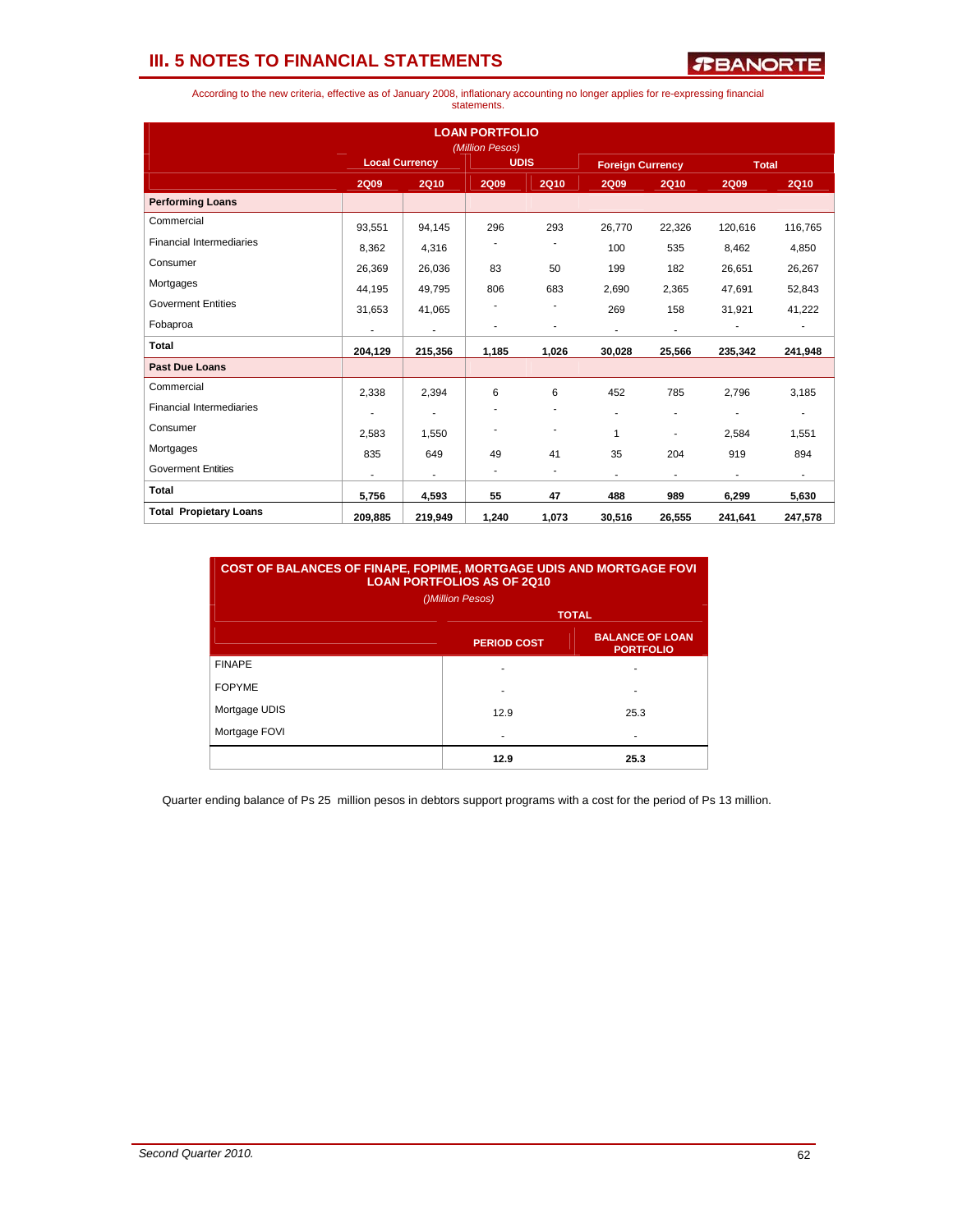According to the new criteria, effective as of January 2008, inflationary accounting no longer applies for re-expressing financial statements.

### • **Distressed Portfolio**

Based on criterion B6 Credit Portfolio of the CNBV, a Distressed Portfolio is defined as those commercial loans that are unlikely to be recovered fully, including both the principal and the interest pursuant to the terms and conditions originally agreed. Such determination is made based on actual information and data and on the loan revision process. Performing loans and past-due loans are susceptible to being identified as Distressed Portfolios. The D and E risk degrees of the commercial loan rating are as follows:

| (Million Pesos)                    | <b>Total</b> |
|------------------------------------|--------------|
| Distressed Portfolio               | 873          |
| Total Loans                        | 242.877      |
| Distressed Portfolio / Total Loans | 0.4%         |

| <b>DEFERRED TAXES 2010</b><br>(Million Pesos)                                                   |                   |                                 |            |
|-------------------------------------------------------------------------------------------------|-------------------|---------------------------------|------------|
| <b>ASSETS</b>                                                                                   | <b>INCOME TAX</b> | <b>PROFIT</b><br><b>SHARING</b> | <b>NET</b> |
| Tax losses pending amortization                                                                 | $\overline{2}$    |                                 | 2          |
| Provisions for possible loss in loans                                                           | 134               |                                 | 134        |
| <b>Earnings per Society</b>                                                                     | 2                 |                                 | 2          |
| Excess of preventive reserves accounts over the fiscal limit                                    | 7                 |                                 | 7          |
| Non deductible provisions and cumulative income                                                 | 486               | 151                             | 638        |
| State Tax on Assets Deferred                                                                    | 1.332             | 476                             | 1,808      |
| Excess of accounting value over fiscal value on Reposessed Assets                               | 339               | 49                              | 387        |
| Diminishable profit sharing                                                                     | 264               | 88                              | 353        |
| Past-due loan reserves                                                                          |                   |                                 |            |
| Anticipated Income and Expenses                                                                 |                   |                                 |            |
| Installation expenses                                                                           |                   |                                 |            |
| Effects from valuation of instruments                                                           |                   |                                 |            |
| Other                                                                                           | 16                |                                 | 16         |
| <b>Total Assets</b>                                                                             | 2,582             | 764                             | 3,346      |
| <b>LIABILITIES</b>                                                                              |                   |                                 |            |
| Accrued interest and inflationary component of Fixed Assets,<br>Foreclosed, Intangible & Others | (12)              | $\overline{7}$                  | (6)        |
| Pension Funds Contribution                                                                      | (420)             | (150)                           | (570)      |
| Loan Portfolio Acquisitions                                                                     | (672)             | (113)                           | (785)      |
| Projects to be capitalized                                                                      | (228)             | (76)                            | (303)      |
| Income tax to pay on UDIS Trust funds                                                           | (41)              |                                 | (41)       |
| Dividends Federal Home Loan Bank                                                                | (2)               |                                 | (2)        |
| Intangibles' amortizations                                                                      | (26)              |                                 | (26)       |
| Unrealized loss from Securities held for sale                                                   | (84)              |                                 | (84)       |
| Effects from valuation of instruments                                                           | (3)               |                                 | (3)        |
| Effects of other accounts                                                                       | (103)             |                                 | (103)      |
| <b>Reversal of Sale Costs</b>                                                                   | (4)               |                                 | (4)        |
| Unrealized gains from investments in Siefore                                                    | (41)              |                                 | (41)       |
| <b>Total liabilities</b>                                                                        | (1,636)           | (333)                           | (1,968)    |
| <b>Assets (Liabilities) Accumulated Net</b>                                                     | 946               | 431                             | 1,377      |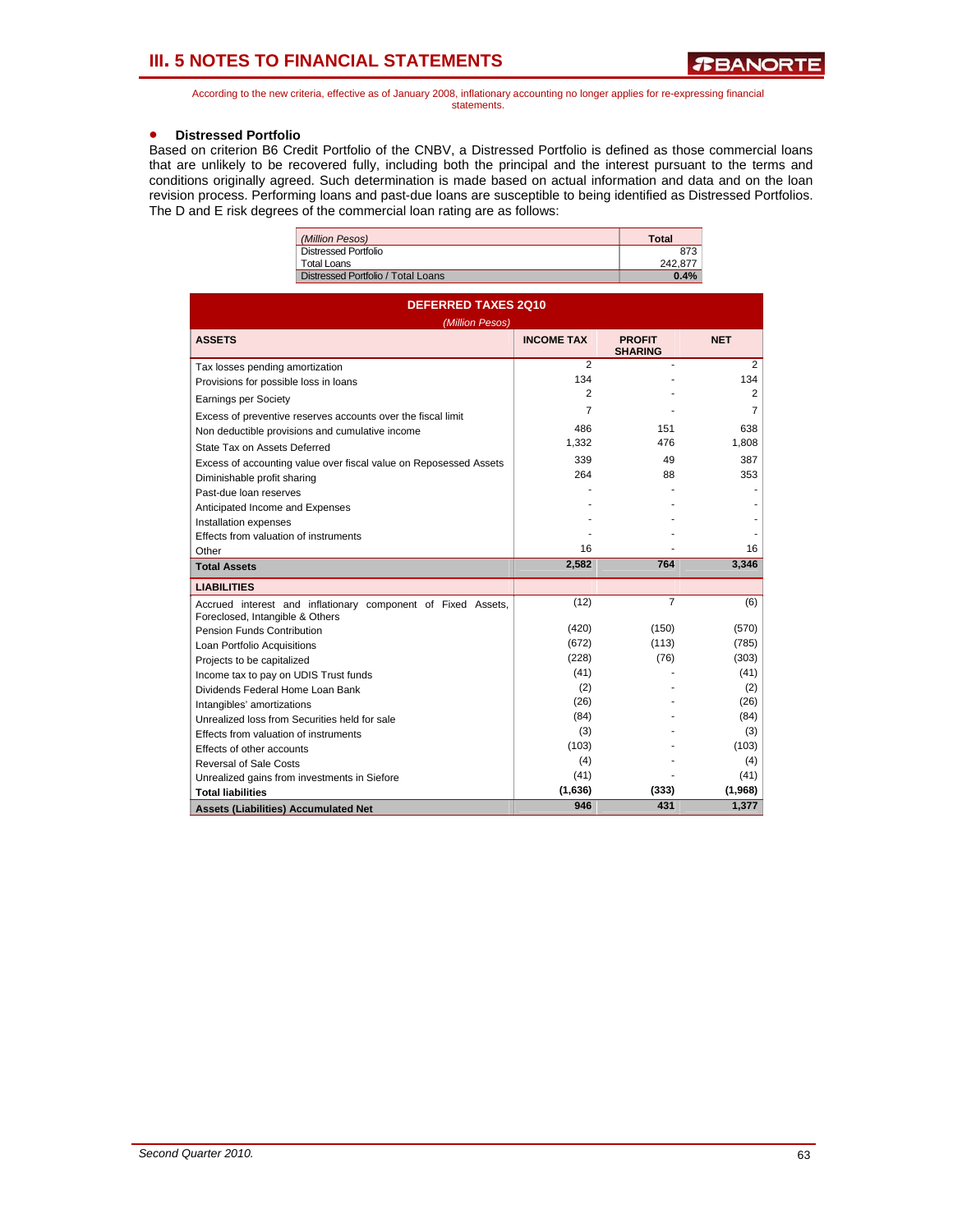

| <b>LONG TERM DEBT AS OF 2010</b><br>(Million Pesos)  |                            |                                |                          |                                                                       |             |                                |                 |                                   |
|------------------------------------------------------|----------------------------|--------------------------------|--------------------------|-----------------------------------------------------------------------|-------------|--------------------------------|-----------------|-----------------------------------|
| <b>TYPE OF DEBT</b>                                  | <b>CURR</b><br><b>ENCY</b> | <b>DATE OF</b><br><b>ISSUE</b> | <b>AMOUNT</b><br>(Pesos) | <b>ORIGINAL</b><br><b>AMOUNT</b><br>(Million)<br>Ps, Dils or<br>UDIS) | <b>TERM</b> | <b>INTEREST</b><br><b>RATE</b> | <b>MATURITY</b> | <b>INTEREST</b><br><b>PAYMENT</b> |
| CD's- Banorte U01001                                 | <b>UDIS</b>                | Jan 11 '01                     | 399                      | 90                                                                    | 10 years    | 8.13%                          | Dec 30 '10      | $E/182$ days                      |
| Non Convertible Subordinated<br><b>Bonds 2006</b>    | <b>USD</b>                 | Oct 13 '06                     | 5,138                    | 400                                                                   | 10 years    | 6.135%                         | Oct 13 '16      | $E/180$ days                      |
| Non Convertible Subordinated<br><b>Bonds 2006</b>    | <b>USD</b>                 | Oct 13 '06                     | 2,569                    | 200                                                                   | 15 years    | 6.862%                         | Oct 13 '21      | $E/180$ days                      |
| Non Convertible Subordinated<br>Bonds Q Banorte 08   | <b>MXN</b>                 | Mar 11 '08                     | 3,000                    | 3,000                                                                 | 10 years    | $T IIE + 0.60\%$               | Feb 27 '18      | $E/28$ days                       |
| Non Convertible Subordinated<br>Bonds Q Banorte 08U  | <b>UDIS</b>                | Mar 11 '08                     | 1,973                    | 447                                                                   | 20 years    | 4.95%                          | Feb 15 '28      | $E/182$ days                      |
| Non Convertible Subordinated<br>Bonds Q Banorte 08-2 | <b>MXN</b>                 | Jun 27 '08                     | 2,750                    | 2,750                                                                 | 10 years    | TIIE + 0.77%                   | Jun 15 '18      | $E/28$ days                       |
| Non Convertible Subordinated<br>Bonds Q Banorte 09   | <b>MXN</b>                 | Mar 30 '09                     | 2,200                    | 2,200                                                                 | 10 years    | $TIIE + 2.00\%$                | Mar 18 '19      | $E/28$ days                       |

| <b>BANK AND OTHER ENTITIES LOANS' AS OF 2010</b><br>(Million Pesos) |                                 |                                           |                       |                                   |                                |                          |              |
|---------------------------------------------------------------------|---------------------------------|-------------------------------------------|-----------------------|-----------------------------------|--------------------------------|--------------------------|--------------|
|                                                                     | <b>LOCAL</b><br><b>CURRENCY</b> | <b>INTER</b><br><b>EST</b><br><b>RATE</b> | <b>TERM</b><br>(DAYS) | <b>FOREIGN</b><br><b>CURRENCY</b> | <b>INTEREST</b><br><b>RATE</b> | <b>TERM</b><br>(DAYS)    | <b>TOTAL</b> |
| <b>LOANS FROM LOCAL BANKS</b>                                       |                                 |                                           |                       | 709                               | 2.85%                          | 1.061                    | 709          |
| LOANS FROM FOREIGN BANKS GENERATED<br>IN THE COUNTRY                |                                 |                                           |                       | 1.354                             | 1.59%                          | 439                      | 1,354        |
| LOANS FROM DEVELOPMENT BANKS                                        | 7.164                           | 3.73%                                     | 478                   | 1.454                             | 2.71%                          | 753                      | 8,618        |
| <b>LOANS FROM PUBLIC FUNDS</b>                                      | 5,194                           | 5.78%                                     | 559                   | 339                               | 1.80%                          | 478                      | 5,533        |
| CALL MONEY & LOANS FROM BANKS                                       | 5,849                           | 5.73%                                     | 219                   |                                   | $\overline{\phantom{a}}$       | $\overline{\phantom{a}}$ | 5,849        |
| LOANS FROM FIDUCIARY FUNDS                                          | 419                             | $-2.09%$                                  | 4,222                 | ٠                                 | $\overline{\phantom{a}}$       | $\overline{\phantom{a}}$ | 419          |
| PROVISIONS FOR INTEREST                                             | 77                              | N.A.                                      | N.A.                  |                                   | $\overline{\phantom{a}}$       |                          | 77           |
|                                                                     | 18,703                          |                                           |                       | 3,856                             |                                |                          | 22,559       |
| <b>Eliminations</b>                                                 |                                 |                                           |                       |                                   |                                |                          | (1, 840)     |
| Total                                                               |                                 |                                           |                       |                                   |                                |                          | 20,719       |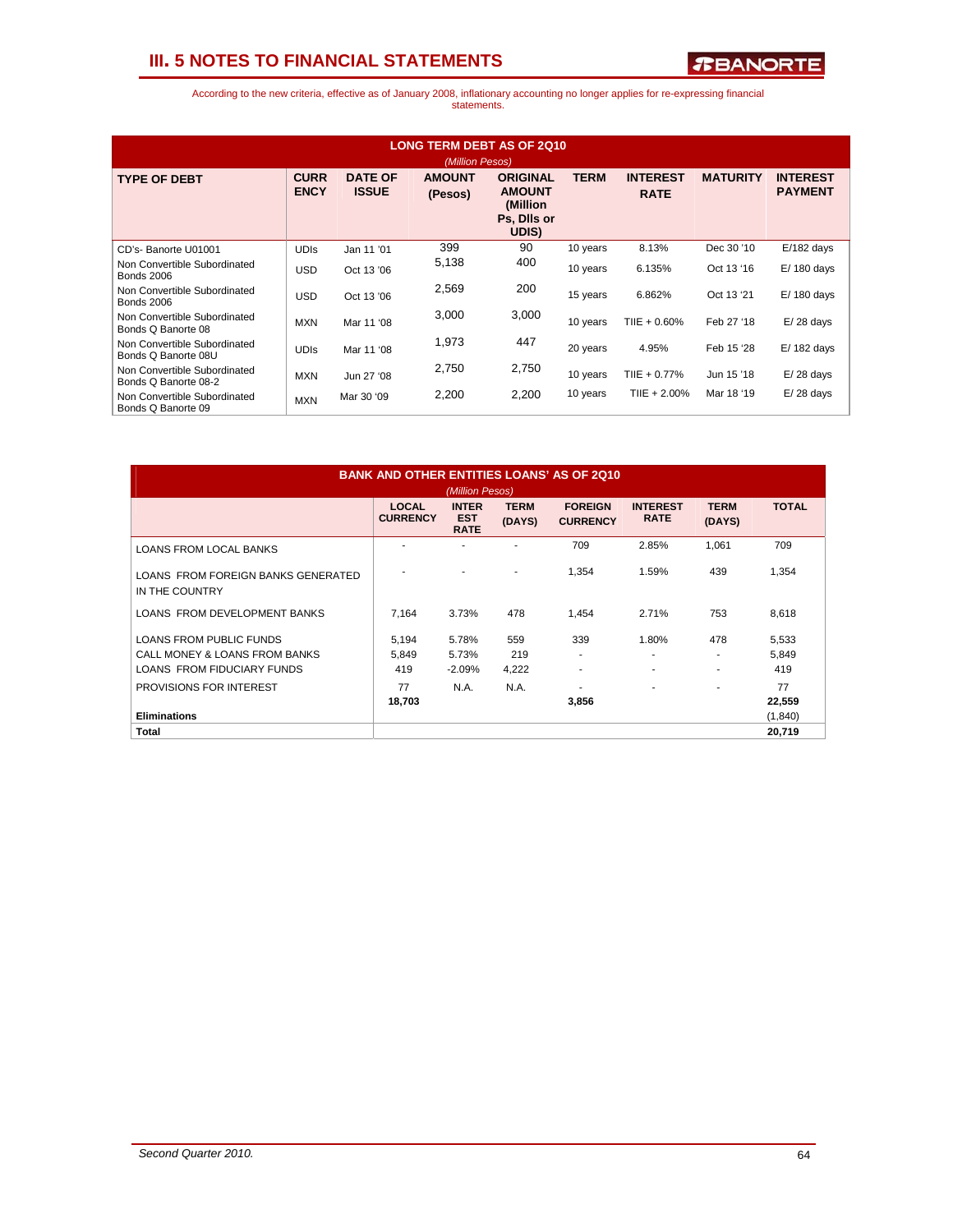| <b>TRADING INCOME 2010</b><br>(Million Pesos)  |       |  |  |  |  |  |
|------------------------------------------------|-------|--|--|--|--|--|
| <b>VALUATION EFFECTS</b>                       |       |  |  |  |  |  |
| Negotiable Instruments                         | 127   |  |  |  |  |  |
| Securities Held to Maturity                    |       |  |  |  |  |  |
| Repurchase Agreements                          |       |  |  |  |  |  |
| Derivative instruments                         | 202   |  |  |  |  |  |
| <b>Futures</b>                                 |       |  |  |  |  |  |
| From repo trasactions                          |       |  |  |  |  |  |
| Range                                          |       |  |  |  |  |  |
| Inflation Adjustment                           |       |  |  |  |  |  |
| Total                                          | 330   |  |  |  |  |  |
| <b>Dividends Received</b>                      |       |  |  |  |  |  |
| RESULTS FORM BUYING AND SELLING                |       |  |  |  |  |  |
| Negotiable Instruments                         | 368   |  |  |  |  |  |
| Securities Held for Sell                       | 74    |  |  |  |  |  |
| <b>Hedging Derivatives</b>                     |       |  |  |  |  |  |
| Securities Held to Maturity                    |       |  |  |  |  |  |
| <b>Derivative Operations</b>                   | 10    |  |  |  |  |  |
| <b>Inflation Adjustment</b>                    |       |  |  |  |  |  |
| <b>Total of Buying and Selling Instruments</b> | 453   |  |  |  |  |  |
| <b>FX Spot</b>                                 | 378   |  |  |  |  |  |
| <b>FX Forwards</b>                             | (2)   |  |  |  |  |  |
| <b>FX Futures</b>                              | (1)   |  |  |  |  |  |
| <b>FX Futures TIIE</b>                         |       |  |  |  |  |  |
| <b>FX Hedging</b>                              |       |  |  |  |  |  |
| Changes in FX Valuation                        | 1     |  |  |  |  |  |
| Intermediation of metals                       | 1     |  |  |  |  |  |
| Changes in valuation of Metals                 | 5     |  |  |  |  |  |
| <b>Total Foreign Exchange</b>                  | 383   |  |  |  |  |  |
| Inflation Adjustment                           |       |  |  |  |  |  |
| <b>Total of Buying and Selling</b>             | 835   |  |  |  |  |  |
| <b>TOTAL TRADING INCOME</b>                    | 1,165 |  |  |  |  |  |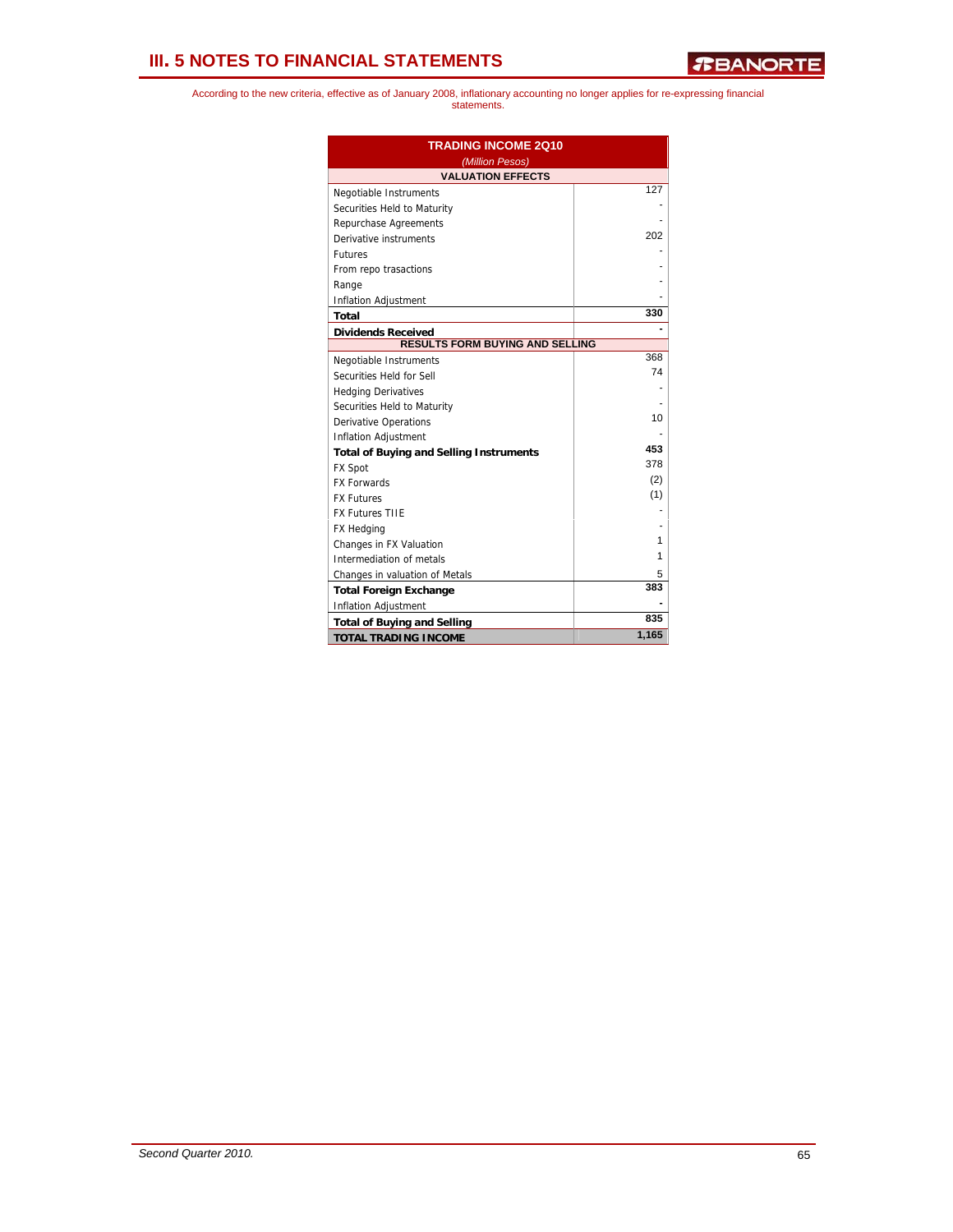According to the new criteria, effective as of January 2008, inflationary accounting no longer applies for re-expressing financial statements.

#### • **Risk Management**

### ¾ **Credit Risk**

It is a risk that clients, issuers or counterparts do not fulfill their payment obligations therefore, proper management is essential to maintain the loan quality of the portfolio.

The objectives of credit risk management at GFNorte are:

- Improve the quality, diversification and composition of the loan portfolio in order to optimize the riskperformance (yield) ratio
- Provide Executive Management with reliable, timely information to assist decision making regarding loans.
- Provide the Business Areas with clear and sufficient tools to support loan placement and follow-up.
- Create economic value for shareholders by efficient loan risk management.
- Comply with the information requirements that the authorities set forth regarding loan risk management.
- Perform risk management in accordance with the best practices, implementing models, methodologies, procedures and systems based on the main advances worldwide.

### ¾ **Individual Credit Risk**

The Bank of the Group separate the loan portfolio into two large groups: consumer loans and company loans.

The individual loan risk for consumer loans is identified, measured and controlled by a parametric system (scoring) that includes origination and behavior models for each of the consumer products: mortgage, car, payroll loans and credit cards.

Individual risk for companies is identified within the portfolio, measured and controlled by means of Objective Markets, the Criteria for Risk Acceptance, Early Alerts and Banorte's Internal Risk Rating (CIR Banorte).

The Objective Markets, Criteria for Risk Acceptance and the Early Alerts are tools that, together with the Internal Risk Rating are part of GFNorte's Loan Strategy and support the estimated level of credit risk.

The Target Markets are activities selected by region and economic activity – backed by economic research and loan behavior analysis – where Banorte is interested in placing loans.

The Risk Acceptance Criteria are parameters that describe the risk identified by the industry, which makes it possible to estimate the risk involved for the bank when granting a loan to customer on the bases of their economic activity. The types of risk contemplated in the Risk Acceptance Criteria are financial risk, operation risk, market risk, company life cycle, legal, regulatory, loan experience and management quality.

Early Alerts are a set of criteria based on borrower information and indicators and their conditions that were established as a mechanism for the timely prevention and identification of a probable deterioration in the loan portfolio, thereby enabling the institution to take prompt preventive actions to mitigate the credit risk..

Banorte's CIR aligns with the "general PROVISIONS applicable to the loan qualification method of loan institution" issued by the CNByV on December 2, 2005. Banorte's CIR was certified by the CNBV and by an international external auditor in 2001.

Banorte's CIR is applied to commercial loans equal to or greater than an amount in Mexican pesos equivalent to four million investment units on the qualification date.

#### ¾ **Portfolio Credit Risk**

GFNorte has designed a portfolio credit risk method that, besides contemplating the major and latest international practices in identification, measurement, control and follow-up, has been adapted to work within the context of the Mexican Financial System.

This credit risk methodology makes it possible to know the current value of the portfolio loans of GFNorte, that is, *the loan exposure*, allowing surveillance of the risk concentration levels per risk qualification, geographical regions, economic activities, currency and type of product in order to know the portfolio's profile and take action to direct it toward a diversification which will maximize profitability with the lowest risk.

Calculating loan exposure implies generating a cash flow of each one of the loans, of both capital and interest to discount it later. This exposure is sensible to changes in the market, thereby facilitating calculations under different economic scenarios.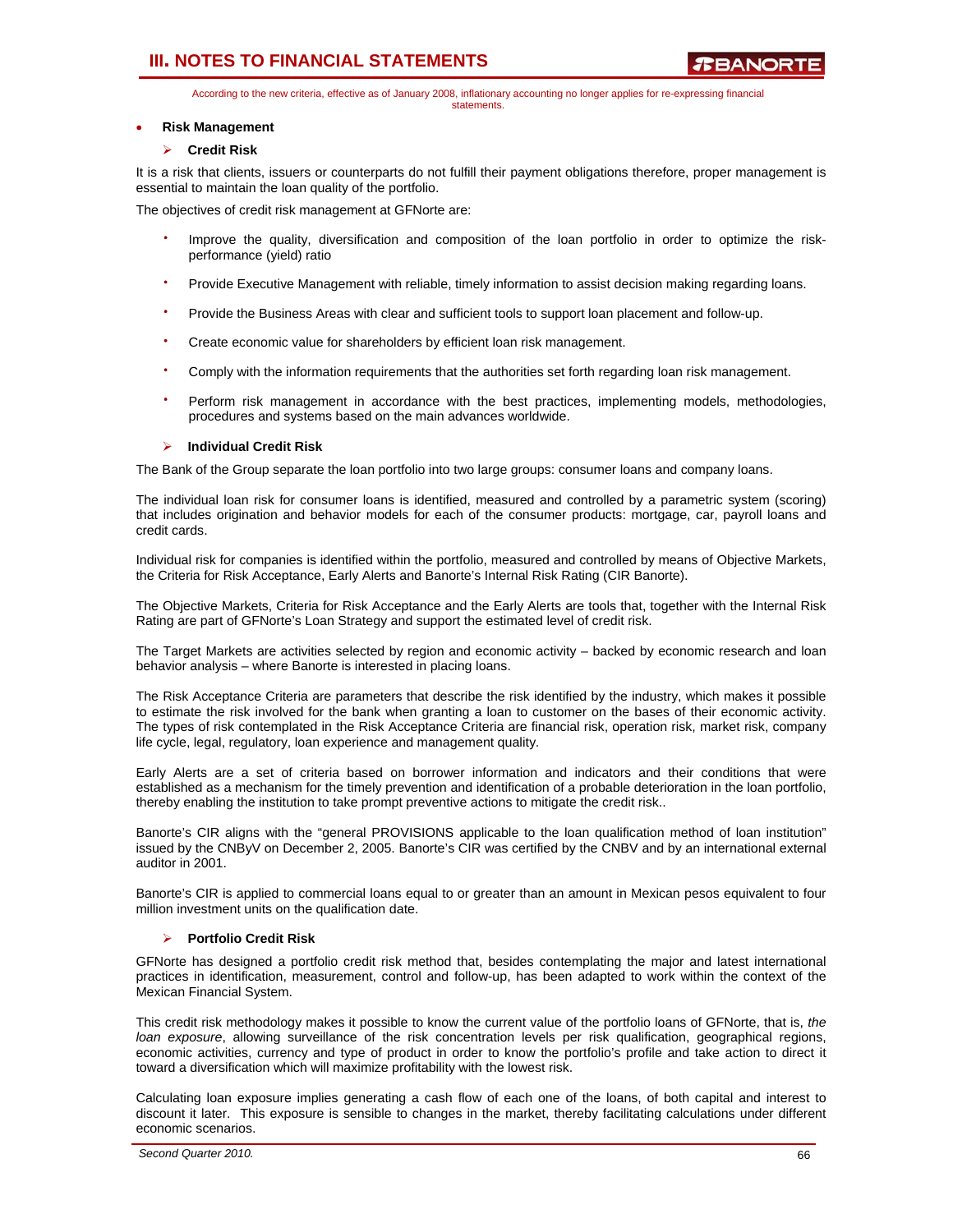According to the new criteria, effective as of January 2008, inflationary accounting no longer applies for re-expressing financial statements.

The method, in addition to contemplating loan exposure, takes into consideration the probability of non-compliance, the recovery level associated to each client and the classification of the debtor based on the Merton model. The *probability of non-compliance* is the probability that the debtor will not meet his/her debt obligation with the bank according to the originally agreed terms and conditions. The probability of non-compliance is based on the transition matrixes that the Banks calculate from the migration of the debtors through different risk qualification levels. The *recovery ratio* is the percentage of total exposure that is estimated to be recovered if the debtor fails to comply.

The *classification of the debtor*, based on the Merton model, associates the debtor's future behavior to loan and market factors on which his "credit health" depends, as determined by statistical techniques.

The results are risk measures such as the expected and unexpected loss at a one-year horizon. The expected loss is the credit portfolio's loss distribution average, which is used to measure the following year's expected loss due to noncompliance or variations in debtors' credit quality. This unexpected loss is an indicator of the loss that could be expected in extreme scenarios and is measured as the difference between the maximum loss given the distribution of losses, at a specific reliability level that in the case of the Banking Sector is 95%, and the expected loss.

The results obtained are used as a tool for better decision-making in granting loans and in the diversification of the portfolio, according to the Banks' global strategy. The individual risk identification tools and the portfolio credit risk methodology are periodically checked and updated to allow the application of new techniques that may support or strengthen them.

By June 30, 2010, the Banco Mercantil del Norte total portfolio was Ps 226,174 million. The expected loss represents 2.2% and the unexpected loss is 4.0% with respect to the total portfolio. The average expected loss is 2.2% during the period between April and June 2010.

The Brokerage House, the credit exposure of investments is Ps 12,598 milion and the expected loss represents 0.0136% of the exposure. The average expected loss is 0.0148% between April and June 2010.

The total operating portfolio of Arrendadora and Factor is Ps 13,559 billion. Prospective losses represent 0.9% and unforeseen losses 3.1% of the total operating portfolio. The prospective loss average represents 0.9% in the period of April and June 2010.

### ¾ **Credit Risks of Financial Instruments**

To identify, measure, supervise and control loan risks of financial instruments there are defined policies for Origination, Analysis, Authorization and Administration.

Origination policies define the types of financial instruments, as well as the method of evaluating the credit risk of the different types of originators / issuers and counterparts. Credit risk is assigned by means of a rating obtained with an internal methodology, through evaluations of external rating agencies or a combination of both. Maximum parameters of operation are also defined depending on the type of originator / issuer or counterpart, rating and type of operation.

Analysis policies include the type of information and the variables considered to analyze operations with financial instruments when they are presented for authorization to the corresponding committee, including information on the originator or counterpart, financial instrument, destination of the operation inside the group and market information.

The Loan Committee authorizes operation lines with financial instruments in accordance with Authorization policies. The request for authorization is submitted to the business sector and other sectors involved in the operation, with all the relevant information for analysis by the Committee who, if considered appropriate, issues its authorization.

Administration policies for transactions with financial instruments consider procedures of Admission, Instrumentation, Compliance with Regulations, Review, Consumption Monitoring, Administration of Lines and Responsibility by the areas and organisms involved in the operation with financial instruments.

Credit risk is measured by by means of the rating associated with the issuer, emission or tally, which has assigned a level of risk based on two fundamentals:

1) The probability of nonfulfillment of the originator, emission or tally, which is expressed as a percentage between 0% and 100% where the better the rating, the lower the probability of nonfulfillment and vice versa.

2) The severity of the loss that could be experienced with regard to the total of the operation in the event of nonfulfillment, is expressed as a percentage between 0% and 100% where the better the guarantees or credit structures, the smaller the severity of the loss and vice versa.

As of June 30, 2010, exposure to credit risk for Securities Investments of Banco Mercantil del Norte was Ps 226.469 billion, of which 99.4% is rated higher or similar to A -(mex) on a local scale, placing them in investment grade and the 3 main originators other than the Federal Government, State Governments and National Financial Institutions represent 19% of the Basic Capital to March 2010. Additionally, the exposure of investments with the same originator other than the Federal Government that represents a higher or similar concentration to 5% of the Net Capital to March 2010 has a higher or similar rating to AA+ (mex) and is made up of (averge considered term, amount in millions of pesos and rate): Bancomer market certificates for 11 months for Ps 14,107 at 5.0%; Inbursa Certificates for 1 month for Ps 9,247 at 4.6%, market certificates and Pemex bonds for 5 years for Ps 8,581 at 4.2%; and State and Municipal Government loan securitization certificates for 27 years for Ps 4,235 at 5.0%.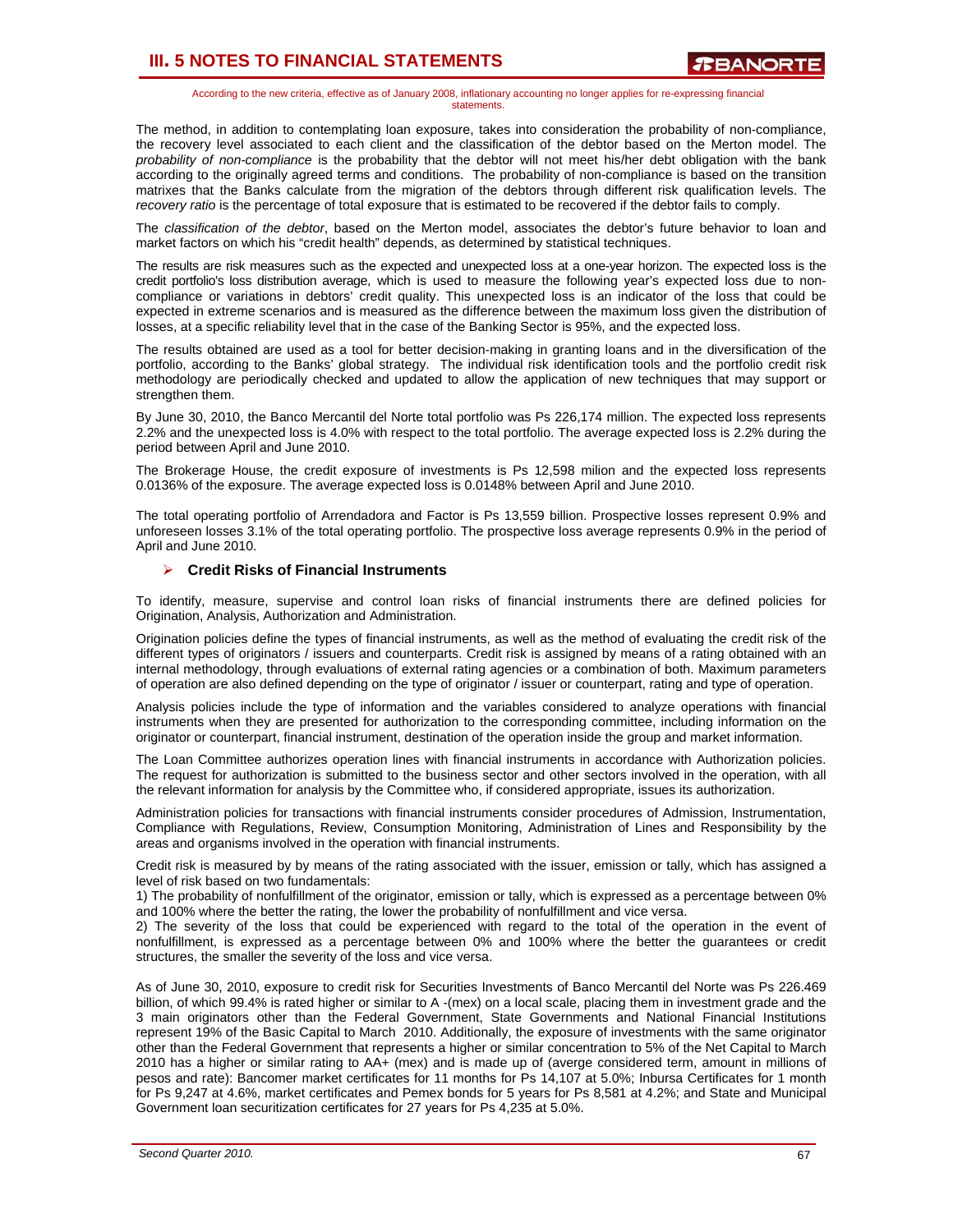According to the new criteria, effective as of January 2008, inflationary accounting no longer applies for re-expressing financial statements.

The exposure of Derivatives is Ps -4.030 billion, of which 99.9% has a rating higher or equal to A-(mex) on local level, placing them in investment grade and the 3 main counterparts other than then Federal or State Governments and National Financial Institutions represent 3% of the Basic Capital to March 2010.

Credit risk exposure of the Broker-Dealer, for Securities Investments is Ps 12.6 billion, with 100% rated higher or equal to A-(mex) on a local scale, placing them in investment grade, the three major originator other than the Federal or State Governments or Financial National Institutions represents 18% of Equity to March 2010. Additionally, the exposure of investments with the same originator other than the Federal Government represents 5% or more of the Equity to March 2010 has a rating higher or equal to AA+(mex) and is a promissory note with Banco Inbursa with an average considered term of 2 months for Ps 2.953 billion at a considered average interest rate of 4.7%, Stock certificates of Banco Santander tem of 2 years and 10 months for Ps 496 at 5.0% and international investment for Deutsche Bank to two years and ten months for \$ 276 million at 13.4%; and Sociedad Hipotecaria Federal deposit certificates for 26 dayss for Ps 150 at 4.7%. There are no operations with Derivatives.

### ¾ **General rules for risk diversification in asset and liability operations applicable to loan institutions**

On December 2005, the CNBV issued "General Rules Applied to Credit Institutions in relation to Risk Diversification".

These guidelines state that the Banks must carry out an analysis of their borrowers and/or loans to determine the the amount of "Common Risk"; also, the Banks must have the necessary information and documentation to prove that the persono or group of persons represent common risk in accordance with the assumptions established in those rules.

In compliance with the risk diversification rules in asset and liability operations, Banco Mercantil del Norte submits the following information:

#### **Basic Capital by March 31, 2010** 36,023 **36,023**

#### **I. Loans with individual amounts that represent more than 10% of the basic capital:**

| <b>Loan Transactions</b> |
|--------------------------|
|--------------------------|

|   | Number of operations                       |          |
|---|--------------------------------------------|----------|
| - | Total amount of the financings             | \$4.435  |
| - | % relative to basic capital                | 12%      |
|   | <b>Money Market Transactions</b>           |          |
|   | Number operations                          | 2        |
| - | Total amount of the financings             | \$8.905  |
|   | % relative to basic capital                | 25%      |
|   | Overnight Transactions                     |          |
|   | Number of operations                       | 1        |
|   | Total amount of the financings             | \$5.763  |
|   | % relative to basic capital                | 16%      |
|   | II. Maximum amount of financing with the   |          |
|   | 3 largest borrowers and Common Risk groups | \$17.066 |

In compliance with the rules of diversification of risks in active and passive operations, the following information corresponds to Leasing and Factoring (Arrendadora y Factor Banorte) in millions of pesos:

Basic Capital to March  $31<sup>st</sup>$ , 2010  $$1,589$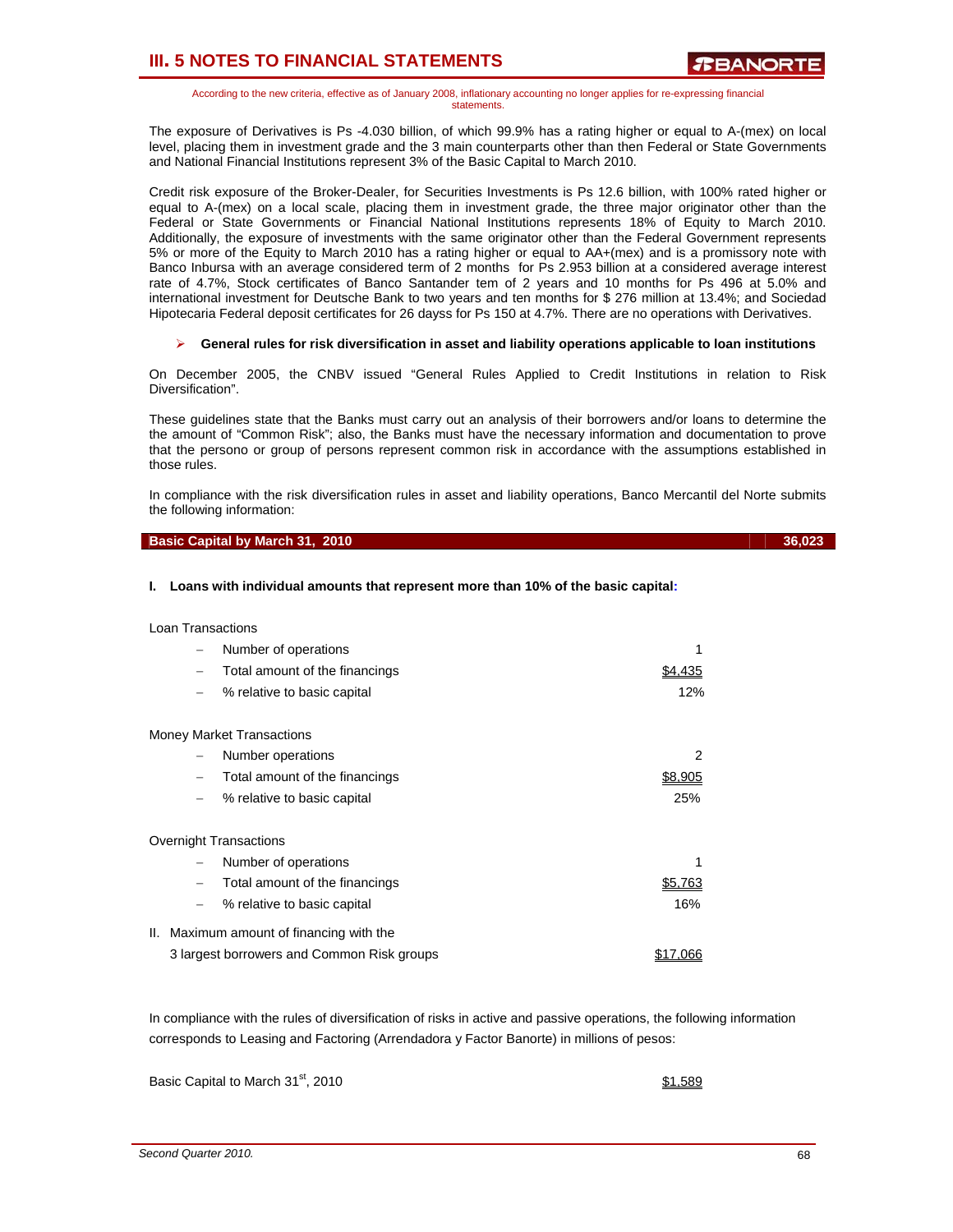According to the new criteria, effective as of January 2008, inflationary accounting no longer applies for re-expressing financial statements.

I. Financings with individual amounts that represent more than 10% of the basic capital:

| Loan Transactions |
|-------------------|
|-------------------|

| Number of operations<br>$\overline{\phantom{m}}$ | 11      |
|--------------------------------------------------|---------|
| Total amount of the financings                   | \$4.574 |
| % relative to basic capital                      | 288%    |
|                                                  |         |
| III. Maximum amount of financing with the        |         |
| 3 largest borrowers and Common Risk groups       |         |

#### ¾ **Market Risk**

#### ⋅ *Value at Risk*

The exposure to market risk is determined through the calculation of the Value at Risk ("VaR"). The meaning of the VaR under this method is the potential loss which could be generated in the valuation of the portfolios at a given date. This methodology is used both for the calculation of market risk and for the establishment and control of internal limits.

In order to calculate the Value at Risk (VaR), the Institution applies the nonparametric historical simulation method, considering for such purpose a 99% confidence level, using the 500 immediate historical scenarios, multiplying the result by a security factor that fluctuates between 3 and 4 depending on the annual Back Testing results calculated up to the previous quarter, also considering 10 days to break up the risk portfolio in question. These measures make it possible to insure considering unforeseen volatilities in the main risk factors that affect such portfolios.

Such methodology is applied to all financial instrument portfolios within and beyond the balance, including money market and treasury transactions, capital, foreign-exchange and derivatives held for trading and hedging purposes, which are exposed to variations in their value due to changes in the risk factors affecting their market valuation (domestic and foreign interest rates, exchange rates and indexes, among others).

The average VaR for the April-June 2010 quarter for the portfolio is Ps 2,716 million.

| <b>Million Pesos</b> | <b>2Q09</b> | 3Q09   | 4Q09   | <b>1Q10</b> | <b>2Q10</b> |
|----------------------|-------------|--------|--------|-------------|-------------|
| Total Var *          | 2.887       | 3.154  | 2.616  | 3.469       | 2.716       |
| Net Capital **       | 46,933      | 47.972 | 50.831 | 51.124      | 51.503      |
| VaR/Net Capital      | 6.15%       | 6.57%  | 5.15%  | 6.79%       | 5.27%       |

\* Quarter Average of Bank and Brokerage House \*\* Net capital of the Banking Sector is the arithmetic sum of the net capitals of Bank and Brokerage House.

Moreover, the average Value at Risk per risk factor of the portfolio of instruments described for the Bank and Brokerage House, during the second quarter of 2010 is shown below:

| <b>Risk Factor</b>                    | <b>VaR</b> |
|---------------------------------------|------------|
| Domestic interest rate                | 2,653      |
| Foreign interest rate                 | 417        |
| Exchange rate                         | 178        |
| Capitals                              | 117        |
| Total VaR of Bank and Brokerage House | 2,716      |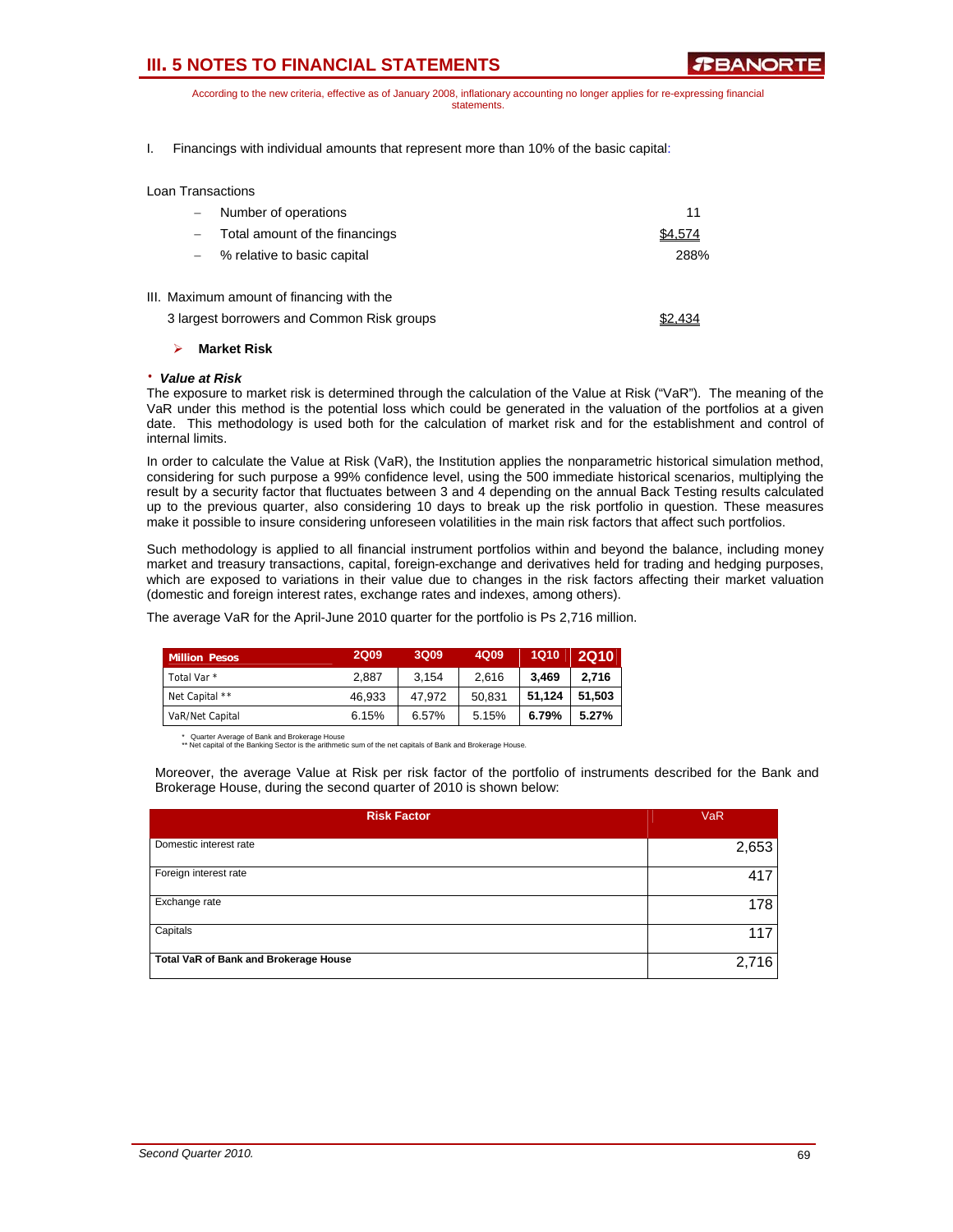According to the new criteria, effective as of January 2008, inflationary accounting no longer applies for re-expressing financial statements.

The VaR for each of the risk factors shown is determined by simulating 500 historical scenarios of the variables that make up each of such factors, maintaining constant the variables that affect the other risk factors mentioned above. Similarly, the consolidated Value at Risk for the Bank and Brokerage House considers the correlations of all the risk factors that affect portfolio valuation. That is why the arithmetic sum of the Value at Risk per Risk Factor does not match.

### ⋅ *Backtesting Analysis*

In order to validate the daily VaR calculation measurement effectiveness, as a measure of market risk, the Backtesting analysis is updated weekly. This analysis makes it possible to compare the results estimated by VaR with the actual results.

### ⋅ *Sensitivity Analysis and Extreme Conditions Test*

To enrich the analysis and to obtain the desired impact that movements on risk factors may have on positions, sensitivity analizes and tests under extreme conditions are periodically implemented. These analizes prevent the Institution from negative situations that could arise in which extraordinary losses result from the valuation of financial instruments in position.

### ¾ **Liquidity Risk and Balance**

In response to the Banking Sector's need to measure Liquidity Risk and to have consistent follow-up, the Banks us financial ratios, such as the Liquidity Ratios (Liquid Assets / Liquid Liabilities). Liquid Assets include availabilities, securities to negotiate and securities available for sale. Liquid Liabilities include demand deposits, demand interbanking loans and short-term interbanking loans.

For liquidity risk quantification and follow-up, the Banking Sector uses for the dollar portfolios, the criteria that the Bank of Mexico established for developing the Liquidity Coefficient, which makes it possible to evaluate the differentials between asset and liability flows in different periods of time. This promotes a healthier distribution of terms for these assets.

Moreover, to prevent the risk of concentrating terms and re-appreciation date for each of the Banks in the Banking Sector, a Gap Analysis is made to face the resources with sources of funding, detecting any concentration in advance. These analyses are made separately per currency (domestic, foreign, and udis).

The structural risk of the Balance is evaluated using the analysis of balance simulation, among others, which allows the evaluation of future static or dynamic behavior in the Balance Sheet. It analyzes sensitivity to movements in domestic, foreign and real rates obtaining the impact that they have on the Economic Value and on the Net Interest Income. Likewise, tests are conducted under extreme conditions wherein the result of extreme changes is evaluated on rates, funding and exchange rates.

Projections are periodically compared with real data as a measure of evaluation of the effectiveness of the simulation model. These tests make it possible to evaluate the suppositions and methodology used, and if necessary, adjust them.

With the objective of strengthening follow-up of risk, early detection alarms have been determined, which allow the anticipation of problems and if necessary, put contingency plans into action.

#### ¾ **Operational Risk**

GFNorte has a formal Operational Risk department pertaining to the "Executive Management of Credit and Operational Risk Administration", which reports to General Management of Risk Administration.

Our institution defines Operational Risk as the potential loss due to failures or deficiencies in the internal controls, errors in operation processing and storing or in data transmitting, as well as to adverse administrative and judicial rulings, fraud or theft (this definition includes Technological and Legal risk).

The objectives of the Operational Risk Management are: a) To allow and support the organization to reach its institutional objectives through the prevention and management of operational risks; b) To insure that the existing operational risks and the required controls are duly identified, assessed and in line with the risk strategy established by the organization; and c) To insure that the operational risks are duly quantified in order to make the proper capital allocation per operational risk.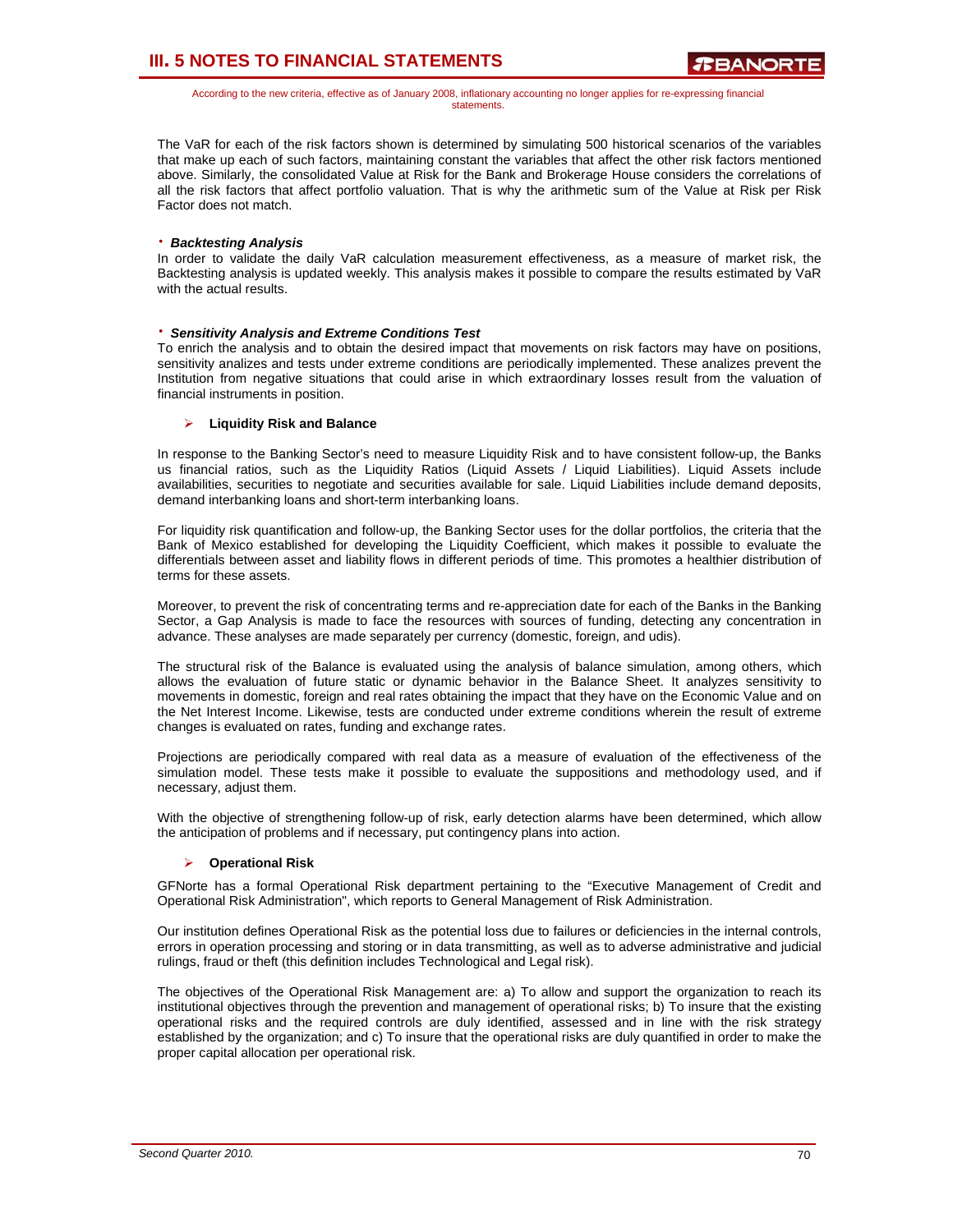According to the new criteria, effective as of January 2008, inflationary accounting no longer applies for re-expressing financial statements.

### **Pillars of Operational Risk Management**

### **I. Policies, Objectives and Guidelines**

As part of the institutional regulations, there are documented policies, objectives, guidelines, methodologies and responsible areas in Operating Risk management.

The Operating Risk Directorship maintains close communication and coordination with the Regulatory Comptrollership in order to facilitate effective Internal Control in which the proper procedures and controls are established that will mitigate Operating Risk in the processes, and provide follow up through the Internal Audit Department.

The Regulatory Comptrollership, as part of the Internal Control System, carries out the following activities to mitigate risk: a) Internal control validations; b) Institutional regulations management and control; c) Monitoring of operating processes' internal control by means of control indicators reports, that are reported by the process comptrollers in the various areas; d) Money Laundering Prevention process management; e) Control and follow up of the regulatory provisions; f) Analysis and assessment of the operating processes and projects with the participation of the responsible directors of each process in order to insure adequate internal control.

### **II. Quantitative and Qualitative Measuring Tools**

#### Operating Losses Database

To record operating loss events, a system has been developed internally known as the "Operating Loss and Events Capture System" (SCERO). This system enables the central information supplier areas to directly record such events online, which are classified by Type of Event in accordance with the following categories:

| <b>Types of Events</b>                                    | <b>Description</b>                                                                                                                                                                                                                   |
|-----------------------------------------------------------|--------------------------------------------------------------------------------------------------------------------------------------------------------------------------------------------------------------------------------------|
| Internal Fraud                                            | Losses derived from a type of action intended to defraud, unlawfully take goods or sidestep<br>regulations, laws or company policies (excluding diversity/discrimination events) in which at least<br>one company party is involved. |
| <b>External Fraud</b>                                     | Losses derived from a type of action intended to defraud, unlawfully take goods or sidestep the<br>laws, caused by a third party.                                                                                                    |
| Labor Relations and Safety in<br>the Workplace            | Losses caused by acts that are incompatible with the legislation or labor agreements regarding<br>hygiene or safety, the payment of personal damage claims, or cases associated with<br>diversity/discrimination.                    |
| Customers, Products &<br><b>Business Practices</b>        | Losses caused by involuntary noncompliance or negligence of a professional obligation to specific<br>customers (including fiduciary and adjustment requirements), or due to the nature or design of a<br>product.                    |
| Natural Disasters and Other<br>Events                     | Losses caused by damage or harm to material assets as a consequence of natural disasters or<br>other events.                                                                                                                         |
| Incidences in the Business and<br><b>Systems Failures</b> | Losses caused by incidences in the business and systems failures                                                                                                                                                                     |
| Process Execution, Delivery<br>and Management             | Losses caused by errors in operations processing or management, as well as the relations with<br>commercial counterparties and providers.                                                                                            |

This historical Database provides the statistics of the operating events in which the institution has incurred so as to be able to determine their trends, frequencies, impact and distribution. Moreover, the Database will make it possible in the future to have enough information to calculate the capital requirements per Advances Models.

#### ⋅ *Legal and Fiscal Contingencies Database*

For the recording and follow-up of legal, administrative and tax issues that may arise from adverse unappealable ruling, an internal system called "Legal Risk Issues Monitoring System" (SMARL) was developed. This system enables the central data supplying areas to record such events directly and on-line, which are then classified by company, sector and legal issue, among others.

As part of GFNorte's legal risk management, legal and fiscal contingencies are estimated by the attorneys that process the issues based on an internal methodology. This makes it possible to create the necessary book reserve to face such estimated contingencies.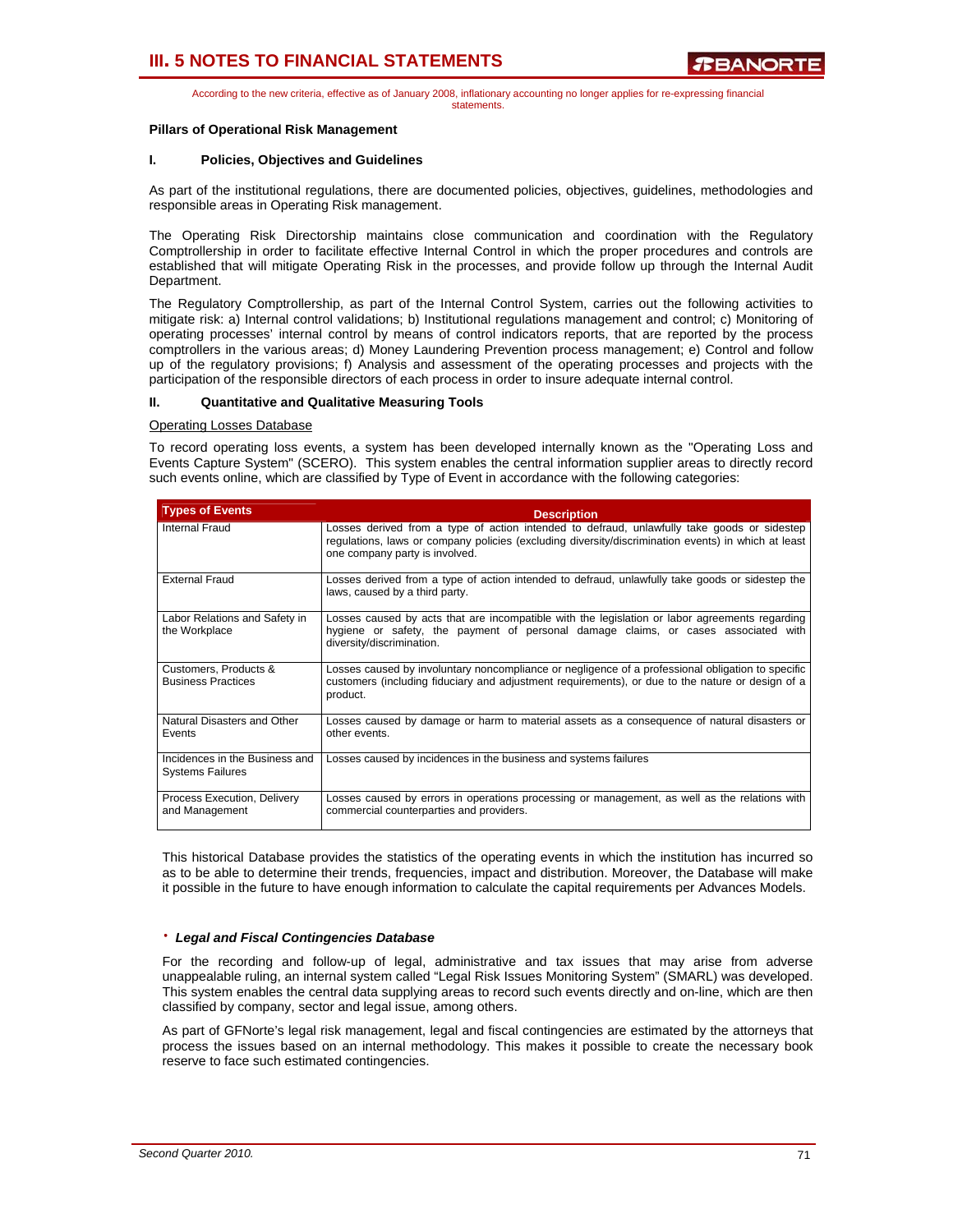According to the new criteria, effective as of January 2008, inflationary accounting no longer applies for re-expressing financial statements.

#### ⋅ *Risk Management Model*

GFNorte has defined objectives, which are achieved through different plans, programs and projects. Compliance with such objectives may be adversely affected due to operating risks, for which reason a methodology must be in place to manage them within the organization. Consequently, operating risk management is now an institutional policy defined and supported by senior management.

To perform Operating Risk Management, each of the operating risks involved in the processes must be identified in order to analyze them. In this regard, the risks identified by the Regulatory Comptrollership are recorded in a risk matrix and processed in order to eliminate or mitigate them (seeking to reduce their severity or frequency) by defining tolerance levels, as the case may be. At present, work is being done on developing a new Institution Operating Risk Management Model and the technological tools needed to implement it.

#### **III. Required Capital Calculation**

In accordance with the Capitalization for Operational Risk Regulations in effect, the institution has adopted the Basic Model, which is calculated and reported periodically to the authorities; assets subject to operational risk are identified in the note in accordance with the Regulations for capitalization requirements.

#### **IV. Information and Reporting**

The information generated by the Database and the Management Model is processes periodically to report to the Risk Policies Committee and the Board of Directors regarding the main operating events that were detected, the trends, identified risks (risk matrix) and their mitigating strategies. Reporting is also done on the status of the main Operating Risk mitigation initiatives implemented by the various areas of the organization.

#### ¾ **Technology risk**

Technological Risk is defined in our institution as all potential losses from damage, interruption, alteration or failures derived from the use of or dependence on hardware, software, systems, applications, networks and any other information distribution channel in the rendering of banking services to the customers.. This risk forms an inherent part of Operating Risk, which is why its management is handled collectively throughout the entire organization.

To address the Operating Risk associated with information integrity, and "Integrity Committee" has been created. Its objectives are to align security and information control efforts under a prevention focus, to define new strategies, policies, processes or procedures and to provide solutions to information security issues that affect or may affect the Institutional patrimony.

The functions established by the CNBV or Technology Risk Management are performed by the Institution under institution regulatory and Integrity Committee guidelines.

To address the Operating Risk caused by high impact external events, GFNorte has a Business Continuity Plan (BCP) and Disaster Recovery Plan (DRP) based on a same-time data replication system at an alternate computer site. All the above cover the back up and recovery of the Institution's critical applications in the event or any relevant operating contingency.

#### ¾ **Legal risk**

Legal Risk is defined as the potential loss from failure to comply with the applicable legal and administrative provisions, the issuance of indisputable unfavorable court rulings and the application of penalties regarding the operations that the institution performs.

The Legal Risk must be measured as an inherent part of Operating Risk in order to understand and estimate its impact. Therefore, those legal issues which result in actual operating losses of the SMARL system are later recorded in the SCERO in accordance with a predetermined classification.

Based on the statistics of the current legal issues and real loss events, the Institution can identify specific legal or operating risks, which are analyzed in order to eliminate or mitigate them in an attempt to reduce or limit their future occurrence or impact.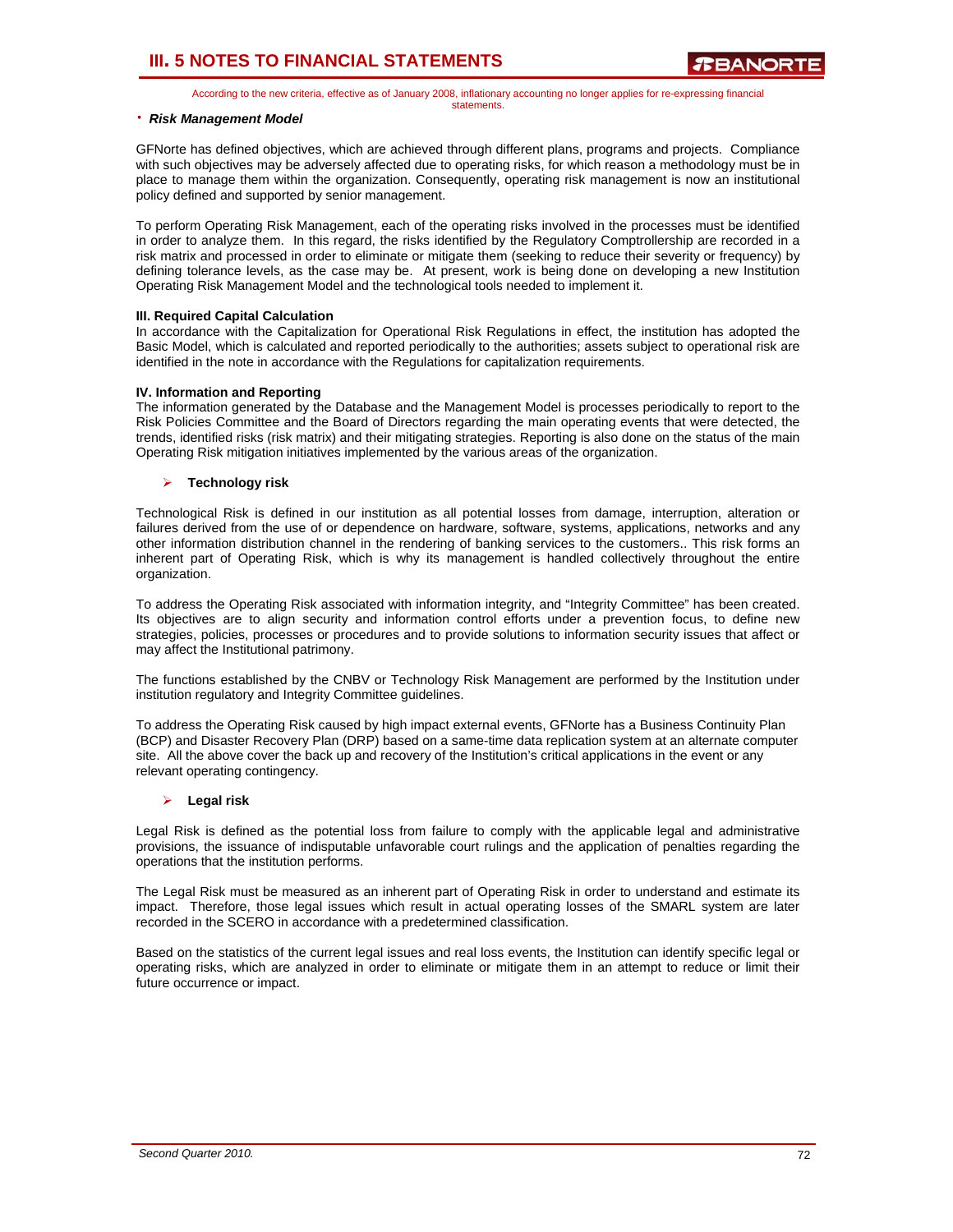According to the new criteria, effective as of January 2008, inflationary accounting no longer applies for re-expressing financial statements.

## **Internal Control**

The companies that make up GFNorte have an Internal Control System (SCI) that has been structured according to the guidelines set forth by its Board of Directors and that addresses the requirements indicated by the regulating authorities.

The SCI's mission is to help in the operation of an adequate internal control in the operation and in data generating and recording. It is made up of various elements:

- A. Board of Directors with the support of the Risk Policies Committee and the Audit and Corporate Practices Committee (CAPS).
- B. CEO and the areas that support, such as the Risk Management Unit (UAIR), Legal and Controlling Departments who are responsible for enforcing the proper control and risk levels in the Group's operations, as well as regulatory compliance.
- C. Internal Audit, External Audit and Commissary (The Commissary applies only to GFNorte subsidiaries) as additional support structures to check how the Internal Control System functions and provide reasonable assurance regarding the reliability of the generated data. The Internal Audit Department reports to the Audit and Corporate Practices Committee (CAPS) and maintains complete independence from the administrative areas.
- D. The Executive Group as those mainly responsible for SCI assurance according to the functions and responsibilities assigned to them. In addition to promoting the enforcement of the regulations established for the Institution and the strategies set forth by the CEO GFNorte.
- E. Documents that establish the general control criteria that should be followed in the operation and reporting of transactions; in optimizing human, material and technological resources; in the use, security, timeliness and reliability of the information; and in the due compliance with the external and internal regulations. Code of Conduct that regulates the behavior that each advisor, officer or employee of the Group should assume while performing their activities.
- F. Policy and procedure manuals that regulate documentation, recording and liquidation operations that the Institution carries out and establish the control points that should be observed, assuring the separation of functions, clear assigning of responsibilities, safekeeping of information and prevention of unlawful acts.

In 2Q10, activities related to strengthening control, risk evaluation and administration, establishment and monitoring of controls, and assurance of quality information continued to be developed; highlighting the following:

- A. The various Corporate Governance Committees have had the required financial, economic, accounting and/or legal information for proper decision-making.
- B. The policy and procedure manuals have been updated as per the changes in external regulations, new products, and changes in the Institution's processes or improvements to internal controls. Additionally, there has been continuous follow-up of the improvement actions regarding the observations made by the different members of the SCI.
- C. The Supervisory Authorities' requirements have been addressed and the information required by the external regulations has been submitted.

### • **Treasury Policy**

GFNorte's Banking Sector Treasury is the central unit in charge of balancing its resource needs, monitoring and managing the regulatory levels, eliminating the rate risk of fixed-rate placement operations by using coverage and implementing arbitrage strategies.

The cash currencies and investment in securities are in Mexican pesos and U.S. dollars.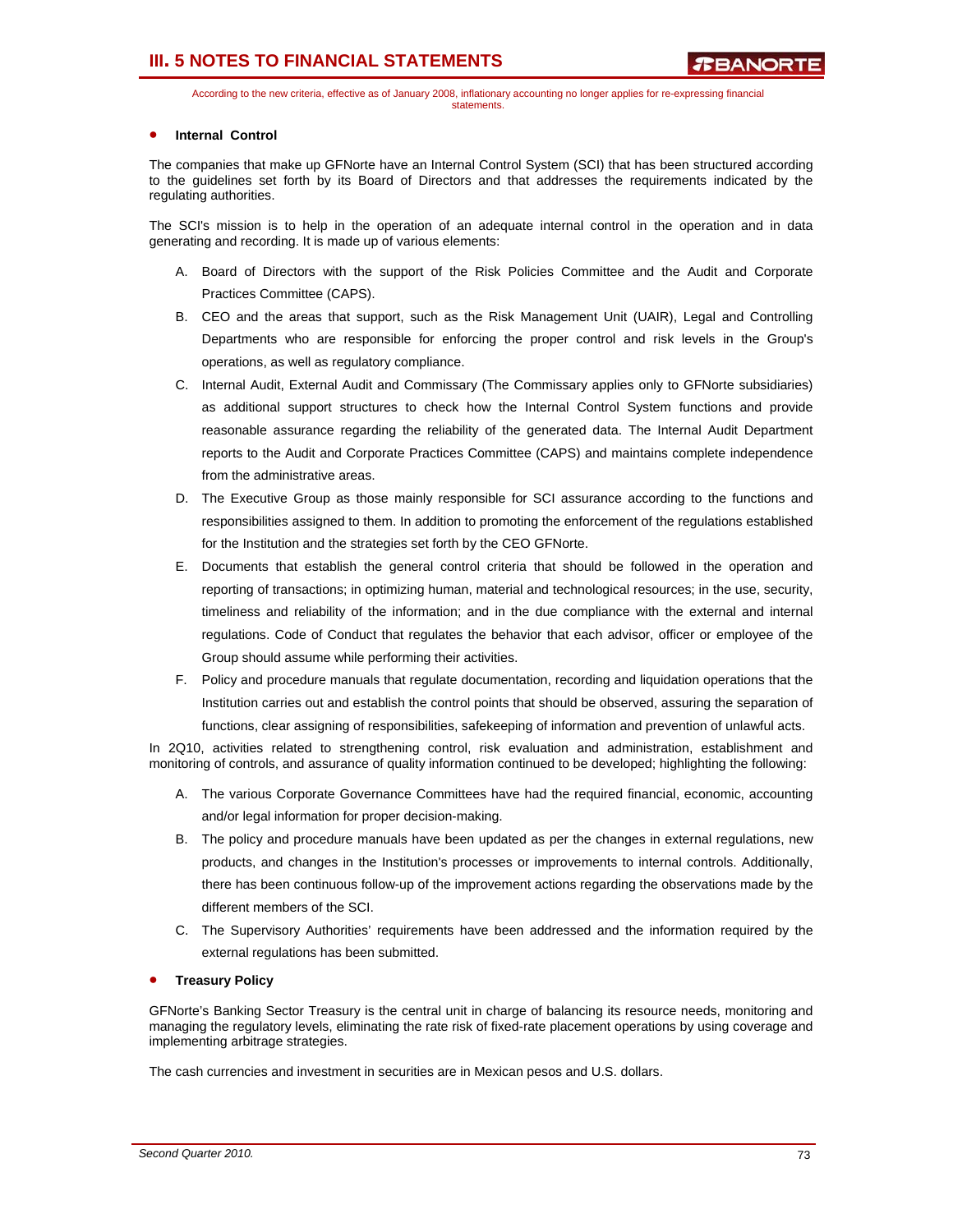# **III. 5 NOTES TO FINANCIAL STATEMENTS**

According to the new criteria, effective as of January 2008, inflationary accounting no longer applies for re-expressing financial statements.

## • **Internal and External Liquidity Sources**

The internal liquidity sources, in local as well as foreign currency, come from the various deposit products that the institution offers its customers, that is checking accounts and term deposits. Another source is the sales of the institution's assets.

External liquidity sources include various mechanisms to access the debt and capital markets. For instance, issuing credit titles, loans from other institution including the Central Bank and international agencies, as well as issuing subordinate debts. This concept also considers the liquidity that the bank obtains by reporting the securities the institution has that are feasible for this type of operation.

Another alternative for getting resources is by issuing capital shares.

#### • **Dividend Policy**

During the April 30, 2003 session, the Board of Directors approved a dividend payment policy in which it will propose to the General Ordinary Stockholders' Meeting a dividend payment consisting of at least 15% of the Partnership's net recurring profit, providing that there is no legal impediment and that market conditions and the Partnership's financial situation allow it.

#### • **Related Parties Loans**

At GFNorte, the amount of the loans performed with related individuals and companies, does not exceed the established limit of 50% of the Tier 1 capital. As of June 30, 2010 and March 31, 2010, the loans granted to related parties totaled Ps \$7,152 million and Ps \$7,465 million, respectively.

#### • **People in Charge**

The undersigned represent under oath that, within the scope of our respective functions, we have drawn up the information relative to Grupo Financiero Banorte contained in this report, which, to the best of our knowledge, reasonably reflects its situation.

Dr. Alejandro Valenzuela del Río Chief Executive Officer of Grupo Financiero Banorte, S. A. B. de C. V.

Ing. Sergio García Robles Gil Chief Financial Officer

C.P. José Guillermo Vélez Castro Managing Director Audit of Financial Statements

Lic. Jorge Eduardo Vega Camargo Executive Director Comptrollership

C.P. Nora Elia Cantú Suárez Executive Director Accounting